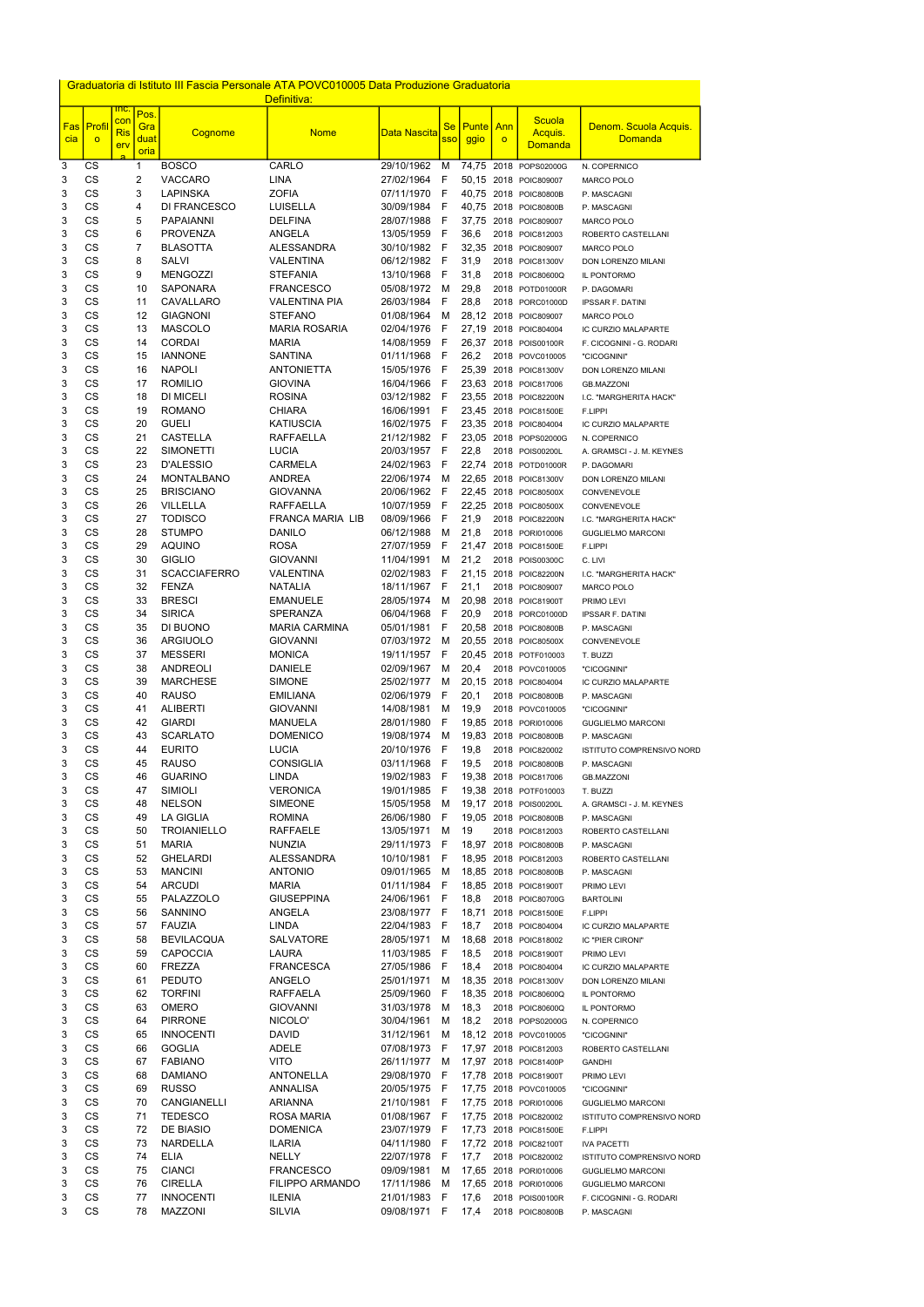| 3 | CS        | 79  | <b>PICARIELLO</b>      | <b>CARMINE</b>                | 02/11/1980   | M    |       | 17,35 2018 POTF010003 | T. BUZZI                  |
|---|-----------|-----|------------------------|-------------------------------|--------------|------|-------|-----------------------|---------------------------|
| 3 | CS        | 80  | <b>MARCANTUONO</b>     | <b>VIRNA</b>                  | 28/09/1978   | - F  | 17,3  | 2018 POIC80600Q       | IL PONTORMO               |
| 3 | CS        | 81  | <b>CIOTTOLI</b>        | <b>FIAMMA ELISABETTA</b>      | 02/04/1956 F |      |       | 17,25 2018 POIS00200L | A. GRAMSCI - J. M. KEYNES |
| 3 | CS        | 82  | <b>AMBROSIO</b>        | <b>SALVATORE</b>              | 02/11/1988   | M    |       | 17,25 2018 PORC01000D | <b>IPSSAR F. DATINI</b>   |
| 3 | CS        | 83  | <b>IACULLI</b>         | <b>ANTONIETTA</b>             | 11/11/1976   | - F  |       | 17,22 2018 POIC818002 | IC "PIER CIRONI"          |
| 3 | <b>CS</b> | 84  | <b>VIVOLO</b>          | <b>ANTONIO</b>                | 04/06/1968   | M    | 17,2  | 2018 POIC82200N       | I.C. "MARGHERITA HACK"    |
| 3 | <b>CS</b> | 85  | <b>MORINI</b>          | <b>SIMONETTA</b>              | 12/07/1963 F |      |       | 17,05 2018 POIC82100T | <b>IVA PACETTI</b>        |
| 3 | CS        | 86  | <b>LUCARIELLO</b>      | <b>ROSA</b>                   | 15/11/1989 F |      |       | 16,95 2018 POIC817006 | <b>GB.MAZZONI</b>         |
| 3 | CS        | 87  | <b>BRUNETTI</b>        | <b>MARTA</b>                  | 23/12/1979   | $-F$ |       | 16,93 2018 POIC81600A | IC CLAUDIO PUDDU          |
| 3 | <b>CS</b> | 88  | <b>TRAMONTANO</b>      | <b>CARMELA</b>                | 12/02/1989 F |      |       | 16,83 2018 POIC81900T | PRIMO LEVI                |
| 3 | CS        | 89  | <b>GENOVA</b>          | <b>ANDREA</b>                 | 24/08/1982 M |      |       | 16,75 2018 PORC01000D | <b>IPSSAR F. DATINI</b>   |
| 3 | CS        | 90  | <b>FORINO</b>          | <b>ANNA</b>                   | 14/12/1976   | - F  | 16,7  | 2018 POIC80800B       | P. MASCAGNI               |
| 3 | CS        | 91  | <b>MENICACCI</b>       | <b>SABRINA</b>                | 25/10/1969   | - F  |       | 16,66 2018 POIC80500X | CONVENEVOLE               |
| 3 | <b>CS</b> | 92  | <b>BOTTONE</b>         | <b>ISABELLA</b>               | 03/02/1963 F |      |       | 16,62 2018 POIC82200N | I.C. "MARGHERITA HACK"    |
| 3 | CS        | 93  | <b>AGATI</b>           | NUNZIO GIUSEPPE               | 19/03/1964   | M    | 16,6  | 2018 POIC81300V       | DON LORENZO MILANI        |
| 3 | CS        | 94  | <b>MOCCIA</b>          | <b>ROSA</b>                   | 23/09/1979   | - F  |       | 16,53 2018 POIC80500X | CONVENEVOLE               |
| 3 | CS        | 95  | <b>GENTILE</b>         | <b>FRANCO</b>                 | 20/10/1972   | M    | 16,5  | 2018 POIS00200L       | A. GRAMSCI - J. M. KEYNES |
| 3 | CS        | 96  | <b>MONDA</b>           | LUISA                         | 08/11/1972   | - F  | 16,4  | 2018 POIC80800B       | P. MASCAGNI               |
| 3 | CS        | 97  | <b>TRIDICO</b>         | <b>GIUSEPPINA</b>             | 01/01/1977 F |      |       | 16,17 2018 POIC80800B | P. MASCAGNI               |
| 3 | CS        | 98  | <b>SESSA DE PRISCO</b> | <b>ANNACHIARA</b>             | 19/07/1989   | - F  |       | 16,15 2018 PORC01000D | <b>IPSSAR F. DATINI</b>   |
| 3 | CS        | 99  | <b>APUZZO</b>          | <b>MARIA</b>                  | 15/05/1974 F |      |       | 16,13 2018 POIC818002 | IC "PIER CIRONI"          |
| 3 | <b>CS</b> | 100 | <b>D'AMORE</b>         | <b>SEVERINA</b>               | 17/07/1994 F |      |       | 16,05 2018 POIS00100R | F. CICOGNINI - G. RODARI  |
| 3 | CS        | 101 | <b>MACHINE'</b>        | <b>FORTUNA</b>                | 27/09/1979 F |      | 16,01 | 2018 POIC817006       |                           |
| 3 | CS        | 102 | LONARDO                | <b>IRENE</b>                  | 04/10/1978 F |      | 16    |                       | <b>GB.MAZZONI</b>         |
|   |           |     |                        |                               |              |      |       | 2018 POIC809007       | MARCO POLO                |
| 3 | CS        | 103 | <b>SCICCHITANO</b>     | <b>ELISABETTA</b>             | 24/03/1976   | $-F$ |       | 15,99 2018 POPS02000G | N. COPERNICO              |
| 3 | CS        | 104 | <b>DAMIANI</b>         | <b>GIOVANNA</b>               | 03/11/1966   | - F  |       | 15,93 2018 POIS00100R | F. CICOGNINI - G. RODARI  |
| 3 | CS        |     | 105 REGA               | <b>MICHELE</b>                | 14/06/1985   | M    |       | 15,85 2018 POIC809007 | <b>MARCO POLO</b>         |
| 3 | CS        | 106 | IADEVAIA               | <b>SIMONE</b>                 | 20/08/1993   | M    |       | 15,78 2018 POVC010005 | "CICOGNINI"               |
| 3 | CS        |     | 107 FRAONI             | <b>FRANCESCA</b>              | 12/12/1977 F |      |       | 15,61 2018 PORI010006 | <b>GUGLIELMO MARCONI</b>  |
| 3 | <b>CS</b> | 108 | <b>IANNONE</b>         | <b>RAFFAELLA</b>              | 27/08/1983   | $-F$ | 15,6  | 2018 POIC80700G       | <b>BARTOLINI</b>          |
| 3 | CS        | 109 | <b>TRICHINI</b>        | <b>ROSSELLA</b>               | 20/04/1979 F |      |       | 15,57 2018 POIC82200N | I.C. "MARGHERITA HACK"    |
| 3 | CS        | 110 | <b>MARIGLIANO</b>      | <b>PATRIZIA</b>               | 30/09/1980   | - F  |       | 15,56 2018 POIC817006 | <b>GB.MAZZONI</b>         |
| 3 | CS        |     | 112 MONETTI            | LORELLA ANNUNZIATA 21/05/1969 |              | - F  | 15,5  | 2018 POIC81600A       | IC CLAUDIO PUDDU          |
| 3 | CS        |     | 113 GORI               | <b>LETIZIA</b>                | 14/10/1970   | - F  | 15,5  | 2018 POIC80500X       | CONVENEVOLE               |
| 3 | CS        | 111 | <b>RUSSO</b>           | <b>RAFFAELLA</b>              | 25/10/1983 F |      | 15,5  | 2018 POIC81900T       | PRIMO LEVI                |
| 3 | CS        |     | 114 CARBONE            | <b>ALESSANDRA</b>             | 21/08/1987 F |      |       | 15,45 2018 POIS00300C | C. LIVI                   |
| 3 | CS        | 115 | <b>CIRILLO</b>         | LUISA                         | 06/05/1974 F |      |       | 15,43 2018 POIC81300V | DON LORENZO MILANI        |
| 3 | CS        | 116 | DI MARIA               | <b>PATRIZIA</b>               | 21/11/1982 F |      |       | 15,42 2018 POIC82100T | <b>IVA PACETTI</b>        |
| 3 | <b>CS</b> | 117 | TAMBURELLO             | <b>SEBASTIANA</b>             | 07/06/1955 F |      | 15,4  | 2018 POIC82200N       | I.C. "MARGHERITA HACK"    |
| 3 | CS        | 118 | <b>MAROTTA</b>         | <b>MICHELE</b>                | 08/10/1973   | M    | 15,37 | 2018 PORI010006       | <b>GUGLIELMO MARCONI</b>  |
| 3 | <b>CS</b> | 119 | <b>SICILIANO</b>       | ANNUNZIATA                    | 19/12/1980   | F    | 15,35 | 2018 POPS02000G       | N. COPERNICO              |
| 3 | <b>CS</b> | 120 | <b>MELILLO</b>         | <b>MIRIAM</b>                 | 25/04/1988   | - F  | 15,3  | 2018 POIC80800B       | P. MASCAGNI               |
| 3 | <b>CS</b> | 121 | FERRAIUOLO             | <b>ROBERTA</b>                | 07/07/1981 F |      | 15,3  | 2018 POIC80800B       | P. MASCAGNI               |
| 3 | CS        |     | 122 CAPONE             | <b>CINZIA</b>                 | 18/08/1971 F |      |       | 15,25 2018 POIC81300V | DON LORENZO MILANI        |
| 3 | CS        | 123 | <b>CAMPETTI</b>        | <b>MAIDA</b>                  | 10/04/1958   | - F  |       | 15,25 2018 POIC81600A | <b>IC CLAUDIO PUDDU</b>   |
| 3 | CS        |     | 124 TOMBERLI           | <b>TAMARA</b>                 | 30/01/1962   | - F  |       | 15,25 2018 POIC80800B | P. MASCAGNI               |
| 3 | <b>CS</b> | 125 | CALVIELLO              | ANGELA                        | 08/05/1983   | - F  | 15,2  | 2018 PORI010006       | <b>GUGLIELMO MARCONI</b>  |
| 3 | <b>CS</b> | 126 | <b>CUCIUFFO</b>        | <b>NADIA</b>                  | 27/06/1972 F |      |       | 15,18 2018 POIC80600Q | IL PONTORMO               |
| 3 | CS        | 127 | <b>MASSARO</b>         | <b>SARA</b>                   | 13/05/1980   | - F  |       | 15,15 2018 POVC010005 |                           |
| 3 | CS        | 128 | <b>LEUCI</b>           | MARGHERITA MARYLIN 14/11/1992 |              | - F  | 15    | 2018 POIC80700G       | "CICOGNINI"               |
| 3 | CS        | 129 | LASTRUCCI              | <b>ROSANNA</b>                | 22/07/1970   | - F  |       | 14,85 2018 POIC81600A | <b>BARTOLINI</b>          |
|   |           |     |                        |                               |              |      |       |                       | IC CLAUDIO PUDDU          |
| 3 | CS        |     | 130 PREITE             | <b>DANIELA</b>                | 14/10/1985   | - F  | 14,8  | 2018 PORC01000D       | <b>IPSSAR F. DATINI</b>   |
| 3 | CS        | 131 | <b>CINTI</b>           | <b>GIOVANNA</b>               | 09/01/1962 F |      | 14,79 | 2018 POIS00100R       | F. CICOGNINI - G. RODARI  |
| 3 | CS        |     | 132 D'AQUINO           | <b>OLIMPIA</b>                | 09/09/1973 F |      |       | 14,78 2018 PORC01000D | <b>IPSSAR F. DATINI</b>   |
| 3 | <b>CS</b> |     | 133 ZEGA               | <b>RITA</b>                   | 21/05/1971 F |      |       | 14,75 2018 POIC80500X | CONVENEVOLE               |
| 3 | CS        |     | 134 QUAGLIATA          | <b>ELENA</b>                  | 13/02/1982   | - F  | 14,74 | 2018 POIC820002       | ISTITUTO COMPRENSIVO NORD |
| 3 | CS        | 135 | IANNOTTA               | <b>LETIZIA</b>                | 04/10/1975   | - F  | 14,7  | 2018 POIC82200N       | I.C. "MARGHERITA HACK"    |
| 3 | CS        | 136 | <b>GIUGLIANO</b>       | <b>ROSA</b>                   | 01/02/1982   | - F  | 14,7  | 2018 POIC820002       | ISTITUTO COMPRENSIVO NORD |
| 3 | <b>CS</b> |     | 137 CIACCI             | <b>IRENE</b>                  | 14/09/1988   | - F  |       | 14,55 2018 POIC80800B | P. MASCAGNI               |
| 3 | <b>CS</b> | 138 | TRALLORI               | <b>TESSA</b>                  | 26/11/1977 F |      |       | 14,53 2018 POIS00200L | A. GRAMSCI - J. M. KEYNES |
| 3 | CS        | 139 | <b>GUERRINI</b>        | <b>MARTINA</b>                | 04/02/1981 F |      | 14,5  | 2018 POIC817006       | <b>GB.MAZZONI</b>         |
| 3 | CS        | 140 | <b>BUGLIONE</b>        | CARLA                         | 03/08/1982 F |      |       | 14,48 2018 POVC010005 | "CICOGNINI"               |
| 3 | <b>CS</b> | 141 | FAVI                   | <b>ELISA</b>                  | 04/07/1971   | - F  |       | 14,45 2018 POTD01000R | P. DAGOMARI               |
| 3 | <b>CS</b> |     | 142 DE FELICE          | ANGELA                        | 17/08/1984   | - F  |       | 14,45 2018 POIC81500E | F.LIPPI                   |
| 3 | CS        | 143 | PAGANO                 | <b>LUIGI</b>                  | 19/11/1967   | M    |       | 14,45 2018 POIC80800B | P. MASCAGNI               |
| 3 | CS        | 144 | PASCARETTA             | <b>ISABELLA</b>               | 06/10/1965   | -F   |       | 14,43 2018 POVC010005 | "CICOGNINI"               |
| 3 | <b>CS</b> |     | 145 TASSI              | <b>PAOLA</b>                  | 04/02/1963   | -F   | 14,4  | 2018 PORI010006       | <b>GUGLIELMO MARCONI</b>  |
| 3 | <b>CS</b> | 146 | PIGNOLI                | <b>GABRIELLA</b>              | 13/09/1989   | - F  | 14,35 | 2018 POIS00300C       | C. LIVI                   |
| 3 | CS        |     | 147 RUSSO              | <b>ALFREDO</b>                | 28/10/1979   | M    | 14,3  | 2018 POIC820002       | ISTITUTO COMPRENSIVO NORD |
| 3 | CS        | 148 | <b>AITO</b>            | <b>PATRIZIA</b>               | 02/10/1978   | - F  | 14,3  | 2018 POIS00300C       | C. LIVI                   |
| 3 | CS        | 149 | <b>IANNIELLO</b>       | <b>MARIA</b>                  | 03/01/1967 F |      | 14,3  | 2018 POIS00300C       | C. LIVI                   |
| 3 | <b>CS</b> |     | 150 GAZZARRI           | <b>ALESSANDRO</b>             | 02/02/1980   | M    | 14,3  | 2018 POIC811007       | <b>SANDRO PERTINI</b>     |
| 3 | CS        |     | 151 MONTELEONE         | <b>MIRIAM</b>                 | 24/09/1979   | E    |       | 14,25 2018 POIC80800B | P. MASCAGNI               |
| 3 | CS        |     | 152 SCAPERROTTA        | <b>MONICA</b>                 | 20/12/1971 F |      | 14,2  | 2018 POIC820002       | ISTITUTO COMPRENSIVO NORD |
| 3 | CS        |     | 153 DI PAOLA           | <b>PATRIZIA</b>               | 23/10/1965 F |      | 14,2  | 2018 POIC81600A       | IC CLAUDIO PUDDU          |
| 3 | CS        |     | 154 CAVALLARO          | STEFANO ANTONINO              | 27/05/1994 M |      | 14,2  | 2018 PORC01000D       | <b>IPSSAR F. DATINI</b>   |
| 3 | CS        |     | 155 SANTOPOLO          | LUISA                         | 21/03/1984 F |      |       | 14,15 2018 POTF010003 | T. BUZZI                  |
| 3 | CS        |     | 156 RUSSO              | <b>ROSA</b>                   | 03/05/1978   | - F  |       | 14,07 2018 PORI010006 | <b>GUGLIELMO MARCONI</b>  |
| 3 | CS        |     | 157 SATIRO             | <b>ARMANDO</b>                | 05/09/1985   | M    |       | 14,05 2018 POPS02000G | N. COPERNICO              |
| 3 | CS        |     | 158 BISORI             | <b>MARIA RITA</b>             | 28/05/1969   | -F   | 14    | 2018 POIC81900T       | PRIMO LEVI                |
| 3 | CS        |     | 159 VAIA               | PASQUALE                      | 11/07/1970   | M    | 14    | 2018 POIC81900T       | PRIMO LEVI                |
| 3 | CS        |     | 160 BIAGINI            | <b>FILIPPO</b>                | 15/10/1980   | м    | 14    | 2018 POTF010003       | T. BUZZI                  |
| 3 | CS        |     | 161 VESSELLA           | <b>MARCO</b>                  | 03/08/1990   | M    | 14    | 2018 POIS00300C       | C. LIVI                   |
| 3 | CS        |     | 162 NAPPI              | RACHELE                       | 19/01/1975 F |      |       | 13,98 2018 POIC820002 | ISTITUTO COMPRENSIVO NORD |
|   |           |     |                        |                               |              |      |       |                       |                           |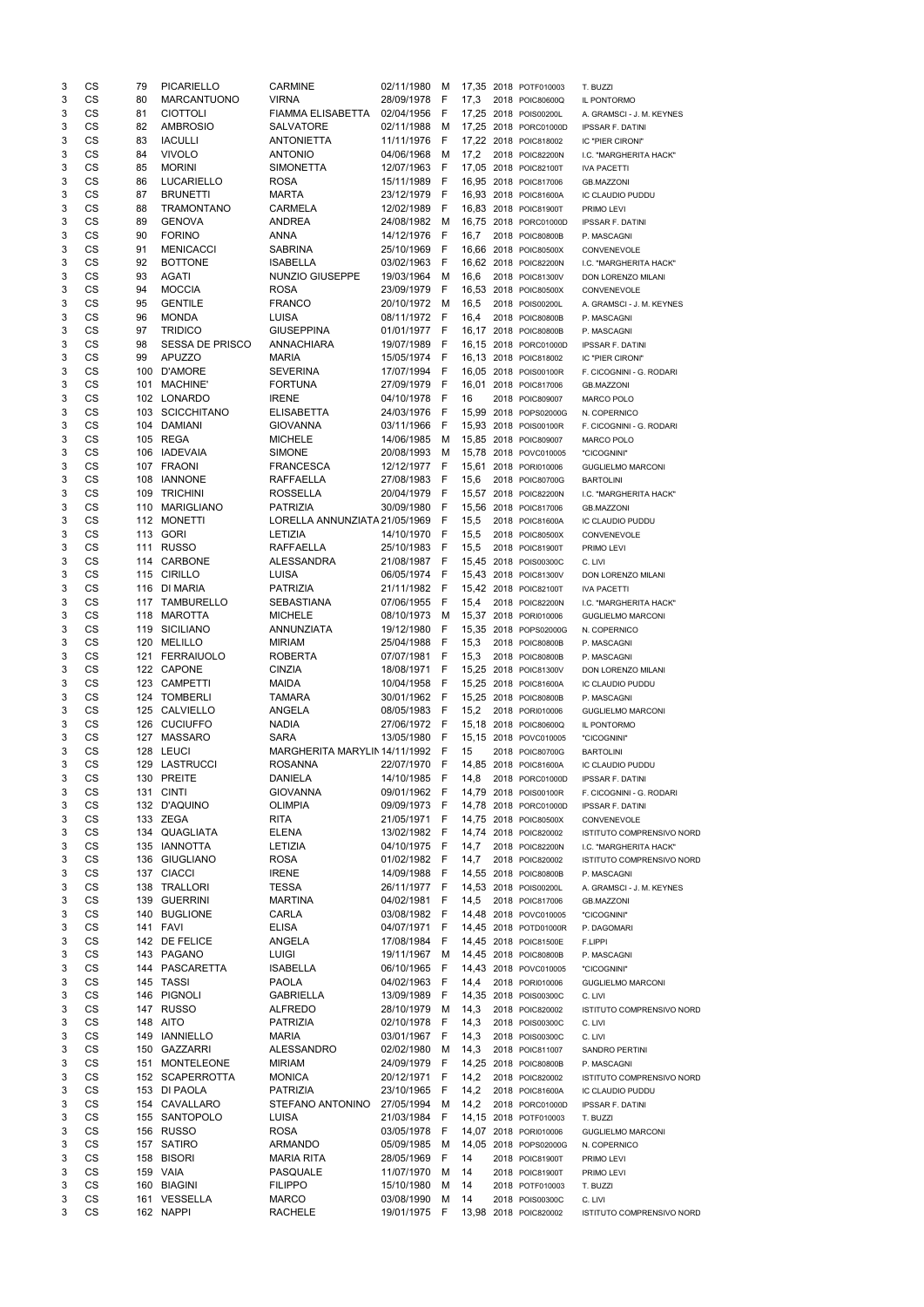| 3      | CS        |     | 163 CIULLI                   | GIANLUCA NOLBERTO 05/03/1958 |                              | - M          |       | 13,93 2018 POIC804004                          | IC CURZIO MALAPARTE                    |
|--------|-----------|-----|------------------------------|------------------------------|------------------------------|--------------|-------|------------------------------------------------|----------------------------------------|
| 3      | CS        |     | 164 CAPUANO                  | <b>GIUSEPPE</b>              | 13/04/1966                   | M            | 13,9  | 2018 POIC820002                                | ISTITUTO COMPRENSIVO NORD              |
| 3      | CS        |     | 165 BOSCHI                   | <b>FRANCESCO</b>             | 26/11/1975                   | M            |       | 13,87 2018 POIC818002                          | IC "PIER CIRONI"                       |
| 3      | CS        | 166 | <b>GENTILE</b>               | <b>FRANCESCA</b>             | 19/10/1975                   | - F          |       | 13,87 2018 POIC82200N                          | I.C. "MARGHERITA HACK"                 |
| 3      | CS        |     | 167 FAVINO                   | <b>TERESA</b>                | 17/12/1994                   | - F          | 13,8  | 2018 POIC82200N                                | I.C. "MARGHERITA HACK"                 |
| 3      | CS        | 168 | <b>MODICA</b>                | <b>NICOLA</b>                | 03/09/1973                   | M            |       | 13,75 2018 PORC01000D                          | <b>IPSSAR F. DATINI</b>                |
| 3      | CS        | 169 | GAGLIARDI                    | <b>TONIA</b>                 | 07/05/1982 F                 |              |       | 13,75 2018 POIC80800B                          | P. MASCAGNI                            |
| 3      | CS        |     | 170 CARBONARA                | <b>ELISABETTA</b>            | 27/06/1955                   | - F          | 13,7  | 2018 POTD01000R                                | P. DAGOMARI                            |
| 3      | CS        |     | 171 PASSANNANTE              | <b>STELLA</b>                | 19/06/1983 F                 |              | 13,7  | 2018 PORI010006                                | <b>GUGLIELMO MARCONI</b>               |
| 3      | CS        |     | 172 BAGLIONI                 | <b>SILVIA</b>                | 18/09/1984 F                 |              |       | 13,65 2018 POIC817006                          | <b>GB.MAZZONI</b>                      |
| 3      | CS        |     | 173 CURCIO                   | <b>PATRIZIA</b>              | 25/08/1974 F                 |              |       | 13,52 2018 POIC818002                          | IC "PIER CIRONI"                       |
| 3      | CS        |     | 174 NOCCIOLINI               | <b>ANTONELLA</b>             | 06/05/1962 F                 |              | 13,5  | 2018 POIC80800B                                | P. MASCAGNI                            |
| 3      | <b>CS</b> |     | 175 FRIGENTI                 | <b>EUGENIA</b>               | 16/02/1968                   | - F          |       | 13,48 2018 POIC80800B                          | P. MASCAGNI                            |
| 3      | <b>CS</b> |     | 176 SCELFO                   | <b>GAETANO</b>               | 01/05/1971                   | M            |       | 13,48 2018 POTF010003                          | T. BUZZI                               |
| 3      | CS        |     | 177 DE RISO                  | <b>ANNAMARIA</b>             | 17/08/1981                   | - F          | 13,4  | 2018 POIC80700G                                | <b>BARTOLINI</b>                       |
| 3      | CS        |     | 178 CHIARINI                 | ANGELA                       | 06/12/1970                   | - F          |       | 13,38 2018 POIC80500X                          | CONVENEVOLE                            |
| 3      | CS        |     | 179 PARROTTA                 | <b>ANGELA</b>                | 25/05/1980                   | - F          |       | 13,38 2018 POIC80800B                          | P. MASCAGNI                            |
| 3      | CS        |     | 180 CARFAGNO                 | <b>IVANA</b>                 | 21/01/1975                   | - F          |       | 13,35 2018 PORC01000D                          | <b>IPSSAR F. DATINI</b>                |
| 3      | CS        | 181 | <b>COLUCCI</b>               | <b>FRANCESCO</b>             | 06/02/1972                   | M            |       | 13,35 2018 POIS00200L                          | A. GRAMSCI - J. M. KEYNES              |
| 3      | CS        |     | 182 CATALFAMO                | <b>ANDREA</b>                | 08/09/1989                   | M            |       | 13,35 2018 POIC80500X                          | CONVENEVOLE                            |
| 3      | CS        | 183 | <b>MANGIOLA</b>              | <b>CARMELA</b>               | 14/03/1981                   | - F          |       | 13,35 2018 POPS02000G                          | N. COPERNICO                           |
| 3      | CS        | 184 | SOFFITTO                     | <b>ADRIANA</b>               | 30/09/1974                   | - F          |       | 13,35 2018 POIC81300V                          | DON LORENZO MILANI                     |
| 3      | CS        | 185 | DI BELLA                     | ANNA LISA                    | 27/05/1986                   | - F          | 13,3  | 2018 POIC81600A                                | IC CLAUDIO PUDDU                       |
| 3      | CS        |     | 186 IZZO                     | <b>ANGELA</b>                | 05/12/1992 F                 |              | 13,3  | 2018 POIC818002                                | IC "PIER CIRONI"                       |
| 3      | CS        | 187 | <b>MARTINI</b>               | <b>ANTONELLA</b>             | 03/06/1969 F                 |              |       | 13,27 2018 POIC81400P                          | <b>GANDHI</b>                          |
| 3      | CS        |     | 189 AGRELLO                  | <b>GIACOMINA</b>             | 23/02/1975                   | - F          | 13,2  | 2018 POIC81900T                                |                                        |
| 3      | CS        |     | 188 AUCELLO                  | <b>LUIGI</b>                 | 04/05/1987                   | M            | 13,2  |                                                | PRIMO LEVI                             |
|        |           |     |                              |                              |                              |              |       | 2018 POTF010003                                | T. BUZZI                               |
| 3      | CS        | 190 | <b>RINALDI</b>               | <b>GIUSEPPINA</b>            | 21/02/1981                   | - F          | 13,2  | 2018 POIC809007                                | MARCO POLO                             |
| 3      | <b>CS</b> |     | 191 ZANIERI                  | <b>PAMELA</b>                | 15/06/1975                   | - F          |       | 13,13 2018 POTF010003                          | T. BUZZI                               |
| 3      | <b>CS</b> |     | 192 BUFFOLINO                | <b>SONIA</b>                 | 09/05/1985                   | - F          | 13,1  | 2018 POPS02000G                                | N. COPERNICO                           |
| 3      | <b>CS</b> | 193 | DI RIENZO                    | <b>GIUSEPPINA</b>            | 23/10/1985                   | - F          | 13,1  | 2018 POTD01000R                                | P. DAGOMARI                            |
| 3      | CS        |     | 194 SABINO                   | <b>IOLANDA</b>               | 23/08/1982 F                 |              | 13,1  | 2018 POIC812003                                | ROBERTO CASTELLANI                     |
| 3      | CS        |     | 195 NASTA                    | ANELLINA                     | 14/12/1977 F                 |              |       | 13,05 2018 POIC809007                          | MARCO POLO                             |
| 3      | CS        |     | 196 LOFFREDO                 | <b>GENNARO</b>               | 07/11/1995                   | M            |       | 13,05 2018 POIC80600Q                          | IL PONTORMO                            |
| 3      | CS        |     | 197 TARALLO                  | <b>ANTONIO</b>               | 27/04/1971                   | M            | 13    | 2018 POIC80800B                                | P. MASCAGNI                            |
| 3      | CS        |     | 198 PACE                     | <b>EMILIA</b>                | 15/11/1974 F                 |              | 13    | 2018 POIC82200N                                | I.C. "MARGHERITA HACK"                 |
| 3      | CS        |     | 199 IORIO                    | <b>GIUSEPPINA</b>            | 10/03/1976 F                 |              |       | 12,85 2018 PORC01000D                          | <b>IPSSAR F. DATINI</b>                |
| 3      | CS        | 200 | CANGELOSI                    | <b>ORAZIO</b>                | 22/10/1982                   | M            |       | 12,85 2018 POIC81300V                          | DON LORENZO MILANI                     |
| 3      | <b>CS</b> | 201 | <b>ACANFORA</b>              | <b>VINCENZO</b>              | 22/12/1970                   | M            |       | 12,85 2018 POIC820002                          | ISTITUTO COMPRENSIVO NORD              |
| 3      | CS        | 202 | GUERRIERI GONZAGA FRANCESCA  |                              | 13/02/1987 F                 |              |       | 12,85 2018 POIC81900T                          | PRIMO LEVI                             |
| 3      | CS        | 203 | <b>MANZO</b>                 | <b>MARIA</b>                 | 04/02/1985                   | - F          |       | 12,85 2018 POIC804004                          | IC CURZIO MALAPARTE                    |
| 3      | CS        | 205 | <b>CHIARELLI</b>             | <b>ANTONIO</b>               | 12/07/1973                   | M            | 12,8  | 2018 PORC01000D                                | <b>IPSSAR F. DATINI</b>                |
| 3      | CS        | 206 | <b>MICCIO</b>                | <b>ANGELA</b>                | 09/04/1970                   | - F          | 12,8  | 2018 POIC81500E                                | F.LIPPI                                |
| 3      | CS        | 204 | <b>CIOCIANO</b>              | <b>VINCENZA</b>              | 04/11/1980                   | - F          | 12,8  | 2018 POIC80500X                                | CONVENEVOLE                            |
| 3      | CS        | 207 | CALABRESE                    | <b>ERIKA</b>                 | 01/06/1995                   | - F          | 12,8  | 2018 POIC80700G                                | <b>BARTOLINI</b>                       |
| 3      | <b>CS</b> | 208 | <b>BALZANO</b>               | <b>ERNESTO</b>               | 25/05/1980                   | M            | 12,8  | 2018 POIC804004                                | <b>IC CURZIO MALAPARTE</b>             |
| 3      | <b>CS</b> | 209 | <b>GARRITANO</b>             | SAMUELE                      | 07/06/1985                   | M            |       | 12,75 2018 POIC80800B                          | P. MASCAGNI                            |
| 3      | CS        | 210 | <b>BARILE</b>                | <b>LUCIA</b>                 | 04/01/1988                   | - F          | 12,7  | 2018 POTD01000R                                | P. DAGOMARI                            |
| 3      | CS        | 211 | <b>ROMANO</b>                | <b>ROSSELLA</b>              | 17/10/1971                   | - F          | 12,67 | 2018 POIC804004                                | IC CURZIO MALAPARTE                    |
| 3      | <b>CS</b> |     | 212 CELESTRA                 | <b>TIZIANA</b>               | 09/06/1982                   | - F          | 12,6  | 2018 POIC81300V                                | DON LORENZO MILANI                     |
| 3      | CS        |     | 213 FERRARA                  | <b>ADRIANA</b>               | 06/10/1966                   | - F          |       | 12,55 2018 POIC81300V                          | DON LORENZO MILANI                     |
| 3      | CS        | 214 | <b>CAPASSO</b>               | <b>MARIA</b>                 | 08/08/1986                   | -F           | 12,5  |                                                |                                        |
|        |           |     |                              |                              |                              |              |       | 2018 POTF010003                                | T. BUZZI                               |
| 3      | CS        |     | 215 LA RUSSA                 | <b>FAUSTO</b>                | 30/07/1977                   | M            | 12,5  | 2018 POIC80800B                                | P. MASCAGNI                            |
| 3      | <b>CS</b> | 216 | <b>SINATRA</b>               | <b>DOMENICA</b>              | 22/04/1989                   | $\mathsf{F}$ | 12,5  | 2018 POIC812003                                | ROBERTO CASTELLANI                     |
| 3      | <b>CS</b> | 217 | SAQUELLA                     | <b>ANTONELLA</b>             | 09/05/1978                   | - F          |       | 12,48 2018 POIC81300V                          | DON LORENZO MILANI                     |
| 3      | <b>CS</b> | 218 | <b>TOGNOCCHI</b>             | <b>FRANCESCO</b>             | 03/03/1963                   | M            |       | 12,45 2018 POIC820002                          | ISTITUTO COMPRENSIVO NORD              |
| 3      | CS        | 219 | PITTALA                      | <b>CARMELA</b>               | 29/10/1965                   | - F          | 12,4  | 2018 PORC01000D                                | <b>IPSSAR F. DATINI</b>                |
| 3      | CS        | 220 | <b>CAPUTO</b>                | <b>ANTONELLA</b>             | 25/11/1972 F                 |              |       | 12,35 2018 POIC81900T                          | PRIMO LEVI                             |
| 3      | CS        | 221 | <b>SPINELLI</b>              | <b>MANUELA</b>               | 24/04/1957 F                 |              |       | 12,35 2018 POIC80800B                          | P. MASCAGNI                            |
| 3      | CS        |     | 222 FIUMICELLI               | <b>FRANCESCA</b>             | 12/12/1989                   | - F          | 12,3  | 2018 POIC812003                                | ROBERTO CASTELLANI                     |
| 3      | CS        | 223 | <b>TROCCHIA</b>              | <b>MARIA</b>                 | 10/07/1987                   | - F          | 12,3  | 2018 POIC82200N                                | I.C. "MARGHERITA HACK"                 |
| 3      | CS        |     | 224 APREA                    | <b>CIRO</b>                  | 27/08/1964                   | M            |       | 12,25 2018 POIC81500E                          | F.LIPPI                                |
| 3      | <b>CS</b> | 225 | <b>CORCIONE</b>              | <b>RITA</b>                  | 14/06/1955                   | - F          |       | 12,25 2018 POIC81500E                          | F.LIPPI                                |
| 3      | <b>CS</b> | 226 | DI MULO                      | <b>VALERIA</b>               | 20/02/1985                   | - F          |       | 12,25 2018 PORC01000D                          | <b>IPSSAR F. DATINI</b>                |
| 3      | CS        |     | 227 SALVATORE                | ROSA ANGELA                  | 25/10/1979                   | - F          |       | 12,25 2018 POIS00300C                          | C. LIVI                                |
| 3      | CS        | 228 | GIULIANA                     | KATIA                        | 01/09/1985                   | - F          | 12,2  | 2018 POIC81300V                                | DON LORENZO MILANI                     |
| 3      | CS        |     | 229 APICELLA                 | <b>ALFONSO</b>               | 13/10/1983                   | M            |       | 12,15 2018 PORI010006                          | <b>GUGLIELMO MARCONI</b>               |
| 3      | CS        |     | 230 AMELIA                   | <b>MARCO</b>                 | 22/01/1974                   | M            |       | 12,13 2018 POIS00200L                          | A. GRAMSCI - J. M. KEYNES              |
| 3      | CS        | 231 | <b>ESPOSITO</b>              | <b>ANTONIETTA</b>            | 07/01/1973                   | - F          | 12,1  | 2018 POIC81400P                                | <b>GANDHI</b>                          |
| 3      | CS        | 232 | <b>CALABRIA</b>              | <b>MARIA ELENA</b>           | 17/04/1984                   | - F          | 12,1  | 2018 POIC81500E                                | F.LIPPI                                |
| 3      | CS        | 233 | SCIALO'                      | <b>GIOVANNI</b>              | 21/09/1977                   | M            | 12,1  | 2018 POTF010003                                | T. BUZZI                               |
| 3      | <b>CS</b> | 234 | PASSARO                      | <b>NUNZIA</b>                | 21/01/1994                   | $\mathsf{F}$ | 12,1  | 2018 POIC817006                                | <b>GB.MAZZONI</b>                      |
| 3      | CS        |     | 235 ORLANDO                  | <b>PAOLA</b>                 | 31/08/1979                   | $\mathsf F$  |       | 12,05 2018 POPS02000G                          | N. COPERNICO                           |
| 3      | CS        |     | 236 MASTROIANNI              | <b>MARIA</b>                 | 16/01/1989 F                 |              |       | 12,05 2018 PORC01000D                          | <b>IPSSAR F. DATINI</b>                |
| 3      | CS        |     | 237 GRONCHI                  | <b>MARCO</b>                 | 04/08/1988                   | M            |       | 12,05 2018 POIC80800B                          | P. MASCAGNI                            |
| 3      | CS        |     | 238 ABATEGIOVANNI            | <b>SIMONA</b>                | 26/11/1986                   | - F          |       | 12,05 2018 POIC82100T                          | <b>IVA PACETTI</b>                     |
| 3      | CS        | 239 | MAZZONI                      | <b>VITTORIO</b>              | 22/03/1974                   | M            |       | 12,03 2018 PORI010006                          | <b>GUGLIELMO MARCONI</b>               |
| 3      | CS        | 240 | <b>GIOVANNINI</b>            | <b>GIANLUCA</b>              | 03/05/1969                   | M            |       | 12,02 2018 POIS00100R                          | F. CICOGNINI - G. RODARI               |
| 3      | CS        |     | 241 PACIFICO                 | <b>MARCO</b>                 | 21/01/1992                   | M            | 12    |                                                |                                        |
|        | CS        |     | 242 GIULIANI                 | <b>SILVIA</b>                |                              |              |       | 2018 POTF010003                                | T. BUZZI                               |
| 3      |           |     |                              |                              | 25/09/1986                   | - F          | 12    | 2018 POTD01000R                                | P. DAGOMARI                            |
| 3      |           |     |                              |                              |                              |              |       |                                                |                                        |
|        | CS        |     | 243 PRESTIA                  | <b>GIUSEPPINA</b>            | 11/03/1985                   | - F          | 12    | 2018 POIC82200N                                | I.C. "MARGHERITA HACK"                 |
| 3      | CS        |     | 244 DI FLUMERI               | <b>ANTONIETTA</b>            | 18/05/1979                   | - F          | 12    | 2018 POIC81400P                                | <b>GANDHI</b>                          |
| 3<br>3 | CS<br>CS  |     | 245 PUOPOLO<br>246 GIUGLIANO | <b>MARIA</b><br>CONTINO      | 21/07/1977 F<br>30/03/1964 M |              |       | 11,98 2018 POIC80800B<br>11,95 2018 PORC01000D | P. MASCAGNI<br><b>IPSSAR F. DATINI</b> |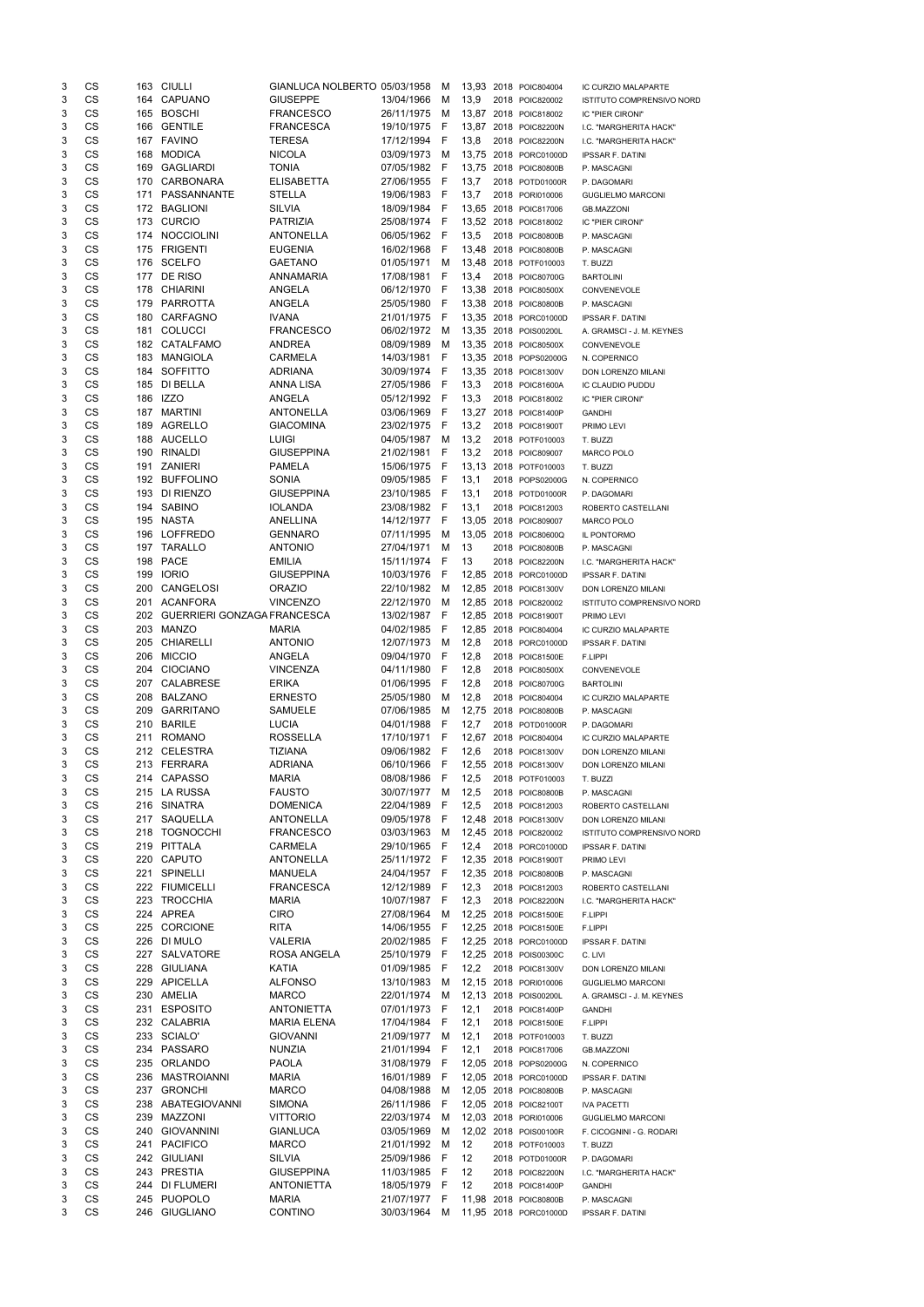| 3      | CS              |            | 247 ANNUNZIATA                  | <b>ERMELINDA</b>                        | 28/04/1986                 | F            |              | 11,93 2018 POVC010005                          | "CICOGNINI"                              |
|--------|-----------------|------------|---------------------------------|-----------------------------------------|----------------------------|--------------|--------------|------------------------------------------------|------------------------------------------|
| 3      | CS              | 248        | <b>CAMICI</b>                   | <b>MASSIMILIANO</b>                     | 26/07/1963                 | м            | 11,9         | 2018 POIC820002                                | <b>ISTITUTO COMPRENSIVO NORD</b>         |
| 3      | CS              | 249        | <b>MARRAFINO</b>                | <b>CATERINA</b>                         | 24/10/1988                 | F            | 11,9         | 2018 POTF010003                                | T. BUZZI                                 |
| 3<br>3 | CS<br>CS        | 250<br>251 | SANZARI<br><b>D'AURIA</b>       | <b>ELENA</b><br><b>CIRO</b>             | 12/06/1980<br>03/10/1979   | F            |              | 11,88 2018 POIS00100R                          | F. CICOGNINI - G. RODARI                 |
| 3      | CS              |            | 252 GIACOMELLI                  | MARIA                                   | 18/05/1965                 | M<br>-F      |              | 11,85 2018 POIC81000B<br>11,82 2018 POTF010003 | "FILIPPO MAZZEI"<br>T. BUZZI             |
| 3      | CS              |            | 253 VITALE                      | <b>VALENTINA ANGELA</b>                 | 31/08/1985                 | F            | 11,8         | 2018 POIC809007                                | <b>MARCO POLO</b>                        |
| 3      | CS              |            | 254 SAPORITO                    | <b>FRANCESCO</b>                        | 05/04/1985                 | M            | 11,8         | 2018 POIC80600Q                                | IL PONTORMO                              |
| 3      | CS              |            | 255 CANNIA                      | <b>MARIA RITA</b>                       | 23/10/1975                 | F            | 11,8         | 2018 POIC818002                                | IC "PIER CIRONI"                         |
| 3      | CS              |            | 256 ALTERIO                     | <b>ANNALISA</b>                         | 27/03/1983                 | F            | 11,8         | 2018 PORC01000D                                | <b>IPSSAR F. DATINI</b>                  |
| 3      | CS              |            | 257 TEMPESTI                    | <b>BENEDETTA</b>                        | 31/12/1981                 | F            | 11,8         | 2018 POIC80800B                                | P. MASCAGNI                              |
| 3      | CS              | 258        | <b>CERSOSIMO</b>                | LAURA                                   | 20/04/1979                 | -F           | 11,8         | 2018 PORC01000D                                | <b>IPSSAR F. DATINI</b>                  |
| 3      | <b>CS</b>       |            | 259 GUCCIONE                    | <b>ALESSIA</b>                          | 14/08/1984                 | - F          |              | 11,75 2018 POIC81900T                          | PRIMO LEVI                               |
| 3      | CS              | 260        | <b>CERRITO</b>                  | <b>MARIA LUISA</b>                      | 28/02/1984                 | - F          | 11,7         | 2018 PORI010006                                | <b>GUGLIELMO MARCONI</b>                 |
| 3      | CS<br><b>CS</b> |            | 261 RUOCCO                      | <b>STEFANIA</b>                         | 23/06/1986                 | -F           |              | 11,65 2018 POIC817006                          | <b>GB.MAZZONI</b>                        |
| 3<br>3 | <b>CS</b>       |            | 262 SAVELLA<br>263 SALONIA      | <b>NICOLA</b><br><b>ANITA</b>           | 17/08/1979<br>31/07/1979 F | M            | 11,6         | 11,63 2018 POIS00100R<br>2018 POIC80800B       | F. CICOGNINI - G. RODARI<br>P. MASCAGNI  |
| 3      | CS              |            | 264 ARAMINI                     | <b>MARIA</b>                            | 11/03/1992 F               |              |              | 11,58 2018 POIC809007                          | <b>MARCO POLO</b>                        |
| 3      | CS              | 265        | LOMBARDELLI                     | ANGELA                                  | 02/09/1978                 | -F           |              | 11,57 2018 POIC81300V                          | DON LORENZO MILANI                       |
| 3      | CS              | 266        | <b>TRUPIA</b>                   | <b>ANTONINO</b>                         | 07/10/1986                 | M            |              | 11,55 2018 POIC81500E                          | F.LIPPI                                  |
| 3      | CS              | 267        | <b>INGEMI</b>                   | <b>DEBORA</b>                           | 15/06/1973                 | -F           |              | 11.55 2018 POVC010005                          | "CICOGNINI"                              |
| 3      | CS              | 268        | <b>MARCHETTI</b>                | <b>VALENTINA</b>                        | 03/02/1984                 | - F          |              | 11,55 2018 POTF010003                          | T. BUZZI                                 |
| 3      | CS              | 269        | <b>SICIGNANO</b>                | <b>LUCILLA</b>                          | 11/11/1983                 | - F          |              | 11,55 2018 POIC81900T                          | PRIMO LEVI                               |
| 3      | CS              | 270        | PONZIANI                        | <b>SERENA</b>                           | 14/08/1977 F               |              |              | 11,52 2018 POTD01000R                          | P. DAGOMARI                              |
| 3      | CS              | 271        | <b>PICCIOLO</b>                 | <b>MARIA ELENA</b>                      | 20/10/1982 F               |              |              | 11,51 2018 POTF010003                          | T. BUZZI                                 |
| 3      | CS              |            | 272 ZINGARIELLO                 | <b>VERONICA</b>                         | 21/04/1988                 | - F          | 11,5         | 2018 POIC809007                                | <b>MARCO POLO</b>                        |
| 3<br>3 | CS<br>CS        |            | 273 FIORETTI<br>274 ALIBERTI    | LAURA<br><b>FAUSTO</b>                  | 03/10/1987<br>26/11/1985   | F<br>M       | 11,5<br>11,5 | 2018 POIC820002                                | ISTITUTO COMPRENSIVO NORD                |
| 3      | <b>CS</b>       |            | 275 SPERA                       | <b>CONCETTA</b>                         | 20/10/1983                 | F            | 11,5         | 2018 POIC812003<br>2018 POIC81300V             | ROBERTO CASTELLANI<br>DON LORENZO MILANI |
| 3      | <b>CS</b>       |            | 276 PELLICCIA                   | <b>ROSA</b>                             | 31/12/1979                 | - F          |              | 11,42 2018 POIC809007                          | <b>MARCO POLO</b>                        |
| 3      | CS              | 277        | <b>BUTTACCIO TARDIO</b>         | <b>ALBERTO</b>                          | 16/04/1982 M               |              | 11,4         | 2018 POIS00300C                                | C. LIVI                                  |
| 3      | CS              | 278        | PAGNOCCHESCHI                   | <b>ERICA</b>                            | 17/06/1977                 | - F          | 11,4         | 2018 POIS00100R                                | F. CICOGNINI - G. RODARI                 |
| 3      | CS              | 279        | <b>GIORDANO</b>                 | <b>ANTONIO</b>                          | 01/12/1969                 | M            |              | 11,35 2018 POPS02000G                          | N. COPERNICO                             |
| 3      | CS              | 280        | <b>COPPOLA</b>                  | <b>SANTINA</b>                          | 09/03/1983                 | F            | 11,3         | 2018 POIC809007                                | <b>MARCO POLO</b>                        |
| 3      | CS              |            | 281 SPANO'                      | <b>ARCANGELO</b>                        | 04/03/1980                 | м            | 11,3         | 2018 POIC82100T                                | <b>IVA PACETTI</b>                       |
| 3      | CS              |            | 282 PECORALE                    | LAURA                                   | 14/07/1977 F               |              | 11,3         | 2018 POIC820002                                | ISTITUTO COMPRENSIVO NORD                |
| 3      | CS              |            | 283 IODICE                      | <b>MARIA</b>                            | 18/07/1975                 | $\mathsf{F}$ | 11,3         | 2018 POIC818002                                | IC "PIER CIRONI"                         |
| 3      | CS              | 284        | <b>FATTORUSO</b>                | <b>GIUSEPPINA</b>                       | 27/08/1974                 | F            | 11,3         | 2018 POIC820002                                | <b>ISTITUTO COMPRENSIVO NORD</b>         |
| 3<br>3 | CS<br>CS        | 285<br>286 | <b>CACERES</b><br><b>MONACO</b> | <b>MONICA SELA</b><br><b>GIOVANNI</b>   | 31/03/1969<br>18/02/1991   | F<br>м       | 11,3<br>11,3 | 2018 POIS00300C<br>2018 POIC817006             | C. LIVI<br><b>GB.MAZZONI</b>             |
| 3      | CS              | 287        | <b>MIRALDI</b>                  | <b>EMANUELA</b>                         | 22/06/1976                 | -F           | 11,3         | 2018 POIC81900T                                | PRIMO LEVI                               |
| 3      | CS              | 288        | CASTALDO                        | ANNA                                    | 23/06/1972 F               |              | 11,3         | 2018 POIC80700G                                | <b>BARTOLINI</b>                         |
| 3      | CS              | 289        | <b>PUCCINI</b>                  | <b>LETIZIA</b>                          | 09/06/1972                 | - F          | 11,3         | 2018 POIC81500E                                | F.LIPPI                                  |
| 3      | CS              | 290        | <b>MARTELLI</b>                 | <b>SONIA</b>                            | 14/10/1966                 | F            | 11,3         | 2018 POTD01000R                                | P. DAGOMARI                              |
| 3      | CS              | 291        | <b>PERRINO</b>                  | <b>YURI</b>                             | 14/10/1993                 | M            | 11,3         | 2018 POIC817006                                | <b>GB.MAZZONI</b>                        |
| 3      | <b>CS</b>       | 292        | <b>BUONOCORE</b>                | <b>MARIA ROSA</b>                       | 17/10/1982                 | -F           | 11,3         | 2018 POIC81000B                                | "FILIPPO MAZZEI"                         |
| 3      | CS              | 293        | <b>GIORDANO</b>                 | ANNUNZIATA                              | 21/05/1976                 | -F           | 11,3         | 2018 POVC010005                                | "CICOGNINI"                              |
| 3      | CS              | 294        | FERRARA                         | <b>MARIA</b>                            | 09/07/1970                 | - F          | 11,3         | 2018 POIC82200N                                | I.C. "MARGHERITA HACK"                   |
| 3<br>3 | CS<br><b>CS</b> | 295<br>296 | ANDREOLI<br><b>MAZZARINO</b>    | SPERANZA<br><b>ANTONINO</b>             | 13/03/1963<br>13/02/1964   | -F<br>M      | 11,3         | 2018 PORC01000D<br>11,27 2018 POIC81500E       | <b>IPSSAR F. DATINI</b><br>F.LIPPI       |
| 3      | CS              | 297        | <b>ESPOSITO</b>                 | <b>INES</b>                             | 14/08/1981                 | F            |              | 11,25 2018 POVC010005                          | "CICOGNINI"                              |
| 3      | CS              | 298        | <b>PRUDENTE</b>                 | <b>MARIA CONCETTA</b>                   | 28/12/1975                 | F            |              | 11,25 2018 POIS00100R                          | F. CICOGNINI - G. RODARI                 |
| 3      | CS              | 299        | <b>CERBO</b>                    | <b>LIBERATO</b>                         | 15/10/1993                 | M            |              | 11,25 2018 POIC82100T                          | <b>IVA PACETTI</b>                       |
| 3      | CS              |            | 300 ARPAIA                      | <b>GIACOMO</b>                          | 17/06/1972                 | M            |              | 11,17 2018 POTF010003                          | T. BUZZI                                 |
| 3      | CS              | 301        | <b>CALVANESE</b>                | ANNA MARIA                              | 23/01/1967                 | -F           |              | 11,15 2018 POIS00100R                          | F. CICOGNINI - G. RODARI                 |
| 3      | CS              | 302        | LONGOBARDI                      | <b>LUIGIA</b>                           | 07/10/1997                 | F            |              | 11,15 2018 POPS02000G                          | N. COPERNICO                             |
| 3      | CS              | 303        | <b>DILIGENZA</b>                | <b>ANTONIO</b>                          | 30/01/1981                 | м            |              | 11,15 2018 POIC81900T                          | PRIMO LEVI                               |
| 3      | CS              |            | 306 ANSIATI                     | <b>ANNALISA</b>                         | 23/05/1982                 | -F           | 11,1         | 2018 PORC01000D                                | <b>IPSSAR F. DATINI</b>                  |
| 3      | CS              | 305        | D'ARGENIO                       | <b>GIOVANNI</b>                         | 25/09/1973                 | M            | 11,1         | 2018 POTF010003                                | T. BUZZI                                 |
| 3<br>3 | CS<br>CS        | 304        | 307 LIZZI<br><b>MENDOLA</b>     | <b>ELENA</b><br><b>GRAZIA</b>           | 10/01/1978<br>23/11/1984   | F<br>F       | 11,1<br>11,1 | 2018 POVC010005<br>2018 POIC818002             | "CICOGNINI"<br>IC "PIER CIRONI"          |
| 3      | CS              | 308        | SBARAGLI                        | <b>STEFANO</b>                          | 27/10/1988                 | M            | 11,1         | 2018 PORC01000D                                | <b>IPSSAR F. DATINI</b>                  |
| 3      | <b>CS</b>       | 309        | <b>GORI DEGL'INNOCENT CLARA</b> |                                         | 26/04/1986                 | F            | 11,1         | 2018 POTF010003                                | T. BUZZI                                 |
| 3      | CS              | 310        | <b>IASIMONE</b>                 | <b>MARCO</b>                            | 15/04/1986                 | м            | 11,1         | 2018 POIC818002                                | IC "PIER CIRONI"                         |
| 3      | CS              | 311        | <b>MAGNOLFI</b>                 | <b>LETIZIA</b>                          | 20/10/1985                 | -F           | 11,1         | 2018 POIC80700G                                | <b>BARTOLINI</b>                         |
| 3      | CS              | 312        | DI RONZA                        | <b>PASQUALE</b>                         | 16/08/1972                 | M            |              | 11,09 2018 POIC80500X                          | CONVENEVOLE                              |
| 3      | <b>CS</b>       |            | 313 FOTI                        | <b>ELISA</b>                            | 23/02/1968                 | -F           |              | 11,05 2018 POIC80800B                          | P. MASCAGNI                              |
| 3      | CS              |            | 314 PAOLICELLI                  | <b>ANNA MARIA</b>                       | 17/09/1966                 | -F           |              | 11,05 2018 POIC80800B                          | P. MASCAGNI                              |
| 3      | CS              |            | 315 AURIEMMA                    | <b>CARMELA</b>                          | 04/09/1982                 | -F           |              | 11,05 2018 PORC01000D                          | <b>IPSSAR F. DATINI</b>                  |
| 3<br>3 | CS<br>CS        | 317        | 316 SANTINI<br><b>MARINO</b>    | <b>CINZIA</b><br><b>MARIA</b>           | 21/11/1955<br>21/05/1990   | F<br>-F      |              | 11,05 2018 POIC820002<br>11,05 2018 POTF010003 | ISTITUTO COMPRENSIVO NORD                |
| 3      |                 |            | 318 GRAZIANO                    | <b>EMANUELA</b>                         | 06/04/1987                 | -F           |              | 11,05 2018 POIC81900T                          | T. BUZZI<br>PRIMO LEVI                   |
| 3      |                 |            |                                 | <b>CECILIA</b>                          | 01/11/1980                 | F            |              | 11,05 2018 POPS02000G                          | N. COPERNICO                             |
|        | CS<br>CS        |            | 319 CERRETELLI                  |                                         |                            |              |              | 2018 POPS02000G                                |                                          |
| 3      | CS              |            | 320 COPPOLA                     | VALENTINA                               | 06/02/1986                 | F            | 11           |                                                | N. COPERNICO                             |
| 3      | CS              | 321        | <b>GRADINETTA</b>               | <b>FABIO</b>                            | 31/10/1974                 | M            | 11           | 2018 POTF010003                                | T. BUZZI                                 |
| 3      | CS              |            | 322 PETRILLO                    | <b>GABRIELLA</b>                        | 14/01/1966                 | E            | 11           | 2018 POIC80800B                                | P. MASCAGNI                              |
| 3      | CS              |            | 323 ESPOSITO                    | <b>GIOVANNI</b>                         | 23/02/1987                 | M            | 11           | 2018 POIC82200N                                | I.C. "MARGHERITA HACK"                   |
| 3      | CS              |            | 324 AMBRUOSO                    | <b>TOMMASO</b>                          | 04/04/1996                 | M            | 11           | 2018 POVC010005                                | "CICOGNINI"                              |
| 3      | CS              | 325        | DE ROSA                         | <b>MARCO</b>                            | 09/07/1989                 | M            | 11           | 2018 POIC811007                                | <b>SANDRO PERTINI</b>                    |
| 3      | CS              |            | 326 KOLUSHI                     | <b>DENADA</b>                           | 29/03/1986                 | F            | 11           | 2018 POTF010003                                | T. BUZZI                                 |
| 3      | CS              |            | 327 BRESCHI                     | <b>JESSICA</b>                          | 13/09/1982                 | -F           | 11           | 2018 POIC804004                                | IC CURZIO MALAPARTE                      |
| 3<br>3 | CS<br>CS        |            | 328 RAUSO<br>329 TOMAINO        | <b>TERESA</b><br><b>MARIA MADDALENA</b> | 29/10/1970<br>02/02/1987   | - F<br>-F    |              | 10,98 2018 POIC80800B<br>10,95 2018 PORC01000D | P. MASCAGNI<br><b>IPSSAR F. DATINI</b>   |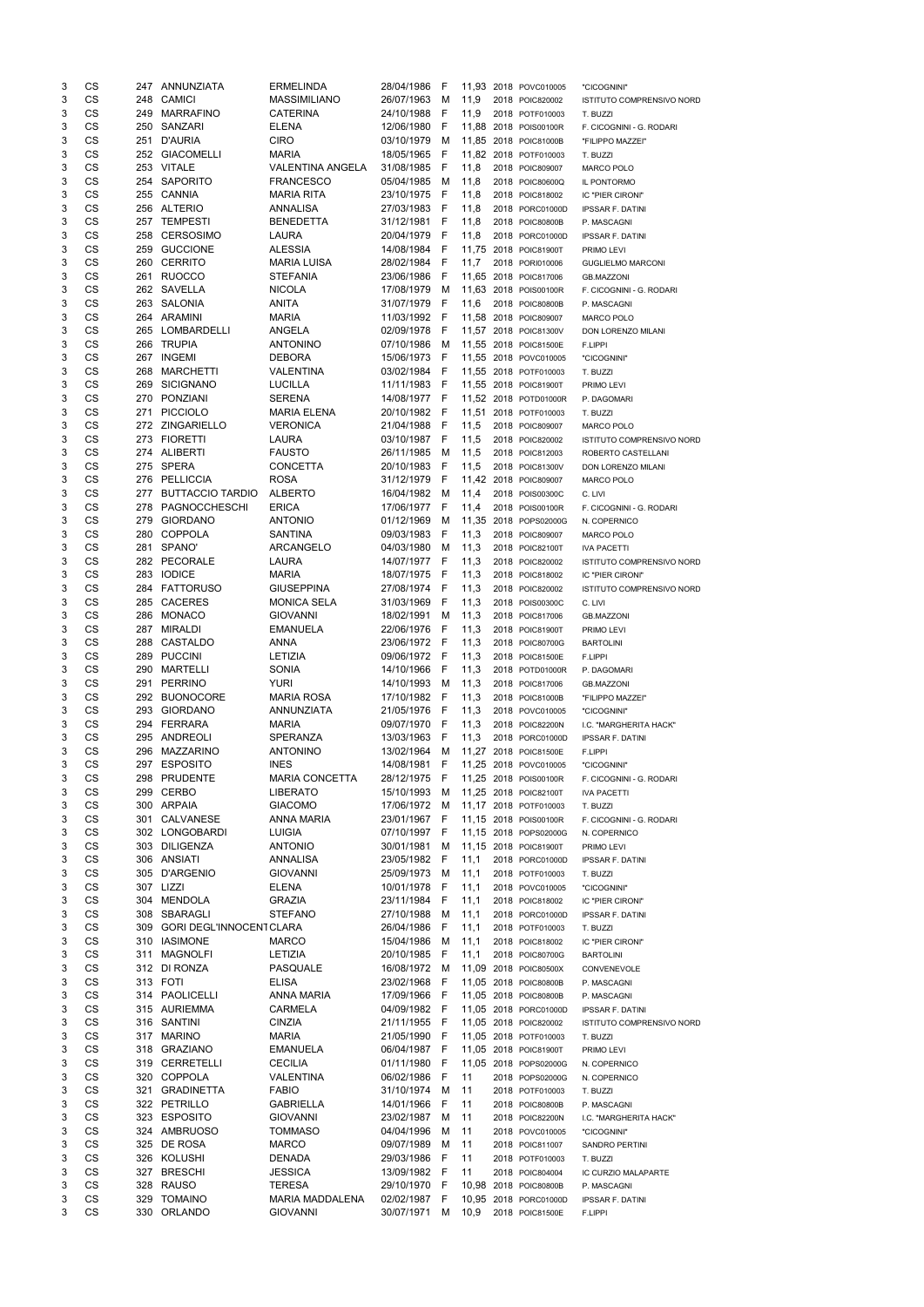| 3 | CS        |     | 331 PIERACCIOLI    | <b>FILIPPO</b>                  | 22/01/1990   | м    | 10,9         | 2018 POIC80500X       | CONVENEVOLE                      |
|---|-----------|-----|--------------------|---------------------------------|--------------|------|--------------|-----------------------|----------------------------------|
| 3 | CS        |     | 332 PLAVA          | <b>ANNALISA</b>                 | 31/03/1989   | F    | 10,9         | 2018 POIC811007       | SANDRO PERTINI                   |
| 3 | CS        |     | 333 VALENZA        | <b>ANNALISA</b>                 | 15/06/1987   | - F  | 10,9         | 2018 POIS00300C       | C. LIVI                          |
| 3 | CS        | 334 | DI PIETRO          | <b>GIANLUCA</b>                 | 17/03/1985   | м    | 10,9         | 2018 POIC81400P       | <b>GANDHI</b>                    |
| 3 | CS        |     | 335 TICLI          | <b>MARIATERESA</b>              | 25/04/1984   | - F  | 10,9         | 2018 POTD01000R       | P. DAGOMARI                      |
| 3 | CS        |     | 336 RUSSO          | <b>FILOMENA</b>                 | 04/10/1982 F |      | 10,9         | 2018 POIC80500X       | CONVENEVOLE                      |
| 3 | CS        |     | 337 BENINI         | <b>FRANCESCA</b>                | 24/04/1978 F |      | 10,9         | 2018 POIS00300C       | C. LIVI                          |
| 3 | CS        |     | 338 RIVELLI        | <b>GIUSEPPINA</b>               | 10/10/1983 F |      |              | 10,88 2018 POIC818002 | IC "PIER CIRONI"                 |
| 3 | <b>CS</b> |     | 339 SUPPA          | <b>MANUELA</b>                  | 25/06/1986 F |      |              | 10,85 2018 POIC820002 | <b>ISTITUTO COMPRENSIVO NORD</b> |
| 3 | CS        |     | 340 AUCELLO        | <b>GIUSEPPE</b>                 | 05/10/1992 M |      |              | 10,85 2018 POTF010003 | T. BUZZI                         |
| 3 | CS        |     | 341 ALESSANDRO     | <b>ROSSANA</b>                  | 07/08/1988   | - F  |              | 10,85 2018 POVC010005 | "CICOGNINI"                      |
| 3 | <b>CS</b> |     | 342 MONTERROSSO    | <b>MARIA</b>                    | 24/08/1984 F |      |              | 10,85 2018 POIC809007 | <b>MARCO POLO</b>                |
| 3 | <b>CS</b> |     | 343 GENCO          | <b>GIULIANA</b>                 | 09/05/1984   | $-F$ |              | 10,85 2018 POIS00100R | F. CICOGNINI - G. RODARI         |
| 3 | CS        | 344 | <b>CARUSO</b>      | <b>MICHELE</b>                  | 15/05/1959   | M    |              | 10,83 2018 POIC80700G |                                  |
| 3 | CS        |     | 345 APA            | <b>MAICA GIULIA</b>             | 09/02/1983   | - F  | 10,8         |                       | <b>BARTOLINI</b>                 |
|   | <b>CS</b> |     |                    |                                 |              |      |              | 2018 POIC811007       | <b>SANDRO PERTINI</b>            |
| 3 |           |     | 346 RIBECHINI      | <b>LETIZIA</b>                  | 19/02/1994 F |      | 10,8         | 2018 POIC820002       | ISTITUTO COMPRENSIVO NORD        |
| 3 | <b>CS</b> |     | 347 BRUCATO        | <b>GIANLUCA</b>                 | 29/10/1973   | M    |              | 10,77 2018 POIC82200N | I.C. "MARGHERITA HACK"           |
| 3 | CS        | 348 | <b>RAGUSA</b>      | <b>CATERINA</b>                 | 19/11/1980   | - F  |              | 10,75 2018 POIC82200N | I.C. "MARGHERITA HACK"           |
| 3 | CS        | 349 | CAIAZZO            | <b>ANTONIO</b>                  | 09/01/1984   | M    | 10,7         | 2018 POPS02000G       | N. COPERNICO                     |
| 3 | CS        | 350 | <b>MONTEFORTE</b>  | <b>IMMACOLATA</b>               | 01/07/1976   | - F  |              | 10,68 2018 POIC809007 | <b>MARCO POLO</b>                |
| 3 | CS        |     | 351 PAOLI          | <b>SABRINA</b>                  | 31/07/1970 F |      |              | 10.68 2018 POIC804004 | IC CURZIO MALAPARTE              |
| 3 | CS        |     | 352 MUSCIACCO      | IDA                             | 23/06/1971 F |      |              | 10.67 2018 PORC01000D | <b>IPSSAR F. DATINI</b>          |
| 3 | CS        | 353 | <b>ROCCO</b>       | ADRIANA ANTONIETTA 06/08/1961 F |              |      |              | 10,67 2018 POIC82100T | <b>IVA PACETTI</b>               |
| 3 | CS        |     | 354 RAUGIA         | KATIA                           | 23/01/1971   | - F  |              | 10,65 2018 POIC81400P | <b>GANDHI</b>                    |
| 3 | <b>CS</b> |     | 355 CRUDO          | <b>RITA</b>                     | 21/01/1984 F |      |              | 10,65 2018 POIC81900T | PRIMO LEVI                       |
| 3 | CS        |     | 356 RENZI          | <b>VERONICA</b>                 | 19/12/1990   | - F  |              | 10,65 2018 POIS00300C | C. LIVI                          |
| 3 | CS        | 357 | <b>MIRULLA</b>     | <b>NOEMI</b>                    | 28/08/1988   | - F  |              | 10,65 2018 POVC010005 | "CICOGNINI"                      |
| 3 | <b>CS</b> |     | 358 ARAMINI        | <b>ANTONIO</b>                  | 04/12/1964   | M    | 10,6         | 2018 POIC809007       | <b>MARCO POLO</b>                |
| 3 | <b>CS</b> | 359 | <b>TINTI</b>       | <b>ANNA MARIA</b>               | 08/02/1970   | - F  | 10,6         | 2018 POIC818002       | IC "PIER CIRONI"                 |
| 3 | CS        | 360 | <b>CRISPO</b>      | <b>GIUSEPPINA</b>               | 23/02/1992 F |      | 10,6         | 2018 POPS02000G       | N. COPERNICO                     |
| 3 | CS        |     | 361 PALMIERI       | <b>SIMONA</b>                   | 22/11/1987 F |      | 10,6         | 2018 POIC81300V       | DON LORENZO MILANI               |
| 3 | CS        |     | 362 LASCHI         | <b>DEBORAH</b>                  | 20/11/1984   | $-F$ | 10,6         | 2018 POIC818002       | IC "PIER CIRONI"                 |
| 3 | <b>CS</b> |     | 363 CRESCENTE      | <b>ELISABETTA</b>               | 28/03/1983   | - F  | 10,6         | 2018 PORI010006       | <b>GUGLIELMO MARCONI</b>         |
| 3 | <b>CS</b> |     | 364 FONDELLI       | <b>ALESSIA</b>                  | 20/08/1982   | - F  | 10,6         | 2018 POIC804004       | IC CURZIO MALAPARTE              |
| 3 | CS        |     | 365 ERMINI         | <b>ALBERTO</b>                  | 24/10/1958   | M    | 10,6         | 2018 POPS02000G       | N. COPERNICO                     |
| 3 | CS        |     | 366 DE RISI        | <b>FRANCESCA</b>                | 25/02/1987 F |      |              | 10,55 2018 POPS02000G | N. COPERNICO                     |
| 3 | CS        |     | 367 GATTO          | <b>MARTINA</b>                  | 06/11/1985   | F    |              | 10,55 2018 PORC01000D | <b>IPSSAR F. DATINI</b>          |
| 3 | CS        | 368 | DE SANTIS          | <b>MARIANNA</b>                 | 08/04/1976   | - F  | 10,5         | 2018 POIC82200N       | I.C. "MARGHERITA HACK"           |
| 3 | CS        | 369 | <b>GAGGIOLI</b>    | <b>NADA</b>                     | 09/12/1969   | - F  | 10,5         | 2018 POIC80700G       | <b>BARTOLINI</b>                 |
| 3 | CS        |     | 370 VIOLA          | <b>DARIO</b>                    | 22/02/1991   | M    | 10,5         | 2018 POIC80600Q       |                                  |
| 3 | CS        | 371 | <b>CARFORA</b>     | <b>FRANCESCO</b>                | 21/09/1986   | M    |              |                       | IL PONTORMO                      |
| 3 | CS        |     | 372 GULINO         | <b>MARIA ANTONIETTA</b>         | 15/04/1984   | - F  | 10,5<br>10,5 | 2018 POPS02000G       | N. COPERNICO                     |
|   | <b>CS</b> |     | 373 FANTAUZZI      |                                 | 01/02/1983   |      |              | 2018 POIC80600Q       | IL PONTORMO                      |
| 3 |           |     |                    | <b>FRANCESCO</b>                |              | M    | 10,5         | 2018 POIC809007       | MARCO POLO                       |
| 3 | CS        | 374 | <b>CALABRESE</b>   | <b>MELANIA</b>                  | 11/06/1994   | - F  |              | 10,48 2018 POIC818002 | IC "PIER CIRONI"                 |
| 3 | <b>CS</b> |     | 375 PIRRO          | <b>TOMMASINA</b>                | 08/07/1974 F |      |              | 10,45 2018 POIC811007 | <b>SANDRO PERTINI</b>            |
| 3 | <b>CS</b> |     | 376 GRIPPO         | <b>CARMELA</b>                  | 20/04/1990   | - F  |              | 10,45 2018 POIC80500X | CONVENEVOLE                      |
| 3 | CS        | 377 | <b>COLOTTI</b>     | <b>SEVERINA</b>                 | 18/06/1986   | – F  |              | 10,45 2018 POTD01000R | P. DAGOMARI                      |
| 3 | CS        |     | 378 ADORISIO       | <b>VITTORIA</b>                 | 04/10/1982 F |      |              | 10,45 2018 POPS02000G | N. COPERNICO                     |
| 3 | <b>CS</b> | 379 | <b>CELESTRA</b>    | <b>VALENTINA</b>                | 03/10/1984 F |      | 10,4         | 2018 POIC81300V       | DON LORENZO MILANI               |
| 3 | <b>CS</b> |     | 380 ANDREINI       | VALENTINA                       | 15/10/1983   | - F  | 10,4         | 2018 POIS00100R       | F. CICOGNINI - G. RODARI         |
| 3 | CS        | 381 | D'ANGELO           | <b>ROSA</b>                     | 05/09/1979   | - F  |              | 10,38 2018 POIC81400P | <b>GANDHI</b>                    |
| 3 | CS        | 382 | DONNARUMMA         | <b>FIORENTINA</b>               | 17/10/1962   | - F  |              | 10,35 2018 POPS02000G | N. COPERNICO                     |
| 3 | CS        | 383 | <b>BARISANI</b>    | <b>FEDERICA</b>                 | 02/03/1995   | - F  |              | 10,35 2018 POIC80800B | P. MASCAGNI                      |
| 3 | CS        | 384 | CENICCOLA          | <b>GIOVANNI</b>                 | 27/08/1992   | M    |              | 10,35 2018 POIC817006 | <b>GB.MAZZONI</b>                |
| 3 | CS        |     | 385 RUOTOLO        | <b>PELLEGRINO</b>               | 25/07/1982   | M    |              | 10,35 2018 POIS00200L | A. GRAMSCI - J. M. KEYNES        |
| 3 | CS        | 388 | <b>NIERI</b>       | <b>CATERINA</b>                 | 29/05/1981   | - F  | 10,3         | 2018 POIC82100T       | <b>IVA PACETTI</b>               |
| 3 | CS        | 389 | <b>DANIELE</b>     | <b>MASSIMILIANO</b>             | 30/07/1975   | M    | 10,3         | 2018 PORC01000D       | <b>IPSSAR F. DATINI</b>          |
| 3 | CS        |     | 390 SETTEMBRE      | LILIANA                         | 17/10/1987 F |      | 10,3         | 2018 POTF010003       | T. BUZZI                         |
| 3 | CS        |     | 391 FORBO          | <b>MARIA</b>                    | 07/12/1980 F |      | 10,3         | 2018 POIC804004       | IC CURZIO MALAPARTE              |
| 3 | <b>CS</b> |     | 392 CAIAZZO        | <b>ASSUNTA</b>                  | 11/07/1977 F |      | 10,3         | 2018 PORC01000D       | <b>IPSSAR F. DATINI</b>          |
| 3 | CS        | 393 | <b>CRISCI</b>      | <b>ANNA LUCIA</b>               | 16/04/1969   | - F  | 10,3         | 2018 POIC82200N       | I.C. "MARGHERITA HACK"           |
| 3 | CS        | 394 | CHIAVAZZO          | <b>ROSA</b>                     | 02/07/1989   | -F   | 10,3         | 2018 POIC818002       | IC "PIER CIRONI"                 |
| 3 | <b>CS</b> | 395 | <b>DELLA GATTA</b> | <b>DOMENICA</b>                 | 14/07/1988   | - F  | 10,3         | 2018 POIC81400P       | <b>GANDHI</b>                    |
| 3 | CS        | 396 | <b>DELLA CORTE</b> | <b>PIERLUIGI</b>                | 30/07/1982   | M    | 10,3         | 2018 POTF010003       | T. BUZZI                         |
| 3 | CS        |     | 397 ANASTASIO      | <b>MARIA ROSARIA</b>            | 05/02/1987   | - F  | 10,3         | 2018 POPS02000G       | N. COPERNICO                     |
| 3 | <b>CS</b> | 398 | PANZARELLA         | <b>GUIDO</b>                    | 05/05/1995   | M    | 10,3         | 2018 POTF010003       | T. BUZZI                         |
| 3 | <b>CS</b> | 399 | <b>LEONE</b>       | <b>REMIGIO</b>                  | 06/04/1990   | м    | 10,3         | 2018 POIC81400P       | <b>GANDHI</b>                    |
| 3 | CS        |     | 400 LUPO           | <b>DANIELE</b>                  | 17/07/1997   | M    | 10,3         | 2018 POTF010003       | T. BUZZI                         |
| 3 | CS        | 401 | <b>BIANCO</b>      | <b>CIRO</b>                     | 12/04/1997   | M    | 10,3         | 2018 PORI010006       | <b>GUGLIELMO MARCONI</b>         |
| 3 | CS        | 402 | <b>MAZZIOTTI</b>   | LUISA                           | 17/08/1996   | -F   | 10,3         | 2018 POIC817006       | <b>GB.MAZZONI</b>                |
| 3 | CS        | 403 | <b>BALDINI</b>     | LUCY                            | 23/04/1996   | - F  | 10,3         | 2018 PORC01000D       | <b>IPSSAR F. DATINI</b>          |
| 3 | CS        | 404 | <b>ROMA</b>        | <b>CARMELA SIMONA</b>           | 11/05/1993   | - F  | 10,3         | 2018 POIC80500X       | CONVENEVOLE                      |
| 3 | <b>CS</b> |     | 405 MONTALBANO     | <b>CHIARA</b>                   | 21/11/1992 F |      | 10,3         | 2018 POIC81900T       | PRIMO LEVI                       |
| 3 | CS        |     | 405 MAURIELLO      | MICHELINA GIUSEPP               | 19/03/1991 F |      | 10,3         | 2018 PORC01000D       | <b>IPSSAR F. DATINI</b>          |
| 3 | CS        |     | 405 FIORE          | <b>MARIA</b>                    | 25/03/1990 F |      | 10,3         | 2018 POIS00300C       | C. LIVI                          |
| 3 | CS        |     | 406 FABBRI         | <b>GIACOMO</b>                  | 04/11/1989   | M    | 10,3         | 2018 POIC80800B       | P. MASCAGNI                      |
| 3 | CS        |     | 407 PIERATTINI     | <b>CLARISSA</b>                 | 14/05/1989   | - F  | 10,3         | 2018 POTD01000R       | P. DAGOMARI                      |
| 3 | CS        | 408 | MARLETTI           | <b>FEDERICA</b>                 | 24/06/1987   | - F  | 10,3         | 2018 POIC80500X       | CONVENEVOLE                      |
| 3 | CS        |     | 409 LASALA         | <b>VINCENZO</b>                 | 09/12/1986   | M    | 10,3         | 2018 POTF010003       |                                  |
| 3 | CS        |     | 410 SENATORE       | <b>PIETRO</b>                   | 02/10/1985   | M    | 10,3         |                       | T. BUZZI                         |
|   | CS        |     |                    |                                 |              |      |              | 2018 PORC01000D       | <b>IPSSAR F. DATINI</b>          |
| 3 |           |     | 411 CUTOLO         | <b>DIEGO</b>                    | 18/07/1985   | M    | 10,3         | 2018 POIS00300C       | C. LIVI                          |
| 3 | CS        |     | 412 MANERA         | <b>FRIDA</b>                    | 10/05/1985   | - F  | 10,3         | 2018 POTF010003       | T. BUZZI                         |
| 3 | CS        |     | 413 KABIR          | A S M AHASANUL                  | 19/04/1985   | M    | 10,3         | 2018 PORC01000D       | <b>IPSSAR F. DATINI</b>          |
| 3 | CS        |     | 414 FERRENTINO     | <b>SIMONA</b>                   | 16/01/1985   | -F   | 10,3         | 2018 POIS00300C       | C. LIVI                          |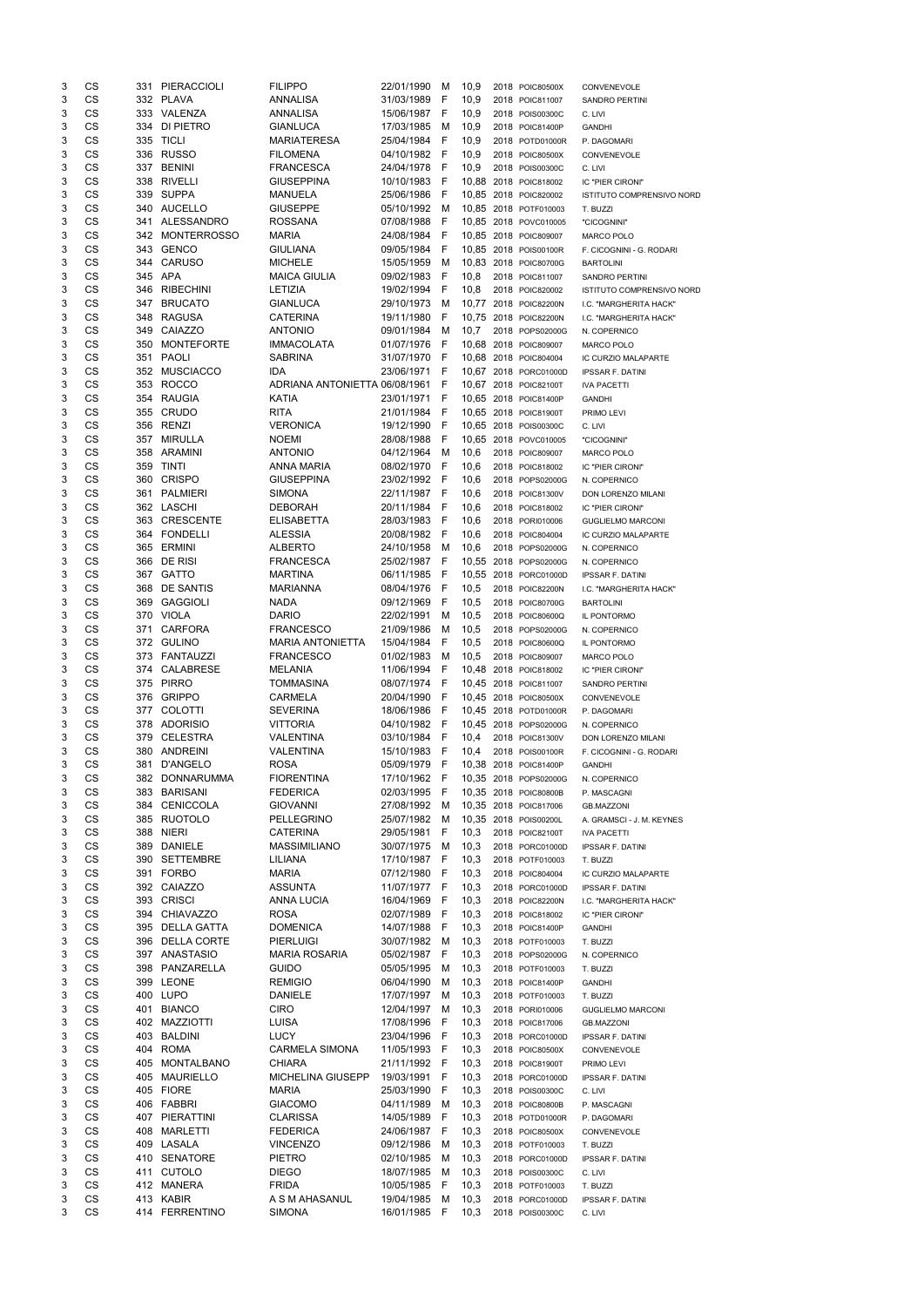| 3      | CS              |            | 415 DI MARTINO                     | <b>UMBERTO</b>                      | 24/10/1980                 | м          | 10,3     | 2018 POIC809007                                | <b>MARCO POLO</b>                               |
|--------|-----------------|------------|------------------------------------|-------------------------------------|----------------------------|------------|----------|------------------------------------------------|-------------------------------------------------|
| 3      | CS              | 416        | <b>MAIO</b>                        | <b>ADELE</b>                        | 12/05/1964                 | F          |          | 10,27 2018 POPS02000G                          | N. COPERNICO                                    |
| 3      | CS              |            | 417 VALENTINO                      | <b>FILIPPO</b>                      | 14/07/1981                 | м          |          | 10,25 2018 POIS00200L                          | A. GRAMSCI - J. M. KEYNES                       |
| 3      | CS              | 418        | <b>CAPONE</b>                      | <b>LUIGI</b>                        | 06/05/1982                 | M          |          | 10,25 2018 POIC80500X                          | CONVENEVOLE                                     |
| 3<br>3 | CS<br>CS        | 420        | 419 RUSSO<br>MEGA                  | <b>ISIDORO</b><br><b>SILVIA</b>     | 24/07/1993<br>03/05/1992 F | м          |          | 10,25 2018 POVC010005                          | "CICOGNINI"                                     |
| 3      | CS              | 421        | <b>BARNI</b>                       | <b>CLARA</b>                        | 03/02/1992 F               |            |          | 10,25 2018 POPS02000G<br>10,25 2018 POIC82200N | N. COPERNICO<br>I.C. "MARGHERITA HACK"          |
| 3      | CS              |            | 422 BALDI                          | <b>SARA</b>                         | 01/08/1990                 | - F        |          | 10,25 2018 POIC80800B                          | P. MASCAGNI                                     |
| 3      | CS              | 423        | <b>RIGGI</b>                       | <b>MIRIAM</b>                       | 07/02/1990                 | - F        |          | 10,25 2018 POIC820002                          | ISTITUTO COMPRENSIVO NORD                       |
| 3      | CS              | 424        | <b>GIAMMARINO</b>                  | <b>ELISA</b>                        | 03/06/1989                 | - F        |          | 10,25 2018 POIS00100R                          | F. CICOGNINI - G. RODARI                        |
| 3      | CS              | 425        | MANGIACOTTI                        | <b>MONICA</b>                       | 21/09/1987 F               |            |          | 10,25 2018 POIC804004                          | IC CURZIO MALAPARTE                             |
| 3      | CS              | 426        | <b>MORRONE</b>                     | <b>ANDREINA</b>                     | 25/08/1986                 | - F        |          | 10,25 2018 POIC804004                          | IC CURZIO MALAPARTE                             |
| 3      | CS              |            | 427 PETROSINO                      | <b>MARIACARMELA</b>                 | 16/07/1984                 | - F        |          | 10,25 2018 POIC804004                          | IC CURZIO MALAPARTE                             |
| 3      | <b>CS</b>       | 428        | PETRAGLIA                          | <b>MARCO</b>                        | 07/06/1984                 | M          |          | 10,25 2018 POIC80600Q                          | IL PONTORMO                                     |
| 3      | <b>CS</b>       | 429        | OLIVA                              | <b>ELENA</b>                        | 16/09/1970                 | - F        |          | 10,25 2018 POIC81500E                          | F.LIPPI                                         |
| 3      | CS              | 430        | <b>TOFANELLI</b>                   | <b>PAOLA</b>                        | 12/04/1967 F               |            | 10,25    | 2018 POIC80800B                                | P. MASCAGNI                                     |
| 3<br>3 | CS<br><b>CS</b> | 431<br>432 | <b>BOSCO</b><br>PALMIERO           | <b>ANTONELLA</b><br><b>GIUSEPPE</b> | 15/08/1972 F<br>30/10/1976 | M          |          | 10,23 2018 POTD01000R<br>10,22 2018 POIS00300C | P. DAGOMARI<br>C. LIVI                          |
| 3      | <b>CS</b>       | 433        | <b>FRACASSO</b>                    | <b>FABIANA</b>                      | 20/01/1981 F               |            | 10,2     | 2018 POIC82100T                                | <b>IVA PACETTI</b>                              |
| 3      | CS              | 434        | <b>MONACO</b>                      | <b>FRANCESCA</b>                    | 18/02/1991 F               |            | 10,2     | 2018 POIC817006                                | <b>GB.MAZZONI</b>                               |
| 3      | CS              | 435        | <b>FERNANDEZ</b>                   | <b>ELISABETTA</b>                   | 15/05/1986                 | - F        | 10,2     | 2018 POIC809007                                | <b>MARCO POLO</b>                               |
| 3      | CS              | 436        | MEZZACAPO                          | <b>PASQUALE</b>                     | 30/11/1993                 | M          | 10,2     | 2018 POIC81400P                                | <b>GANDHI</b>                                   |
| 3      | CS              | 437        | MANELLI                            | <b>ILENIA</b>                       | 05/10/1993                 | - F        | 10,2     | 2018 POIC820002                                | <b>ISTITUTO COMPRENSIVO NORD</b>                |
| 3      | CS              | 438        | <b>GRAUSO</b>                      | <b>TIZIANA</b>                      | 27/01/1986                 | - F        | 10,2     | 2018 POVC010005                                | "CICOGNINI"                                     |
| 3      | CS              | 439        | <b>NARDI</b>                       | <b>MAILA</b>                        | 02/02/1979                 | - F        | 10,2     | 2018 POIC81600A                                | IC CLAUDIO PUDDU                                |
| 3      | CS              | 440        | <b>RENDA</b>                       | <b>FRANCA</b>                       | 17/04/1971                 | - F        |          | 10,17 2018 POIC80800B                          | P. MASCAGNI                                     |
| 3      | CS<br>CS        | 441        | <b>ZENONE</b>                      | <b>ROSARIO</b>                      | 23/09/1965                 | М          |          | 10,17 2018 POIC817006                          | <b>GB.MAZZONI</b>                               |
| 3<br>3 | <b>CS</b>       | 442<br>443 | <b>MICILLO</b><br><b>CASIERI</b>   | <b>STANISLAO</b><br><b>ISABELLA</b> | 14/02/1984<br>12/04/1984   | М<br>- F   |          | 10,15 2018 PORC01000D<br>10,15 2018 POIC812003 | <b>IPSSAR F. DATINI</b>                         |
| 3      | CS              |            | 444 GRANDAZZO                      | <b>MARIA ROSARIA</b>                | 07/10/1960                 | - F        |          | 10,15 2018 POIC817006                          | ROBERTO CASTELLANI<br><b>GB.MAZZONI</b>         |
| 3      | CS              | 445        | <b>GALEOTTI</b>                    | <b>LEONARDO</b>                     | 08/10/1996                 | M          |          | 10,15 2018 POTF010003                          | T. BUZZI                                        |
| 3      | CS              | 446        | <b>PRECI</b>                       | <b>ELEONORA</b>                     | 22/03/1988                 | -F         |          | 10,15 2018 POIS00300C                          | C. LIVI                                         |
| 3      | CS              | 447        | <b>BUONINCONTRO</b>                | <b>ROBERTO</b>                      | 28/10/1987                 | M          |          | 10,15 2018 PORC01000D                          | <b>IPSSAR F. DATINI</b>                         |
| 3      | CS              | 448        | <b>AMODIO</b>                      | <b>MORENO</b>                       | 30/05/1985                 | M          |          | 10,15 2018 POIS00200L                          | A. GRAMSCI - J. M. KEYNES                       |
| 3      | CS              | 449        | <b>BASTA</b>                       | <b>CATERINA</b>                     | 07/03/1974                 | - F        |          | 10,13 2018 PORC01000D                          | <b>IPSSAR F. DATINI</b>                         |
| 3      | <b>CS</b>       |            | 450 PASSARO                        | <b>MARINA</b>                       | 20/08/1980                 | - F        | 10,1     | 2018 POIS00200L                                | A. GRAMSCI - J. M. KEYNES                       |
| 3      | СS              | 451        | <b>GIARDI</b>                      | <b>EDOARDO</b>                      | 17/03/1995                 | M          | 10,1     | 2018 POIC80800B                                | P. MASCAGNI                                     |
| 3      | CS              | 452        | <b>INCOLLINGO</b>                  | <b>LAURA</b>                        | 29/09/1991                 | F          | 10,1     | 2018 POIS00100R                                | F. CICOGNINI - G. RODARI                        |
| 3      | CS              | 453<br>454 | <b>GALASSO</b>                     | <b>GIULIA</b><br><b>IRENE</b>       | 02/07/1986<br>01/01/1985 F | - F        | 10,1     | 2018 POIC82200N                                | I.C. "MARGHERITA HACK"                          |
| 3<br>3 | CS<br>CS        | 455        | CALVANI<br><b>CERESTE</b>          | <b>RAFFAELLA</b>                    | 06/09/1985                 | - F        | 10,1     | 2018 POIC811007<br>10,08 2018 POIC81500E       | <b>SANDRO PERTINI</b><br>F.LIPPI                |
| 3      | CS              | 456        | CALAMAI                            | <b>ANDREA</b>                       | 05/08/1974                 | M          | 10,08    | 2018 PORI010006                                | <b>GUGLIELMO MARCONI</b>                        |
| 3      | <b>CS</b>       | 457        | <b>TAMBURRO</b>                    | <b>TERESA</b>                       | 24/08/1983                 | -F         | 10,05    | 2018 POIS00200L                                | A. GRAMSCI - J. M. KEYNES                       |
| 3      | <b>CS</b>       | 458        | <b>RIZZO</b>                       | <b>MARIA GRAZIA</b>                 | 12/04/1993                 | - F        |          | 10,05 2018 POVC010005                          | "CICOGNINI"                                     |
| 3      | <b>CS</b>       | 459        | MADDALUNO                          | <b>DANIELE</b>                      | 06/01/1990                 | м          |          | 10,05 2018 POIS00100R                          | F. CICOGNINI - G. RODARI                        |
| 3      | CS              | 460        | <b>EMMA</b>                        | <b>ENRICO</b>                       | 14/01/1984                 | м          |          | 10,05 2018 POIC81300V                          | DON LORENZO MILANI                              |
| 3      | <b>CS</b>       | 461        | DI PAOLA                           | <b>FILOMENA</b>                     | 16/08/1970                 | -F         | 10       | 2018 POIC81400P                                | <b>GANDHI</b>                                   |
| 3      | <b>CS</b>       |            | 462 STRANO                         | <b>ELENA</b>                        | 21/12/1982                 | - F        | 10       | 2018 POTF010003                                | T. BUZZI                                        |
| 3      | CS              | 463        | MANTELLA                           | <b>CARMELA</b>                      | 10/07/1978                 | - F        | 10       | 2018 POTD01000R                                | P. DAGOMARI                                     |
| 3<br>3 | CS<br><b>CS</b> | 464<br>465 | <b>GAMBELLI</b><br><b>MACALUSO</b> | <b>ANDREA</b><br><b>VERONICA</b>    | 14/02/1978<br>04/03/1977   | M<br>- F   | 10<br>10 | 2018 POPS02000G                                | N. COPERNICO                                    |
| 3      | <b>CS</b>       | 466        | <b>CECCHERINI</b>                  | <b>MICHELA</b>                      | 14/04/1974                 | - F        | 10       | 2018 POIC80700G<br>2018 POIC82200N             | <b>BARTOLINI</b><br>I.C. "MARGHERITA HACK"      |
| 3      | CS              | 467        | <b>UNTI</b>                        | <b>ERIKA</b>                        | 18/12/1973                 | -F         | 10       | 2018 POIC81400P                                | <b>GANDHI</b>                                   |
| 3      | <b>CS</b>       | 468        | DE SARNO                           | <b>MICHELA</b>                      | 11/01/1972 F               |            | 10       | 2018 POIC80800B                                | P. MASCAGNI                                     |
| 3      | CS              | 469        | ARCADIPANE                         | <b>CELESTE</b>                      | 12/01/1988                 | - F        | 10       | 2018 POIC81500E                                | F.LIPPI                                         |
| 3      | CS              | 470        | <b>PANFOLI</b>                     | <b>AZZURRA</b>                      | 28/10/1982 F               |            | 10       | 2018 POIC81300V                                | DON LORENZO MILANI                              |
| 3      | CS              | 471        | <b>RUGGIERO</b>                    | PASQUALINA                          | 20/05/1982 F               |            | 10       | 2018 POIC81900T                                | PRIMO LEVI                                      |
| 3      | CS              | 472        | <b>GIMONDO</b>                     | STEFANIA                            | 11/11/1979                 | - F        | 10       | 2018 PORC01000D                                | <b>IPSSAR F. DATINI</b>                         |
| 3      | CS<br><b>CS</b> | 473<br>474 | APRIGLIANO                         | <b>FRANCO</b>                       | 11/09/1977                 | M          | 10       | 2018 POIC818002                                | IC "PIER CIRONI"                                |
| 3      | <b>CS</b>       |            | SPIGNOLI                           | <b>SILVIA</b>                       | 18/01/1977                 | -F         | 10       | 2018 POIC80500X                                | CONVENEVOLE                                     |
| 3<br>3 | <b>CS</b>       | 475<br>476 | PETRONELLI<br><b>BALLERINI</b>     | <b>SERENA</b><br><b>MANUELA</b>     | 09/06/1972<br>03/11/1971   | - F<br>- F | 10<br>10 | 2018 POIC809007<br>2018 POIC81900T             | <b>MARCO POLO</b><br>PRIMO LEVI                 |
| 3      | CS              |            | 477 CALIO'                         | <b>LUDOVICA</b>                     | 06/09/1997                 | - F        | 10       | 2018 POIC81900T                                | PRIMO LEVI                                      |
| 3      | <b>CS</b>       | 478        | MAZZONI                            | <b>SIMONA</b>                       | 19/02/1996                 | -F         | 10       | 2018 POIS00300C                                | C. LIVI                                         |
| 3      | <b>CS</b>       | 479        | <b>IULIANO</b>                     | <b>PIERA</b>                        | 07/03/1989                 | -F         | 10       | 2018 POIC81400P                                | <b>GANDHI</b>                                   |
| 3      | CS              | 480        | DI DOMENICO                        | <b>MARCO NICOLA</b>                 | 25/08/1986                 | M          | 10       | 2018 PORI010006                                | <b>GUGLIELMO MARCONI</b>                        |
| 3      | CS              | 481        | LONGOBARDI                         | <b>VINCENZO</b>                     | 17/01/1999                 | м          | 10       | 2018 POPS02000G                                | N. COPERNICO                                    |
| 3      | <b>CS</b>       | 482        | <b>GIURRANNA</b>                   | <b>ELVIRA</b>                       | 27/10/1998                 | F          | 10       | 2018 POIC817006                                | <b>GB.MAZZONI</b>                               |
| 3      | <b>CS</b>       | 483        | <b>NERI</b>                        | <b>LORENZO</b>                      | 12/05/1997                 | M          | 10       | 2018 POTF010003                                | T. BUZZI                                        |
| 3      | CS              | 484        | <b>GRIECO</b>                      | <b>FRANCESCO</b>                    | 06/05/1997                 | м          | 10       | 2018 PORC01000D                                | <b>IPSSAR F. DATINI</b>                         |
| 3<br>3 | CS<br>CS        | 485<br>486 | <b>CALIFANO</b><br>CORIGLIANO      | <b>MARIA</b><br><b>BEATRICE</b>     | 20/07/1996<br>18/01/1996   | F<br>-F    | 10<br>10 | 2018 POIC811007<br>2018 POIC820002             | SANDRO PERTINI                                  |
| 3      | CS              |            | 487 COCCHI                         | <b>CATERINA</b>                     | 13/07/1995 F               |            | 10       | 2018 POIC80800B                                | <b>ISTITUTO COMPRENSIVO NORD</b><br>P. MASCAGNI |
| 3      | CS              |            | 488 COSTANZO                       | PASQUALINA                          | 26/04/1995 F               |            | 10       | 2018 POIC82100T                                | <b>IVA PACETTI</b>                              |
| 3      | CS              |            | 489 SPARACO                        | <b>MARIA TERESA</b>                 | 21/11/1994                 | - F        | 10       | 2018 POIS00300C                                | C. LIVI                                         |
| 3      | CS              | 490        | MATI                               | <b>LAURA</b>                        | 14/09/1993                 | - F        | 10       | 2018 POIC80800B                                | P. MASCAGNI                                     |
| 3      | CS              |            | 491 STILO                          | <b>BRUNO</b>                        | 19/07/1993                 | M          | 10       | 2018 PORC01000D                                | <b>IPSSAR F. DATINI</b>                         |
| 3      | CS              |            | 492 MANNELLI                       | SARA                                | 08/10/1992 F               |            | 10       | 2018 POIC80800B                                | P. MASCAGNI                                     |
| 3      | CS              |            | 493 PAGLIUCA                       | <b>CONCETTA MARIA</b>               | 11/05/1992 F               |            | 10       | 2018 POIC80800B                                | P. MASCAGNI                                     |
| 3      | CS              |            | 494 MASTRIOANNI                    | <b>MENA</b>                         | 19/08/1991                 | - F        | 10       | 2018 POIC812003                                | ROBERTO CASTELLANI                              |
| 3      | CS              |            | 495 CORTESI                        | <b>STEFANO</b>                      | 15/09/1990                 | M          | 10       | 2018 POTF010003                                | T. BUZZI                                        |
| 3      | CS              |            | 496 SESTO                          | ADRIANA ROSA                        | 13/04/1990                 | -F         | 10       | 2018 POPS02000G                                | N. COPERNICO                                    |
| 3<br>3 | CS<br>CS        |            | 497 CALINA<br>498 FICARA           | ANGELA CRISTINA<br><b>ANTONIO</b>   | 02/04/1989<br>07/08/1988   | -F<br>М    | 10<br>10 | 2018 POTF010003<br>2018 POPS02000G             | T. BUZZI<br>N. COPERNICO                        |
|        |                 |            |                                    |                                     |                            |            |          |                                                |                                                 |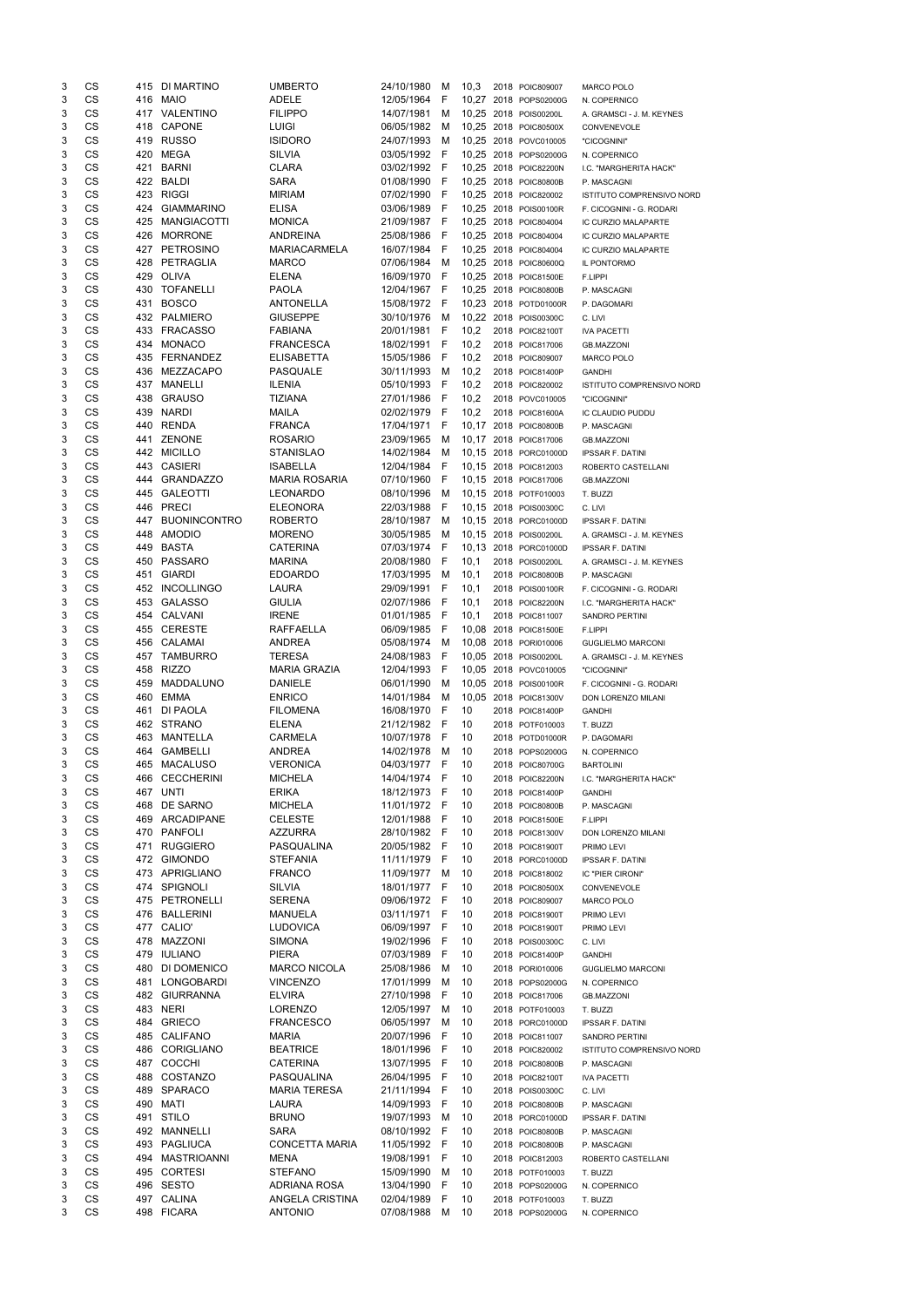| 3      | CS                     | 499        | LOMBARDI                         | <b>LUIGI</b>                        | 09/05/1988               | M           | 10           | 2018 POIC809007                    | <b>MARCO POLO</b>                           |
|--------|------------------------|------------|----------------------------------|-------------------------------------|--------------------------|-------------|--------------|------------------------------------|---------------------------------------------|
| 3      | CS                     | 500        | <b>RUSSO</b>                     | <b>ELENA</b>                        | 19/03/1987               | F           | 10           | 2018 POVC010005                    | "CICOGNINI"                                 |
| 3      | CS<br>CS               | 501        | <b>BONACCORSI</b>                | <b>MARTINA</b>                      | 22/08/1986               | F           | 10           | 2018 PORC01000D                    | <b>IPSSAR F. DATINI</b>                     |
| 3<br>3 | CS                     | 502<br>503 | <b>TUCCOLI</b><br><b>IMPIERI</b> | <b>FEDERICA</b><br><b>GIANLUIGI</b> | 12/01/1986<br>17/11/1985 | F<br>м      | 10<br>10     | 2018 POTF010003<br>2018 POIC81000B | T. BUZZI<br>"FILIPPO MAZZEI"                |
| 3      | CS                     | 504        | LA ZAZZERA                       | <b>NOEMI</b>                        | 14/11/1985               | F           | 10           | 2018 POIC81900T                    | PRIMO LEVI                                  |
| 3      | <b>CS</b>              |            | 505 RUSSO                        | <b>VERONICA</b>                     | 27/08/1985               | F           | 10           | 2018 POVC010005                    | "CICOGNINI"                                 |
| 3      | <b>CS</b>              | 506        | CALABRIA                         | <b>FRANCESCA</b>                    | 18/08/1985               | -F          | 10           | 2018 POIC817006                    | <b>GB.MAZZONI</b>                           |
| 3      | CS                     | 507        | <b>MARINI</b>                    | <b>MARTINA</b>                      | 18/06/1985               | F           | 10           | 2018 PORC01000D                    | <b>IPSSAR F. DATINI</b>                     |
| 3      | CS                     | 508        | <b>FRANGIAMORE</b>               | <b>ELENA</b>                        | 17/06/1985               | -F          | 10           | 2018 POIC80600Q                    | IL PONTORMO                                 |
| 3      | <b>CS</b>              | 509        | <b>RUOCCHIO</b>                  | <b>ANNALISA</b>                     | 19/10/1984               | F           | 10           | 2018 POIC80500X                    | CONVENEVOLE                                 |
| 3      | <b>CS</b>              | 510        | GALLO                            | <b>MARIAROSARIA</b>                 | 19/01/1984               | -F          | 10           | 2018 POIC809007                    | <b>MARCO POLO</b>                           |
| 3      | CS                     | 511        | MADDALUNO                        | LAVINIA                             | 08/01/1984               | - F         | 10           | 2018 POIS00100R                    | F. CICOGNINI - G. RODARI                    |
| 3      | CS                     |            | 512 FORZISI                      | <b>VIRGINIA</b>                     | 18/09/1983               | - F         | 10           | 2018 POIC809007                    | MARCO POLO                                  |
| 3      | <b>CS</b>              |            | 513 CACCAVALE                    | ANNALISA                            | 24/07/1983               | -F          | 10           | 2018 POVC010005                    | "CICOGNINI"                                 |
| 3      | <b>CS</b>              | 514        | CARBONI                          | <b>CLAUDIA</b>                      | 06/04/1982               | - F         | 10           | 2018 POIC80800B                    | P. MASCAGNI                                 |
| 3<br>3 | CS<br>CS               | 515<br>516 | <b>CIRENGA</b><br>DI CONZA       | <b>FRANCESCA</b><br><b>ANTONIO</b>  | 30/06/1981<br>16/04/1981 | F<br>м      | 10<br>10     | 2018 POIC80600Q                    | IL PONTORMO                                 |
| 3      | CS                     | 517        | <b>OCONE</b>                     | <b>MARIA</b>                        | 19/07/1980               | F           | 10           | 2018 PORI010006<br>2018 POPS02000G | <b>GUGLIELMO MARCONI</b><br>N. COPERNICO    |
| 3      | CS                     | 518        | AGOSTINO                         | <b>LORENA</b>                       | 24/09/1978               | F           | 10           | 2018 POIC804004                    | IC CURZIO MALAPARTE                         |
| 3      | CS                     | 519        | PAGNOTTA                         | <b>EMANUELA</b>                     | 17/05/1977 F             |             | 10           | 2018 POIC80600Q                    | IL PONTORMO                                 |
| 3      | CS                     | 520        | CECCARELLI                       | <b>TATIANA</b>                      | 21/04/1975               | -F          | 10           | 2018 POIC81000B                    | "FILIPPO MAZZEI"                            |
| 3      | <b>CS</b>              | 521        | <b>TURCHI</b>                    | <b>SERENA</b>                       | 18/04/1973               | -F          | 10           | 2018 POIC804004                    | IC CURZIO MALAPARTE                         |
| 3      | <b>CS</b>              | 522        | <b>BACCETTI</b>                  | <b>ELISABETTA</b>                   | 28/04/1970               | F           | 10           | 2018 POIS00100R                    | F. CICOGNINI - G. RODARI                    |
| 3      | CS                     | 523        | <b>RAVAIOLI</b>                  | <b>MARCO</b>                        | 28/04/1966               | M           | 10           | 2018 POIC81900T                    | PRIMO LEVI                                  |
| 3      | CS                     | 524        | <b>GIRALDI</b>                   | <b>GIANNA</b>                       | 15/01/1965               | F           | 10           | 2018 POIC809007                    | MARCO POLO                                  |
| 3      | CS                     | 525        | <b>DELLA VOLPE</b>               | <b>MADDALENA</b>                    | 11/09/1964               | F           | 10           | 2018 POIC80500X                    | CONVENEVOLE                                 |
| 3      | <b>CS</b>              |            | 526 RISALITI                     | <b>RICCARDO</b>                     | 01/01/1961               | м           | 9,98         | 2018 POIC80800B                    | P. MASCAGNI                                 |
| 3      | CS                     | 527        | <b>CHIAUZZI</b>                  | <b>ROSSELLA</b>                     | 08/06/1976               | F           | 9,98         | 2018 PORC01000D                    | <b>IPSSAR F. DATINI</b>                     |
| 3      | CS                     |            | 528 VONA                         | SONIA                               | 23/08/1976               | F           | 9,97         | 2018 POIS00200L                    | A. GRAMSCI - J. M. KEYNES                   |
| 3      | CS                     | 529        | <b>CONTI</b>                     | <b>GIORDANA</b>                     | 06/05/1964               | F           | 9,97         | 2018 POIC811007                    | <b>SANDRO PERTINI</b>                       |
| 3<br>3 | <b>CS</b><br><b>CS</b> | 531        | 530 AMABILE<br>CALO'             | <b>ANTONIO</b>                      | 19/05/1958<br>23/02/1987 | M<br>F      | 9,95         | 2018 PORC01000D                    | <b>IPSSAR F. DATINI</b>                     |
| 3      | CS                     |            | 532 FERRARA                      | VALENTINA<br><b>ORIANA</b>          | 02/12/1981               | F           | 9,95<br>9,95 | 2018 POIC81300V<br>2018 POIC82100T | DON LORENZO MILANI<br><b>IVA PACETTI</b>    |
| 3      | CS                     |            | 533 PUCCI                        | <b>MARICA</b>                       | 04/10/1987               | -F          | 9,95         | 2018 POTF010003                    | T. BUZZI                                    |
| 3      | <b>CS</b>              |            | 534 LEUCI                        | <b>FAUSTA PATRICIA</b>              | 06/07/1987               | F           | 9,95         | 2018 POIS00200L                    | A. GRAMSCI - J. M. KEYNES                   |
| 3      | CS                     | 535        | <b>DI MARE</b>                   | FRANCESCA                           | 30/09/1981               | <b>F</b>    | 9,95         | 2018 POTF010003                    | T. BUZZI                                    |
| 3      | CS                     | 536        | <b>LOMUSCIO</b>                  | <b>ESTERINA</b>                     | 01/04/1975               | F           | 9,95         | 2018 POIC82100T                    | <b>IVA PACETTI</b>                          |
| 3      | CS                     | 537        | <b>PINTUS</b>                    | <b>GIOVANNA</b>                     | 02/11/1979               | -F          | 9,92         | 2018 POIC82100T                    | <b>IVA PACETTI</b>                          |
| 3      | <b>CS</b>              | 538        | <b>VITIELLO</b>                  | <b>ANNA MARIA</b>                   | 03/02/1965               | -F          | 9,92         | 2018 POIC80500X                    | CONVENEVOLE                                 |
| 3      | <b>CS</b>              | 539        | <b>CICINO</b>                    | <b>CATERINA</b>                     | 06/03/1983               | F           | 9,9          | 2018 POPS02000G                    | N. COPERNICO                                |
| 3      | <b>CS</b>              | 540        | <b>GIANNINI</b>                  | <b>SUSANNA</b>                      | 11/06/1968               | F           | 9,9          | 2018 POIC82200N                    | I.C. "MARGHERITA HACK"                      |
| 3      | <b>CS</b>              | 541        | <b>VENUSO</b>                    | <b>MARCO</b>                        | 09/05/1991               | М           | 9,9          | 2018 POIS00300C                    | C. LIVI                                     |
| 3      | <b>CS</b>              |            | 542 ACANFORA                     | <b>DOMENICO</b>                     | 20/07/1998               | М           | 9,9          | 2018 POIC82200N                    | I.C. "MARGHERITA HACK"                      |
| 3      | <b>CS</b>              | 543        | D'AMODIO                         | <b>ROSALBA</b>                      | 23/05/1997               | $\mathsf F$ | 9,9          | 2018 POIC81000B                    | "FILIPPO MAZZEI"                            |
| 3      | CS                     | 544        | DE SIMONE                        | <b>ANGELA</b>                       | 24/07/1990               | F           | 9,9          | 2018 POPS02000G                    | N. COPERNICO                                |
| 3      | CS                     | 545        | PERRONE                          | <b>MARIALUISA</b>                   | 13/01/1989               | F           | 9,9          | 2018 POIC820002                    | <b>ISTITUTO COMPRENSIVO NORD</b>            |
| 3<br>3 | <b>CS</b><br><b>CS</b> | 546<br>547 | MENNELLA<br>SAVORELLI            | <b>ALESSANDRA</b><br><b>ANDREA</b>  | 15/08/1986<br>02/06/1983 | F<br>м      | 9,9<br>9,9   | 2018 POIS00300C                    | C. LIVI                                     |
| 3      | CS                     | 548        | <b>GRIMALDI</b>                  | <b>MARIAROSARIA</b>                 | 21/10/1979               | F           | 9,88         | 2018 POIC81500E<br>2018 POIC82100T | F.LIPPI<br><b>IVA PACETTI</b>               |
| 3      | CS                     | 549        | <b>GIOIA</b>                     | COSIMO                              | 19/12/1994               | M           | 9,85         | 2018 POIC818002                    | IC "PIER CIRONI"                            |
| 3      | CS                     | 550        | <b>MARCHESI</b>                  | <b>CHIARA</b>                       | 17/10/1990               | F           | 9,85         | 2018 POIS00100R                    | F. CICOGNINI - G. RODARI                    |
| 3      | <b>CS</b>              | 551        | <b>CINQUEGRANA</b>               | <b>RAFFAELLA</b>                    | 10/09/1988               | F           | 9,85         | 2018 POIS00100R                    | F. CICOGNINI - G. RODARI                    |
| 3      | CS                     | 552        | <b>BOLDRINI</b>                  | SARA                                | 16/10/1975               | -F          | 9,83         | 2018 POIC80800B                    | P. MASCAGNI                                 |
| 3      | CS                     | 553        | <b>MARCHI</b>                    | <b>MASSIMILIANO</b>                 | 23/11/1978               | м           | 9,83         | 2018 POIC818002                    | IC "PIER CIRONI"                            |
| 3      | <b>CS</b>              | 554        | SALERNO                          | <b>STEFANIA</b>                     | 19/10/1977               | -F          | 9,83         | 2018 POIS00100R                    | F. CICOGNINI - G. RODARI                    |
| 3      | <b>CS</b>              |            | 555 SULPIZI                      | LUANA                               | 16/03/1972               | -F          | 9,82         | 2018 PORC01000D                    | <b>IPSSAR F. DATINI</b>                     |
| 3      | <b>CS</b>              |            | 556 BALDI                        | <b>FRANCESCA</b>                    | 03/10/1987               | - F         | 9,8          | 2018 POIC80600Q                    | IL PONTORMO                                 |
| 3      | CS                     | 557        | SPOLETO                          | <b>ANTONIA</b>                      | 08/02/1998               | F           | 9,8          | 2018 POVC010005                    | "CICOGNINI"                                 |
| 3      | <b>CS</b>              |            | 558 ESPOSITO                     | <b>MARIANTONIETTA</b>               | 24/01/1997               | - F         | 9,8          | 2018 POVC010005                    | "CICOGNINI"                                 |
| 3      | <b>CS</b>              |            | 559 ALLOCCA                      | <b>GIOVANNA</b>                     | 30/01/1996               | F           | 9,8          | 2018 POIC820002                    | ISTITUTO COMPRENSIVO NORD                   |
| 3      | <b>CS</b>              | 560        | POLIZZI                          | <b>GIORGIA</b>                      | 09/06/1995               | F           | 9,8          | 2018 POIC81500E                    | F.LIPPI                                     |
| 3<br>3 | CS<br>CS               | 561        | PAGLI<br>562 CIPRIANI            | <b>DAVIDE</b><br><b>STELLA</b>      | 20/05/1993<br>11/12/1992 | м<br>F      | 9,8<br>9,8   | 2018 POIC80700G                    | <b>BARTOLINI</b>                            |
| 3      | <b>CS</b>              |            | 563 RUBERTO                      | <b>FRANCESCA</b>                    | 16/06/1992               | F           | 9,8          | 2018 POIS00200L<br>2018 POIC80800B | A. GRAMSCI - J. M. KEYNES<br>P. MASCAGNI    |
| 3      | <b>CS</b>              | 564        | <b>MANGO</b>                     | <b>LUCA</b>                         | 05/06/1992               | M           | 9,8          | 2018 POIC809007                    | MARCO POLO                                  |
| 3      | CS                     | 565        | <b>RAVAGLI</b>                   | <b>DAVIDE</b>                       | 12/05/1992               | м           | 9,8          | 2018 POIS00200L                    | A. GRAMSCI - J. M. KEYNES                   |
| 3      | CS                     | 566        | <b>AMORUSO</b>                   | <b>ESTER</b>                        | 07/04/1992               | F           | 9,8          | 2018 PORI010006                    | <b>GUGLIELMO MARCONI</b>                    |
| 3      | CS                     | 567        | <b>GIANNOLA</b>                  | <b>SAVERIO SANTI</b>                | 25/07/1990               | М           | 9,8          | 2018 PORC01000D                    | <b>IPSSAR F. DATINI</b>                     |
| 3      | <b>CS</b>              | 568        | VOLLARO                          | <b>FRANCESCO</b>                    | 07/05/1990               | M           | 9,8          | 2018 POPS02000G                    | N. COPERNICO                                |
| 3      | CS                     | 569        | ASTA                             | <b>IRENE</b>                        | 16/03/1990               | F           | 9,8          | 2018 POIC80800B                    | P. MASCAGNI                                 |
| 3      | CS                     | 570        | COSENZA                          | <b>ANTONIO</b>                      | 15/01/1990               | M           | 9,8          | 2018 PORI010006                    | <b>GUGLIELMO MARCONI</b>                    |
| 3      | CS                     |            | 571 LOMBARDO                     | ANGELA                              | 21/11/1989               | F           | 9,8          | 2018 POIC80500X                    | CONVENEVOLE                                 |
| 3      | CS                     |            | 572 PETRUCCI                     | SARA                                | 15/11/1989 F             |             | 9,8          | 2018 POPS02000G                    | N. COPERNICO                                |
| 3      | CS                     |            | 573 VALENZA                      | <b>ROSETTA</b>                      | 10/04/1989               | - F         | 9,8          | 2018 PORC01000D                    | <b>IPSSAR F. DATINI</b>                     |
| 3      | CS                     |            | 574 BENEDETTI                    | <b>MAURIZIO</b>                     | 24/03/1987               | M           | 9,8          | 2018 POVC010005                    | "CICOGNINI"                                 |
| 3      | CS                     |            | 575 CARUSONE                     | <b>ROSANNA</b>                      | 11/12/1986               | F           | 9,8          | 2018 POPS02000G                    | N. COPERNICO                                |
| 3      | CS                     |            | 576 MANCANTELLI                  | FRANCESCA MARIA                     | 09/10/1986 F             |             | 9,8          | 2018 POIC80800B                    | P. MASCAGNI                                 |
| 3      | CS                     |            | 577 CERCIELLO                    | <b>FRANCESCA</b>                    | 14/09/1984               | - F         | 9,8          | 2018 POIS00300C                    | C. LIVI                                     |
| 3<br>3 | CS<br>CS               |            | 578 ROCERETO<br>579 LOMBARDI     | <b>MARIA</b><br><b>MARCO</b>        | 09/10/1981<br>31/10/1980 | - F         | 9,8<br>9,8   | 2018 POIC804004                    | IC CURZIO MALAPARTE                         |
| 3      | CS                     |            | 580 VALENTI                      | <b>GAETANO</b>                      | 15/01/1960               | M<br>M      | 9,8          | 2018 POIC81000B<br>2018 PORC01000D | "FILIPPO MAZZEI"<br><b>IPSSAR F. DATINI</b> |
| 3      | CS                     |            | 581 ISOLA                        | SAMANTHA                            | 30/05/1977 F             |             | 9,78         | 2018 POIC82200N                    | I.C. "MARGHERITA HACK"                      |
| 3      | CS                     |            | 582 BERARDI DI BIASE             | SONIA                               | 26/05/1970 F             |             | 9,75         | 2018 POIC82200N                    | I.C. "MARGHERITA HACK"                      |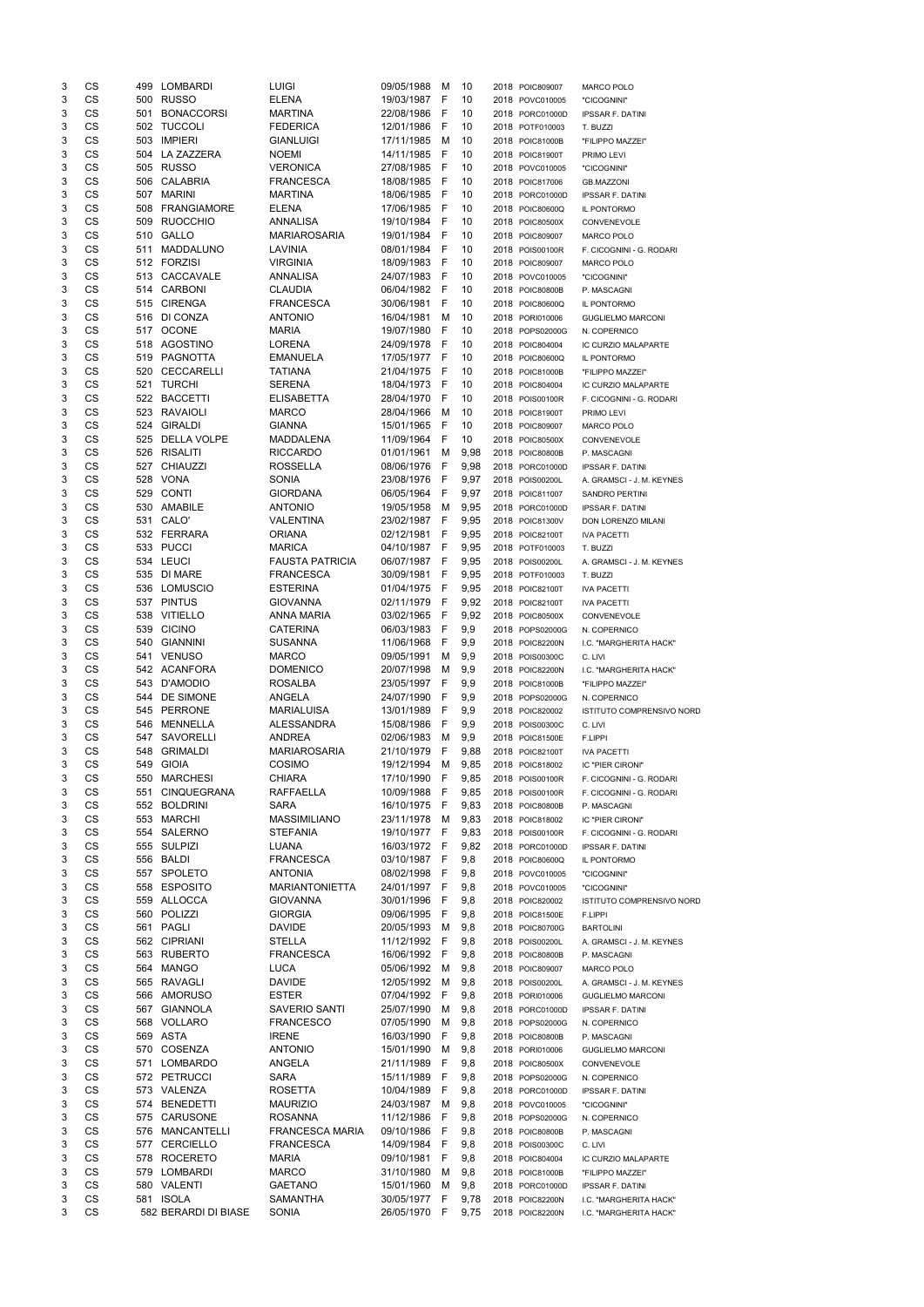| 3      | CS        |     | 583 BARNI                           | CATIA                           | 15/11/1975 F                 |              | 9,75       | 2018 POIC82100T                    | <b>IVA PACETTI</b>                             |
|--------|-----------|-----|-------------------------------------|---------------------------------|------------------------------|--------------|------------|------------------------------------|------------------------------------------------|
| 3      | CS        |     | 584 FABBRIZIO                       | <b>ANTONELLA</b>                | 24/05/1983                   | F            | 9,75       | 2018 POTF010003                    | T. BUZZI                                       |
| 3      | <b>CS</b> |     | 585 FIORE                           | <b>GIOVANNA</b>                 | 20/04/1979                   | F            | 9,75       | 2018 POIC804004                    | IC CURZIO MALAPARTE                            |
| 3      | CS        |     | 586 BARILE                          | <b>TIZIANA</b>                  | 06/12/1977 F                 |              | 9,75       | 2018 POIC820002                    | ISTITUTO COMPRENSIVO NORD                      |
| 3      | CS        |     | 587 GIONTI                          | <b>SARA</b>                     | 20/09/1981                   | -F           | 9,7        | 2018 POIC81900T                    | PRIMO LEVI                                     |
| 3      | CS        |     | 588 RIGGI                           | <b>FRANCA MARIA</b>             | 09/09/1969                   | F            | 9,7        | 2018 POIC804004                    | IC CURZIO MALAPARTE                            |
| 3      | CS        | 589 | <b>MARINO</b>                       | <b>VERONICA</b>                 | 11/10/1987                   | -F           | 9,7        | 2018 POIS00100R                    | F. CICOGNINI - G. RODARI                       |
| 3      | CS        | 590 | CACCAVALE                           | <b>MARIO</b>                    | 15/04/1991                   | M            | 9,7        | 2018 POVC010005                    | "CICOGNINI"                                    |
| 3      | <b>CS</b> | 591 | <b>CINTOLESI</b>                    | <b>CHIARA</b>                   | 28/04/1998                   | F            | 9,7        | 2018 POIC80600Q                    | IL PONTORMO                                    |
| 3      | CS        |     | 592 RUGGIERO                        | <b>FRANCESCA</b>                | 08/12/1996                   | F            | 9,7        | 2018 POPS02000G                    | N. COPERNICO                                   |
| 3      | CS        | 593 | <b>BOCCHETTI</b>                    | VALENTINA                       | 23/06/1994                   | F            | 9,7        | 2018 POTF010003                    | T. BUZZI                                       |
| 3      | <b>CS</b> | 594 | <b>MANDATO</b>                      | <b>RITA</b>                     | 01/05/1992                   | F            | 9,7        | 2018 POTD01000R                    | P. DAGOMARI                                    |
| 3      | <b>CS</b> |     | 595 SCALIA                          | <b>VERONICA</b>                 | 24/05/1991                   | - F          | 9,7        | 2018 POTF010003                    | T. BUZZI                                       |
| 3      | CS        |     | 596 TAFARO                          | <b>NATHALIE</b>                 | 25/12/1990                   | - F          | 9,7        | 2018 POIC804004                    | IC CURZIO MALAPARTE                            |
| 3      | CS        |     | 597 CRUDO                           | <b>CLAUDIA</b>                  | 19/03/1990                   | - F          | 9,7        | 2018 POIC81400P                    | <b>GANDHI</b>                                  |
| 3      | <b>CS</b> | 598 | <b>CARCIONE</b>                     | <b>VALERIA</b>                  | 26/09/1987                   | - F          | 9,7        | 2018 POIS00100R                    | F. CICOGNINI - G. RODARI                       |
| 3      | <b>CS</b> | 599 | <b>LA PORTA</b>                     | <b>LAURA</b>                    | 18/03/1985                   | -F           | 9,7        | 2018 POIC82200N                    | I.C. "MARGHERITA HACK"                         |
| 3      | CS        | 600 | <b>MAISTO</b>                       | <b>FRANCESCA</b>                | 18/11/1983                   | -F           | 9,7        | 2018 POIC817006                    | <b>GB.MAZZONI</b>                              |
| 3      | CS        | 601 | <b>CASELLA</b>                      | <b>VITULIA</b>                  | 23/01/1983                   | -F           | 9,7        | 2018 POIC81300V                    | DON LORENZO MILANI                             |
| 3      | CS        | 603 | <b>STELLA</b>                       | <b>ROSALBA</b>                  | 17/10/1980                   | F            | 9,7        | 2018 POIC81600A                    | IC CLAUDIO PUDDU                               |
| 3      | CS        | 604 | <b>FERRAIOLI</b>                    | <b>RAFFAELLA</b>                | 12/01/1984                   | F            | 9,68       | 2018 POIC81900T                    | PRIMO LEVI                                     |
| 3      | CS        |     | 605 RICCIO                          | <b>ROBERTA</b>                  | 08/04/1980                   | - F          | 9,67       | 2018 POIC81900T                    | PRIMO LEVI                                     |
| 3      | CS        | 606 | <b>CORTI</b>                        | <b>DARIA</b>                    | 04/05/1979                   | -F           | 9,67       | 2018 POIC82200N                    | I.C. "MARGHERITA HACK"                         |
| 3      | CS        | 607 | CACACE                              | <b>SIMONA</b>                   | 23/02/1980                   | - F          | 9,67       | 2018 POIC80800B                    | P. MASCAGNI                                    |
| 3      | <b>CS</b> | 608 | <b>MOCCIA</b>                       | <b>FIORETTA</b>                 | 05/01/1978                   | - F          | 9,67       | 2018 POIC82100T                    | <b>IVA PACETTI</b>                             |
| 3      | CS        | 609 | CAPACCIOLI                          | <b>SERENA</b>                   | 11/11/1976 F                 |              | 9,67       | 2018 POIC80600Q                    | IL PONTORMO                                    |
| 3      | CS        | 610 | <b>SERPE</b>                        | <b>MARIANNA</b>                 | 16/07/1976                   | -F           | 9,67       | 2018 POIC804004                    | IC CURZIO MALAPARTE                            |
| 3      | <b>CS</b> | 611 | PALOMBO                             | <b>ELENA</b>                    | 18/09/1965                   | F            | 9,67       | 2018 POIC81300V                    | DON LORENZO MILANI                             |
| 3      | <b>CS</b> | 612 | <b>D'ASCENZI</b>                    | VALENTINA                       | 13/04/1995 F                 |              | 9,65       | 2018 PORI010006                    | <b>GUGLIELMO MARCONI</b>                       |
| 3      | CS        | 613 | <b>IANNIELLO</b>                    | <b>MARIANNA</b>                 | 15/01/1993                   | - F          | 9,65       | 2018 POIS00100R                    | F. CICOGNINI - G. RODARI                       |
| 3      | CS        | 614 | DE FRANCESCO                        | <b>SIMONA</b>                   | 24/09/1991 F                 |              | 9,65       | 2018 POTD01000R                    | P. DAGOMARI                                    |
| 3      | CS        |     | 615 COSENZA                         | <b>ELISABETTA</b>               | 04/07/1987 F                 |              | 9,65       | 2018 PORI010006                    | <b>GUGLIELMO MARCONI</b>                       |
| 3      | <b>CS</b> |     | 616 D'ANGELO                        | <b>ADELE</b>                    | 20/12/1985                   | - F          | 9,65       | 2018 POTF010003                    | T. BUZZI                                       |
| 3      | <b>CS</b> |     | 617 LANZILLO                        | ANGELICA                        | 15/11/1984                   | - F          | 9,65       | 2018 POTF010003                    | T. BUZZI                                       |
| 3      | CS        |     | 618 STARACE                         | <b>CARMELA</b>                  | 21/04/1972                   | - F          | 9,63       | 2018 POIS00300C                    | C. LIVI                                        |
| 3      | CS        |     | 619 LAZZARA                         | <b>LUIGI</b>                    | 23/08/1988                   | M            | 9,63       | 2018 POIS00200L                    | A. GRAMSCI - J. M. KEYNES                      |
| 3      | CS        |     | 620 PIACENTILE                      | <b>GIULIO</b>                   | 20/07/1981 M                 |              | 9,6        | 2018 POIC81300V                    | DON LORENZO MILANI                             |
| 3      | CS        | 621 | <b>DALLA PORTA</b>                  | <b>ANTONELLA</b>                | 01/11/1969                   | F            | 9,6        | 2018 POIC80800B                    | P. MASCAGNI                                    |
| 3      | CS        |     | 622 PEPE                            | ANNA                            | 18/12/1992                   | F            | 9,6        | 2018 POIC818002                    | IC "PIER CIRONI"                               |
| 3      | CS        | 623 | <b>BORRELLI</b>                     | <b>ANTONIO</b>                  | 05/11/1994                   | м            | 9,6        | 2018 POIC82100T                    | <b>IVA PACETTI</b>                             |
| 3      | CS        | 624 | <b>MAFFETTONE</b>                   | <b>CARMELA</b>                  | 26/10/1988                   | F            | 9,6        | 2018 POIC82200N                    | I.C. "MARGHERITA HACK"                         |
| 3      | <b>CS</b> |     | 625 ZEPPETELLA                      | <b>LUIGI</b>                    | 01/02/1983                   | M            | 9,6        | 2018 POIC82100T                    | <b>IVA PACETTI</b>                             |
| 3      | CS        | 626 | <b>RIPANTI</b>                      | <b>ALESSIA</b>                  | 11/06/1998                   | F            | 9,6        | 2018 POIC80500X                    | CONVENEVOLE                                    |
| 3      | CS        | 627 | <b>BERACCI</b>                      | <b>TERESA</b>                   | 19/01/1996                   | F            | 9,6        | 2018 POPS02000G                    | N. COPERNICO                                   |
| 3      | <b>CS</b> | 628 | <b>FATO</b>                         | <b>ERIKA</b>                    | 24/05/1994                   | F            | 9,6        | 2018 POIC820002                    | ISTITUTO COMPRENSIVO NORD                      |
| 3      | <b>CS</b> |     | 629 FACENTE                         | <b>VERONICA</b>                 | 27/04/1994                   | F            | 9,6        | 2018 POIC80800B                    | P. MASCAGNI                                    |
|        | <b>CS</b> | 630 | <b>COPPOLA</b>                      | CARLA                           | 14/02/1994                   | -F           | 9,6        | 2018 POIC81400P                    | <b>GANDHI</b>                                  |
| 3      |           |     | <b>MARINO</b>                       | <b>BENEDETTA</b>                | 14/04/1993                   | F            | 9,6        | 2018 POIC804004                    | IC CURZIO MALAPARTE                            |
| 3      | <b>CS</b> | 631 |                                     |                                 |                              | F            | 9,6        | 2018 POVC010005                    |                                                |
| 3      | <b>CS</b> |     | 632 MAUTONE                         | <b>VENERANDA</b>                | 09/11/1989                   |              |            |                                    | "CICOGNINI"                                    |
| 3      | <b>CS</b> |     | 633 RISUGLIA                        | <b>RENATO</b>                   | 20/05/1989                   | м            | 9,6        | 2018 PORI010006                    | <b>GUGLIELMO MARCONI</b>                       |
| 3      | CS        | 634 | <b>BORGIOLI</b>                     | <b>GIACOMO</b>                  | 19/02/1989                   | м            | 9,6        | 2018 POIC80700G                    | <b>BARTOLINI</b>                               |
| 3      | CS        | 635 | <b>TOCCAFONDI</b>                   | <b>ERIKA</b>                    | 30/07/1988                   | F            | 9,6        | 2018 POIC811007                    | <b>SANDRO PERTINI</b>                          |
| 3      | <b>CS</b> | 636 | <b>GAITO</b>                        | <b>ALESSANDRA</b>               | 13/10/1985                   | F            | 9,6        | 2018 POIC80800B                    | P. MASCAGNI                                    |
| 3      | <b>CS</b> |     | 637 RAIOLA                          | <b>FABIO</b>                    | 20/06/1984                   | м            | 9,6        | 2018 POIC81300V                    | DON LORENZO MILANI                             |
| 3      | CS        | 638 | <b>ROSSETTI</b>                     | <b>VITTORIA</b>                 | 27/01/1959                   | F            | 9,6        | 2018 POPS02000G                    | N. COPERNICO                                   |
| 3      | CS        | 639 | <b>CURTO</b>                        | <b>ALESSANDRA</b>               | 30/12/1976                   | -F           | 9,58       | 2018 POIC80700G                    | <b>BARTOLINI</b>                               |
| 3      | CS        |     | 640 SERGI                           | <b>MARIA TERESA</b>             | 30/08/1967 F                 |              | 9,57       | 2018 POIC81300V                    | DON LORENZO MILANI                             |
| 3      | CS        |     | 641 SERAO                           | <b>SALVATORE</b>                | 04/08/1992                   | M            | 9,55       | 2018 POPS02000G                    | N. COPERNICO                                   |
| 3      | <b>CS</b> |     | 642 BELLUCCI                        | <b>FRANCESCO</b>                | 04/07/1996                   | M            | 9,55       | 2018 POIC80800B                    | P. MASCAGNI                                    |
| 3      | CS        |     | 643 FRONZONI                        | GILDA                           | 03/02/1955                   | F            | 9,55       | 2018 POIC82200N                    | I.C. "MARGHERITA HACK"                         |
| 3      | CS        | 644 | <b>D'AURIA</b>                      | ANNUNZIATA                      | 08/06/1977                   | - F          | 9,53       | 2018 POIC81400P                    | <b>GANDHI</b>                                  |
| 3      | <b>CS</b> | 645 | <b>MISTRETTA</b>                    | <b>CATERINA</b>                 | 11/11/1959                   | F            | 9,53       | 2018 POIC82200N                    | I.C. "MARGHERITA HACK"                         |
| 3      | <b>CS</b> |     | 646 ZANZARELLI                      | <b>FILOMENA</b>                 | 05/04/1956                   | $\mathsf{F}$ | 9,5        | 2018 POIC80500X                    | CONVENEVOLE                                    |
| 3      | <b>CS</b> |     | 647 BOCCHICCHIO                     | <b>JESSICA</b>                  | 19/06/1984                   | - F          | 9,5        | 2018 POPS02000G                    | N. COPERNICO                                   |
| 3      | <b>CS</b> | 648 | <b>BARTOLINI</b>                    | <b>PAOLA</b>                    | 14/06/1973                   | - F          | 9,5        | 2018 POPS02000G                    | N. COPERNICO                                   |
| 3      | <b>CS</b> | 649 | SARDI                               | <b>BETANIA</b>                  | 13/07/1972                   | - F          | 9,5        | 2018 POIC80600Q                    | IL PONTORMO                                    |
| 3      | <b>CS</b> |     | 650 CIARDI                          | <b>MARINA</b>                   | 04/08/1965                   | -F           | 9,5        | 2018 POIS00100R                    | F. CICOGNINI - G. RODARI                       |
| 3      | <b>CS</b> | 651 | <b>LA GRECA</b>                     | <b>DANIELA</b>                  | 29/03/1981                   | F            | 9,5        | 2018 POVC010005                    | "CICOGNINI"                                    |
| 3      | CS        | 652 | <b>CASINI</b>                       | <b>ADRIANO</b>                  | 24/09/1969                   | м            | 9,5        | 2018 POTF010003                    | T. BUZZI                                       |
| 3      | <b>CS</b> | 653 | <b>TOCCAFONDI</b>                   | <b>STEFANIA</b>                 | 29/06/1965                   | F            | 9,5        | 2018 POIC80700G                    | <b>BARTOLINI</b>                               |
| 3      | CS        | 654 | <b>BASELICE</b><br><b>DEL PRETE</b> | <b>ANNALISA</b>                 | 08/02/1964                   | F            | 9,5        | 2018 POIC804004                    | IC CURZIO MALAPARTE                            |
| 3      | CS        | 655 |                                     | <b>ELENA</b>                    | 15/10/1997 F                 |              | 9,5        | 2018 POIC81900T                    | PRIMO LEVI                                     |
| 3      | <b>CS</b> |     | 656 TERRANOVA                       | <b>GIULIA</b>                   | 22/08/1996 F                 |              | 9,5        | 2018 POTF010003                    | T. BUZZI                                       |
| 3<br>3 | CS        | 658 | 657 MOTTOLA                         | <b>ALESSIA</b><br><b>GIULIA</b> | 22/10/1994 F                 |              | 9,5        | 2018 POIS00300C<br>2018 POIS00100R | C. LIVI                                        |
| 3      | CS        |     | GAZZERRO<br>659 RAINONE             |                                 | 05/10/1994 F<br>01/10/1994 F |              | 9,5<br>9,5 |                                    | F. CICOGNINI - G. RODARI<br>DON LORENZO MILANI |
| 3      | CS<br>CS  | 660 | CINQUEGRANA                         | ANNA GIULIA<br><b>ROBERTA</b>   | 11/08/1994 F                 |              | 9,5        | 2018 POIC81300V<br>2018 POIS00100R | F. CICOGNINI - G. RODARI                       |
| 3      | CS        | 661 | NAPOLITANO                          | <b>ANTONIETTA</b>               | 21/11/1993 F                 |              | 9,5        | 2018 POIC80500X                    | CONVENEVOLE                                    |
| 3      | CS        |     | 662 AMOROSO                         | <b>EDDA</b>                     | 19/10/1992 F                 |              | 9,5        | 2018 PORI010006                    | <b>GUGLIELMO MARCONI</b>                       |
| 3      | CS        |     | 663 DADDI                           | SARA                            | 07/06/1992 F                 |              | 9,5        | 2018 POIC80600Q                    | IL PONTORMO                                    |
| 3      | CS        |     | 664 ANDOLFI                         | <b>MARCO</b>                    | 01/08/1991                   | m            | 9,5        | 2018 POIC81000B                    | "FILIPPO MAZZEI"                               |
| 3      | CS        |     | 665 TIENE                           | <b>ROSA</b>                     | 09/03/1990                   | -F           | 9,5        | 2018 PORC01000D                    | <b>IPSSAR F. DATINI</b>                        |
| 3      | CS        |     | 666 MERLUZZO                        | VANESSA                         | 26/07/1988                   | - F          | 9,5        | 2018 POIS00300C                    | C. LIVI                                        |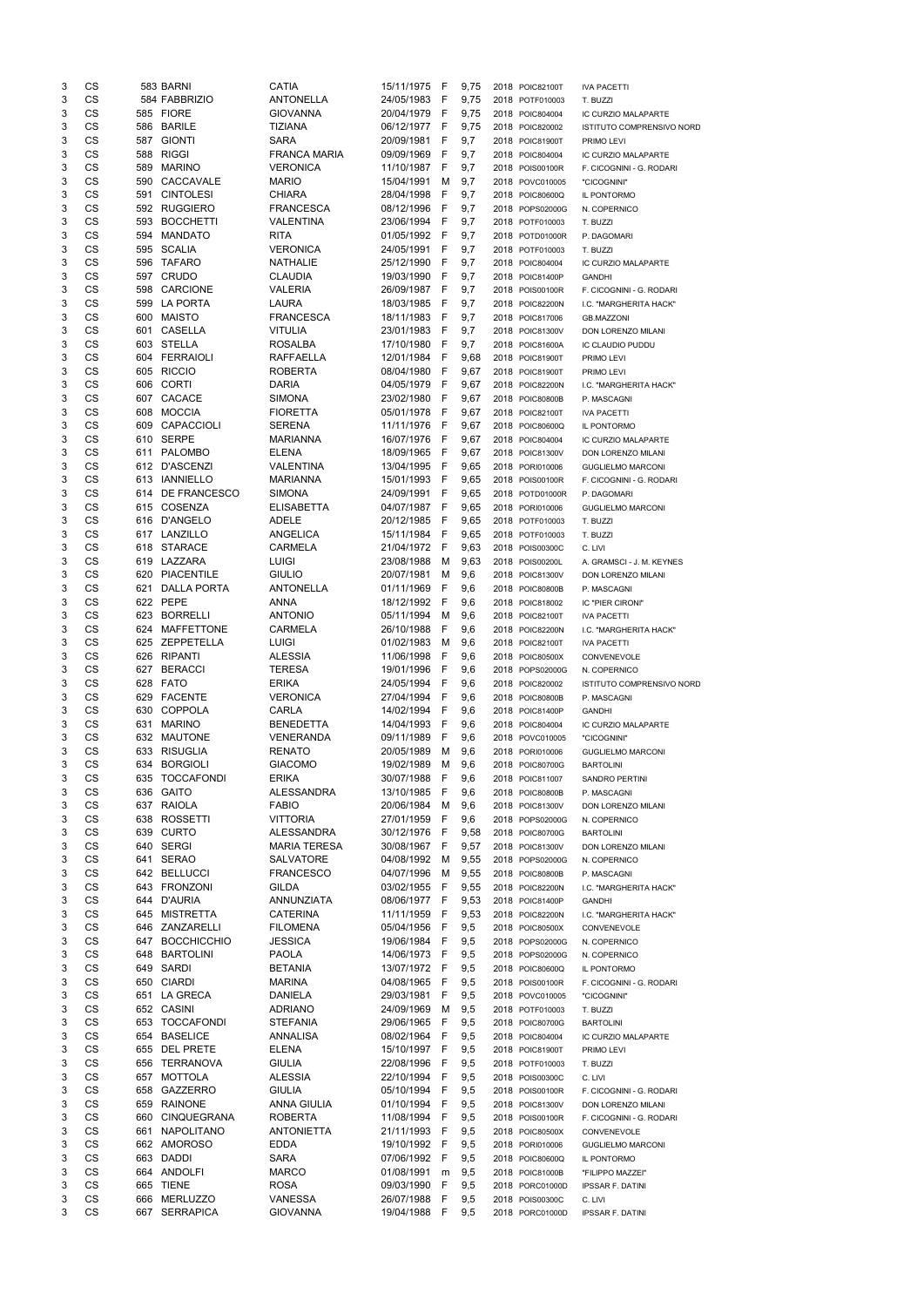| 3 | CS        |     | 668 ARICO'         | <b>RUGGERO</b>               | 18/02/1986 | М  | 9,5  | 2018 POVC010005 | "CICOGNINI"                      |
|---|-----------|-----|--------------------|------------------------------|------------|----|------|-----------------|----------------------------------|
| 3 | CS        | 669 | <b>BORRIELLO</b>   | ROCCO SILVIO                 | 14/12/1985 | м  | 9,5  | 2018 PORC01000D | <b>IPSSAR F. DATINI</b>          |
| 3 | CS        | 670 | <b>ILLIANO</b>     | <b>ROSSELLA</b>              | 26/12/1984 | F  | 9,5  | 2018 POIC81400P | <b>GANDHI</b>                    |
| 3 | CS        | 671 | <b>SERAFINI</b>    | <b>MARIA ANTONIA</b>         | 28/07/1983 | F  | 9,5  | 2018 POIC81500E | F.LIPPI                          |
| 3 | CS        | 672 | MONDANELLI         | <b>ELENA</b>                 | 14/09/1982 | f  | 9,5  | 2018 POIC82200N | I.C. "MARGHERITA HACK"           |
| 3 | CS        | 673 | D'ANGELO           | <b>VIVIANA</b>               | 11/03/1981 | F  | 9,5  | 2018 POIC817006 | <b>GB.MAZZONI</b>                |
| 3 | CS        | 674 | PAGNOTTA           | <b>VINCENZO</b>              | 07/08/1978 | M  | 9,5  | 2018 POIC80600Q | IL PONTORMO                      |
| 3 | CS        | 675 | <b>MAGARA</b>      | <b>SAMANTA</b>               | 16/01/1972 | F  | 9,5  | 2018 POIC80800B | P. MASCAGNI                      |
| 3 | CS        | 676 | <b>ESPOSITO</b>    | PASQUALINA                   | 20/01/1972 | F  | 9,49 | 2018 POIC820002 | <b>ISTITUTO COMPRENSIVO NORD</b> |
| 3 | CS        | 677 | <b>ROSATI</b>      | <b>LUIGI</b>                 | 31/07/1970 | M  | 9,47 | 2018 POVC010005 | "CICOGNINI"                      |
| 3 | <b>CS</b> | 678 | ALLOCCA            | <b>NICOLETTA</b>             | 14/04/1965 | F  | 9,47 | 2018 PORI010006 | <b>GUGLIELMO MARCONI</b>         |
| 3 | CS        | 679 | <b>BARBETTI</b>    | <b>ANITA</b>                 | 26/06/1988 | F  | 9,45 | 2018 POTD01000R | P. DAGOMARI                      |
| 3 | CS        | 680 | <b>MARINI</b>      | <b>BENEDETTA</b>             | 14/09/1978 | F  | 9,45 | 2018 POIC80800B | P. MASCAGNI                      |
| 3 | CS        | 681 | NAPOLITANO         | <b>NICOLA</b>                | 31/07/1962 | M  | 9,45 | 2018 POIC80600Q | IL PONTORMO                      |
| 3 | <b>CS</b> |     | 682 NAPOLITANO     | <b>NICOLA</b>                | 01/12/1968 | M  | 9,45 | 2018 PORC01000D |                                  |
|   | CS        | 683 | VILLARI            | <b>CRISTINA</b>              | 10/01/1989 | F  |      |                 | <b>IPSSAR F. DATINI</b>          |
| 3 |           |     |                    |                              |            |    | 9,45 | 2018 POIC80800B | P. MASCAGNI                      |
| 3 | CS        | 684 | PATTI              | <b>FRANCESCA</b>             | 06/09/1988 | F  | 9,45 | 2018 POIS00100R | F. CICOGNINI - G. RODARI         |
| 3 | CS        | 685 | <b>FRATINI</b>     | <b>MARGHERITA</b>            | 18/03/1988 | F  | 9,45 | 2018 POIC80600Q | IL PONTORMO                      |
| 3 | CS        | 686 | <b>CECCHI</b>      | <b>GIULIA</b>                | 29/06/1987 | F  | 9,45 | 2018 POIC80800B | P. MASCAGNI                      |
| 3 | CS        | 687 | SOTTILE            | <b>PASQUALE</b>              | 13/09/1986 | м  | 9,45 | 2018 POIS00100R | F. CICOGNINI - G. RODARI         |
| 3 | CS        | 688 | <b>LIGOTINO</b>    | TIZIANA                      | 11/10/1980 | F  | 9,43 | 2018 POIC80600Q | IL PONTORMO                      |
| 3 | CS        | 689 | <b>MARTUCCI</b>    | <b>MARIA</b>                 | 03/09/1975 | F  | 9,42 | 2018 POIC81400P | <b>GANDHI</b>                    |
| 3 | CS        | 690 | SAGGESE            | <b>MARCO</b>                 | 02/07/1998 | M  | 9,4  | 2018 POIC81400P | <b>GANDHI</b>                    |
| 3 | CS        | 691 | <b>BORCHI</b>      | <b>NADIA</b>                 | 07/02/1999 | F  | 9,4  | 2018 POIC81500E | F.LIPPI                          |
| 3 | CS        |     | 692 IURATO         | <b>ROSSANA</b>               | 21/03/1997 | F  | 9,4  | 2018 POVC010005 | "CICOGNINI"                      |
| 3 | CS        | 693 | PETROSINO          | <b>ANDREA</b>                | 18/02/1997 | M  | 9,4  | 2018 POIC80500X | CONVENEVOLE                      |
| 3 | CS        | 694 | CALAMAI            | LORENZO GINO                 | 18/11/1995 | M  | 9,4  | 2018 POIC81300V | DON LORENZO MILANI               |
| 3 | CS        | 695 | <b>GAZIANO</b>     | <b>STEFANIA</b>              | 23/12/1993 | F  | 9,4  | 2018 POIC817006 | <b>GB.MAZZONI</b>                |
| 3 | CS        | 696 | <b>D'ERRICO</b>    | <b>RAFFAELE</b>              | 16/10/1993 | M  | 9,4  | 2018 POIC817006 | <b>GB.MAZZONI</b>                |
| 3 | <b>CS</b> | 697 | PICARIELLO         | <b>BENITO</b>                | 21/03/1990 | М  | 9,4  | 2018 POVC010005 | "CICOGNINI"                      |
| 3 | CS        | 698 | <b>ESPOSITO</b>    | <b>ANNARITA</b>              | 11/08/1989 | F  | 9,4  | 2018 POPS02000G | N. COPERNICO                     |
| 3 | CS        | 699 | <b>VENEZIA</b>     | <b>GIOVANNA</b>              | 06/08/1989 | F  | 9,4  | 2018 POIC809007 | MARCO POLO                       |
| 3 | CS        | 700 | SOLDI              | <b>MARTINA</b>               | 18/07/1988 | F  | 9,4  | 2018 POIC80800B | P. MASCAGNI                      |
| 3 | CS        | 701 | <b>DE FABIO</b>    | <b>ALESSIO</b>               | 21/08/1987 | м  | 9,4  | 2018 POTD01000R | P. DAGOMARI                      |
| 3 | CS        | 702 | <b>DONATONE</b>    | <b>MARIA</b>                 | 23/04/1987 | F  | 9,4  | 2018 POIC80800B | P. MASCAGNI                      |
| 3 | CS        |     | 703 DESTITO        | <b>PANTALEONE</b>            | 28/01/1986 | M  | 9,4  | 2018 POTF010003 | T. BUZZI                         |
| 3 | CS        | 704 | PIETRONIGRO        | NATALIA                      | 14/06/1985 | F  | 9,4  | 2018 POIC81900T | PRIMO LEVI                       |
| 3 | CS        | 705 | <b>BASTA</b>       | <b>RAMONA</b>                | 26/10/1984 | F  | 9,4  | 2018 PORC01000D | <b>IPSSAR F. DATINI</b>          |
| 3 | <b>CS</b> | 706 | <b>ROMEO</b>       | <b>ELISABETTA</b>            | 04/07/1983 | F  | 9,4  | 2018 POIC80600Q | IL PONTORMO                      |
| 3 | <b>CS</b> | 707 | <b>MARINO</b>      | <b>SARA</b>                  | 04/12/1981 |    | 9,4  |                 |                                  |
|   |           |     | <b>MARTINO</b>     |                              |            | F  |      | 2018 POIS00300C | C. LIVI                          |
| 3 | CS        | 708 |                    | <b>NUNZIA</b>                | 25/07/1981 | F  | 9,4  | 2018 POIC818002 | IC "PIER CIRONI"                 |
| 3 | CS        | 709 | <b>SARACINO</b>    | <b>ROSSANA</b>               | 30/04/1977 | F  | 9,4  | 2018 POIC81500E | F.LIPPI                          |
| 3 | <b>CS</b> | 710 | <b>MIRALDI</b>     | <b>FRANCESCO</b>             | 26/09/1972 | M  | 9,38 | 2018 POIC81900T | PRIMO LEVI                       |
| 3 | <b>CS</b> |     | 712 ESPOSITO       | <b>DONATASOLE</b>            | 01/12/1976 | F  | 9,35 | 2018 POIC81500E | F.LIPPI                          |
| 3 | CS        |     | 713 CONTI          | <b>SERENA</b>                | 07/01/1971 | F  | 9,35 | 2018 POIS00200L | A. GRAMSCI - J. M. KEYNES        |
| 3 | CS        | 711 | MACHERELLI         | <b>ALESSIA</b>               | 22/01/1971 | F  | 9,35 | 2018 POPS02000G | N. COPERNICO                     |
| 3 | <b>CS</b> |     | 714 VECE           | GELSINA MADDALENA 07/11/1966 |            | F  | 9,35 | 2018 POIC81500E | F.LIPPI                          |
| 3 | CS        | 715 | <b>GUACCI</b>      | <b>SILVIA</b>                | 30/07/1992 | -F | 9,35 | 2018 POPS02000G | N. COPERNICO                     |
| 3 | CS        | 716 | <b>MARRA</b>       | <b>ROSSELLA</b>              | 20/05/1983 | F  | 9,35 | 2018 POIC80600Q | IL PONTORMO                      |
| 3 | CS        | 717 | <b>BUZZEGOLI</b>   | <b>CRISTINA</b>              | 31/12/1975 | F  | 9,33 | 2018 POVC010005 | "CICOGNINI"                      |
| 3 | CS        | 718 | <b>NIGRO</b>       | PASQUALINA                   | 29/06/1961 | F  | 9,33 | 2018 POIC809007 | <b>MARCO POLO</b>                |
| 3 | <b>CS</b> | 719 | <b>MARCHETTI</b>   | <b>IRENE</b>                 | 09/03/1975 | F  | 9,33 | 2018 POIC82200N | I.C. "MARGHERITA HACK"           |
| 3 | CS        | 720 | <b>CASACCIO</b>    | <b>TIBERIO</b>               | 15/12/1971 | м  | 9,33 | 2018 POIC80700G | <b>BARTOLINI</b>                 |
| 3 | CS        | 721 | <b>BAIANO</b>      | <b>MARIA</b>                 | 18/06/1975 | F  | 9,33 | 2018 POIC818002 | IC "PIER CIRONI"                 |
| 3 | CS        |     | 722 ZAMPELLA       | ANGELA                       | 10/04/1970 | F  | 9,33 | 2018 POIC82200N | I.C. "MARGHERITA HACK"           |
| 3 | CS        | 723 | <b>GRAZIOLI</b>    | <b>MARIA</b>                 | 28/05/1967 | F  | 9,33 | 2018 POIS00200L | A. GRAMSCI - J. M. KEYNES        |
| 3 | CS        | 725 | <b>GUARINO</b>     | <b>ANTONELLA</b>             | 25/08/1980 | F  | 9,3  | 2018 POIC80500X | CONVENEVOLE                      |
| 3 | CS        | 726 | <b>GIUDICE</b>     | <b>PAOLA</b>                 | 10/10/1977 | F  | 9,3  | 2018 POIC81300V | DON LORENZO MILANI               |
| 3 | CS        | 727 | <b>UDUC</b>        | <b>DOROTEJA</b>              | 05/08/1970 | F  | 9,3  | 2018 POIC80800B | P. MASCAGNI                      |
| 3 | <b>CS</b> | 728 | <b>CIRILLO</b>     | <b>SALVATORE</b>             | 09/12/1961 | M  | 9,3  | 2018 POPS02000G | N. COPERNICO                     |
| 3 | <b>CS</b> | 729 | <b>PERFETTO</b>    | <b>MARIA ANTONIETTA</b>      | 06/10/1984 | F  | 9,3  | 2018 POIC81300V | DON LORENZO MILANI               |
| 3 | CS        |     | 730 TOLA           | <b>MARIA PIA</b>             | 19/03/1982 | F  | 9,3  | 2018 POIC80600Q | IL PONTORMO                      |
| 3 | CS        | 731 | LA ROCCA           | <b>STEFANIA</b>              | 25/10/1980 | F  | 9,3  | 2018 PORI010006 | <b>GUGLIELMO MARCONI</b>         |
| 3 | <b>CS</b> |     | 724 NICOSIA        | ADRIANA ANDREA               | 12/08/1993 | F  | 9,3  | 2018 POIS00100R | F. CICOGNINI - G. RODARI         |
| 3 | <b>CS</b> |     | 732 PALMIERI       | <b>MICHELE</b>               | 07/10/1994 | М  | 9,3  | 2018 POIS00200L | A. GRAMSCI - J. M. KEYNES        |
| 3 | CS        | 733 | <b>FORMICOLA</b>   | <b>ANTONIO</b>               | 26/01/1999 | M  | 9,3  | 2018 POIC809007 |                                  |
| 3 | CS        | 734 | PERRI              | <b>ANNA RITA</b>             | 11/03/1998 | F  | 9,3  |                 | MARCO POLO                       |
|   | <b>CS</b> |     | <b>DELLA TORRE</b> |                              | 23/02/1997 |    |      | 2018 POIC804004 | IC CURZIO MALAPARTE              |
| 3 |           | 735 |                    | <b>FERDINANDO</b>            |            | м  | 9,3  | 2018 POVC010005 | "CICOGNINI"                      |
| 3 | CS        | 736 | <b>FRANCIS</b>     | <b>KEISHA</b>                | 19/02/1996 | F  | 9,3  | 2018 POTF010003 | T. BUZZI                         |
| 3 | CS        |     | 737 VIOLA          | <b>ANTONINO</b>              | 30/11/1995 | м  | 9,3  | 2018 POIC809007 | MARCO POLO                       |
| 3 | CS        | 738 | <b>LECCE</b>       | <b>FEDERICA</b>              | 28/02/1995 | F  | 9,3  | 2018 POIC817006 | <b>GB.MAZZONI</b>                |
| 3 | <b>CS</b> | 739 | MESSINA            | <b>ERICA</b>                 | 14/01/1995 | F  | 9,3  | 2018 POVC010005 | "CICOGNINI"                      |
|   | CS        |     | 740 MAGELLANO      | LETIZIA                      | 08/01/1995 | F  | 9,3  | 2018 POIS00200L | A. GRAMSCI - J. M. KEYNES        |
| 3 | CS        |     | 741 SCARICO        | <b>LUCIA</b>                 | 06/08/1994 | -F | 9,3  | 2018 POIC81600A | IC CLAUDIO PUDDU                 |
| 3 | CS        |     | 742 ORITI TITI'    | <b>NOEMI</b>                 | 23/04/1992 | F  | 9,3  | 2018 POIC81300V | DON LORENZO MILANI               |
| 3 | CS        |     | 743 GIORGI         | <b>ALICE</b>                 | 11/10/1991 | F  | 9,3  | 2018 PORC01000D | <b>IPSSAR F. DATINI</b>          |
| 3 | CS        |     | 744 VOLPE          | <b>CELESTE</b>               | 12/07/1991 | F  | 9,3  | 2018 POIC804004 | IC CURZIO MALAPARTE              |
| 3 | CS        |     | 745 RICCO          | <b>SABRINA</b>               | 25/06/1991 | F  | 9,3  | 2018 POIC80500X | CONVENEVOLE                      |
| 3 | CS        |     | 746 SOCIEVOLE      | <b>MARCO</b>                 | 10/09/1990 | M  | 9,3  | 2018 PORI010006 | <b>GUGLIELMO MARCONI</b>         |
| 3 | CS        | 747 | MACCARONE          | <b>DEBORA</b>                | 06/05/1990 | F  | 9,3  | 2018 PORC01000D | <b>IPSSAR F. DATINI</b>          |
| 3 | CS        | 748 | <b>IERVOLINO</b>   | ROMILDA                      | 16/08/1989 | F  | 9,3  | 2018 PORC01000D | <b>IPSSAR F. DATINI</b>          |
| 3 | CS        |     | 749 FULVI          | <b>ANTONIO</b>               | 20/09/1986 | M  | 9,3  | 2018 POIC820002 | <b>ISTITUTO COMPRENSIVO NORD</b> |
| 3 | CS        | 750 | <b>MILIONE</b>     | <b>MICHELE</b>               | 12/07/1986 | M  | 9,3  | 2018 POIC804004 | IC CURZIO MALAPARTE              |
| 3 | CS        | 751 | ORANGES            | ANTONELLA                    | 23/03/1986 | F. | 9,3  | 2018 POTF010003 | T. BUZZI                         |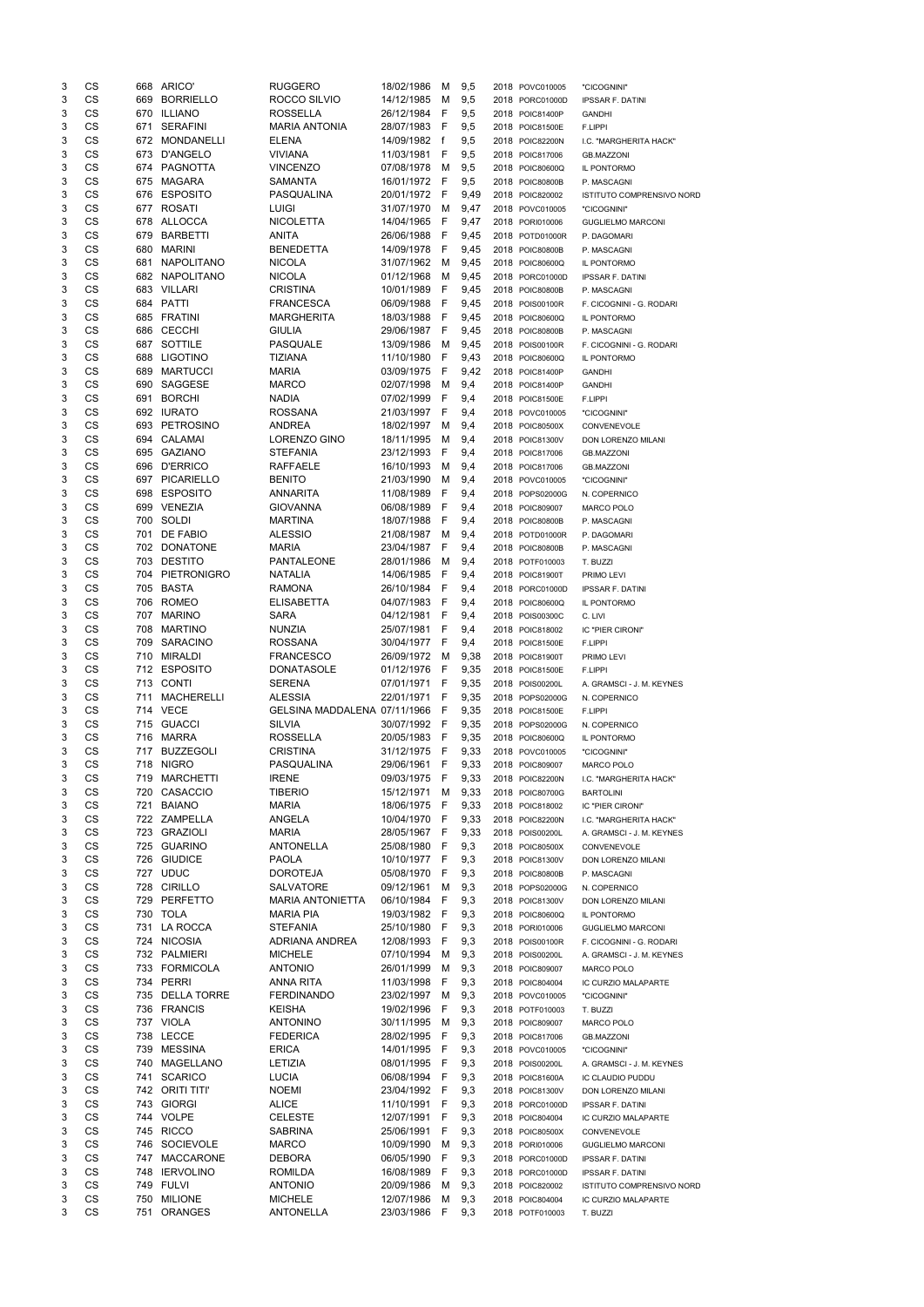| 3      | CS        |     | 752 ZHAPAJ           | <b>DAMIAN</b>             | 08/05/1983 | м      | 9,3  | 2018 POVC010005 | "CICOGNINI"               |
|--------|-----------|-----|----------------------|---------------------------|------------|--------|------|-----------------|---------------------------|
| 3      | CS        |     | 753 FORBO            | <b>ANNALISA</b>           | 05/09/1982 | F      | 9,3  | 2018 POIC809007 | <b>MARCO POLO</b>         |
| 3      | CS        | 754 | <b>CIANO</b>         | <b>STEFANO</b>            | 06/09/1981 | м      | 9,3  | 2018 POIC817006 | <b>GB.MAZZONI</b>         |
| 3      | CS        | 755 | CAMMARDELLA          | <b>LORENZO</b>            | 03/05/1977 | м      | 9,3  | 2018 POIC81900T | PRIMO LEVI                |
| 3      | CS        |     | 756 SANESI           | LUCIA                     | 22/12/1983 | F      | 9,28 | 2018 POTF010003 | T. BUZZI                  |
| 3      | CS        |     | 757 AQUINO           | <b>GIANNI</b>             | 26/07/1971 | M      | 9,27 | 2018 POIC809007 | MARCO POLO                |
| 3      | CS        |     | 758 VELE             | PASQUALINA                | 05/10/1970 | F      | 9,27 | 2018 POIC809007 | <b>MARCO POLO</b>         |
| 3      | CS        |     | 760 IOCCA            | <b>PASQUALE</b>           | 17/11/1969 | м      | 9,25 | 2018 POIC804004 | IC CURZIO MALAPARTE       |
| 3      | CS        | 761 | <b>BARELLA</b>       | <b>MIRIAM</b>             | 20/04/1986 | F      | 9,25 | 2018 POTF010003 | T. BUZZI                  |
| 3      | <b>CS</b> | 759 | ROSAMILIA            | <b>MICHELE</b>            | 31/03/1982 | м      | 9,25 | 2018 POVC010005 | "CICOGNINI"               |
| 3      | <b>CS</b> |     | 762 ZINGALI          | <b>GIULIA</b>             | 18/07/1994 | F      | 9,25 | 2018 POIC81300V | DON LORENZO MILANI        |
| 3      | CS        |     | 763 BOCHICCHIO       | <b>CHIARA</b>             | 18/07/1996 | F      | 9,25 | 2018 POIC80800B | P. MASCAGNI               |
| 3      | CS        |     | 764 STEFANI          | <b>LORENZO</b>            | 13/01/1996 | м      | 9,25 | 2018 POIC80700G | <b>BARTOLINI</b>          |
| 3      | CS        | 765 | <b>MAIELLO</b>       | CATELLO                   | 11/11/1995 | м      | 9,25 | 2018 POIC81500E | F.LIPPI                   |
| 3      | CS        | 766 | <b>MORETTI</b>       | <b>LEONARDO</b>           | 02/10/1991 | м      | 9,25 | 2018 POIC80800B | P. MASCAGNI               |
| 3      | CS        | 767 | <b>BORNEO</b>        | <b>ALESSANDRA</b>         | 16/01/1975 | F      | 9,23 | 2018 POIC817006 | <b>GB.MAZZONI</b>         |
| 3      | CS        | 768 | DI GENNARO           | ALESSANDRO                | 03/10/1991 | м      | 9,23 | 2018 POPS02000G | N. COPERNICO              |
| 3      | CS        | 769 | <b>CECCHI</b>        | <b>GIACOMO</b>            | 13/05/1972 | M      | 9,22 | 2018 POIC82200N | I.C. "MARGHERITA HACK"    |
| 3      | CS        | 771 | <b>GUGLIOTTA</b>     | <b>MARIA GIOVANNA</b>     | 10/06/1962 | F      | 9,2  | 2018 POIC81000B | "FILIPPO MAZZEI"          |
| 3      | CS        | 772 | <b>BRINI</b>         | <b>ERIKA</b>              | 06/05/1981 | F      | 9,2  | 2018 POIS00200L | A. GRAMSCI - J. M. KEYNES |
| 3      | CS        |     | 773 LAVINO           | <b>ANTONELLA</b>          | 14/08/1994 | F      | 9,2  | 2018 POVC010005 | "CICOGNINI"               |
| 3      | CS        |     | 774 PONZIANI         | <b>GIULIA</b>             | 26/10/1982 | F      | 9,2  | 2018 POTD01000R | P. DAGOMARI               |
| 3      | CS        | 770 | <b>BERLANGIERI</b>   | <b>CHIARA</b>             | 22/05/1985 | F      | 9,2  | 2018 POPS02000G | N. COPERNICO              |
| 3      | CS        |     | 775 FLAMMIA          | <b>PIERA</b>              | 27/10/1998 | F      | 9,2  | 2018 PORC01000D | <b>IPSSAR F. DATINI</b>   |
| 3      | CS        | 776 | CORDARO              | <b>CHIARA</b>             | 15/09/1998 | F      | 9,2  | 2018 POIC82200N | I.C. "MARGHERITA HACK"    |
| 3      | <b>CS</b> | 777 | DE LAURENTIS         | <b>SARA</b>               | 09/06/1995 | F      | 9,2  | 2018 POIS00200L | A. GRAMSCI - J. M. KEYNES |
| 3      | <b>CS</b> |     | 778 VESSELLA         | <b>SERENA</b>             | 01/12/1994 | F      | 9,2  | 2018 POIC809007 | <b>MARCO POLO</b>         |
| 3      | CS        |     | 779 MULAS            | <b>JESSICA</b>            | 12/04/1994 | F      | 9,2  | 2018 POPS02000G | N. COPERNICO              |
| 3      | CS        |     | 780 SORVILLO         | <b>CINZIA</b>             | 06/03/1993 | F      | 9,2  | 2018 POVC010005 | "CICOGNINI"               |
| 3      | CS        |     | 781 FOSSI            | <b>ELEONORA</b>           | 05/07/1991 | F      | 9,2  | 2018 POIC80800B |                           |
| 3      | CS        |     | 782 CIARDI           | ANGELICA                  | 08/03/1991 | F      | 9,2  | 2018 POIC81400P | P. MASCAGNI               |
| 3      | <b>CS</b> |     | 783 PALMINTERI       | <b>MARTINA MARIA</b>      | 18/02/1989 | F      | 9,2  | 2018 POPS02000G | <b>GANDHI</b>             |
| 3      | CS        |     | 784 TESTA            | <b>GENEROSO</b>           | 08/09/1988 | м      | 9,2  | 2018 POVC010005 | N. COPERNICO              |
|        | CS        | 785 | <b>COLARUSSO</b>     |                           | 02/09/1988 |        | 9,2  |                 | "CICOGNINI"               |
| 3<br>3 | CS        | 786 | <b>COPPOLA</b>       | OLGA<br><b>GIANFRANCO</b> | 24/04/1988 | F<br>M |      | 2018 POIS00200L | A. GRAMSCI - J. M. KEYNES |
| 3      | CS        |     | 787 INCANDELA        | <b>STEFANIA</b>           | 15/03/1988 | F      | 9,2  | 2018 POIC80600Q | IL PONTORMO               |
|        |           |     |                      |                           |            |        | 9,2  | 2018 POIC820002 | ISTITUTO COMPRENSIVO NORD |
| 3      | CS        | 788 | <b>GORI</b>          | <b>SERENA</b>             | 14/05/1987 | F      | 9,2  | 2018 POIS00200L | A. GRAMSCI - J. M. KEYNES |
| 3      | CS        | 789 | <b>ODOARDI</b>       | <b>NICOLA</b>             | 07/02/1986 | м      | 9,2  | 2018 POIC817006 | <b>GB.MAZZONI</b>         |
| 3      | CS        | 790 | DI RIENZO            | <b>ENZA</b>               | 01/08/1983 | F      | 9,2  | 2018 POTD01000R | P. DAGOMARI               |
| 3      | <b>CS</b> | 791 | <b>NUNNERI</b>       | <b>ANNA</b>               | 06/05/1982 | F      | 9,2  | 2018 POTF010003 | T. BUZZI                  |
| 3      | <b>CS</b> | 792 | <b>GALGANO</b>       | <b>KATIUSCIA</b>          | 18/03/1977 | F      | 9,2  | 2018 POTF010003 | T. BUZZI                  |
| 3      | CS        |     | 793 ACUNZO           | <b>ROBERTO</b>            | 09/02/1986 | м      | 9,18 | 2018 POIC82100T | <b>IVA PACETTI</b>        |
| 3      | <b>CS</b> |     | 795 ARMAO            | <b>MARGHERITA</b>         | 29/10/1976 | F      | 9,15 | 2018 POIC817006 | <b>GB.MAZZONI</b>         |
| 3      | <b>CS</b> | 794 | <b>MATTEI</b>        | <b>ELENA</b>              | 11/10/1986 | F      | 9,15 | 2018 POIC80700G | <b>BARTOLINI</b>          |
| 3      | CS        |     | 796 AUCELLO          | <b>SOFIA</b>              | 13/10/1996 | - F    | 9,15 | 2018 POTF010003 | T. BUZZI                  |
| 3      | CS        |     | 797 TASSARA          | <b>ANTONELLA</b>          | 28/10/1990 | -F     | 9,15 | 2018 POPS02000G | N. COPERNICO              |
| 3      | <b>CS</b> | 798 | SALVI                | <b>BENEDETTA</b>          | 26/07/1990 | F      | 9,15 | 2018 POIC818002 | IC "PIER CIRONI"          |
| 3      | <b>CS</b> | 799 | RISALITI             | CARLO                     | 17/02/1982 | M      | 9,15 | 2018 POIC817006 | <b>GB.MAZZONI</b>         |
| 3      | CS        | 800 | <b>GORI</b>          | <b>ALESSANDRO</b>         | 16/09/1976 | м      | 9,15 | 2018 PORC01000D | <b>IPSSAR F. DATINI</b>   |
| 3      | CS        | 801 | <b>SIMONELLA</b>     | LIDIA                     | 18/07/1959 | F      | 9,15 | 2018 POIC820002 | ISTITUTO COMPRENSIVO NORD |
| 3      | CS        | 802 | <b>PAGNINI</b>       | <b>DENISE</b>             | 12/01/1984 | F      | 9,1  | 2018 POIC82200N | I.C. "MARGHERITA HACK"    |
| 3      | CS        |     | 803 VAIANO           | <b>VALENTINA</b>          | 08/10/1993 | F      | 9,1  | 2018 POTD01000R | P. DAGOMARI               |
| 3      | CS        | 804 | CALLA'               | SILVIA                    | 04/08/1987 | F      | 9,1  | 2018 POIC82200N | I.C. "MARGHERITA HACK"    |
| 3      | CS        | 805 | <b>BORRELLI</b>      | <b>LORENZO</b>            | 12/11/1986 | M      | 9,1  | 2018 POIC820002 | ISTITUTO COMPRENSIVO NORD |
| 3      | CS        | 806 | LAMBIASE             | <b>SOFIA</b>              | 14/01/1997 | F      | 9,1  | 2018 POTD01000R | P. DAGOMARI               |
| 3      | CS        | 807 | <b>ESPOSITO</b>      | <b>MARIA</b>              | 06/03/1994 | F      | 9,1  | 2018 POVC010005 | "CICOGNINI"               |
| 3      | <b>CS</b> | 808 | <b>MIGLIACCIO</b>    | <b>SALVATORE</b>          | 27/09/1991 | М      | 9,1  | 2018 POTF010003 | T. BUZZI                  |
| 3      | <b>CS</b> | 809 | <b>GUIDONE</b>       | ANNAGRAZIA                | 11/07/1990 | F      | 9,1  | 2018 POIC809007 | <b>MARCO POLO</b>         |
| 3      | CS        | 810 | <b>GIOVINCO</b>      | <b>GIUSEPPE</b>           | 23/09/1989 | М      | 9,1  | 2018 POPS02000G | N. COPERNICO              |
| 3      | <b>CS</b> | 811 | MEZZACAPO            | <b>TERESA</b>             | 20/05/1988 | F      | 9,1  | 2018 POIC81400P | <b>GANDHI</b>             |
| 3      | <b>CS</b> |     | 812 NICOIS           | <b>RAFFAELE</b>           | 22/02/1988 | м      | 9,1  | 2018 POPS02000G | N. COPERNICO              |
| 3      | <b>CS</b> | 813 | <b>MAGLIONE</b>      | <b>ALICE</b>              | 30/01/1988 | F      | 9,1  | 2018 POTF010003 | T. BUZZI                  |
| 3      | <b>CS</b> | 814 | <b>MANTISI</b>       | <b>MASSIMILIANO</b>       | 28/07/1983 | M      | 9,1  | 2018 POIC81600A | IC CLAUDIO PUDDU          |
| 3      | <b>CS</b> |     | 815 FINO             | <b>FRANCO</b>             | 22/01/1982 | M      | 9,1  | 2018 POVC010005 | "CICOGNINI"               |
| 3      | <b>CS</b> |     | 816 VESCOVO          | <b>ANNA</b>               | 20/04/1971 | - F    | 9,1  | 2018 POIC820002 | ISTITUTO COMPRENSIVO NORD |
| 3      | CS        |     | 817 AMORETTI         | <b>ROSA</b>               | 21/03/1978 | F      | 9,08 | 2018 POIC804004 | IC CURZIO MALAPARTE       |
| 3      | CS        | 818 | <b>CESARO</b>        | <b>MARIANGELA</b>         | 02/09/1980 | F      | 9,05 | 2018 POIC809007 | <b>MARCO POLO</b>         |
| 3      | CS        | 819 | COSENZA              | <b>FRANCESCA</b>          | 22/03/1988 | F      | 9,05 | 2018 POIS00100R | F. CICOGNINI - G. RODARI  |
| 3      | CS        | 820 | <b>TONZIELLO</b>     | <b>PASQUALE</b>           | 29/08/1999 | M      | 9,05 | 2018 POPS02000G | N. COPERNICO              |
| 3      | CS        | 821 | <b>NASSA</b>         | <b>ROSSELLA</b>           | 24/10/1992 | F      | 9,05 | 2018 POIC81400P | <b>GANDHI</b>             |
| 3      | CS        |     | 822 IULA             | VALERIA                   | 23/07/1992 | F      | 9,05 | 2018 POPS02000G | N. COPERNICO              |
| 3      | <b>CS</b> |     | 823 TUCCI            | <b>GIUSEPPE</b>           | 05/11/1984 | М      | 9,05 | 2018 POIC820002 | ISTITUTO COMPRENSIVO NORD |
| 3      | CS        |     | 823 PERONE           | <b>DONATELLA</b>          | 24/01/1977 | F.     | 9    | 2018 POIC82200N | I.C. "MARGHERITA HACK"    |
| 3      | CS        |     | 824 MAURIC           | <b>ANDREA</b>             | 27/03/1973 | M      | 9    | 2018 POVC010005 | "CICOGNINI"               |
| 3      | CS        |     | 825 DE SIMONE        | <b>GIUSEPPINA</b>         | 16/01/1968 | F      | 9    | 2018 POIC809007 | <b>MARCO POLO</b>         |
| 3      | CS        |     | 826 ADDEZIO          | <b>ANTONIO</b>            | 18/04/1967 | м      | 9    | 2018 POTF010003 | T. BUZZI                  |
| 3      | CS        |     | 827 BUTTACCIO TARDIO | <b>GIULIA NATALINA</b>    | 25/12/1983 | F      | 9    | 2018 POIS00300C | C. LIVI                   |
| 3      | CS        |     | 828 ZAGAMI           | CONCETTA                  | 25/05/1983 | F      | 9    | 2018 POIC81400P | <b>GANDHI</b>             |
| 3      | CS        |     | 829 DE NATALE        | LEILA                     | 09/05/1982 | -F     | 9    | 2018 POIC82200N | I.C. "MARGHERITA HACK"    |
| 3      | CS        |     | 830 CAROTENUTO       | <b>NICOLETTA</b>          | 22/02/1980 | F      | 9    | 2018 POIC80500X | CONVENEVOLE               |
| 3      | CS        |     | 831 CORE             | <b>MARIA ANGELA</b>       | 07/09/1979 | F      | 9    | 2018 POVC010005 | "CICOGNINI"               |
| 3      | CS        |     | 832 SORACE           | <b>MARIA ROSARIA</b>      | 01/09/1978 | F      | 9    | 2018 POIC81400P | <b>GANDHI</b>             |
| 3      | CS        |     | 833 SAMMARCELLINO    | <b>ANTONIETTA</b>         | 01/09/1971 | -F     | 9    | 2018 POTF010003 | T. BUZZI                  |
|        |           |     | 834 PELLEGRINO       | <b>MARIA ROSARIA</b>      | 27/12/1970 | F.     | 9    | 2018 POIC81600A | IC CLAUDIO PUDDU          |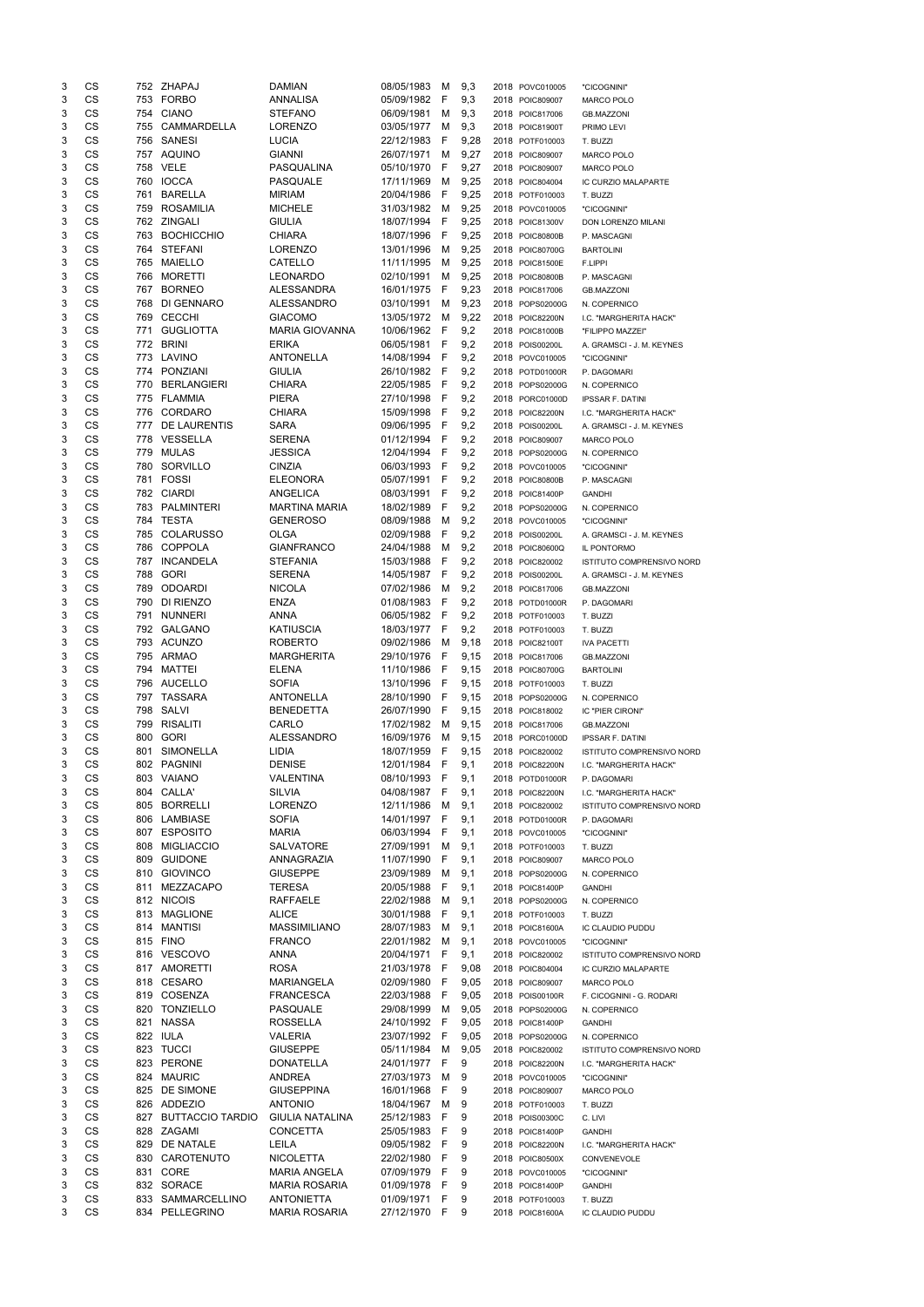| 3 | CS        |     | 835 RICCI        | <b>IVANA</b>            | 22/12/1966   | -F           | 9      | 2018 POIC80800B | P. MASCAGNI                      |
|---|-----------|-----|------------------|-------------------------|--------------|--------------|--------|-----------------|----------------------------------|
| 3 | CS        |     | 836 NAPOLETANO   | <b>TIZIANA</b>          | 14/12/1961   | F            | 9      | 2018 POIS00200L | A. GRAMSCI - J. M. KEYNES        |
| 3 | CS        | 837 | MINERBA          | <b>CLAUDIA</b>          | 09/12/1994   | F            | 9      | 2018 PORC01000D | <b>IPSSAR F. DATINI</b>          |
| 3 | CS        | 838 | CHINI            | <b>FABIANA</b>          | 17/09/1964   | -F           | 9      | 2018 POIC817006 | <b>GB.MAZZONI</b>                |
| 3 | CS        | 839 | <b>MARINO</b>    | PATRIZIA                | 12/02/1962   | - F          | 9      | 2018 POIC81500E | F.LIPPI                          |
| 3 | CS        | 841 | MAURO            | <b>NAOMI</b>            | 01/06/1994   | - F          | 9      | 2018 POIS00100R | F. CICOGNINI - G. RODARI         |
| 3 | CS        |     | 842 NATALI       | <b>ELENA</b>            | 25/08/1977   | - F          | 9      | 2018 POIC81000B | "FILIPPO MAZZEI"                 |
| 3 | CS        |     | 843 FABOZZI      | <b>EMMA</b>             | 15/09/1998   | F            | 9      | 2018 POVC010005 | "CICOGNINI"                      |
| 3 | CS        |     | 844 PAGLIUCA     | <b>SAVINA</b>           | 20/07/1998   | F            | 9      | 2018 POIC80800B | P. MASCAGNI                      |
| 3 | CS        | 845 | CASILLO          | <b>MARCELLO</b>         | 28/05/1998   | м            | - 9    | 2018 POIC81400P | <b>GANDHI</b>                    |
| 3 | CS        | 846 | GRASSELLI        | <b>FRANCESCO</b>        | 13/08/1995   | M            | - 9    | 2018 POIC817006 | <b>GB.MAZZONI</b>                |
| 3 | CS        | 847 | DEL PIZZO        | <b>CHIARA</b>           | 11/08/1995   | -F           | 9      | 2018 POVC010005 | "CICOGNINI"                      |
| 3 | CS        | 848 | <b>INNOCENTI</b> | <b>JESSICA</b>          | 01/12/1994   | F            | 9      | 2018 POIC80700G | <b>BARTOLINI</b>                 |
| 3 | CS        | 849 | PETROLO          | <b>KETTY</b>            | 22/06/1993   | -F           | 9      | 2018 POTD01000R | P. DAGOMARI                      |
| 3 | CS        |     | 850 BINI         | <b>GIULIO</b>           | 09/06/1993   | M            | 9      | 2018 POTF010003 | T. BUZZI                         |
| 3 | CS        | 851 | <b>BIAGINI</b>   | <b>SILVIA</b>           | 06/06/1992   | -F           | 9      |                 |                                  |
|   | CS        |     | 852 TURINO       |                         |              | F            |        | 2018 POIC804004 | IC CURZIO MALAPARTE              |
| 3 |           |     |                  | <b>ALESSIA</b>          | 06/11/1990   |              | 9      | 2018 POVC010005 | "CICOGNINI"                      |
| 3 | CS        |     | 853 PALADINI     | <b>GIULIA</b>           | 13/02/1990   | F            | 9      | 2018 POIC80800B | P. MASCAGNI                      |
| 3 | CS        |     | 854 PESCE        | <b>MARIA GRAZIA</b>     | 14/12/1988   | -F           | 9      | 2018 PORC01000D | <b>IPSSAR F. DATINI</b>          |
| 3 | CS        | 855 | <b>GULLA'</b>    | <b>ANTONIO</b>          | 11/02/1988   | М            | -9     | 2018 POIC80800B | P. MASCAGNI                      |
| 3 | CS        | 856 | NAPOLITANO       | <b>FERDINANDO</b>       | 07/02/1984   | M            | - 9    | 2018 POIC80800B | P. MASCAGNI                      |
| 3 | CS        | 857 | CAPITUMMINO      | LETIZIA                 | 07/07/1983   | -F           | 9      | 2018 POIC81500E | F.LIPPI                          |
| 3 | CS        | 858 | MATINI           | <b>ILARIA</b>           | 01/05/1981   | F            | 9      | 2018 PORC01000D | <b>IPSSAR F. DATINI</b>          |
| 3 | CS        | 859 | <b>GIORGETTI</b> | <b>MIRKO</b>            | 14/01/1980   | M            | 9      | 2018 POIC804004 | IC CURZIO MALAPARTE              |
| 3 | CS        | 860 | LANGELLA         | <b>MONICA</b>           | 30/11/1979   | F            | 9      | 2018 POIC818002 | IC "PIER CIRONI"                 |
| 3 | CS        | 861 | ZANATO           | <b>BARBARA</b>          | 10/11/1979   | -F           | 9      | 2018 POIC804004 | IC CURZIO MALAPARTE              |
| 3 | CS        |     | 862 PILLONI      | <b>MANOLA</b>           | 24/03/1979   | F            | 9      | 2018 POIS00100R | F. CICOGNINI - G. RODARI         |
| 3 | CS        |     | 863 PERFETTO     | <b>SERENA</b>           | 18/03/1979   | -F           | 9      | 2018 POIC81600A | IC CLAUDIO PUDDU                 |
| 3 | CS        |     | 864 GRIECO       | <b>MARIA ELISABETTA</b> | 28/06/1978   | -F           | 9      | 2018 POPS02000G | N. COPERNICO                     |
| 3 | CS        |     | 865 DEL BIANCO   | <b>CLAUDIA</b>          | 30/11/1974   | F            | 9      | 2018 POIC81600A | IC CLAUDIO PUDDU                 |
| 3 | CS        |     | 866 ACCIAIOLI    | SAMUEL                  | 03/06/1974   | M            | - 9    | 2018 POIC81000B | "FILIPPO MAZZEI"                 |
| 3 | CS        |     | 867 PIANELLI     | <b>VINCENZO</b>         | 15/06/1971   | м            | 9      | 2018 POTF010003 | T. BUZZI                         |
| 3 | CS        |     | 868 PINTUS       | SILVIA                  | 10/02/1962   | F            | 9      | 2018 POIC82100T | <b>IVA PACETTI</b>               |
| 3 | CS        | 869 | <b>MERCURIO</b>  | <b>FRANCESCO</b>        | 11/05/1985   | M            | 8,98   | 2018 POIC81300V | DON LORENZO MILANI               |
| 3 | CS        | 870 | <b>GUERRA</b>    | <b>FRANCESCO</b>        | 01/11/1966   | M            | 8,97   | 2018 POIC817006 | <b>GB.MAZZONI</b>                |
| 3 | <b>CS</b> |     | 871 STASI        | <b>ROSALBA</b>          | 05/12/1979 F |              | 8,97   | 2018 POIC820002 | <b>ISTITUTO COMPRENSIVO NORD</b> |
| 3 | CS        | 872 | MALATINO         | <b>GINA</b>             | 27/11/1978   | - F          | 8,97   | 2018 POIC81900T | PRIMO LEVI                       |
| 3 | CS        |     | 873 SIMARI       | <b>MARIA ANTONIETTA</b> | 23/08/1969   | - F          | 8,97   | 2018 POTF010003 | T. BUZZI                         |
| 3 | CS        |     | 874 ESPOSITO     | <b>LUCIANA</b>          | 07/12/1976   | - F          | 8,97   | 2018 POIC809007 | <b>MARCO POLO</b>                |
| 3 | CS        |     | 875 COPPOLA      | <b>MARIALUISA</b>       | 23/12/1966   | - F          | 8,97   | 2018 POIS00200L | A. GRAMSCI - J. M. KEYNES        |
| 3 | CS        | 876 | STUARDO          | <b>ANTONIA</b>          | 11/07/1978   | - F          | 8,95   |                 |                                  |
|   |           |     |                  |                         |              |              |        | 2018 PORC01000D | <b>IPSSAR F. DATINI</b>          |
| 3 | CS        |     | 877 BARTOLI      | <b>VERONICA</b>         | 21/10/1988   | -F           | 8,95   | 2018 POIS00200L | A. GRAMSCI - J. M. KEYNES        |
| 3 | CS        |     | 878 LASCIALFARI  | <b>CLAUDIO</b>          | 17/06/1976   |              | M 8,93 | 2018 POTF010003 | T. BUZZI                         |
| 3 | <b>CS</b> | 879 | DE STEFANO       | <b>GIUSEPPINA</b>       | 13/11/1976   |              | m 8,92 | 2018 POIC81400P | <b>GANDHI</b>                    |
| 3 | CS        | 880 | <b>PIEMONTE</b>  | <b>ANTONINO</b>         | 12/06/1981   | M            | 8,9    | 2018 POTF010003 | T. BUZZI                         |
| 3 | CS        |     | 881 PINTO        | <b>CARMELA</b>          | 26/04/1983   | - F          | 8,9    | 2018 POIC82200N | I.C. "MARGHERITA HACK"           |
| 3 | CS        |     | 882 TAMBURRO     | ANNACLAUDIA             | 24/07/1988   | -F           | 8,9    | 2018 POIS00200L | A. GRAMSCI - J. M. KEYNES        |
| 3 | CS        |     | 883 CIPRO        | CAROLINA                | 25/06/1984   | F            | 8,9    | 2018 POIC804004 | IC CURZIO MALAPARTE              |
| 3 | CS        |     | 884 SCALISE      | <b>FRANCESCA</b>        | 24/07/1983   | -F           | 8,9    | 2018 POPS02000G | N. COPERNICO                     |
| 3 | CS        |     | 885 MILEO        | <b>ILARIA</b>           | 24/02/1980   | - F          | 8,9    | 2018 PORC01000D | <b>IPSSAR F. DATINI</b>          |
| 3 | CS        |     | 886 MANCINI      | <b>ILARIA</b>           | 16/05/1979   | - F          | 8,9    | 2018 POIC81500E | F.LIPPI                          |
| 3 | CS        |     | 887 BOSCO        | <b>ONORINA</b>          | 13/03/1987   | - F          | 8,9    | 2018 POIS00300C | C. LIVI                          |
| 3 | CS        |     | 888 BEVILACQUA   | <b>ELISA</b>            | 01/06/1998   | - F          | 8,9    | 2018 POIS00100R | F. CICOGNINI - G. RODARI         |
| 3 | CS        | 889 | MANZI            | <b>MARIAGRAZIA</b>      | 11/04/1996   | - F          | 8,9    | 2018 POIS00300C | C. LIVI                          |
| 3 | CS        | 890 | MACRINI          | <b>GIOVANNA</b>         | 10/03/1994   | - F          | 8,9    | 2018 POVC010005 | "CICOGNINI"                      |
| 3 | CS        |     | 891 ESPOSITO     | <b>MARA ROBERTA</b>     | 18/05/1992   | - F          | 8,9    | 2018 POIC809007 | <b>MARCO POLO</b>                |
| 3 | CS        |     | 892 PASQUINI     | <b>ALICE</b>            | 23/10/1990   | -F           | 8,9    | 2018 POIC811007 | <b>SANDRO PERTINI</b>            |
| 3 | CS        | 893 | ORLANDINI        | <b>MARCO</b>            | 05/07/1989   | M            | 8,9    | 2018 POIC81000B | "FILIPPO MAZZEI"                 |
| 3 | CS        |     | 894 FINAMORE     | <b>ANNA MARIA</b>       | 19/05/1986   | -F           | 8,9    | 2018 PORC01000D | <b>IPSSAR F. DATINI</b>          |
| 3 | CS        |     | 895 DE SIMONE    | MARIA ROSARIA           | 11/02/1985   | -F           | 8,9    | 2018 POPS02000G | N. COPERNICO                     |
| 3 | <b>CS</b> |     | 896 LAPPANO      | <b>VALENTINA</b>        | 02/04/1982   | - F          | 8,9    | 2018 POTD01000R | P. DAGOMARI                      |
| 3 | CS        |     | 897 PETROCCIONE  | <b>ALICE</b>            | 24/10/1981   | - F          | 8,9    | 2018 POIC81000B | "FILIPPO MAZZEI"                 |
| 3 | CS        |     | 898 TROISE       | <b>RITA</b>             | 03/08/1966   | - F          | 8,88   | 2018 POVC010005 | "CICOGNINI"                      |
| 3 | CS        |     | 899 AUTIERO      | <b>FLAVIA</b>           | 16/11/1966   | - F          | 8,88   | 2018 PORC01000D | <b>IPSSAR F. DATINI</b>          |
| 3 | <b>CS</b> |     | 900 MENGOLI      | <b>ALESSANDRA</b>       | 17/04/1979   | - F          | 8,87   | 2018 POIC82100T | <b>IVA PACETTI</b>               |
| 3 | CS        |     | 901 BELFIORE     | <b>SALVATORE</b>        | 07/10/1978   | M            | 8,83   | 2018 POIC818002 | IC "PIER CIRONI"                 |
| 3 | CS        |     | 902 GALARDI      | ALESSANDRA              | 23/02/1978   | F            | 8,83   | 2018 POIC820002 | ISTITUTO COMPRENSIVO NORD        |
| 3 | CS        |     | 903 DI PAOLA     | <b>MAURIZIO</b>         | 02/07/1977   | M            | 8,83   | 2018 POIS00200L | A. GRAMSCI - J. M. KEYNES        |
| 3 | CS        |     | 904 CONTIERE     | <b>ELIODORA</b>         | 12/06/1978   | - F          | 8,83   | 2018 POIC81900T | PRIMO LEVI                       |
| 3 | CS        |     | 905 VENTURI      | <b>GIULIA</b>           | 07/04/1978   | - F          | 8,83   | 2018 POIC82100T | <b>IVA PACETTI</b>               |
| 3 | CS        | 906 | MENICACCI        | <b>FEDERICA</b>         | 16/08/1975   | - F          | 8,83   | 2018 POIC81500E | F.LIPPI                          |
| 3 | <b>CS</b> |     | 907 CASTRONOVO   | <b>MARIA</b>            | 28/04/1978 F |              |        |                 | <b>DON LORENZO MILANI</b>        |
|   |           |     |                  |                         |              |              | 8,83   | 2018 POIC81300V |                                  |
|   | CS        |     | 908 CAVALIERE    | LUCIA                   | 30/12/1976 F |              | 8,83   | 2018 POIS00100R | F. CICOGNINI - G. RODARI         |
| 3 | CS        |     | 909 LAVIA        | <b>FRANCESCHINA</b>     | 09/01/1971   | -F           | 8,83   | 2018 POIC80600Q | IL PONTORMO                      |
| 3 | CS        |     | 910 DE GIORGI    | <b>SIMONE</b>           | 08/05/1968   | M            | 8,83   | 2018 POIS00200L | A. GRAMSCI - J. M. KEYNES        |
| 3 | CS        |     | 912 LISI         | <b>ANTONIETTA</b>       | 25/09/1963   | f            | 8,8    | 2018 POPS02000G | N. COPERNICO                     |
| 3 | CS        |     | 913 DI CAPUA     | <b>DANIELA</b>          | 06/09/1984   | -F           | 8,8    | 2018 POIC804004 | IC CURZIO MALAPARTE              |
| 3 | CS        |     | 914 FANELLA      | <b>GIULIA</b>           | 13/08/1981   | -F           | 8,8    | 2018 POIC80800B | P. MASCAGNI                      |
| 3 | CS        |     | 911 ALAIMO       | <b>FABIO</b>            | 21/02/1994   | M            | 8,8    | 2018 POTF010003 | T. BUZZI                         |
| 3 | CS        |     | 915 LODATO       | <b>GIOVANNI</b>         | 18/08/1976   | M            | 8,8    | 2018 POIC82200N | I.C. "MARGHERITA HACK"           |
| 3 | CS        |     | 916 VENTURI      | VALENTINA               | 14/10/1996   | -F           | 8,8    | 2018 POTD01000R | P. DAGOMARI                      |
| 3 | CS        |     | 917 BOCCHICCHIO  | <b>GERICA</b>           | 22/06/1996   | $\mathbf{f}$ | 8,8    | 2018 POIC82200N | I.C. "MARGHERITA HACK"           |
| 3 | CS        |     | 918 RAGOZZINO    | <b>MARCELLO</b>         | 24/08/1994   | M            | 8,8    | 2018 POTF010003 | T. BUZZI                         |
|   | CS        |     | 919 D'ANNA       | <b>ROSSANA</b>          | 09/06/1994   | - F -        | 8,8    | 2018 POPS02000G | N. COPERNICO                     |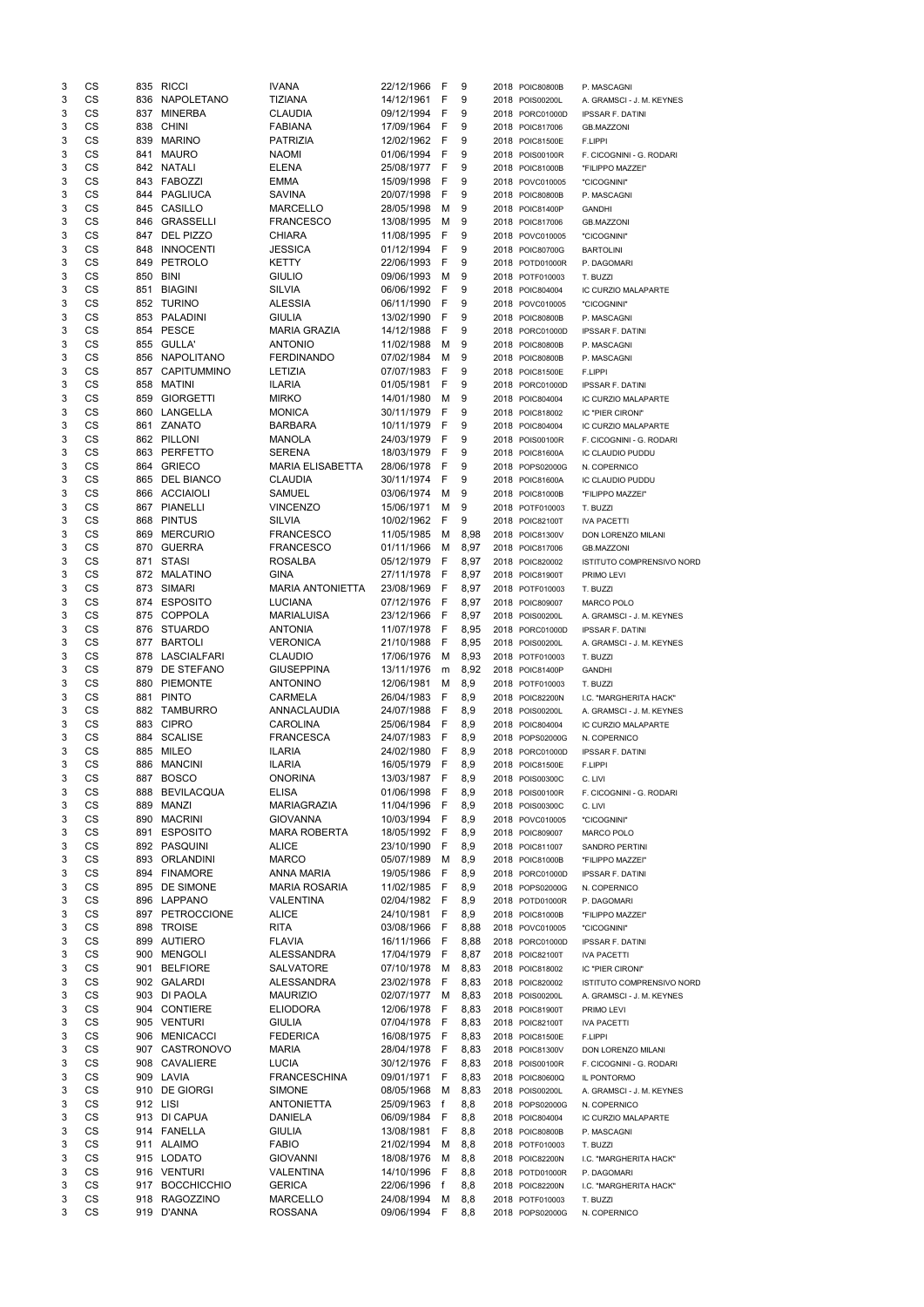| 3 | CS        |     | 920 PAPAIANNI                    | <b>ALDO</b>                     | 15/03/1994       | M   | 8,8  | 2018 POIC809007 | <b>MARCO POLO</b>         |
|---|-----------|-----|----------------------------------|---------------------------------|------------------|-----|------|-----------------|---------------------------|
| 3 | CS        | 921 | MELANI                           | <b>MICHELA</b>                  | 31/10/1991       | -F  | 8,8  | 2018 POIC81300V | DON LORENZO MILANI        |
| 3 | CS        |     | 922 CECE                         | <b>ADRIANA</b>                  | 06/05/1991       | -F  | 8,8  | 2018 POIC820002 | ISTITUTO COMPRENSIVO NORD |
| 3 | CS        |     | 923 NADDEO                       | <b>FILOMENA</b>                 | 21/11/1989       | -F  | 8,8  | 2018 POIC81500E | F.LIPPI                   |
| 3 | CS        |     | 924 RIZZO                        | <b>ANDREA</b>                   | 26/08/1987       | M   | 8,8  | 2018 POIC80800B | P. MASCAGNI               |
|   |           |     |                                  |                                 | 24/07/1985       |     |      |                 |                           |
| 3 | CS        | 925 | <b>MONTEFUSCO</b>                | ALMA                            |                  | - F | 8,8  | 2018 POIS00200L | A. GRAMSCI - J. M. KEYNES |
| 3 | CS        |     | 926 FALCO                        | <b>JOLE</b>                     | 15/03/1985       | - F | 8,8  | 2018 POIC809007 | MARCO POLO                |
| 3 | CS        |     | 927 GIANDALIA                    | <b>LINDA</b>                    | 15/12/1980       | - F | 8,8  | 2018 POIC82100T | <b>IVA PACETTI</b>        |
| 3 | CS        |     | 928 CIRILLO                      | <b>MARIA VITTORIA</b>           | 17/03/1979       | - F | 8,8  | 2018 POIC81600A | IC CLAUDIO PUDDU          |
| 3 | CS        |     | 929 AQUINO                       | <b>MARILENA</b>                 | 05/01/1966       | - F | 8,8  | 2018 POIC81500E | F.LIPPI                   |
| 3 | CS        |     | 930 DI BIASE                     | LUCIANA                         | 23/04/1996       | - F | 8,8  | 2018 POIC82200N | I.C. "MARGHERITA HACK"    |
| 3 | CS        |     | 931 IANNOTTA                     | ANTONELLA                       | 27/12/1969       | - F | 8,77 | 2018 POIC82200N | I.C. "MARGHERITA HACK"    |
| 3 | CS        |     | 932 FORASASSI                    | <b>FRANCESCA</b>                | 23/07/1973       | - F | 8,77 | 2018 POTF010003 | T. BUZZI                  |
| 3 | CS        |     | 933 GABBRIELLINI                 | MARTA                           | 16/04/1985 F     |     | 8,75 | 2018 PORI010006 | <b>GUGLIELMO MARCONI</b>  |
|   | CS        |     | 934 TERRACCIANO                  |                                 |                  |     |      |                 |                           |
| 3 |           |     |                                  | <b>MARIA TERESA</b>             | 15/10/1981 F     |     | 8,75 | 2018 POIS00300C | C. LIVI                   |
| 3 | CS        |     | 935 BARBATO                      | <b>ERNESTO</b>                  | 24/10/1992 M     |     | 8,75 | 2018 PORC01000D | <b>IPSSAR F. DATINI</b>   |
| 3 | <b>CS</b> |     | 936 VENTOLA                      | <b>MARIA</b>                    | 14/07/1988       | - F | 8,75 | 2018 POIC80700G | <b>BARTOLINI</b>          |
| 3 | CS        |     | 937 COLELLA                      | <b>ANTONIO</b>                  | 16/07/1995       | M   | 8,75 | 2018 POPS02000G | N. COPERNICO              |
| 3 | CS        | 938 | <b>MANCUSO</b>                   | <b>MARIA MIRIANA</b>            | 30/01/1993       | - F | 8,75 | 2018 POIC80600Q | IL PONTORMO               |
| 3 | CS        |     | 939 FAMA'                        | <b>PAOLO</b>                    | 12/12/1992       | M   | 8,75 | 2018 POIS00200L | A. GRAMSCI - J. M. KEYNES |
| 3 | CS        |     | 940 LUNARDI                      | <b>VALENTINA</b>                | 09/03/1991 F     |     | 8,75 | 2018 POTF010003 | T. BUZZI                  |
| 3 | CS        | 941 | <b>TOCCACELI</b>                 | <b>CATERINA</b>                 | 18/09/1990 F     |     | 8,75 | 2018 POTD01000R | P. DAGOMARI               |
| 3 | CS        |     | 942 CARBONE                      | <b>VITTORIA</b>                 | 02/09/1988       | -F  | 8,75 | 2018 POVC010005 | "CICOGNINI"               |
|   |           |     |                                  |                                 |                  |     |      |                 |                           |
| 3 | CS        |     | 943 ADINOLFI                     | <b>FRANCESCO</b>                | 20/06/1983       | M   | 8,7  | 2018 POPS02000G | N. COPERNICO              |
| 3 | CS        |     | 944 GIGLIOLI                     | <b>FRANCESCO</b>                | 23/01/1983       | M   | 8,7  | 2018 POIC80600Q | IL PONTORMO               |
| 3 | CS        |     | 945 CIVALE                       | <b>ARIANNA</b>                  | 10/08/1997 F     |     | 8,7  | 2018 POVC010005 | "CICOGNINI"               |
| 3 | CS        |     | 946 GAROFALO                     | <b>NUNZIA</b>                   | 19/02/1996       | - F | 8,7  | 2018 POIC82200N | I.C. "MARGHERITA HACK"    |
| 3 | CS        | 947 | <b>BENNARDO</b>                  | ALESSANDRA                      | 27/07/1995       | F   | 8,7  | 2018 POTD01000R | P. DAGOMARI               |
| 3 | <b>CS</b> |     | 948 ESPOSITO                     | <b>FABIO</b>                    | 06/05/1991       | M   | 8,7  | 2018 POPS02000G | N. COPERNICO              |
| 3 | CS        |     | 949 SALIMBENI                    | <b>CATERINA</b>                 | 10/08/1989       | -F  | 8,7  | 2018 POIC81900T | PRIMO LEVI                |
| 3 | CS        |     | 950 COSCIONE                     | <b>MICHELA</b>                  | 03/08/1989       | - F | 8,7  | 2018 POIC81600A | IC CLAUDIO PUDDU          |
| 3 | CS        |     | 951 DI GIOVANNA                  | <b>NICOLA</b>                   | 23/03/1984       | M   | 8,7  | 2018 POPS02000G |                           |
|   |           |     |                                  |                                 |                  |     |      |                 | N. COPERNICO              |
| 3 | CS        |     | 952 PALMA                        | VALENTINA                       | 17/02/1984       | -F  | 8,7  | 2018 POIC81300V | DON LORENZO MILANI        |
| 3 | CS        |     | 953 SILVESTRE                    | <b>ADRIANA</b>                  | 30/06/1982       | - F | 8,7  | 2018 PORC01000D | <b>IPSSAR F. DATINI</b>   |
| 3 | CS        |     | 954 MATOZZA                      | <b>FRANCESCO</b>                | 24/08/1995       | M   | 8,7  | 2018 POIS00200L | A. GRAMSCI - J. M. KEYNES |
| 3 | CS        |     | 955 DE STEFANO                   | <b>CONSOLATINA</b>              | 22/06/1982 F     |     | 8,7  | 2018 POIS00200L | A. GRAMSCI - J. M. KEYNES |
| 3 | CS        |     | 956 MARINO                       | GIAMPIERO ANTONIO 23/07/1974 M  |                  |     | 8,68 | 2018 PORC01000D | <b>IPSSAR F. DATINI</b>   |
| 3 | CS        |     | 957 D'ANTONIO                    | <b>SUSANNA</b>                  | 27/06/1983       | - F | 8,68 | 2018 POIC809007 | MARCO POLO                |
| 3 | CS        |     | 966 TORRACCHI                    | <b>FRANCESCA</b>                | 08/12/1963       | - F | 8,67 | 2018 POIC81400P | <b>GANDHI</b>             |
| 3 | CS        |     | 965 ATTANASIO                    | ANGELA                          | 14/03/1973       | - F | 8,67 | 2018 POIS00100R | F. CICOGNINI - G. RODARI  |
| 3 | CS        | 958 | <b>MONTICELLI</b>                | <b>GIADA</b>                    | 01/09/1977 F     |     | 8,67 | 2018 POIC81400P | <b>GANDHI</b>             |
|   |           |     | 959 DI GASPARRO                  |                                 |                  |     |      |                 |                           |
| 3 | CS        |     |                                  | <b>FRANCESCA</b>                | 02/04/1977 F     |     | 8,67 | 2018 POIC80800B | P. MASCAGNI               |
| 3 | CS        |     | 960 COZZI                        | ANGELA MARIA                    | 02/09/1972 F     |     | 8,67 | 2018 POIC82200N | I.C. "MARGHERITA HACK"    |
| 3 | CS        | 961 | SOLA                             | ANGELA                          | 20/05/1970       | - F | 8,67 | 2018 POIS00200L | A. GRAMSCI - J. M. KEYNES |
| 3 | CS        |     | 962 ROSSI                        | CARLO DONATO                    | 03/12/1976       | M   | 8,67 | 2018 POIC809007 | <b>MARCO POLO</b>         |
| 3 | CS        |     | 963 DE FILIPPO                   | <b>NINFA</b>                    | 05/03/1976       | - F | 8,67 | 2018 POTD01000R | P. DAGOMARI               |
| 3 | CS        |     | 964 BARGIOTTI                    | <b>MORENA</b>                   | 16/02/1968       | - F | 8,67 | 2018 POIC811007 | <b>SANDRO PERTINI</b>     |
| 3 | CS        |     | 967 RIBELLI                      | <b>DORETTA</b>                  | 23/06/1963       | - F | 8,67 | 2018 POIC80700G | <b>BARTOLINI</b>          |
| 3 | CS        |     | 969 PECINI                       | <b>BARBARA</b>                  | 25/01/1974 F     |     | 8,67 | 2018 POIC81300V | DON LORENZO MILANI        |
| 3 | CS        |     | 968 LANGELLA                     | LOREDANA                        | 09/12/1976       | - F | 8,67 | 2018 POIC809007 | MARCO POLO                |
|   |           |     |                                  |                                 |                  |     |      |                 |                           |
| 3 | CS        |     | 970 CHIRICO                      | <b>MARIA</b>                    | 13/04/1973       | - F | 8,67 | 2018 POIC818002 | IC "PIER CIRONI"          |
| 3 | CS        |     | 971 DE LUCIA                     | <b>GIUSEPPINA</b>               | 24/03/1967 F     |     | 8,67 | 2018 POIC818002 | IC "PIER CIRONI"          |
| 3 | CS        |     | 972 D'ALTERIO                    | <b>ASSUNTINA</b>                | 06/02/1962       | - F | 8,67 | 2018 POVC010005 | "CICOGNINI"               |
| 3 | CS        |     | 973 GENZANO                      | <b>MARIA CARMELA</b>            | 14/07/1961 F     |     | 8,67 | 2018 PORC01000D | <b>IPSSAR F. DATINI</b>   |
| 3 | CS        |     | 974 LAURETTA                     | <b>ANTONELLA</b>                | 21/07/1960       | - F | 8,67 | 2018 POIC80500X | CONVENEVOLE               |
| 3 | CS        |     | 975 D'ANTONIO                    | <b>RITA</b>                     | 11/07/1988       | f   | 8,65 | 2018 POIC81300V | DON LORENZO MILANI        |
| 3 | CS        |     | 976 CHIODI                       | <b>DANIELA</b>                  | 13/04/1972 F     |     | 8,65 | 2018 POTF010003 | T. BUZZI                  |
| 3 | CS        |     | 977 AIAZZI                       | LAURA                           | 27/06/1988       | - F | 8,65 | 2018 POIC80700G | <b>BARTOLINI</b>          |
| 3 | CS        |     | 978 VIZZA                        | <b>CLAUDIA</b>                  | 23/04/1982 F     |     | 8,65 | 2018 POIC812003 | ROBERTO CASTELLANI        |
| 3 | CS        |     | 979 CAMINITI                     | <b>SIMONA</b>                   | 02/04/1981       | - F | 8,65 |                 |                           |
|   |           |     |                                  |                                 |                  |     |      | 2018 POIS00100R | F. CICOGNINI - G. RODARI  |
| 3 | CS        |     | 980 CEFALU'                      | <b>SIMONA</b>                   | 13/07/1990       | F   | 8,65 | 2018 POVC010005 | "CICOGNINI"               |
| 3 | CS        | 981 | <b>BECCHIMANZI</b>               | <b>FRANCESCO</b>                | 15/06/1990       | M   | 8,65 | 2018 POIS00300C | C. LIVI                   |
| 3 | <b>CS</b> |     | 982 BARISANI                     | <b>GIACOMO</b>                  | 13/01/1989       | M   | 8,65 | 2018 PORI010006 | <b>GUGLIELMO MARCONI</b>  |
| 3 | CS        |     | 983 PARROTTA                     | <b>SILVIA</b>                   | 13/09/1987 F     |     | 8,65 | 2018 POIC80600Q | IL PONTORMO               |
| 3 | CS        |     | 984 BORRIELLO                    | <b>DANILA</b>                   | 08/08/1987 F     |     | 8,65 | 2018 POTF010003 | T. BUZZI                  |
| 3 | CS        |     | 985 FACIANO                      | <b>CINZIA</b>                   | 02/01/1977 F     |     | 8,63 | 2018 POIC81000B | "FILIPPO MAZZEI"          |
| 3 | <b>CS</b> |     | 986 ESPOSITO                     | ANGELO                          | 01/08/1974       | M   | 8,63 | 2018 POIC80600Q | IL PONTORMO               |
|   | CS        |     |                                  |                                 |                  |     |      |                 |                           |
| 3 |           |     | 987 DE LUCA                      | ANNA MARIA                      | 09/05/1971       | -F  | 8,63 | 2018 POPS02000G | N. COPERNICO              |
| 3 | CS        |     | 988 RAPEZZI                      | <b>FEDERICA</b>                 | 11/11/1967       | - F | 8,62 | 2018 POIC811007 | <b>SANDRO PERTINI</b>     |
| 3 | CS        |     | 990 NAVARRA                      | <b>MAURIZIO</b>                 | 21/05/1974       | M   | 8,6  | 2018 POIC809007 | <b>MARCO POLO</b>         |
| 3 | CS        | 991 | <b>BATISTA</b>                   | <b>LUCIANA</b>                  | 26/05/1987 F     |     | 8,6  | 2018 POIC820002 | ISTITUTO COMPRENSIVO NORD |
| 3 | CS        |     | 992 FACIANO                      | <b>SIMONA</b>                   | 05/01/1983 F     |     | 8,6  | 2018 POIC81000B | "FILIPPO MAZZEI"          |
| 3 | CS        |     | 993 GIGLIO                       | <b>GASPARE ROBERTO</b>          | 02/05/1972 M 8,6 |     |      | 2018 POIC81500E | F.LIPPI                   |
| 3 | CS        |     | 994 CHESI                        | <b>FABIO</b>                    | 04/04/1964       | M   | 8,6  | 2018 POTF010003 | T. BUZZI                  |
| 3 | CS        | 989 | <b>BELLINI</b>                   | <b>ERIKA</b>                    | 12/04/1983       | F   |      |                 | IL PONTORMO               |
|   |           |     |                                  |                                 |                  |     | 8,6  | 2018 POIC80600Q |                           |
| 3 | CS        |     | 995 RIZZO                        | ANNA CHIARA                     | 14/10/1984       | F   | 8,6  | 2018 POVC010005 | "CICOGNINI"               |
| 3 | CS        |     | 996 VORIA                        | <b>PAOLO</b>                    | 25/07/1991       | M   | 8,6  | 2018 POVC010005 | "CICOGNINI"               |
| 3 | CS        |     | 997 SCALA                        | <b>ANTONIO</b>                  | 23/08/1991       | M   | 8,6  | 2018 POIC80500X | CONVENEVOLE               |
| 3 | CS        |     | 998 CALABRESE CRESCEI CHIARA     |                                 | 28/11/1997       | - F | 8,6  | 2018 POPS02000G | N. COPERNICO              |
| 3 | CS        |     | 999 PICOZZI                      | LUCREZIA                        | 30/12/1996       | -F  | 8,6  | 2018 POIC80600Q | IL PONTORMO               |
| 3 | CS        |     | 1000 ROCCIA                      | <b>IDA VANESSA</b>              | 14/06/1996       | -F  | 8,6  | 2018 POPS02000G | N. COPERNICO              |
|   | CS        |     |                                  | <b>ROBERTA</b>                  |                  |     |      |                 |                           |
| 3 |           |     | 1001 BONOMO                      |                                 | 14/11/1994       | -F  | 8,6  | 2018 PORC01000D | <b>IPSSAR F. DATINI</b>   |
| 3 | CS<br>CS  |     | 1002 MIGNACCA<br>1003 MAFFETTONE | <b>PIETRO</b><br><b>VALERIA</b> | 24/10/1994       | M   | 8,6  | 2018 POTD01000R | P. DAGOMARI               |
| 3 |           |     |                                  |                                 | 13/07/1994       | -F. | 8,6  | 2018 POIC809007 | MARCO POLO                |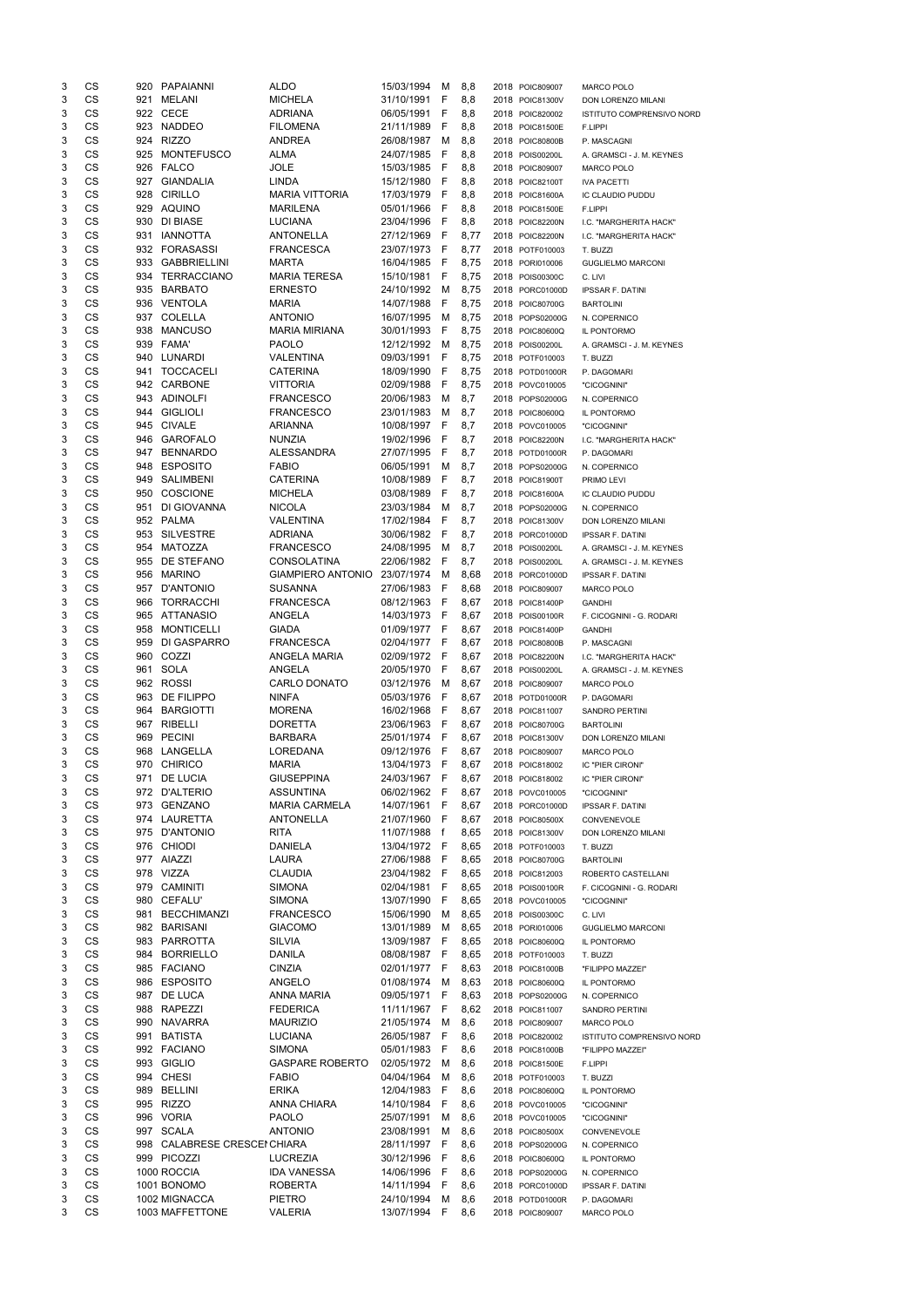| 3      | CS        | 1004 BAGGIANI                    | VIOLA                          | 21/06/1994 F                 |     | 8,6        | 2018 POIC80700G                    | <b>BARTOLINI</b>                 |
|--------|-----------|----------------------------------|--------------------------------|------------------------------|-----|------------|------------------------------------|----------------------------------|
| 3      | <b>CS</b> | <b>1005 FESTA</b>                | <b>GIANNA IDA</b>              | 23/10/1993 F                 |     | 8,6        | 2018 POIS00300C                    | C. LIVI                          |
| 3      | CS        | 1006 CACCIOLA                    | <b>EUGENIO</b>                 | 31/07/1993                   | M   | 8,6        | 2018 POIC809007                    | <b>MARCO POLO</b>                |
| 3      | CS        | 1007 IOELE                       | <b>CLEMENTINA</b>              | 18/11/1990                   | - F | 8,6        | 2018 POIC80800B                    | P. MASCAGNI                      |
| 3      | CS        | 1008 ELEFANTE                    | <b>BENITO CIRO</b>             | 04/02/1990                   | M   | 8,6        | 2018 POIC817006                    | <b>GB.MAZZONI</b>                |
|        |           |                                  | <b>LAURA</b>                   | 29/09/1989 F                 |     |            |                                    |                                  |
| 3      | CS        | 1009 INNONE                      |                                |                              |     | 8,6        | 2018 PORC01000D                    | <b>IPSSAR F. DATINI</b>          |
| 3      | <b>CS</b> | 1010 RANFONE                     | <b>VALENTINA</b>               | 05/09/1989 F                 |     | 8,6        | 2018 POIC80500X                    | CONVENEVOLE                      |
| 3      | CS        | 1011 MASIELLO                    | <b>FEDERICA</b>                | 31/12/1988 F                 |     | 8,6        | 2018 POIC81400P                    | <b>GANDHI</b>                    |
| 3      | CS        | 1012 COSTANTINO                  | LUIGI                          | 08/09/1987 M                 |     | 8,6        | 2018 POTF010003                    | T. BUZZI                         |
| 3      | CS        | 1013 SICIGNANO                   | <b>MARIA</b>                   | 02/07/1987 F                 |     | 8,6        | 2018 POIC81400P                    | <b>GANDHI</b>                    |
| 3      | CS        | 1014 ROCCO                       | VALERIO                        | 11/05/1987 M                 |     | 8,6        | 2018 POVC010005                    | "CICOGNINI"                      |
| 3      | CS        | 1015 VITALE                      | <b>FEDERICA</b>                | 01/05/1987 F                 |     | 8,6        | 2018 POIC81900T                    | PRIMO LEVI                       |
| 3      | <b>CS</b> | <b>1016 FROIO</b>                | STEFANIA CONCETTA 28/01/1987 F |                              |     | 8,6        | 2018 POIS00200L                    | A. GRAMSCI - J. M. KEYNES        |
| 3      | <b>CS</b> | 1017 PAGLIACCIA                  | <b>DESIREE</b>                 | 21/08/1986 F                 |     | 8,6        | 2018 POIC82200N                    |                                  |
|        |           |                                  |                                |                              |     |            |                                    | I.C. "MARGHERITA HACK"           |
| 3      | <b>CS</b> | 1018 DANIELE                     | <b>SILVIO</b>                  | 04/01/1986                   | M   | 8,6        | 2018 PORC01000D                    | <b>IPSSAR F. DATINI</b>          |
| 3      | CS        | 1019 MERENDONI                   | SARA                           | 29/04/1985 F                 |     | 8,6        | 2018 POIS00100R                    | F. CICOGNINI - G. RODARI         |
| 3      | CS        | 1020 MAZZA                       | <b>GIUSY</b>                   | 12/10/1983                   | - F | 8,6        | 2018 POIC80800B                    | P. MASCAGNI                      |
| 3      | <b>CS</b> | 1021 VANACORE                    | ARMANDO                        | 02/03/1983                   | M   | 8,6        | 2018 POIS00200L                    | A. GRAMSCI - J. M. KEYNES        |
| 3      | <b>CS</b> | 1022 ALOIA                       | <b>TATIANA</b>                 | 15/11/1982 F                 |     | 8,6        | 2018 PORI010006                    | <b>GUGLIELMO MARCONI</b>         |
| 3      | CS        | 1023 DI STASI                    | <b>RICCARDO</b>                | 06/10/1977 M                 |     | 8,6        | 2018 POIC82200N                    | I.C. "MARGHERITA HACK"           |
| 3      | CS        | 1024 FRISOTTI                    | ALESSANDRA                     | 15/10/1976 F                 |     | 8,58       | 2018 POIC812003                    | ROBERTO CASTELLANI               |
| 3      | CS        | 1025 SALERNO                     | <b>MARIA ANTONIETTA</b>        | 08/05/1975 F                 |     | 8,58       | 2018 PORC01000D                    | <b>IPSSAR F. DATINI</b>          |
| 3      | CS        | 1026 LASCHI                      | <b>SILVIA</b>                  | 03/04/1977 F                 |     | 8,57       | 2018 POIC81400P                    | <b>GANDHI</b>                    |
|        |           |                                  |                                |                              |     |            |                                    |                                  |
| 3      | CS        | 1027 RIGHI                       | <b>CLARISSA</b>                | 01/10/1994 F                 |     | 8,55       | 2018 POIC80700G                    | <b>BARTOLINI</b>                 |
| 3      | CS        | 1028 LEONARDI                    | <b>GIULIA</b>                  | 10/11/1993 F                 |     | 8,55       | 2018 POIC81000B                    | "FILIPPO MAZZEI"                 |
| 3      | <b>CS</b> | 1029 VILLANI                     | <b>MARIA</b>                   | 07/10/1991 F                 |     | 8,55       | 2018 POTF010003                    | T. BUZZI                         |
| 3      | <b>CS</b> | 1030 D'ANGELO                    | ANNA                           | 03/01/1985 F                 |     | 8,55       | 2018 POVC010005                    | "CICOGNINI"                      |
| 3      | <b>CS</b> | 1031 PAGNOTTA                    | <b>RAFFAELE</b>                | 29/04/1983                   | M   | 8,55       | 2018 POIC80600Q                    | IL PONTORMO                      |
| 3      | <b>CS</b> | 1032 IEVOLELLA                   | <b>FRANCESCO</b>               | 01/06/1975                   | M   | 8,55       | 2018 POTF010003                    | T. BUZZI                         |
| 3      | <b>CS</b> | 1033 GIORGI                      | <b>CLAUDIA</b>                 | 26/12/1985 F                 |     | 8,53       | 2018 PORC01000D                    | <b>IPSSAR F. DATINI</b>          |
| 3      | <b>CS</b> | 1034 ZENO                        | NUNZIA                         | 21/07/1984 F                 |     | 8,5        | 2018 POIC812003                    | ROBERTO CASTELLANI               |
|        | <b>CS</b> | 1035 MASSERELLI                  |                                |                              |     |            |                                    |                                  |
| 3      |           |                                  | <b>CLAUDIA</b>                 | 10/01/1977 F                 |     | 8,5        | 2018 POVC010005                    | "CICOGNINI"                      |
| 3      | CS        | 1036 PELLEGRINO                  | ANGELA                         | 15/12/1970 F                 |     | 8,5        | 2018 PORI010006                    | <b>GUGLIELMO MARCONI</b>         |
| 3      | CS        | 1037 VIRONE                      | <b>FRANCESCO</b>               | 17/05/1994                   | M   | 8,5        | 2018 PORI010006                    | <b>GUGLIELMO MARCONI</b>         |
| 3      | CS        | 1038 CRESCENZI                   | <b>CLAUDIA</b>                 | 17/01/1988 F                 |     | 8,5        | 2018 POTF010003                    | T. BUZZI                         |
| 3      | CS        | 1039 PESTICCIO                   | <b>PAOLO</b>                   | 29/07/1982 M 8.5             |     |            | 2018 POTD01000R                    | P. DAGOMARI                      |
| 3      | CS        | 1040 MENICHINI                   | <b>RITA</b>                    | 19/09/1981 F 8,5             |     |            | 2018 POIC81400P                    | <b>GANDHI</b>                    |
| 3      | CS        | 1041 TARTONI                     | <b>FRANCESCO</b>               | 05/11/1970 M                 |     | 8,5        | 2018 POIC820002                    | <b>ISTITUTO COMPRENSIVO NORD</b> |
| 3      | CS        | 1042 FIASCO                      | <b>ARIANNA</b>                 | 14/10/1992 F                 |     | 8,5        | 2018 PORC01000D                    | <b>IPSSAR F. DATINI</b>          |
| 3      | <b>CS</b> | 1043 AMORE                       | <b>VINCENZA</b>                | 26/05/1966 F                 |     | 8,5        | 2018 POIC812003                    | ROBERTO CASTELLANI               |
| 3      | CS        | 1044 MORDINI                     | <b>MARINA</b>                  | 16/03/1961 F                 |     |            |                                    | <b>ISTITUTO COMPRENSIVO NORD</b> |
|        |           |                                  |                                |                              |     | 8,5        | 2018 POIC820002                    |                                  |
| 3      | CS        | 1045 AMORUSO                     | <b>SIMONE</b>                  | 24/06/1997 M                 |     | 8,5        | 2018 PORI010006                    | <b>GUGLIELMO MARCONI</b>         |
| 3      | <b>CS</b> | 1046 FERUCCI                     | <b>MELISSA</b>                 | 06/12/1996 F                 |     | 8,5        | 2018 POIS00300C                    | C. LIVI                          |
| 3      | <b>CS</b> | 1047 GRILLO                      | <b>FRANCESCA</b>               | 21/05/1996 F                 |     | 8,5        | 2018 POIS00100R                    | F. CICOGNINI - G. RODARI         |
| 3      | <b>CS</b> | 1048 BRAGAGNI                    | <b>MARTINA</b>                 | 20/04/1995 F                 |     | 8,5        | 2018 POIC81000B                    | "FILIPPO MAZZEI"                 |
| 3      | <b>CS</b> | 1049 BARBATO                     | <b>MARIA</b>                   | 11/08/1994 F                 |     | 8,5        | 2018 POIC81300V                    | DON LORENZO MILANI               |
| 3      | <b>CS</b> | 1050 TARCHI                      | <b>LIVIO</b>                   | 09/08/1994                   | M   | 8,5        | 2018 POIC804004                    | IC CURZIO MALAPARTE              |
| 3      | <b>CS</b> | 1051 FRATINI                     | <b>TERESA</b>                  | 16/11/1993                   | - F | 8,5        | 2018 POIS00200L                    | A. GRAMSCI - J. M. KEYNES        |
| 3      | CS        | 1052 TAGLIAFIERRO                | <b>MARGHERITA</b>              | 15/04/1993 F                 |     | 8,5        | 2018 POTF010003                    | T. BUZZI                         |
|        | CS        | 1053 MACALUSO                    | <b>SARA</b>                    | 02/04/1992 F                 |     |            |                                    |                                  |
| 3      |           |                                  |                                |                              |     | 8,5        | 2018 POTD01000R                    | P. DAGOMARI                      |
| 3      | <b>CS</b> | 1054 VITALI                      | <b>GIULIA</b>                  | 05/10/1991 F                 |     | 8,5        | 2018 POIC80800B                    | P. MASCAGNI                      |
| 3      | <b>CS</b> | 1055 MARENGO                     | <b>VINCENZO</b>                | 13/09/1991                   | M   | 8,5        | 2018 PORC01000D                    | <b>IPSSAR F. DATINI</b>          |
| 3      | CS        | 1056 VENTURI                     | ANGELICA                       | 24/12/1988                   | - F | 8,5        | 2018 POTD01000R                    | P. DAGOMARI                      |
| 3      | CS        | 1057 MARINO                      | <b>TERESA MARIKA</b>           | 14/12/1988 F                 |     | 8,5        | 2018 POIC82200N                    | I.C. "MARGHERITA HACK"           |
| 3      | CS        | 1058 AMODIO                      | <b>DANIELA</b>                 | 05/04/1988 F                 |     | 8,5        | 2018 POIS00200L                    | A. GRAMSCI - J. M. KEYNES        |
| 3      | <b>CS</b> | <b>1059 RICCO</b>                | <b>CINZIA</b>                  | 02/05/1986 F                 |     | 8,5        | 2018 POIC804004                    | IC CURZIO MALAPARTE              |
| 3      | CS        | 1060 SPADARO                     | <b>VALENTINA</b>               | 12/02/1986 F                 |     | 8,5        | 2018 POIS00300C                    | C. LIVI                          |
| 3      | CS        | 1061 CARBONE                     | <b>FIORELLA</b>                | 10/10/1985 F                 |     | 8,5        | 2018 POTF010003                    | T. BUZZI                         |
| 3      | CS        | 1062 ZAMPINO                     | <b>FRANCESCA</b>               | 05/10/1982 F                 |     | 8,5        | 2018 POIC812003                    | ROBERTO CASTELLANI               |
| 3      | CS        | 1063 SCHIAVO                     | <b>GIOVANNI</b>                | 25/10/1976 M                 |     |            |                                    |                                  |
|        |           |                                  |                                |                              |     | 8,5        | 2018 PORC01000D                    | <b>IPSSAR F. DATINI</b>          |
| 3      | CS        | 1064 BETTAZZI                    | <b>CATIA</b>                   | 24/09/1965 F                 |     | 8,5        | 2018 POIC81400P                    | <b>GANDHI</b>                    |
| 3      | CS        | 1065 GRIGNOLIO                   | <b>MARCO</b>                   | 28/07/1965 M                 |     | 8,5        | 2018 POVC010005                    | "CICOGNINI"                      |
| 3      | CS        | 1066 BOGANI                      | <b>COSTANZA</b>                | 02/10/1978 F                 |     | 8,48       | 2018 POIC81400P                    | <b>GANDHI</b>                    |
| 3      | <b>CS</b> | 1067 SELLITTO                    | ANGELA                         | 05/12/1978 F                 |     | 8,47       | 2018 POVC010005                    | "CICOGNINI"                      |
| 3      | <b>CS</b> | 1068 CATANIA                     | <b>MARIATERESA</b>             | 22/01/1978 F                 |     | 8,45       | 2018 POIC809007                    | MARCO POLO                       |
| 3      | CS        | 1069 D'AMBROSIO                  | <b>UMBERTO</b>                 | 27/06/1976 M                 |     | 8,45       | 2018 PORC01000D                    | <b>IPSSAR F. DATINI</b>          |
| 3      | CS        | 1070 COMPAGNONE                  | <b>SARA</b>                    | 10/07/1997 F                 |     | 8,45       | 2018 POIC81900T                    |                                  |
|        |           |                                  |                                |                              |     |            |                                    | PRIMO LEVI                       |
| 3      | <b>CS</b> | 1071 GIAMMARINO                  | <b>ANTONIA</b>                 | 29/08/1994 F                 |     | 8,45       | 2018 POIS00100R                    | F. CICOGNINI - G. RODARI         |
| 3      | <b>CS</b> | 1072 PANICARA                    | <b>GIULIANA</b>                | 08/06/1992 F                 |     | 8,45       | 2018 POPS02000G                    | N. COPERNICO                     |
| 3      | CS        | 1073 RUGGIERO                    | <b>ROBERTA</b>                 | 03/10/1988 F                 |     | 8,45       | 2018 POIC81300V                    | DON LORENZO MILANI               |
| 3      | CS        | 1074 AMELIA                      | <b>FRANCESCO</b>               | 04/04/1988                   | M   | 8,45       | 2018 POIC81400P                    | <b>GANDHI</b>                    |
| 3      | <b>CS</b> | 1075 FILOSA                      | <b>VERONICA</b>                | 03/02/1988 F                 |     | 8,45       | 2018 POIS00300C                    | C. LIVI                          |
| 3      | <b>CS</b> | 1076 GENITONI                    | <b>GIADA</b>                   | 30/03/1981 F                 |     | 8,45       | 2018 PORC01000D                    | <b>IPSSAR F. DATINI</b>          |
| 3      | CS        | 1077 PERRUSO                     | <b>ASSUNTA</b>                 | 11/05/1985 F                 |     | 8,43       | 2018 POIC81300V                    | DON LORENZO MILANI               |
|        |           |                                  |                                |                              |     |            |                                    |                                  |
| 3      | CS        | 1078 HARET                       | MONICA LOREDANA                | 28/04/1975 F                 |     | 8,43       | 2018 POVC010005                    | "CICOGNINI"                      |
| 3      | CS        | <b>1079 CENNI</b>                | <b>MARCO</b>                   | 28/09/1970 M                 |     | 8,43       | 2018 POIC80800B                    | P. MASCAGNI                      |
| 3      | CS        | <b>1080 NERI</b>                 | <b>MIRKO</b>                   | 05/08/1976 M                 |     | 8,42       | 2018 POIC818002                    | IC "PIER CIRONI"                 |
| 3      | CS        | 1082 DE CURTIS                   | <b>BEATRICE</b>                | 12/10/1982 F                 |     | 8,4        | 2018 POIC80800B                    | P. MASCAGNI                      |
| 3      | CS        | 1083 LA FEMINA                   | VALENTINA                      | 05/10/1981 F                 |     | 8,4        | 2018 POIC81500E                    | F.LIPPI                          |
| 3      |           |                                  |                                |                              |     | 8,4        | 2018 POIC811007                    | <b>SANDRO PERTINI</b>            |
|        | CS        | 1084 FIESOLI                     | <b>CHIARA</b>                  | 15/04/1983 F                 |     |            |                                    |                                  |
| 3      |           |                                  |                                |                              |     |            | 2018 POIC81900T                    | PRIMO LEVI                       |
|        | CS        | 1085 VIOLA                       | VALENTINA                      | 09/06/1982 F                 |     | 8,4        |                                    |                                  |
| 3      | CS        | 1086 BIONDI                      | <b>CHIARA</b>                  | 01/05/1980 F                 |     | 8,4        | 2018 POPS02000G                    | N. COPERNICO                     |
| 3<br>3 | CS<br>CS  | 1087 DI MARTINO<br>1081 CARDILLO | ROSSELLA<br><b>GIUSEPPINA</b>  | 06/03/1957 F<br>05/05/1981 F |     | 8,4<br>8,4 | 2018 POTF010003<br>2018 POVC010005 | T. BUZZI<br>"CICOGNINI"          |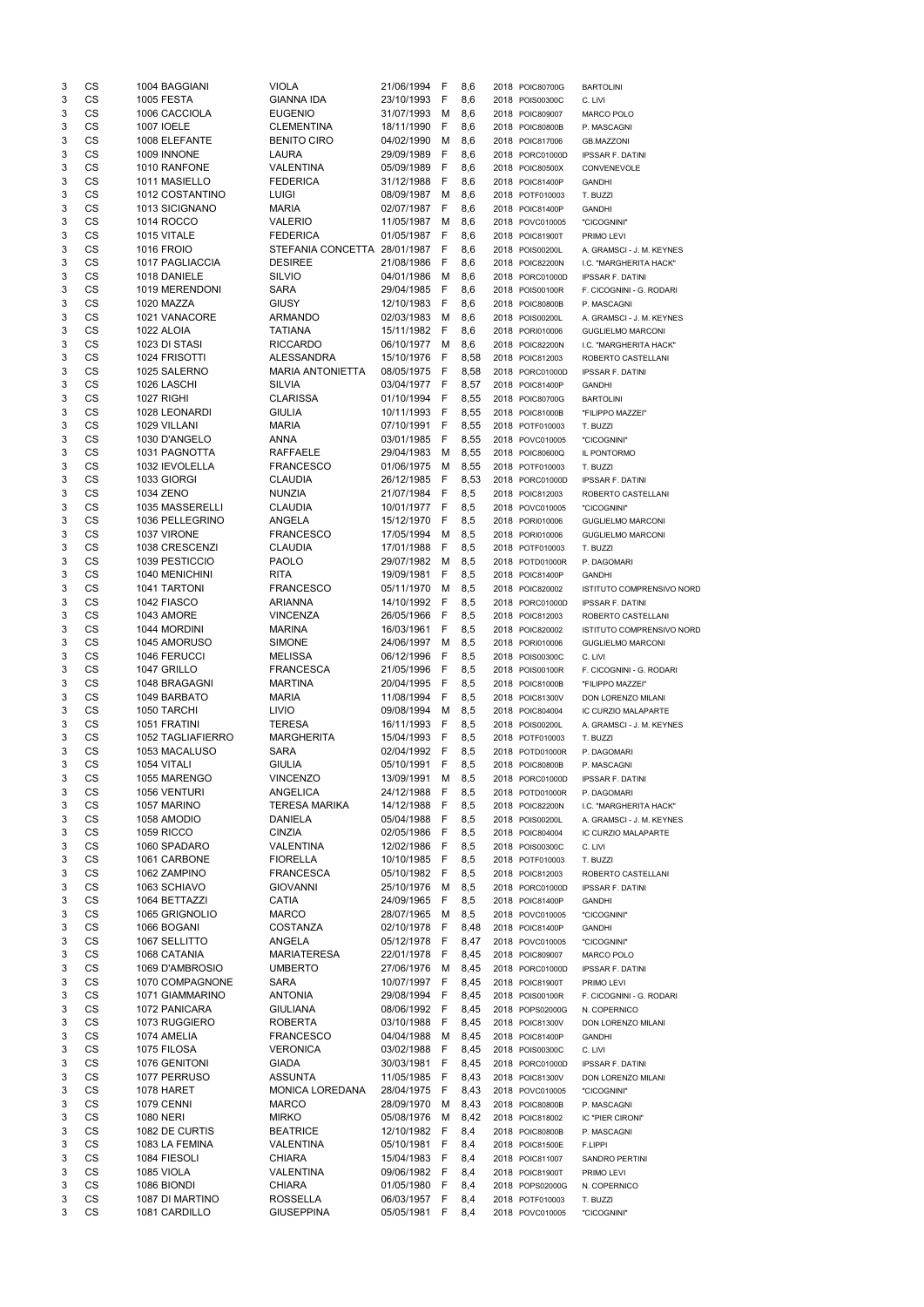| 3      | CS                     | 1088 GIRIMONTE                 | <b>ILARIA</b>                            | 09/12/1998                 | - F      | 8,4          | 2018 POTD01000R                    | P. DAGOMARI                                |
|--------|------------------------|--------------------------------|------------------------------------------|----------------------------|----------|--------------|------------------------------------|--------------------------------------------|
| 3      | CS                     | 1089 FERRARA                   | <b>EMANUELA</b>                          | 29/06/1998 F               |          | 8,4          | 2018 POIC81500E                    | F.LIPPI                                    |
| 3      | CS                     | 1090 PASCARIELLO               | KATIA MARIALOURDES 24/11/1997 F          |                            |          | 8,4          | 2018 POIC809007                    | MARCO POLO                                 |
| 3      | CS                     | 1091 DELLA VOLPE               | <b>TERESA</b>                            | 04/01/1997 F               |          | 8,4          | 2018 POIC81400P                    | <b>GANDHI</b>                              |
| 3      | <b>CS</b><br><b>CS</b> | 1092 MATTIA<br>1093 CAFARELLI  | <b>ALESSIO</b><br><b>ANTONIA ROSARIA</b> | 04/05/1996                 | M        | 8,4          | 2018 POIS00200L                    | A. GRAMSCI - J. M. KEYNES                  |
| 3<br>3 | CS                     | <b>1094 NUZZO</b>              | <b>LORENZO</b>                           | 21/01/1996<br>13/07/1995   | F<br>M   | 8,4<br>8,4   | 2018 POVC010005<br>2018 PORC01000D | "CICOGNINI"<br><b>IPSSAR F. DATINI</b>     |
| 3      | CS                     | <b>1095 MEONI</b>              | <b>SIMONE</b>                            | 03/06/1995                 | M        | 8,4          | 2018 POIC81000B                    | "FILIPPO MAZZEI"                           |
| 3      | CS                     | 1096 SORICE                    | <b>MICHELE</b>                           | 17/11/1993                 | М        | 8,4          | 2018 POIC81900T                    | PRIMO LEVI                                 |
| 3      | CS                     | 1097 AMBRUOSO                  | <b>ROBERTA</b>                           | 26/07/1993                 | F        | 8,4          | 2018 POVC010005                    | "CICOGNINI"                                |
| 3      | CS                     | 1098 CERRATO                   | <b>VINCENZO</b>                          | 03/05/1991                 | M        | 8,4          | 2018 POTF010003                    | T. BUZZI                                   |
| 3      | CS                     | 1099 MONTUORO                  | <b>MARIO</b>                             | 10/09/1990                 | M        | 8,4          | 2018 POIC818002                    | IC "PIER CIRONI"                           |
| 3      | <b>CS</b>              | 1100 FIGLIOLIA                 | <b>MARIAROSARIA</b>                      | 08/06/1990                 | -F       | 8,4          | 2018 POIC80800B                    | P. MASCAGNI                                |
| 3      | <b>CS</b>              | 1101 MATANO                    | <b>ADERMINA</b>                          | 04/06/1990                 | - F      | 8,4          | 2018 POIC81500E                    | F.LIPPI                                    |
| 3      | CS                     | 1102 TAVANO                    | <b>MARIACONSIGLIA</b>                    | 25/04/1990                 | -F       | 8,4          | 2018 PORC01000D                    | <b>IPSSAR F. DATINI</b>                    |
| 3      | CS<br>CS               | 1103 NUNZIANTE<br>1104 SALDI   | <b>VALENTINA</b>                         | 26/03/1990                 | F        | 8,4          | 2018 POIC818002                    | IC "PIER CIRONI"                           |
| 3<br>3 | CS                     | 1105 GAGLIARDE                 | <b>AURELIA</b><br><b>FEDERICO</b>        | 10/04/1989<br>17/05/1986   | F<br>М   | 8,4<br>8,4   | 2018 POIC80800B<br>2018 POIS00100R | P. MASCAGNI<br>F. CICOGNINI - G. RODARI    |
| 3      | CS                     | 1106 CAMPANALE                 | <b>GABRIELE</b>                          | 06/02/1986                 | М        | 8,4          | 2018 POTD01000R                    | P. DAGOMARI                                |
| 3      | CS                     | 1107 LA MALFA                  | <b>OMAIRA</b>                            | 12/12/1985                 | F        | 8,4          | 2018 POPS02000G                    | N. COPERNICO                               |
| 3      | <b>CS</b>              | 1108 MEUCCI                    | <b>ALESSIO</b>                           | 21/10/1983                 | M        | 8,4          | 2018 POIC80700G                    | <b>BARTOLINI</b>                           |
| 3      | <b>CS</b>              | 1109 FIASCHI                   | <b>CRISTIANO</b>                         | 29/05/1976                 | M        | 8,4          | 2018 POIC812003                    | ROBERTO CASTELLANI                         |
| 3      | <b>CS</b>              | 1110 PAGANO                    | <b>MARTINA</b>                           | 27/10/1992                 | F        | 8,36         | 2018 POIC81900T                    | PRIMO LEVI                                 |
| 3      | CS                     | 1111 SCHIAVONE                 | <b>NICOLA</b>                            | 29/08/1976                 | M        | 8,35         | 2018 POIC81500E                    | F.LIPPI                                    |
| 3      | <b>CS</b>              | 1112 CAVELLA                   | <b>MICHELE</b>                           | 27/03/1967                 | M        | 8,35         | 2018 POIC817006                    | <b>GB.MAZZONI</b>                          |
| 3      | <b>CS</b>              | 1113 LANDOLFO                  | <b>ANTONIO</b>                           | 08/09/1996                 | M        | 8,35         | 2018 POIC811007                    | <b>SANDRO PERTINI</b>                      |
| 3<br>3 | CS<br>CS               | 1114 ARAMINI<br>1115 MISSORI   | <b>NICOLA</b><br><b>MARTA</b>            | 21/02/1996<br>30/05/1991   | M<br>- F | 8,35<br>8,35 | 2018 POIC809007                    | MARCO POLO                                 |
| 3      | <b>CS</b>              | 1116 MARCONI                   | <b>CLAUDIA</b>                           | 02/10/1983                 | - F      | 8,35         | 2018 POIC80700G<br>2018 POIC82200N | <b>BARTOLINI</b><br>I.C. "MARGHERITA HACK" |
| 3      | <b>CS</b>              | 1117 MANGINI                   | <b>GIUSEPPE</b>                          | 15/04/1966                 | M        | 8,35         | 2018 POIC80700G                    | <b>BARTOLINI</b>                           |
| 3      | <b>CS</b>              | <b>1118 EMMANUELLO</b>         | CARMELA GIOVANNA                         | 08/02/1971                 | - F      | 8,34         | 2018 POIC81000B                    | "FILIPPO MAZZEI"                           |
| 3      | CS                     | 1119 DEPASQUALE                | <b>MARIA RITA</b>                        | 13/02/1975                 | -F       | 8,33         | 2018 POIC81000B                    | "FILIPPO MAZZEI"                           |
| 3      | CS                     | 1120 STIVALA                   | <b>ANNA MARIA</b>                        | 03/05/1978                 | - F      | 8,33         | 2018 POIC80800B                    | P. MASCAGNI                                |
| 3      | CS                     | 1121 SABATO                    | <b>SIMONA</b>                            | 11/12/1977 F               |          | 8,33         | 2018 POIC81900T                    | PRIMO LEVI                                 |
| 3      | CS                     | 1122 FRONTEDDU                 | <b>ELISA</b>                             | 13/12/1975                 | - F      | 8,33         | 2018 POPS02000G                    | N. COPERNICO                               |
| 3      | <b>CS</b>              | 1123 BECHERI                   | <b>BENEDETTA</b>                         | 30/08/1972 F               |          | 8,33         | 2018 POIC80800B                    | P. MASCAGNI                                |
| 3      | CS                     | 1124 GUAZZINI                  | <b>BELINDA</b>                           | 05/11/1970                 | - F      | 8,33         | 2018 POIC81000B                    | "FILIPPO MAZZEI"                           |
| 3      | CS                     | <b>1125 CHITI</b>              | <b>MICHELA</b>                           | 09/12/1969                 | -F       | 8,33         | 2018 POTF010003                    | T. BUZZI                                   |
| 3      | CS<br>CS               | 1126 ALBANESE                  | <b>VITA</b><br><b>FERDINANDO</b>         | 30/10/1968                 | F        | 8,33         | 2018 POIC81600A                    | IC CLAUDIO PUDDU                           |
| 3<br>3 | CS                     | 1127 SANTORO<br>1128 GUGLIELMI | <b>DAMIANA</b>                           | 01/06/1965<br>11/08/1979   | M<br>F   | 8,33<br>8,33 | 2018 POIC80800B<br>2018 POIS00200L | P. MASCAGNI<br>A. GRAMSCI - J. M. KEYNES   |
| 3      | CS                     | 1129 MARTINI                   | <b>MANOLA</b>                            | 01/04/1978                 | F        | 8,33         | 2018 POIC81400P                    | <b>GANDHI</b>                              |
| 3      | CS                     | 1130 PRINZO                    | <b>MICHELA</b>                           | 21/05/1977                 | - F      | 8,33         | 2018 POIC81000B                    | "FILIPPO MAZZEI"                           |
| 3      | CS                     | 1131 MARCHETTI                 | <b>MASSIMILIANO</b>                      | 21/09/1973                 | M        | 8,33         | 2018 POTF010003                    | T. BUZZI                                   |
| 3      | CS                     | 1132 ORLANDI                   | <b>ERICA</b>                             | 22/08/1971                 | - F      | 8,33         | 2018 POIC81900T                    | PRIMO LEVI                                 |
| 3      | CS                     | 1133 FLORIDIA                  | <b>DONATELLA</b>                         | 20/10/1969                 | - F      | 8,33         | 2018 POIC82100T                    | <b>IVA PACETTI</b>                         |
| 3      | CS                     | 1134 ARCIDIACONE               | <b>ADRIANA</b>                           | 06/03/1969                 | - F      | 8,33         | 2018 POIS00300C                    | C. LIVI                                    |
| 3      | CS                     | 1135 VENUTI                    | <b>MARIA LUIGIA</b>                      | 29/05/1963                 | -F       | 8,33         | 2018 POIC81300V                    | DON LORENZO MILANI                         |
| 3      | CS                     | 1136 PALOMBI                   | <b>CINZIA</b>                            | 24/04/1962                 | - F      | 8,33         | 2018 POTF010003                    | T. BUZZI                                   |
| 3      | CS                     | 1137 PANZICA                   | <b>DANIELA</b>                           | 08/07/1979                 | F        | 8,33         | 2018 POIC80800B                    | P. MASCAGNI                                |
| 3<br>3 | CS<br>CS               | 1138 CAPUTO<br>1139 ZUCARO     | CARLO<br><b>FIORENZA FILOME</b>          | 01/11/1978<br>09/02/1976 F | M        | 8,33<br>8,33 | 2018 POTF010003<br>2018 POIC80800B | T. BUZZI                                   |
| 3      | CS                     | <b>1140 PUGI</b>               | <b>DEBORA</b>                            | 07/09/1971 F               |          | 8,33         | 2018 PORC01000D                    | P. MASCAGNI<br><b>IPSSAR F. DATINI</b>     |
| 3      | CS                     | 1141 BIANCHI                   | <b>GABRIELLA</b>                         | 15/03/1970 F               |          | 8,33         | 2018 POIC817006                    | <b>GB.MAZZONI</b>                          |
| 3      | CS                     | 1142 PISANI                    | <b>MARIA CRISTINA</b>                    | 06/05/1977 F               |          | 8,32         | 2018 POIC80500X                    | CONVENEVOLE                                |
| 3      | CS                     | 1143 OLIVERIO                  | ANTONIO FRANCESCO 15/04/1977             |                            | M        | 8,32         | 2018 POIS00100R                    | F. CICOGNINI - G. RODARI                   |
| 3      | CS                     | 1145 MAGNIFICO                 | <b>LUIGI</b>                             | 03/05/1970                 | М        | 8,3          | 2018 POIC80700G                    | <b>BARTOLINI</b>                           |
| 3      | CS                     | 1146 CATAPANO                  | <b>MARINA</b>                            | 21/06/1988                 | F        | 8,3          | 2018 PORC01000D                    | <b>IPSSAR F. DATINI</b>                    |
| 3      | CS                     | 1147 VENOSA                    | <b>STEFANO</b>                           | 14/10/1983                 | M        | 8,3          | 2018 POIC818002                    | IC "PIER CIRONI"                           |
| 3      | CS                     | 1148 D'ORTA                    | <b>CARMELA</b>                           | 08/08/1975                 | F        | 8,3          | 2018 POIC809007                    | <b>MARCO POLO</b>                          |
| 3      | CS                     | 1149 AFRATELLANZA              | <b>GIOVANNI</b>                          | 28/04/1972                 | M        | 8,3          | 2018 POPS02000G                    | N. COPERNICO                               |
| 3<br>3 | CS<br><b>CS</b>        | 1150 VERARDO<br>1151 NASTA     | <b>SALVATORE</b><br><b>CRISTINA</b>      | 29/04/1984<br>12/10/1985   | M<br>- F | 8,3<br>8,3   | 2018 POTF010003<br>2018 POIS00200L | T. BUZZI<br>A. GRAMSCI - J. M. KEYNES      |
| 3      | <b>CS</b>              | 1152 DI PALMA                  | <b>NUNZIA</b>                            | 28/02/1981                 | -F       | 8,3          | 2018 POIC804004                    | IC CURZIO MALAPARTE                        |
| 3      | CS                     | 1153 VAGNOLI                   | <b>EMANUELA</b>                          | 24/07/1961                 | F        | 8,3          | 2018 POIC80600Q                    | IL PONTORMO                                |
| 3      | CS                     | 1144 STREVA                    | <b>GIOVANNI</b>                          | 29/05/1982                 | М        | 8,3          | 2018 POIC820002                    | ISTITUTO COMPRENSIVO NORD                  |
| 3      | CS                     | <b>1154 BARNI</b>              | <b>GUIDO</b>                             | 28/09/1995                 | М        | 8,3          | 2018 POIC820002                    | <b>ISTITUTO COMPRENSIVO NORD</b>           |
| 3      | CS                     | 1155 LONGOBARDO                | <b>ROSARIA</b>                           | 03/03/1993                 | F        | 8,3          | 2018 POTF010003                    | T. BUZZI                                   |
| 3      | CS                     | <b>1156 RUSSO</b>              | <b>CHRISTIAN</b>                         | 07/05/1998                 | м        | 8,3          | 2018 POVC010005                    | "CICOGNINI"                                |
| 3      | CS                     | 1157 GUASTAFIERRO              | <b>MARTINA</b>                           | 01/02/1996                 | F        | 8,3          | 2018 POPS02000G                    | N. COPERNICO                               |
| 3      | <b>CS</b>              | 1158 DONNINI                   | <b>IMMACOLATA</b>                        | 08/01/1996                 | F        | 8,3          | 2018 PORC01000D                    | <b>IPSSAR F. DATINI</b>                    |
| 3      | <b>CS</b>              | <b>1159 MATTEI TONINI</b>      | <b>JACOPO</b>                            | 10/12/1994                 | M        | 8,3          | 2018 POIS00100R                    | F. CICOGNINI - G. RODARI                   |
| 3      | <b>CS</b>              | 1160 ESPOSITO MARROCCI IOLANDA |                                          | 08/08/1994<br>09/06/1994   | E        | 8,3          | 2018 POIS00200L                    | A. GRAMSCI - J. M. KEYNES                  |
| 3<br>3 | CS<br>CS               | 1161 MATTINA<br>1162 VIOLA     | <b>DALILA</b><br><b>MARTA</b>            | 12/05/1994                 | -F<br>F  | 8,3<br>8,3   | 2018 POIC82200N<br>2018 POIC80600Q | I.C. "MARGHERITA HACK"<br>IL PONTORMO      |
| 3      | CS                     | 1163 PRESENTATO                | <b>NICOLA</b>                            | 25/11/1993                 | M        | 8,3          | 2018 PORI010006                    | <b>GUGLIELMO MARCONI</b>                   |
| 3      | CS                     | <b>1164 RUSSO</b>              | <b>CHIARA</b>                            | 26/04/1993                 | F        | 8,3          | 2018 PORC01000D                    | <b>IPSSAR F. DATINI</b>                    |
| 3      | CS                     | 1165 PAGLIUCA                  | <b>GIULIA</b>                            | 28/11/1992                 | - F      | 8,3          | 2018 POTF010003                    | T. BUZZI                                   |
| 3      | CS                     | 1166 INVERGA                   | <b>GIADA</b>                             | 11/09/1992                 | - F      | 8,3          | 2018 POIC81400P                    | <b>GANDHI</b>                              |
| 3      | CS                     | 1167 BATTISTINI                | <b>GIULIA</b>                            | 14/07/1992                 | -F       | 8,3          | 2018 POIS00300C                    | C. LIVI                                    |
| 3      | CS                     | 1168 BARISANI                  | <b>ELEONORA</b>                          | 23/01/1992                 | F        | 8,3          | 2018 POIC80800B                    | P. MASCAGNI                                |
| 3      | CS                     | 1169 PASSEGGIO                 | <b>VINCENZO</b>                          | 17/07/1991                 | M        | 8,3          | 2018 POPS02000G                    | N. COPERNICO                               |
| 3      | CS                     | 1170 COPPOLA                   | <b>MAURO</b>                             | 22/06/1991                 | М        | 8,3          | 2018 POIC809007                    | <b>MARCO POLO</b>                          |
| 3      | CS                     | 1171 FERRARO                   | <b>MARTINA</b>                           | 24/01/1991                 | F        | 8,3          | 2018 POIC809007                    | MARCO POLO                                 |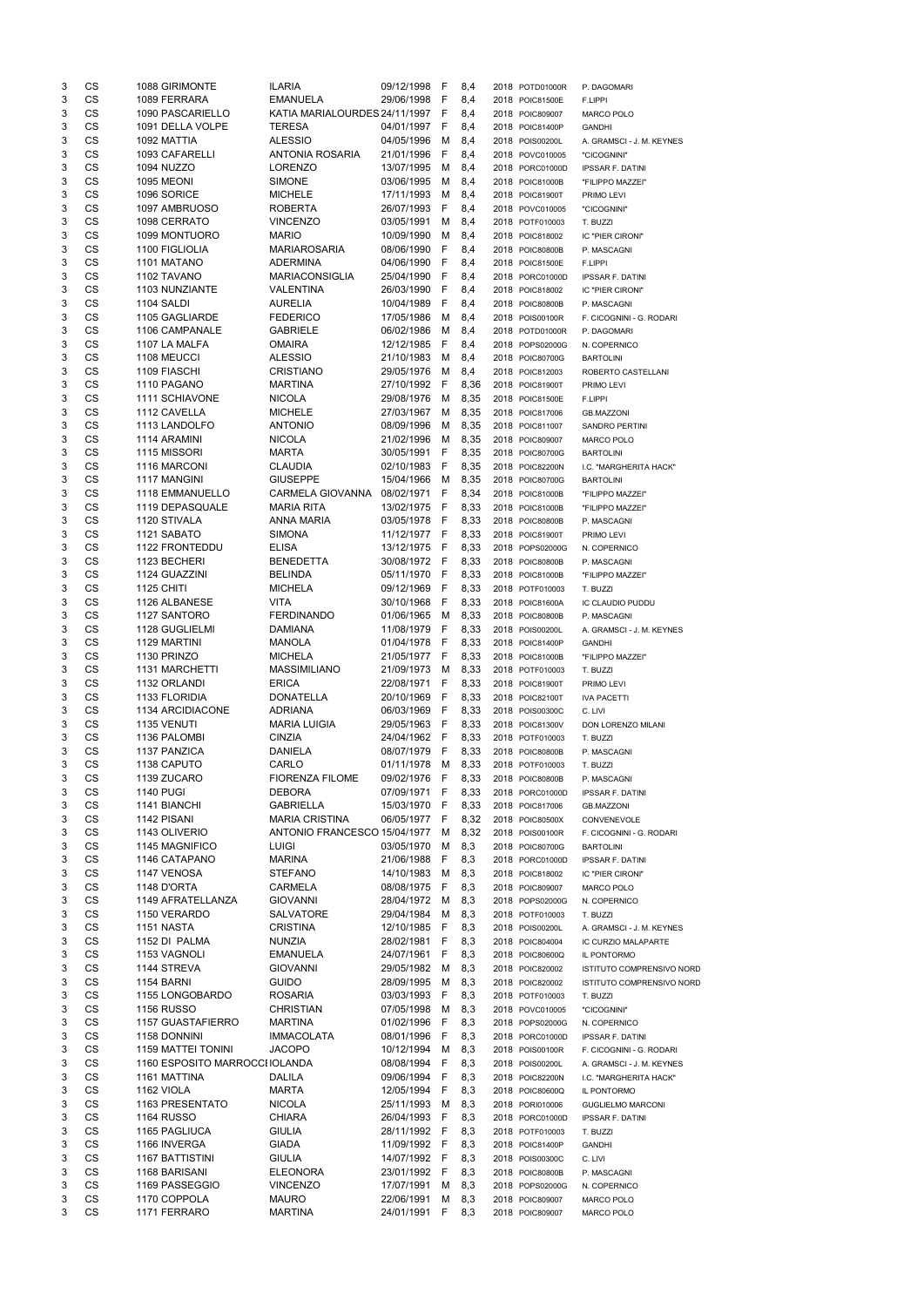| 3      | CS              | 1172 PELLONE                         | <b>STEFANIA</b>                      | 21/06/1990                 | F             | 8,3          | 2018 POPS02000G                    | N. COPERNICO                   |
|--------|-----------------|--------------------------------------|--------------------------------------|----------------------------|---------------|--------------|------------------------------------|--------------------------------|
| 3      | <b>CS</b>       | 1173 CIOLINI                         | <b>GIULIA</b>                        | 21/02/1990                 | F             | 8,3          | 2018 POIC811007                    | <b>SANDRO PERTINI</b>          |
| 3      | <b>CS</b>       | 1174 GENUA                           | <b>SIMONA</b>                        | 15/01/1989                 | F             | 8,3          | 2018 POTD01000R                    | P. DAGOMARI                    |
| 3      | CS              | <b>1175 CARRO</b>                    | <b>GIOVANNI</b>                      | 15/08/1988                 | M             | 8,3          | 2018 POIC81500E                    | F.LIPPI                        |
| 3<br>3 | CS<br>CS        | 1176 DE CAPRIO<br>1177 CANNATA       | <b>GIUSEPPE</b><br><b>FABRIZIO</b>   | 04/08/1988<br>28/01/1988   | M<br>м        | 8,3<br>8,3   | 2018 POIS00300C                    | C. LIVI                        |
| 3      | <b>CS</b>       | 1178 MANGIA                          | <b>VALENTINA</b>                     | 10/01/1987                 | F             | 8,3          | 2018 POIC804004<br>2018 POIS00300C | IC CURZIO MALAPARTE<br>C. LIVI |
| 3      | <b>CS</b>       | 1179 CUTRONE                         | CHIARA                               | 05/01/1987                 | F             | 8,3          | 2018 POIS00100R                    | F. CICOGNINI - G. RODARI       |
| 3      | CS              | 1180 NEGOZIO                         | <b>UMBERTO</b>                       | 10/07/1986                 | M             | 8,3          | 2018 POIC817006                    | <b>GB.MAZZONI</b>              |
| 3      | CS              | 1181 ROSELLA                         | ANGELA                               | 01/07/1986                 | F             | 8,3          | 2018 POIS00300C                    | C. LIVI                        |
| 3      | <b>CS</b>       | 1182 LAO                             | <b>VALENTINA</b>                     | 02/04/1985                 | F             | 8,3          | 2018 POIS00200L                    | A. GRAMSCI - J. M. KEYNES      |
| 3      | <b>CS</b>       | 1183 PADOVANI                        | <b>GIULIA</b>                        | 04/11/1984                 | F             | 8,3          | 2018 POIC804004                    | IC CURZIO MALAPARTE            |
| 3      | CS              | 1184 TERRANOVA                       | CLAUDIA MARIA DEN                    | 20/12/1983                 | F             | 8,3          | 2018 POPS02000G                    | N. COPERNICO                   |
| 3      | CS              | 1185 CASSARA'                        | <b>FABIO</b>                         | 28/04/1982                 | м             | 8,3          | 2018 POVC010005                    | "CICOGNINI"                    |
| 3      | <b>CS</b>       | 1186 DE ROSA                         | <b>MARIA LUISA</b>                   | 27/02/1982                 | F             | 8,3          | 2018 POTD01000R                    | P. DAGOMARI                    |
| 3      | <b>CS</b>       | 1187 ZIPOLI                          | <b>ELENA</b>                         | 05/10/1974                 | F             | 8,3          | 2018 POPS02000G                    | N. COPERNICO                   |
| 3      | CS              | 1188 D'ONOFRIO                       | <b>MARIA ROSARIA</b>                 | 13/12/1965                 | F             | 8,3          | 2018 POIC818002                    | IC "PIER CIRONI"               |
| 3      | CS              | <b>1189 LAUDICINA</b>                | ANNA MARIA ASSUNTA 14/08/1962        |                            | F             | 8,3          | 2018 POIS00300C                    | C. LIVI                        |
| 3      | CS<br>CS        | 1190 BELFORTE                        | <b>ELISA</b>                         | 29/10/1989                 | F             | 8,28         | 2018 POPS02000G                    | N. COPERNICO                   |
| 3<br>3 | CS              | 1191 OLIVERIO<br>1192 SERGIO         | <b>LUIGI</b><br><b>ANGELA</b>        | 11/08/1975<br>01/11/1981   | M<br>F        | 8,27<br>8,25 | 2018 POIC820002<br>2018 POIC81400P | ISTITUTO COMPRENSIVO NORD      |
| 3      | CS              | 1193 DI DOMENICO                     | <b>ALESSANDRA</b>                    | 18/05/1974                 | F             | 8,25         | 2018 POIC80800B                    | <b>GANDHI</b><br>P. MASCAGNI   |
| 3      | <b>CS</b>       | 1194 GUERRA                          | <b>ANTONELLA</b>                     | 01/10/1965                 | F             | 8,25         | 2018 POTF010003                    | T. BUZZI                       |
| 3      | <b>CS</b>       | 1195 BELLUCCI                        | <b>SAMUELE</b>                       | 11/12/1990                 | м             | 8,25         | 2018 POIC80800B                    | P. MASCAGNI                    |
| 3      | CS              | 1196 DIANA                           | <b>DAVIDE</b>                        | 07/11/1989                 | м             | 8,25         | 2018 POIC82100T                    | <b>IVA PACETTI</b>             |
| 3      | CS              | 1197 RUGGIERO                        | <b>ELENA</b>                         | 02/06/1988                 | F             | 8,25         | 2018 POIC804004                    | IC CURZIO MALAPARTE            |
| 3      | <b>CS</b>       | 1198 LUCARIELLO                      | <b>ANTONIO</b>                       | 05/09/1985                 | м             | 8,25         | 2018 POIC817006                    | <b>GB.MAZZONI</b>              |
| 3      | <b>CS</b>       | 1199 MONTEFUSCO                      | <b>SIMONA</b>                        | 19/04/1984                 | F             | 8,25         | 2018 POIS00200L                    | A. GRAMSCI - J. M. KEYNES      |
| 3      | CS              | 1200 PLACANICA                       | <b>DANIELA</b>                       | 02/06/1981                 | F             | 8,25         | 2018 POIC80800B                    | P. MASCAGNI                    |
| 3      | CS              | 1201 PETRAGLIA                       | <b>ALESSANDRA</b>                    | 08/01/1974                 | F             | 8,25         | 2018 POIC80600Q                    | IL PONTORMO                    |
| 3      | CS              | 1202 CAPUTO                          | IDA                                  | 25/05/1970                 | F             | 8,25         | 2018 POIS00300C                    | C. LIVI                        |
| 3      | <b>CS</b>       | 1203 BECHERI                         | <b>ARIANNA</b>                       | 21/05/1966                 | F             | 8,23         | 2018 POIS00300C                    | C. LIVI                        |
| 3      | <b>CS</b>       | 1204 FINOCCHI                        | <b>EMILY</b>                         | 11/09/1981                 | F             | 8,23         | 2018 POTF010003                    | T. BUZZI                       |
| 3      | CS              | 1205 LO CASCIO                       | <b>FRANCO</b>                        | 09/05/1970                 | M             | 8,2          | 2018 POIC81000B                    | "FILIPPO MAZZEI"               |
| 3      | CS              | 1206 GRAUSO                          | <b>ALESSANDRA</b>                    | 18/05/1988                 | F             | 8,2          | 2018 POVC010005                    | "CICOGNINI"                    |
| 3      | <b>CS</b>       | <b>1207 COSI</b>                     | <b>NOEMI</b><br><b>FRANCESCA</b>     | 09/02/1985<br>05/07/1983   | F             | 8,2          | 2018 POIS00300C<br>2018 POTF010003 | C. LIVI                        |
| 3<br>3 | CS<br>CS        | 1208 CATTIN<br><b>1209 MAURIELLO</b> | <b>DOMENICO</b>                      | 28/09/1998                 | <b>F</b><br>м | 8,2<br>8,2   | 2018 POIC809007                    | T. BUZZI<br>MARCO POLO         |
| 3      | CS              | 1210 NORMANDO                        | ANGELA                               | 08/07/1997                 | F             | 8,2          | 2018 POIC811007                    | SANDRO PERTINI                 |
| 3      | <b>CS</b>       | 1211 BRIZZI                          | <b>SAMANTHA</b>                      | 02/07/1997                 | -F            | 8,2          | 2018 POIC811007                    | <b>SANDRO PERTINI</b>          |
| 3      | <b>CS</b>       | 1212 GATTOR                          | <b>ANNA MARIA</b>                    | 26/02/1997                 | F             | 8,2          | 2018 PORC01000D                    | <b>IPSSAR F. DATINI</b>        |
| 3      | CS              | 1213 BAGGIANI                        | <b>MARTINA</b>                       | 04/08/1996                 | F             | 8,2          | 2018 POIC80700G                    | <b>BARTOLINI</b>               |
| 3      | <b>CS</b>       | 1214 GABBRIELLINI                    | <b>TOMMASO</b>                       | 19/05/1995                 | м             | 8,2          | 2018 PORI010006                    | <b>GUGLIELMO MARCONI</b>       |
| 3      | <b>CS</b>       | 1215 MASIERO                         | <b>ELISA</b>                         | 07/05/1995                 | F             | 8,2          | 2018 POTF010003                    | T. BUZZI                       |
| 3      | <b>CS</b>       | <b>1216 ZINNA'</b>                   | <b>NICOLA</b>                        | 03/02/1995                 | М             | 8,2          | 2018 POIC820002                    | ISTITUTO COMPRENSIVO NORD      |
| 3      | CS              | 1217 PARISI                          | <b>SIMONA</b>                        | 03/09/1994                 | F             | 8,2          | 2018 POIC81600A                    | IC CLAUDIO PUDDU               |
| 3      | CS              | 1218 ANNUNZIATA                      | <b>FRANCESCA</b>                     | 24/07/1994                 | F             | 8,2          | 2018 POIC804004                    | IC CURZIO MALAPARTE            |
| 3      | <b>CS</b>       | 1219 MIGLIORATI                      | SILVIA                               | 02/02/1994                 | F             | 8,2          | 2018 POIC812003                    | ROBERTO CASTELLANI             |
| 3      | <b>CS</b>       | <b>1220 LENTO</b>                    | NICCOLO'                             | 22/12/1993                 | M             | 8,2          | 2018 POIC820002                    | ISTITUTO COMPRENSIVO NORD      |
| 3      | CS              | 1221 PICCOLO                         | <b>TERESA</b>                        | 13/10/1993                 | F             | 8,2          | 2018 POIC80800B                    | P. MASCAGNI                    |
| 3<br>3 | CS<br><b>CS</b> | 1222 CALABRESE<br>1223 BUSCEMI       | <b>MARIA</b><br><b>GIULIA</b>        | 21/04/1993<br>17/03/1993   | F<br>F        | 8,2<br>8,2   | 2018 POIC80700G                    | <b>BARTOLINI</b>               |
| 3      | CS              | <b>1224 LICCO</b>                    | <b>GIOVANNI SILVIO</b>               | 18/07/1992                 | м             | 8,2          | 2018 POTF010003<br>2018 POTF010003 | T. BUZZI<br>T. BUZZI           |
| 3      | CS              | <b>1225 FEDI</b>                     | <b>MARCO</b>                         | 21/11/1991                 | м             | 8,2          | 2018 POIC818002                    | IC "PIER CIRONI"               |
| 3      | <b>CS</b>       | 1226 SIMONCINI                       | <b>ELISA</b>                         | 28/10/1991                 | F             | 8,2          | 2018 POIC80800B                    | P. MASCAGNI                    |
| 3      | <b>CS</b>       | 1227 CHIARICO                        | <b>ANTONIO</b>                       | 15/06/1991                 | м             | 8,2          | 2018 POIC809007                    | MARCO POLO                     |
| 3      | <b>CS</b>       | 1228 LA COLA                         | <b>SORAYA</b>                        | 04/12/1990                 | F             | 8,2          | 2018 POTD01000R                    | P. DAGOMARI                    |
| 3      | <b>CS</b>       | 1229 AMBROSINO                       | <b>ANDREA</b>                        | 19/05/1990                 | M             | 8,2          | 2018 POPS02000G                    | N. COPERNICO                   |
| 3      | CS              | <b>1230 BRUNI</b>                    | <b>REBECCA</b>                       | 27/08/1988                 | F             | 8,2          | 2018 POIC80600Q                    | IL PONTORMO                    |
| 3      | <b>CS</b>       | 1231 POLVANI                         | <b>VIOLA</b>                         | 11/08/1988                 | F             | 8,2          | 2018 POTF010003                    | T. BUZZI                       |
| 3      | <b>CS</b>       | 1232 ESPOSITO                        | <b>GIOVANNI</b>                      | 08/11/1987                 | м             | 8,2          | 2018 POTF010003                    | T. BUZZI                       |
| 3      | <b>CS</b>       | 1233 BISORI                          | <b>LORENZO</b>                       | 25/03/1987                 | м             | 8,2          | 2018 POIC812003                    | ROBERTO CASTELLANI             |
| 3      | CS              | 1234 CACIA                           | <b>STEFANIA</b>                      | 04/07/1986                 | F             | 8,2          | 2018 POIS00300C                    | C. LIVI                        |
| 3      | CS              | 1235 MISSORI                         | MATTEO                               | 14/11/1985                 | м             | 8,2          | 2018 POIC80700G                    | <b>BARTOLINI</b>               |
| 3      | <b>CS</b>       | 1236 ANNUNZIATA                      | ANIELLO                              | 13/11/1985                 | м             | 8,2          | 2018 PORC01000D                    | <b>IPSSAR F. DATINI</b>        |
| 3      | <b>CS</b>       | <b>1237 METITIERI</b>                | LILIANA                              | 04/10/1984                 | F             | 8,2          | 2018 POIC809007                    | MARCO POLO                     |
| 3      | CS<br>CS        | <b>1238 GRECO</b><br>1239 FRESCHI    | <b>ALESSANDRA</b><br><b>AMARANTA</b> | 14/05/1984                 | F<br>F        | 8,2<br>8,2   | 2018 POIC812003                    | ROBERTO CASTELLANI             |
| 3<br>3 | <b>CS</b>       | 1240 PERCHIACCA                      | <b>FRANCESCO MARIA</b>               | 18/10/1982<br>13/09/1982   | M             | 8,2          | 2018 POIC81500E<br>2018 POIC80600Q | F.LIPPI<br>IL PONTORMO         |
| 3      | CS              | 1241 TRONCONE                        | <b>LUCA</b>                          | 23/08/1982                 | м             | 8,2          | 2018 POIC804004                    | IC CURZIO MALAPARTE            |
| 3      | CS              | 1242 BALLOTTI                        | <b>DENISE</b>                        | 19/06/1982                 | F             | 8,2          | 2018 POTD01000R                    | P. DAGOMARI                    |
| 3      | <b>CS</b>       | 1243 GALLI                           | <b>STEFANO</b>                       | 29/04/1981                 | м             | 8,2          | 2018 POVC010005                    | "CICOGNINI"                    |
| 3      | CS              | 1244 MODAFFERI                       | <b>TERESA</b>                        | 05/04/1980                 | F.            | 8,2          | 2018 POIC811007                    | SANDRO PERTINI                 |
| 3      | CS              | 1245 VALENDINO                       | <b>EVELINA</b>                       | 13/12/1976 F               |               | 8,2          | 2018 POVC010005                    | "CICOGNINI"                    |
| 3      | CS              | 1246 CANGIOLI                        | <b>MARIA ELENA</b>                   | 13/11/1973                 | F             | 8,2          | 2018 POIC811007                    | SANDRO PERTINI                 |
| 3      | CS              | 1247 CHELI                           | <b>STEFANO</b>                       | 26/12/1970                 | M             | 8,18         | 2018 POIC81000B                    | "FILIPPO MAZZEI"               |
| 3      | CS              | 1249 CHIAUZZI                        | <b>GERARDO</b>                       | 05/08/1978                 | M             | 8,17         | 2018 POPS02000G                    | N. COPERNICO                   |
| 3      | CS              | 1250 CISARRI                         | <b>MONICA</b>                        | 16/06/1972                 | F             | 8,17         | 2018 POIC811007                    | SANDRO PERTINI                 |
| 3      | CS              | 1248 MARCELLO                        | ILARIA                               | 31/12/1978                 | F             | 8,17         | 2018 PORC01000D                    | <b>IPSSAR F. DATINI</b>        |
| 3      | CS              | 1251 ESPOSITO                        | <b>MARIA ROSARIA</b>                 | 14/01/1971                 | F             | 8,17         | 2018 POIC804004                    | IC CURZIO MALAPARTE            |
| 3      | CS              | 1252 BOCUCCI                         | <b>SILVIA</b>                        | 26/03/1977                 | E             | 8,17         | 2018 POPS02000G                    | N. COPERNICO                   |
| 3      |                 |                                      |                                      | 27/10/1974                 | -F            | 8,17         | 2018 POIC82200N                    | I.C. "MARGHERITA HACK"         |
|        | CS              | <b>1253 RUSSO</b>                    | ANNAMARIAGRAZIA                      |                            |               |              |                                    |                                |
| 3<br>3 | CS<br>CS        | 1254 ZANCO<br>1255 GIOVANNINI        | <b>DANIELE</b><br><b>NADIA</b>       | 05/08/1973<br>27/01/1979 F | M             | 8,17<br>8,16 | 2018 POIC81900T<br>2018 POIC81400P | PRIMO LEVI<br><b>GANDHI</b>    |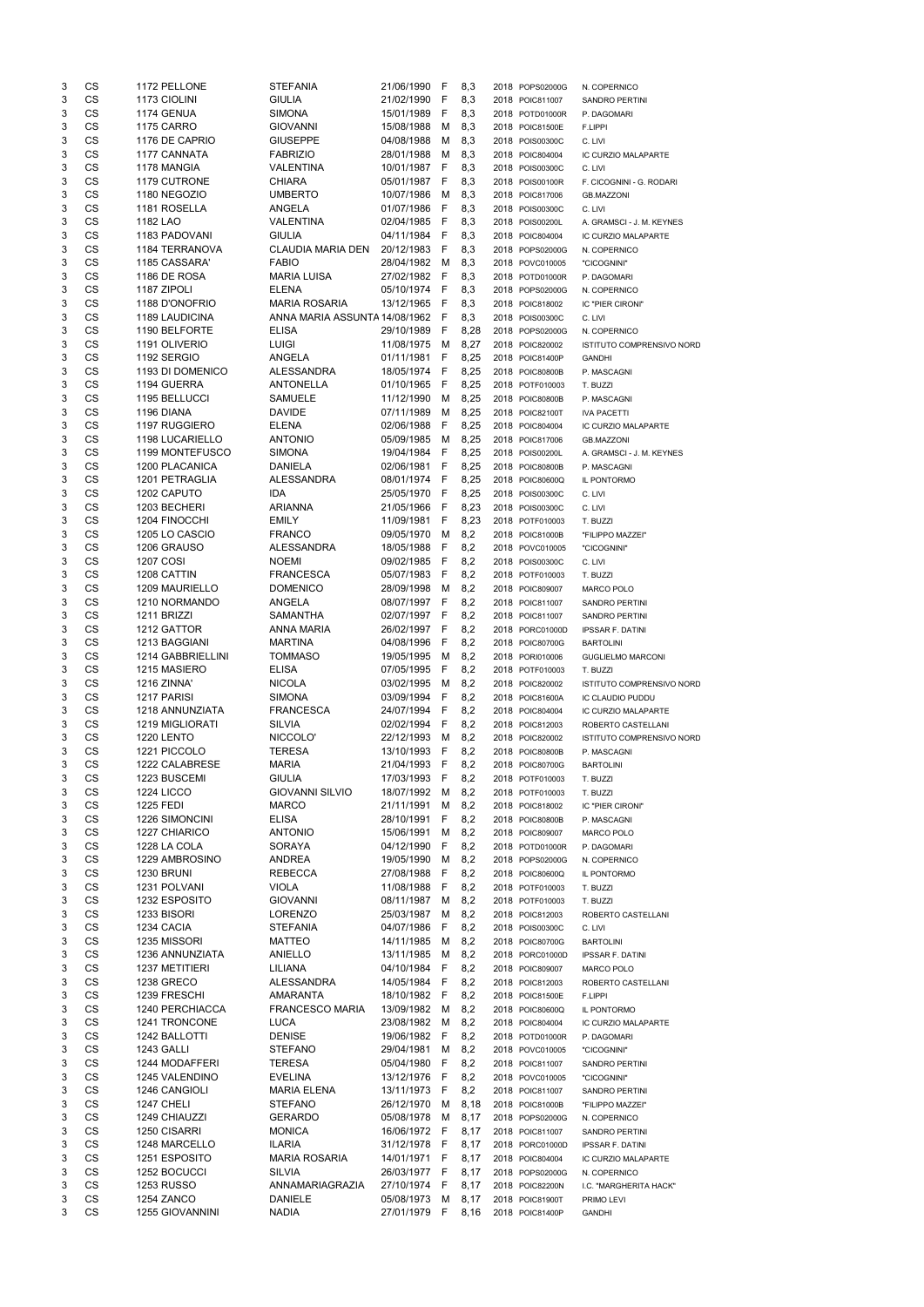| 3                         | CS        | <b>1256 GROSSO</b>                  | <b>ROSINA</b>                | 14/08/1959               | -F           | 8,15 | 2018 POIC81300V | DON LORENZO MILANI         |
|---------------------------|-----------|-------------------------------------|------------------------------|--------------------------|--------------|------|-----------------|----------------------------|
| 3                         | CS        | <b>1257 PICCINNI</b>                | <b>DONATO</b>                | 07/06/1969               | M            | 8,15 | 2018 POIC81300V | DON LORENZO MILANI         |
| 3                         | CS        | <b>1258 RIZZO</b>                   | <b>IVAN</b>                  | 21/07/1994               | M            | 8,15 | 2018 POVC010005 | "CICOGNINI"                |
| 3                         | CS        | 1259 ROZZA                          | <b>ANTONIO</b>               | 09/06/1994               | M            | 8,15 | 2018 PORI010006 | <b>GUGLIELMO MARCONI</b>   |
| 3                         | CS        | 1260 GIULIANO                       | <b>ROSA</b>                  | 12/01/1977 F             |              | 8,13 | 2018 POIC81500E | F.LIPPI                    |
| 3                         | CS        | <b>1261 MIRTO</b>                   | <b>GIUSEPPE</b>              | 11/04/1979               | м            | 8,12 | 2018 POTF010003 | T. BUZZI                   |
| 3                         | <b>CS</b> | 1270 AMORUSO                        | <b>RAFFAELE</b>              | 19/05/1963               | M            | 8,1  | 2018 PORI010006 | <b>GUGLIELMO MARCONI</b>   |
| 3                         | <b>CS</b> | 1262 MINNI'                         | <b>MELINA</b>                | 20/02/1980               | - F          | 8,1  | 2018 POIC80500X | CONVENEVOLE                |
| 3                         | <b>CS</b> | 1263 MOTTOLA                        | <b>EMANUELA</b>              | 21/06/1996               | - F          | 8,1  | 2018 POTD01000R | P. DAGOMARI                |
| 3                         | <b>CS</b> | 1264 SCANIO                         | <b>CRISTINA</b>              | 06/01/1986               | -F           | 8,1  | 2018 POIC812003 | ROBERTO CASTELLANI         |
| 3                         | CS        | 1265 POLITO                         | <b>ACHILLE</b>               | 17/10/1970               | M            | 8,1  | 2018 POIC81500E | F.LIPPI                    |
| 3                         | CS        | 1266 DE RASIS                       | <b>MARIA TERESA</b>          | 04/01/1966               | - F          | 8,1  | 2018 POIC80800B | P. MASCAGNI                |
| 3                         | CS        | 1267 SETTEMBRE                      | LOREDANA                     | 07/03/1989               | - F          | 8,1  | 2018 POTF010003 | T. BUZZI                   |
| 3                         | CS        | 1268 BOCCIA                         | <b>VALENTINA</b>             | 07/09/1987               | - F          | 8,1  | 2018 POIC817006 | <b>GB.MAZZONI</b>          |
| 3                         | CS        | <b>1269 GELLI</b>                   | <b>MARICA</b>                | 11/08/1986               | - F          | 8,1  | 2018 POIC81600A | IC CLAUDIO PUDDU           |
| $\ensuremath{\mathsf{3}}$ | CS        | 1271 CUCCINIELLO                    | <b>ALESSANDRO</b>            | 15/09/1976               | M            | 8,1  | 2018 POTD01000R | P. DAGOMARI                |
| 3                         | CS        | 1272 CIRILLO                        | <b>GABRIELLA</b>             | 03/11/1997               | - F          | 8,1  | 2018 POPS02000G | N. COPERNICO               |
| 3                         | CS        | 1273 GAZZERRO                       | <b>FRANCESCA</b>             | 10/06/1997 F             |              | 8,1  | 2018 POIS00100R | F. CICOGNINI - G. RODARI   |
| 3                         | CS        | 1274 CRISTIANI                      | <b>KENYA</b>                 | 03/03/1997               | - F          | 8,1  | 2018 POIC80800B | P. MASCAGNI                |
| 3                         | CS        | 1275 CAVASO                         | FEDERICO EMANUELE 15/12/1996 |                          | M            | 8,1  | 2018 POIS00200L | A. GRAMSCI - J. M. KEYNES  |
| 3                         | CS        | 1276 NENCINI                        | <b>MARIA TERESA</b>          | 13/03/1995               | - F          | 8,1  | 2018 POIS00300C | C. LIVI                    |
| 3                         | CS        | 1277 CAPPELLO                       | <b>IRENE</b>                 | 31/01/1995               | - F          | 8,1  | 2018 POIC82100T | <b>IVA PACETTI</b>         |
| 3                         | <b>CS</b> | 1278 BEVACQUA                       | <b>LORENZO</b>               | 19/12/1994               | M            | 8,1  | 2018 POIC80500X | CONVENEVOLE                |
| 3                         | <b>CS</b> | 1279 SANNINO                        | <b>ANTONELLA</b>             | 14/05/1994               | - F          | 8,1  | 2018 POIC809007 | <b>MARCO POLO</b>          |
| 3                         | <b>CS</b> | 1280 NUMEROSO                       | <b>BARTOLOMEO</b>            | 28/08/1993               | M            | 8,1  | 2018 POIC80600Q | IL PONTORMO                |
| 3                         | CS        | 1281 SPIGHETTI                      | <b>CLAUDIA</b>               | 15/07/1992               | - F          | 8,1  | 2018 POIC80800B | P. MASCAGNI                |
| 3                         | CS        | 1282 CAPOLUONGO                     | <b>PASQUALE</b>              | 13/07/1992               | M            | 8,1  | 2018 POIC817006 | <b>GB.MAZZONI</b>          |
| 3                         | CS        | 1283 MACALUSO                       | <b>SERENA</b>                | 02/04/1992               | - F          | 8,1  | 2018 POTD01000R | P. DAGOMARI                |
| 3                         | CS        | 1284 VANNUCCHI                      | <b>DARIO</b>                 | 25/02/1992               | M            | 8,1  | 2018 POIC81500E | F.LIPPI                    |
| 3                         | CS        | 1285 MANFREDA                       | <b>ALESSANDRO</b>            | 28/11/1991               | M            | 8,1  | 2018 POIC80800B |                            |
| 3                         | CS        | 1286 BARTOLOZZI                     | <b>ALESSIA</b>               | 05/11/1991               | F            | 8,1  | 2018 POIC80600Q | P. MASCAGNI<br>IL PONTORMO |
| 3                         | CS        | 1287 DE VITA                        | PASQUALINA                   | 13/07/1991               | F            | 8,1  | 2018 POTF010003 | T. BUZZI                   |
| $\ensuremath{\mathsf{3}}$ | <b>CS</b> | 1288 IOZZINO                        | <b>SALVATORE</b>             | 20/11/1989               | M            | 8,1  | 2018 POTF010003 |                            |
| 3                         | CS        | 1289 PERRI                          | <b>SIMONA</b>                | 04/09/1987               | -F           | 8,1  | 2018 POIC81900T | T. BUZZI                   |
| 3                         | CS        | 1290 COPPOLA                        | <b>ALESSANDRA</b>            | 01/06/1986               | -F           | 8,1  | 2018 POPS02000G | PRIMO LEVI                 |
| 3                         | <b>CS</b> | 1291 BIANCALANI                     | <b>ELENA GIORGIA</b>         | 08/12/1985               | - F          |      | 2018 POIC80800B | N. COPERNICO               |
|                           |           |                                     |                              |                          |              | 8,1  |                 | P. MASCAGNI                |
| 3                         | CS<br>CS  | 1292 DE SANTIS<br>1293 GABBRIELLINI | SIMONA<br><b>CHIARA</b>      | 07/03/1985<br>09/02/1982 | <b>F</b>     | 8,1  | 2018 POPS02000G | N. COPERNICO               |
| 3                         | <b>CS</b> |                                     |                              |                          | -F           | 8,1  | 2018 PORI010006 | <b>GUGLIELMO MARCONI</b>   |
| 3                         |           | 1294 PELUSO                         | <b>DOMENICO</b>              | 20/08/1981               | м            | 8,1  | 2018 POIC809007 | <b>MARCO POLO</b>          |
| 3                         | <b>CS</b> | 1295 GAMBINOSSI                     | <b>GIULIO</b>                | 06/07/1967               | М            | 8,1  | 2018 POIC80800B | P. MASCAGNI                |
| 3                         | <b>CS</b> | 1296 LARAIA                         | <b>GIUSEPPE</b>              | 28/05/1983               | М            | 8,08 | 2018 POIS00100R | F. CICOGNINI - G. RODARI   |
| 3                         | <b>CS</b> | 1297 VITALE                         | <b>FRANCESCO</b>             | 21/08/1974               | M            | 8,07 | 2018 POPS02000G | N. COPERNICO               |
| 3                         | <b>CS</b> | <b>1298 IULA</b>                    | <b>GIUSY</b>                 | 20/06/1988               | $\mathsf{F}$ | 8,05 | 2018 POPS02000G | N. COPERNICO               |
| 3                         | <b>CS</b> | <b>1299 CERA</b>                    | <b>GIULIA</b>                | 25/10/1994               | - F          | 8,05 | 2018 PORI010006 | <b>GUGLIELMO MARCONI</b>   |
| 3                         | <b>CS</b> | 1300 GRILLI                         | <b>MARTINA</b>               | 21/04/1992               | $-F$         | 8,05 | 2018 POPS02000G | N. COPERNICO               |
| 3                         | <b>CS</b> | 1301 DAINOTTO                       | <b>FRANCESCA</b>             | 28/06/1991               | F            | 8,05 | 2018 POVC010005 | "CICOGNINI"                |
| 3                         | CS        | 1302 D'AGOSTINO                     | <b>ANTONIO</b>               | 12/09/1988               | M            | 8,05 | 2018 POIC80800B | P. MASCAGNI                |
| 3                         | <b>CS</b> | 1303 DE CRESCENZO                   | ANTONELLA DANIELA 20/12/1987 |                          | - F          | 8,05 | 2018 POIC80800B | P. MASCAGNI                |
| $\ensuremath{\mathsf{3}}$ | <b>CS</b> | 1304 MONTEFUSCO                     | <b>DANILA</b>                | 14/11/1987               | - F          | 8,05 | 2018 POIS00200L | A. GRAMSCI - J. M. KEYNES  |
| 3                         | <b>CS</b> | 1305 PURICELLA                      | <b>FEDERICA</b>              | 12/02/1983               | -F           | 8,05 | 2018 POIS00300C | C. LIVI                    |
| 3                         | <b>CS</b> | 1309 PLUMARI                        | <b>YLENIA</b>                | 04/08/1983               | $\mathsf{F}$ | 8    | 2018 POIC81600A | IC CLAUDIO PUDDU           |
| 3                         | <b>CS</b> | 1310 PAGANO                         | <b>TERESA</b>                | 10/07/1980               | F            | 8    | 2018 POIC81500E | F.LIPPI                    |
| 3                         | <b>CS</b> | 1311 GIANNETTI                      | <b>LAURA</b>                 | 07/06/1976               | $\mathsf{F}$ | 8    | 2018 POIC81900T | PRIMO LEVI                 |
| 3                         | <b>CS</b> | 1312 TEDESCO                        | <b>VIVIANA</b>               | 30/04/1976               | -F           | 8    | 2018 POIC81900T | PRIMO LEVI                 |
| 3                         | <b>CS</b> | 1313 CASTIGLIA                      | <b>TERESINA</b>              | 24/12/1974 F             |              | 8    | 2018 POIC818002 | IC "PIER CIRONI"           |
| 3                         | <b>CS</b> | 1314 ESPOSITO                       | <b>VINCENZO</b>              | 30/11/1974               | M            | 8    | 2018 POIC804004 | IC CURZIO MALAPARTE        |
| 3                         | <b>CS</b> | 1315 OLIVERI                        | <b>ELISABETTA</b>            | 07/12/1973               | F            | 8    | 2018 POIC80600Q | IL PONTORMO                |
| 3                         | <b>CS</b> | 1316 PESCARI                        | <b>MASSIMILIANO</b>          | 02/04/1973               | M            | 8    | 2018 POIC80700G | <b>BARTOLINI</b>           |
| 3                         | <b>CS</b> | 1317 DESIATO                        | <b>GIONNI</b>                | 28/03/1970               | м            | 8    | 2018 POIC804004 | IC CURZIO MALAPARTE        |
| 3                         | <b>CS</b> | <b>1318 LEVA</b>                    | <b>FRANCESCA</b>             | 21/01/1969               | F            | 8    | 2018 POIC81000B | "FILIPPO MAZZEI"           |
| 3                         | <b>CS</b> | 1319 BOSCHERINI                     | <b>TOMMASO</b>               | 25/12/1966               | M            | 8    | 2018 POIC809007 | <b>MARCO POLO</b>          |
| 3                         | <b>CS</b> | <b>1320 COCCI</b>                   | <b>STEFANIA</b>              | 28/04/1964               | F            | 8    | 2018 POIC81400P | <b>GANDHI</b>              |
| 3                         | CS        | 1321 CALISTRI                       | <b>CELINA</b>                | 28/04/1963               | -F           | 8    | 2018 POIC80700G | <b>BARTOLINI</b>           |
| 3                         | <b>CS</b> | 1322 PAZZAGLIA                      | <b>CRISTINA</b>              | 25/04/1960               | -F           | 8    | 2018 POIC820002 | ISTITUTO COMPRENSIVO NORD  |
| 3                         | <b>CS</b> | 1323 GUARINO                        | <b>MARCELLO</b>              | 01/05/1952               | M            | 8    | 2018 POTD01000R | P. DAGOMARI                |
| $\ensuremath{\mathsf{3}}$ | <b>CS</b> | <b>1306 CRUDO</b>                   | <b>ANTONIO</b>               | 01/05/1959               | M            | 8    | 2018 POIC80500X | CONVENEVOLE                |
| 3                         | CS        | 1324 GRANDE                         | <b>ERIKA</b>                 | 07/11/1991               | F            | 8    | 2018 POIS00100R | F. CICOGNINI - G. RODARI   |
| 3                         | CS        | 1325 MAROTTA                        | <b>ANTONELLA</b>             | 19/10/1985               | $\mathsf{F}$ | 8    | 2018 POIC80500X | CONVENEVOLE                |
| 3                         | <b>CS</b> | <b>1326 BIANCUCCI</b>               | <b>ADELE</b>                 | 15/05/1982               | -F           | 8    | 2018 POIC81300V | <b>DON LORENZO MILANI</b>  |
| 3                         | <b>CS</b> | 1327 ASSAKO KANGA                   | <b>EUNICE LUCILE</b>         | 27/02/1980               | -F           | 8    | 2018 POIC82100T | <b>IVA PACETTI</b>         |
| 3                         | CS        | 1328 MALATESTA                      | <b>MARTA</b>                 | 24/06/1977               | - F          | 8    | 2018 POIC81000B | "FILIPPO MAZZEI"           |
| 3                         | <b>CS</b> | 1329 CERNERA                        | <b>CONCETTA</b>              | 29/12/1976               | -F           | 8    | 2018 POIC817006 | <b>GB.MAZZONI</b>          |
| 3                         | CS        | 1330 PERDICHIZZI                    | <b>MANUELA</b>               | 23/06/1972               | F            | 8    | 2018 POIC809007 | <b>MARCO POLO</b>          |
| 3                         | CS        | 1331 GORI                           | <b>MARCO</b>                 | 01/08/1964               | M            | 8    | 2018 POIC81500E | F.LIPPI                    |
| 3                         | CS        | 1332 SCROCCO                        | <b>CARMELA</b>               | 14/12/1959               | F            | 8    | 2018 POPS02000G | N. COPERNICO               |
| 3                         | CS        | 1307 GALARDO                        | <b>FABIO</b>                 | 09/04/1991               | M            | 8    | 2018 POIS00200L | A. GRAMSCI - J. M. KEYNES  |
| 3                         | CS        | 1308 ORLANDI                        | <b>CRISTIAN</b>              | 12/09/1977               | М            | 8    | 2018 POPS02000G | N. COPERNICO               |
| 3                         | CS        | 1333 ROSATI                         | <b>STEFANO</b>               | 13/06/1966               | M            | 8    | 2018 POIC817006 | <b>GB.MAZZONI</b>          |
| 3                         | CS        | 1334 CAMPOLMI                       | <b>BEATRICE</b>              | 10/10/1998               | -F           | 8    | 2018 POIC81900T | PRIMO LEVI                 |
| 3                         | CS        | 1335 BEZATI                         | <b>JONA</b>                  | 20/08/1998               | -F           | 8    | 2018 POIS00200L | A. GRAMSCI - J. M. KEYNES  |
| 3                         | CS        | 1336 CORRADINO                      | <b>ELISABETTA</b>            | 27/07/1998               | F.           | 8    | 2018 POPS02000G | N. COPERNICO               |
| 3                         | CS        | 1337 FEROLETO                       | <b>CIRO</b>                  | 06/04/1998               | M            | 8    | 2018 POVC010005 | "CICOGNINI"                |
| 3                         | CS        | 1338 VERNIERI                       | CARLO                        | 06/03/1998               | М            | 8    | 2018 PORC01000D | <b>IPSSAR F. DATINI</b>    |
| 3                         | <b>CS</b> | 1339 CHIAPPARA                      | <b>ANTONINO</b>              | 04/03/1998               | M            | 8    | 2018 POIS00100R | F. CICOGNINI - G. RODARI   |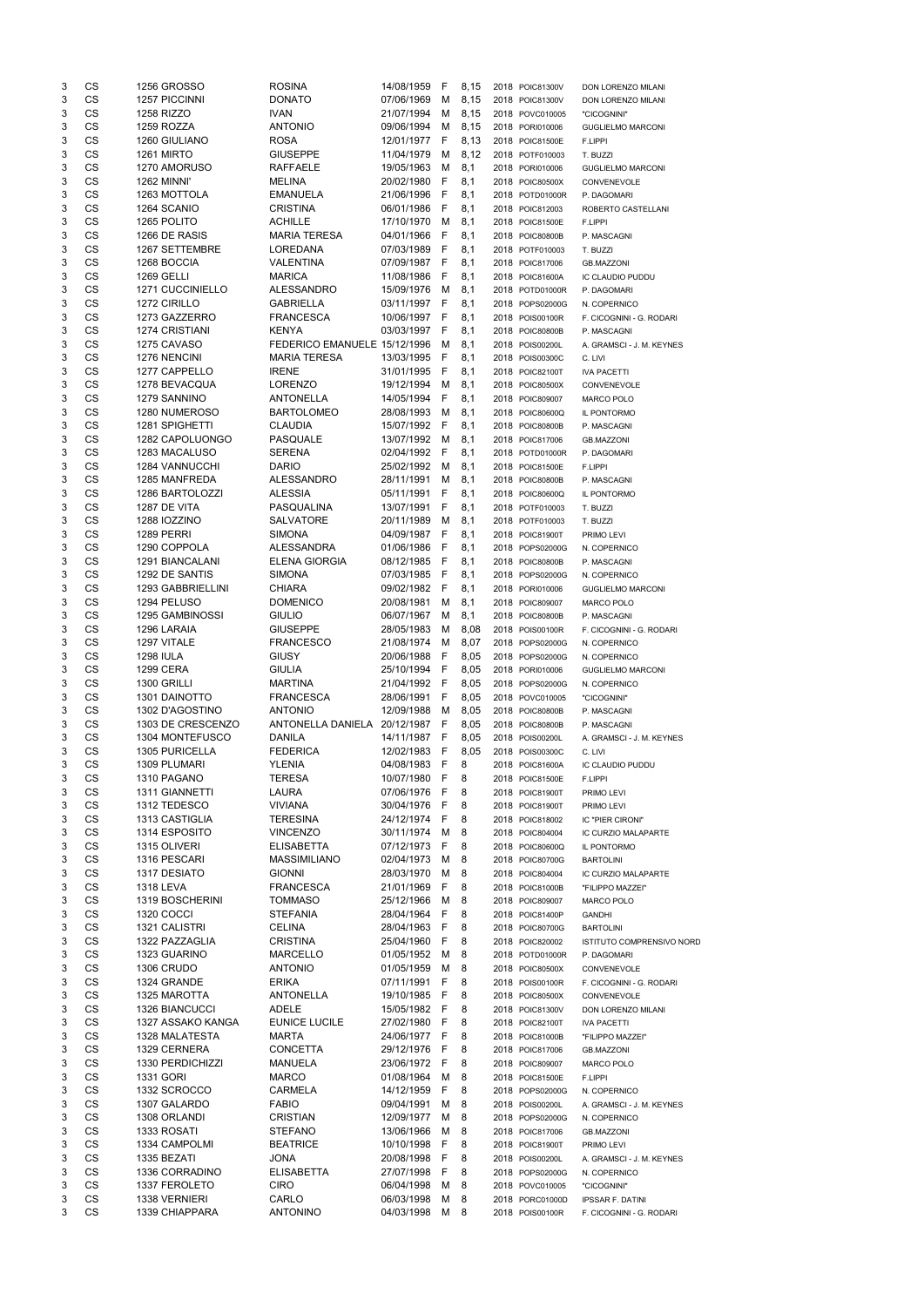| 3      | CS              | 1340 DI NAPOLI                         | <b>EMANUELE</b>                          | 23/12/1997               | м       | 8            | 2018 POIC81000B                    | "FILIPPO MAZZEI"                                |
|--------|-----------------|----------------------------------------|------------------------------------------|--------------------------|---------|--------------|------------------------------------|-------------------------------------------------|
| 3      | CS              | 1341 SCOCOZZA                          | <b>ARIANNA</b>                           | 06/10/1997               | F       | 8            | 2018 POIC80700G                    | <b>BARTOLINI</b>                                |
| 3      | CS              | 1342 SALESE                            | <b>GIOVANNA</b>                          | 01/05/1997               | F       | 8            | 2018 POVC010005                    | "CICOGNINI"                                     |
| 3      | CS              | 1343 MINGIONE                          | <b>ETTORE</b>                            | 20/12/1996               | М       | 8            | 2018 POIC81300V                    | DON LORENZO MILANI                              |
| 3<br>3 | CS<br><b>CS</b> | 1344 CLEMENTE<br><b>1345 TORRACCHI</b> | <b>ALFONSO</b><br><b>ELEONORA</b>        | 28/11/1996<br>19/08/1996 | М<br>F  | 8<br>8       | 2018 POIS00100R<br>2018 POIC81300V | F. CICOGNINI - G. RODARI                        |
| 3      | <b>CS</b>       | <b>1346 FERRULLI</b>                   | <b>NICOLA</b>                            | 29/07/1996               | м       | 8            | 2018 POIC820002                    | DON LORENZO MILANI<br>ISTITUTO COMPRENSIVO NORD |
| 3      | CS              | 1347 PASCALE                           | <b>GIUSEPPE</b>                          | 25/11/1995               | М       | 8            | 2018 POIC81900T                    | PRIMO LEVI                                      |
| 3      | CS              | 1348 CARDINALE                         | <b>GIULIA</b>                            | 17/09/1995               | F       | 8            | 2018 PORI010006                    | <b>GUGLIELMO MARCONI</b>                        |
| 3      | CS              | 1349 AGROSI'                           | CARLA                                    | 14/08/1995               | F       | 8            | 2018 POPS02000G                    | N. COPERNICO                                    |
| 3      | CS              | 1350 PONTICELLI                        | <b>RAFFAELE</b>                          | 07/07/1995               | м       | 8            | 2018 POTF010003                    | T. BUZZI                                        |
| 3      | CS              | 1351 BENNARDO                          | <b>NEDIA</b>                             | 04/02/1995               | F       | 8            | 2018 POIC80700G                    | <b>BARTOLINI</b>                                |
| 3      | CS              | 1352 COSTANZO                          | <b>GLORIA MARIA</b>                      | 12/07/1994               | F       | 8            | 2018 POTD01000R                    | P. DAGOMARI                                     |
| 3      | CS              | 1353 NICASTRO                          | <b>ANDREA</b>                            | 20/06/1994               | м       | 8            | 2018 POIC804004                    | IC CURZIO MALAPARTE                             |
| 3      | <b>CS</b>       | 1354 CANTILE                           | <b>LUCIA</b>                             | 02/10/1993               | F       | 8            | 2018 PORI010006                    | <b>GUGLIELMO MARCONI</b>                        |
| 3      | CS              | 1355 D'AMBROSIO                        | <b>ELENA</b>                             | 04/09/1993               | F       | 8            | 2018 POPS02000G                    | N. COPERNICO                                    |
| 3      | CS              | <b>1356 NERI</b>                       | <b>LUCA</b>                              | 19/06/1993               | м       | 8            | 2018 POTF010003                    | T. BUZZI                                        |
| 3      | CS              | 1357 DE ROSA                           | <b>GIOVANNI</b>                          | 22/05/1992               | м       | 8            | 2018 POIS00300C                    | C. LIVI                                         |
| 3      | CS              | 1358 BUSSONE                           | <b>ROSANNA</b>                           | 17/05/1992               | F       | 8            | 2018 POIS00300C                    | C. LIVI                                         |
| 3      | CS              | 1359 SIMONELLI                         | <b>ANNA</b>                              | 05/03/1992               | F       | 8            | 2018 PORI010006                    | <b>GUGLIELMO MARCONI</b>                        |
| 3      | CS<br><b>CS</b> | 1360 MATTINA                           | <b>ILARIA</b>                            | 04/10/1991               | F       | 8            | 2018 POIC82200N                    | I.C. "MARGHERITA HACK"                          |
| 3<br>3 | <b>CS</b>       | 1361 CHIARELLO<br>1362 TORTELLI        | <b>FRANCESCO</b><br><b>DARIO</b>         | 09/05/1991<br>05/04/1991 | м<br>М  | 8<br>8       | 2018 POIS00100R<br>2018 POVC010005 | F. CICOGNINI - G. RODARI<br>"CICOGNINI"         |
| 3      | CS              | 1363 MANELLI                           | <b>LEONARDO</b>                          | 03/02/1991               | м       | 8            | 2018 POIC820002                    | ISTITUTO COMPRENSIVO NORD                       |
| 3      | CS              | 1364 FERRERA                           | <b>MARCO</b>                             | 13/09/1990               | М       | 8            | 2018 POIS00100R                    | F. CICOGNINI - G. RODARI                        |
| 3      | CS              | 1365 LORETO                            | <b>MICHELE</b>                           | 24/05/1990               | M       | 8            | 2018 POIS00300C                    | C. LIVI                                         |
| 3      | CS              | 1366 D'ONOFRIO                         | <b>ROBERTO</b>                           | 21/05/1990               | М       | 8            | 2018 POIC820002                    | ISTITUTO COMPRENSIVO NORD                       |
| 3      | CS              | 1367 DE STEFANO                        | <b>LUCA</b>                              | 13/12/1989               | М       | 8            | 2018 POIS00300C                    | C. LIVI                                         |
| 3      | CS              | 1368 MASULLI                           | <b>ALFONSO</b>                           | 17/08/1989               | м       | 8            | 2018 POIS00200L                    | A. GRAMSCI - J. M. KEYNES                       |
| 3      | <b>CS</b>       | 1369 PACINI                            | <b>JOSHUA</b>                            | 10/05/1987               | М       | 8            | 2018 POIC80700G                    | <b>BARTOLINI</b>                                |
| 3      | <b>CS</b>       | 1370 IAVARONE                          | <b>EVA</b>                               | 30/04/1987               | F       | 8            | 2018 POIC81900T                    | PRIMO LEVI                                      |
| 3      | <b>CS</b>       | 1371 PELLEGRINO PRATELI CONCETTA       |                                          | 02/02/1987               | F       | 8            | 2018 POIC817006                    | <b>GB.MAZZONI</b>                               |
| 3      | CS              | 1372 DELL'AVERSANA                     | <b>MICHELE</b>                           | 15/07/1986               | м       | 8            | 2018 POIC818002                    | IC "PIER CIRONI"                                |
| 3      | CS              | 1373 DI MARTINO                        | <b>DANIELA</b>                           | 09/07/1986               | F       | 8            | 2018 POIC82200N                    | I.C. "MARGHERITA HACK"                          |
| 3      | CS              | 1374 COLLINI                           | <b>IRENE</b>                             | 23/06/1986               | F       | 8            | 2018 POIC80700G                    | <b>BARTOLINI</b>                                |
| 3      | <b>CS</b>       | 1375 FIORINO                           | <b>GIUSEPPE</b>                          | 11/06/1986               | M       | 8            | 2018 POIC80800B                    | P. MASCAGNI                                     |
| 3<br>3 | СS<br>CS        | 1376 PAPUCCI<br>1377 CAPACCIOLI        | <b>ILARIA</b><br><b>MARCO</b>            | 23/02/1986<br>17/12/1984 | r,      | 8            | 2018 POIC81000B                    | "FILIPPO MAZZEI"                                |
| 3      | <b>CS</b>       | 1378 CAVALCA                           | <b>ELISA</b>                             | 25/08/1984               | м<br>F  | 8<br>8       | 2018 POIC818002<br>2018 POIC81300V | IC "PIER CIRONI"<br>DON LORENZO MILANI          |
| 3      | <b>CS</b>       | 1379 MALAVARCA                         | <b>CHIARA</b>                            | 27/12/1983               | F       | 8            | 2018 POIC82200N                    | I.C. "MARGHERITA HACK"                          |
| 3      | <b>CS</b>       | 1380 SANTICCIOLI                       | <b>ANDREA</b>                            | 06/12/1983               | м       | 8            | 2018 POIC820002                    | <b>ISTITUTO COMPRENSIVO NORD</b>                |
| 3      | CS              | 1381 STEFANILE                         | <b>FELICE</b>                            | 28/08/1982               | м       | 8            | 2018 POIS00100R                    | F. CICOGNINI - G. RODARI                        |
| 3      | <b>CS</b>       | <b>1382 VANNUCCI</b>                   | <b>ELISA</b>                             | 28/09/1981               | F       | 8            | 2018 POIS00300C                    | C. LIVI                                         |
| 3      | <b>CS</b>       | 1383 BINI                              | <b>SIMONE</b>                            | 29/05/1980               | м       | 8            | 2018 POIC80700G                    | <b>BARTOLINI</b>                                |
| 3      | CS              | <b>1384 ACRI</b>                       | <b>FRANCESCA</b>                         | 18/05/1979               | F       | 8            | 2018 PORC01000D                    | <b>IPSSAR F. DATINI</b>                         |
| 3      | CS              | 1385 VITIELLO                          | <b>FRANCESCA PAOLA</b>                   | 10/03/1977               | F       | 8            | 2018 POIC818002                    | IC "PIER CIRONI"                                |
| 3      | <b>CS</b>       | 1386 MARTIN                            | <b>EMANUEL</b>                           | 13/05/1971               | M       | 8            | 2018 PORC01000D                    | <b>IPSSAR F. DATINI</b>                         |
| 3      | <b>CS</b>       | <b>1387 ANZA</b>                       | <b>BRUNETTA</b>                          | 05/10/1969               | F       | 8            | 2018 POTF010003                    | T. BUZZI                                        |
| 3      | CS              | 1388 MALTESE                           | <b>ISABELLA</b>                          | 28/08/1966               | F       | 8            | 2018 POIS00200L                    | A. GRAMSCI - J. M. KEYNES                       |
| 3      | CS              | 1389 PARENTI                           | <b>PAOLO</b>                             | 27/06/1960               | M       | 8            | 2018 POIC81000B                    | "FILIPPO MAZZEI"                                |
| 3      | CS              | <b>1390 FERRI</b>                      | <b>ELEONORA</b>                          | 21/02/1968               | F       | 7,98         | 2018 POIC82200N                    | I.C. "MARGHERITA HACK"                          |
| 3      | <b>CS</b>       | 1391 MUGNAI                            | <b>MARIA NOVELLA</b>                     | 05/02/1973               | F       | 7,98         | 2018 POIC81500E                    | F.LIPPI                                         |
| 3<br>3 | CS<br>CS        | 1392 AZZINI<br>1393 VOLLERO            | <b>FRANCESCO</b><br><b>MARIA ROSARIA</b> | 21/01/1959<br>23/11/1968 | м<br>F  | 7,98<br>7,97 | 2018 POIC811007<br>2018 POIC817006 | <b>SANDRO PERTINI</b>                           |
| 3      | <b>CS</b>       | 1394 BIOLCHI                           | <b>SERENA</b>                            | 22/09/1976               | -F      | 7,97         | 2018 POIC811007                    | <b>GB.MAZZONI</b><br><b>SANDRO PERTINI</b>      |
| 3      | <b>CS</b>       | <b>1395 ALMA</b>                       | <b>FILOMENA</b>                          | 09/07/1972 F             |         | 7,97         | 2018 POIC804004                    | IC CURZIO MALAPARTE                             |
| 3      | <b>CS</b>       | 1396 CAVALLO                           | <b>ANGELA</b>                            | 19/02/1968               | -F      | 7,97         | 2018 POIS00200L                    | A. GRAMSCI - J. M. KEYNES                       |
| 3      | CS              | 1397 LOMBARDI                          | <b>SABRINA</b>                           | 01/01/1973               | -F      | 7,97         | 2018 POIC812003                    | ROBERTO CASTELLANI                              |
| 3      | CS              | <b>1399 TOMASSINI</b>                  | <b>MAURIZIA</b>                          | 21/07/1976               | F       | 7,95         | 2018 POIC818002                    | IC "PIER CIRONI"                                |
| 3      | <b>CS</b>       | 1400 COZZOLINO                         | <b>LUCA</b>                              | 02/04/1967               | M       | 7,95         | 2018 POIC817006                    | <b>GB.MAZZONI</b>                               |
| 3      | <b>CS</b>       | 1398 CONTARDO                          | <b>ROSA</b>                              | 06/07/1988               | F       | 7,95         | 2018 POIS00100R                    | F. CICOGNINI - G. RODARI                        |
| 3      | CS              | <b>1401 DI PACE</b>                    | <b>MARCO</b>                             | 28/05/1998               | -F      | 7,95         | 2018 POPS02000G                    | N. COPERNICO                                    |
| 3      | CS              | 1402 CAUDULLO                          | <b>VALENTINA</b>                         | 30/05/1992               | -F      | 7,95         | 2018 PORC01000D                    | <b>IPSSAR F. DATINI</b>                         |
| 3      | <b>CS</b>       | 1403 MARCHESE                          | <b>ANDREA</b>                            | 08/01/1992               | M       | 7,95         | 2018 POIS00100R                    | F. CICOGNINI - G. RODARI                        |
| 3      | <b>CS</b>       | 1404 DI SIMONE                         | <b>GIULIA</b>                            | 10/10/1990               | F       | 7,95         | 2018 PORI010006                    | <b>GUGLIELMO MARCONI</b>                        |
| 3      | CS              | 1405 ANGELINO                          | <b>IMMACOLATA</b>                        | 14/09/1988               | F       | 7,95         | 2018 POVC010005                    | "CICOGNINI"                                     |
| 3      | CS              | 1406 DEL CONTE NESPOLI ANGELA          |                                          | 03/03/1984               | F       | 7,95         | 2018 POIC820002                    | ISTITUTO COMPRENSIVO NORD                       |
| 3      | <b>CS</b>       | 1407 PORCELLI                          | <b>LUCA</b>                              | 17/12/1982               | м       | 7,95         | 2018 POTF010003                    | T. BUZZI                                        |
| 3      | <b>CS</b>       | 1408 ORLANDO                           | <b>SALVATORE</b>                         | 18/01/1965               | м       | 7,93         | 2018 POIC81300V                    | DON LORENZO MILANI                              |
| 3<br>3 | CS<br>CS        | 1409 SIGNORELLO<br>1410 BURRASSO       | <b>ANTONINO</b><br><b>PASQUALE</b>       | 04/11/1974<br>12/10/1972 | м<br>м  | 7,93<br>7,93 | 2018 POIS00300C<br>2018 POIC80800B | C. LIVI                                         |
| 3      | <b>CS</b>       | 1411 DI VITA                           | SALVATORE                                | 15/05/1970               | М       | 7,93         | 2018 PORC01000D                    | P. MASCAGNI<br><b>IPSSAR F. DATINI</b>          |
|        | CS              | 1412 BARTOLETTI                        | <b>STEFANO</b>                           | 10/10/1961 M 7,93        |         |              | 2018 POIC820002                    | <b>ISTITUTO COMPRENSIVO NORD</b>                |
| 3      | CS              | 1413 INTERMOIA                         | LUISA DANIELA                            | 18/09/1979 F             |         | 7,92         | 2018 POIC81000B                    | "FILIPPO MAZZEI"                                |
| 3      | CS              | 1414 SESSA                             | <b>COSTANTINA</b>                        | 29/10/1968               | F       | 7,92         | 2018 POIC80600Q                    | IL PONTORMO                                     |
| 3      | CS              | 1415 GOGLIA                            | <b>CARMINE</b>                           | 09/05/1984               | M       | 7,9          | 2018 POIC82100T                    | <b>IVA PACETTI</b>                              |
| 3      | CS              | 1416 PASTORE                           | <b>PAOLA</b>                             | 09/07/1972 F             |         | 7,9          | 2018 POIC80500X                    | CONVENEVOLE                                     |
| 3      | CS              | 1417 PARROTTA                          | LAURETTA                                 | 11/09/1971               | F       | 7,9          | 2018 PORC01000D                    | <b>IPSSAR F. DATINI</b>                         |
| 3      | CS              | <b>1418 IOVINO</b>                     | <b>FELICE</b>                            | 10/01/1997               | M       | 7,9          | 2018 POIS00200L                    | A. GRAMSCI - J. M. KEYNES                       |
| 3      | CS              | 1419 VINCENTE                          | ANDREA                                   | 10/10/1995               | M       | 7,9          | 2018 POIC81500E                    | F.LIPPI                                         |
| 3      | CS              | 1420 CATANIA                           | <b>CLAUDIA</b>                           | 19/03/1993               | -F      | 7,9          | 2018 POIC80500X                    | CONVENEVOLE                                     |
| 3      | CS              | 1421 RITO MARCONE                      | ANNABELLA                                | 15/09/1997               | -F      | 7,9          | 2018 POVC010005                    | "CICOGNINI"                                     |
|        |                 |                                        |                                          |                          |         |              |                                    |                                                 |
| 3<br>3 | CS<br>CS        | 1422 MEUCCI<br>1423 GRIECO             | <b>GIULIA</b><br><b>STEFANO</b>          | 23/05/1996<br>02/05/1995 | -F<br>M | 7,9<br>7,9   | 2018 POIC80700G<br>2018 PORC01000D | <b>BARTOLINI</b><br><b>IPSSAR F. DATINI</b>     |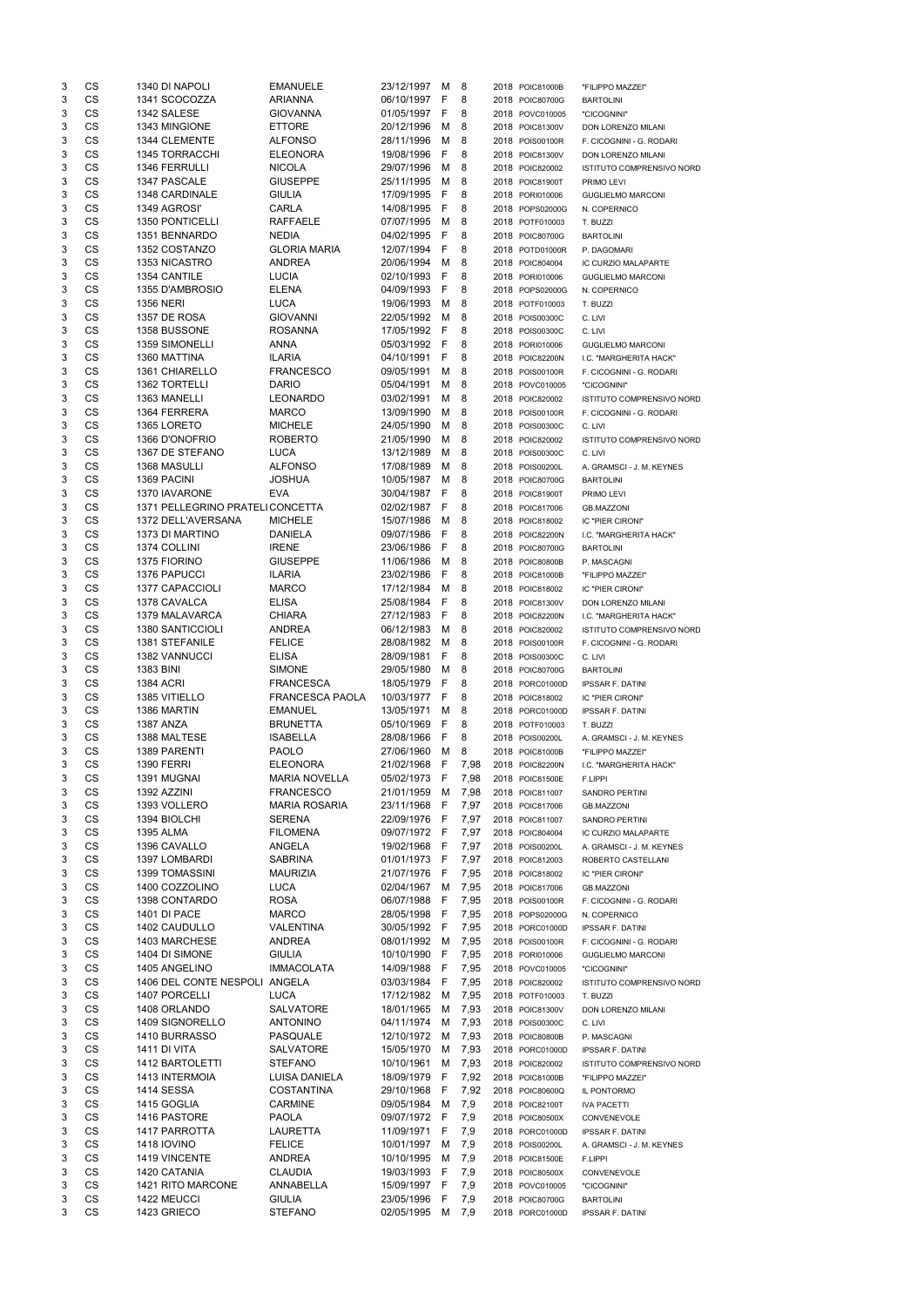| 3      | CS        | 1424 PRISCO           | <b>RITA</b>                    | 12/05/1993   | -F          | 7,9  | 2018 POIC820002 | <b>ISTITUTO COMPRENSIVO NORD</b>             |
|--------|-----------|-----------------------|--------------------------------|--------------|-------------|------|-----------------|----------------------------------------------|
| 3      | <b>CS</b> | 1425 AMODIO           | <b>SARA</b>                    | 03/05/1991   | F           | 7,9  | 2018 POIS00200L | A. GRAMSCI - J. M. KEYNES                    |
| 3      | CS        | 1426 LO IACONO        | <b>SILVIA</b>                  | 19/04/1990   | F           | 7,9  | 2018 POIC81300V | DON LORENZO MILANI                           |
| 3      | CS        | 1427 BOTTA            | <b>FIORAVANTE</b>              | 10/06/1987   | м           | 7,9  | 2018 POTF010003 | T. BUZZI                                     |
| 3      | CS        | 1428 DI FRANCO        | <b>ALESSANDRA</b>              | 17/11/1984   | F           | 7,9  | 2018 POIS00100R | F. CICOGNINI - G. RODARI                     |
| 3      | <b>CS</b> | 1429 DE SARNO         | <b>ESTER</b>                   | 17/05/1983   | F           | 7,9  | 2018 POTD01000R | P. DAGOMARI                                  |
| 3      | <b>CS</b> | 1430 MORENA           | NICOLA ANTONIO                 | 20/08/1982   | M           | 7,9  | 2018 POPS02000G | N. COPERNICO                                 |
| 3      | CS        | 1431 D'AMICO          | <b>VALERIO</b>                 | 15/09/1981   | M           | 7,9  | 2018 POIS00100R | F. CICOGNINI - G. RODARI                     |
| 3      | CS        | 1432 DE STEFANO       | ANGELO LUIGI                   | 27/08/1981   | M           | 7,9  | 2018 PORC01000D | <b>IPSSAR F. DATINI</b>                      |
| 3      | <b>CS</b> | 1433 SILECI           | <b>MARIA ANTONIETTA</b>        | 16/01/1971   | F           | 7,87 | 2018 POIC818002 | IC "PIER CIRONI"                             |
| 3      | <b>CS</b> | 1434 CUSANO           | <b>ANTONIO</b>                 | 19/12/1994   | M           | 7,85 | 2018 POIC812003 | ROBERTO CASTELLANI                           |
| 3      | CS        | 1435 ALAIA            | <b>ANDREA</b>                  | 10/09/1993   | M           | 7,85 | 2018 POIC81900T | PRIMO LEVI                                   |
| 3      | CS        | 1436 ABAGNALE         | <b>FEDERICA</b>                | 19/11/1987   | F           | 7,85 | 2018 POIC818002 | IC "PIER CIRONI"                             |
| 3      | CS        | 1437 DEL NIGRO        | <b>ASSUNTA</b>                 | 16/03/1979   | - F         | 7,85 | 2018 POIC81900T | PRIMO LEVI                                   |
| 3      | CS        | 1438 STRAFACE         | <b>ANTONIA</b>                 | 22/05/1978   | - F         | 7,83 | 2018 POTF010003 | T. BUZZI                                     |
| 3      | CS        | 1439 MARTINI          | <b>MARTINA</b>                 | 02/01/1976   | -F          | 7,83 | 2018 POIC804004 | IC CURZIO MALAPARTE                          |
| 3      | CS        | 1440 BRAGHIERI        | <b>FRANCESCA</b>               | 20/07/1973   | -F          | 7,83 | 2018 POIS00300C | C. LIVI                                      |
| 3      | CS        | 1441 DIACO            | <b>ELISABETTA</b>              | 18/11/1962   | -F          | 7,83 | 2018 POIS00100R | F. CICOGNINI - G. RODARI                     |
| 3      | CS        | 1442 D'AVICO          | <b>MARIA</b>                   | 12/03/1979   | - F         | 7,83 | 2018 POIC81500E | F.LIPPI                                      |
| 3      | CS        | <b>1443 PETRACCHI</b> | <b>FRANCESCA</b>               | 23/09/1978   | -F          | 7,83 | 2018 POIC80700G | <b>BARTOLINI</b>                             |
| 3      | CS        | 1444 PUGLIESE         | <b>ANNA MARIA</b>              | 31/05/1977   | -F          | 7,83 | 2018 POIS00300C | C. LIVI                                      |
| 3      | <b>CS</b> | 1445 BIAGIOLI         | <b>RACHELE</b>                 | 20/04/1976   | -F          | 7,83 | 2018 POPS02000G | N. COPERNICO                                 |
| 3      | <b>CS</b> | 1448 RAGUSI           | <b>AGATA</b>                   | 10/07/1981   | F           | 7,8  | 2018 POIC80500X | CONVENEVOLE                                  |
| 3      | CS        | 1447 AGAPITI          | <b>MATILDE</b>                 | 16/11/1961   | F           | 7,8  | 2018 POIC809007 | <b>MARCO POLO</b>                            |
| 3      | CS        | 1449 MAIONE           | <b>AGNESE</b>                  | 17/09/1983   | F           | 7,8  | 2018 POIC80600Q | IL PONTORMO                                  |
| 3      | <b>CS</b> | 1450 CAPPELLI         | <b>ROMINA</b>                  | 07/01/1981   | F           | 7,8  | 2018 POIS00200L | A. GRAMSCI - J. M. KEYNES                    |
| 3      | <b>CS</b> | 1451 IADEVAIA         | <b>ROSA</b>                    | 15/03/1980   | F           | 7,8  | 2018 POIC812003 | ROBERTO CASTELLANI                           |
| 3      | CS        | <b>1452 BRUNI</b>     | <b>ALESSANDRO</b>              | 17/06/1979   | M           | 7,8  | 2018 POIS00300C | C. LIVI                                      |
| 3      | CS        | 1453 PALERMO          | <b>GRAZIA</b>                  | 02/11/1976   | -F          | 7,8  | 2018 POIC809007 |                                              |
| 3      | <b>CS</b> | 1454 CAPUTO           | <b>ANNA</b>                    | 21/10/1962   | -F          | 7,8  | 2018 POIC817006 | <b>MARCO POLO</b>                            |
| 3      | <b>CS</b> | <b>1455 LECCI</b>     | <b>LORENZO</b>                 | 15/10/1988   | M           | 7,8  | 2018 PORC01000D | <b>GB.MAZZONI</b><br><b>IPSSAR F. DATINI</b> |
| 3      | CS        | 1456 FELITTI          | <b>LUCA</b>                    | 29/10/1985   | M           | 7,8  | 2018 POIC81500E | F.LIPPI                                      |
|        | CS        | 1457 SUSSI            |                                |              | F           |      |                 |                                              |
| 3<br>3 | CS        | 1458 GOLINO           | <b>BEATRICE</b><br><b>ANNA</b> | 25/06/1969   | F           | 7,8  | 2018 POIC82200N | I.C. "MARGHERITA HACK"                       |
|        | <b>CS</b> |                       |                                | 10/03/1965   |             | 7,8  | 2018 POIC81300V | DON LORENZO MILANI                           |
| 3<br>3 | <b>CS</b> | 1446 FORMICHELLA      | <b>VANESSA</b>                 | 11/10/1993   | F           | 7,8  | 2018 POIC80500X | CONVENEVOLE                                  |
|        |           | 1459 RUGGIERO         | <b>ADELIO</b>                  | 15/08/1998   | M           | 7,8  | 2018 PORC01000D | <b>IPSSAR F. DATINI</b>                      |
| 3      | СS        | 1460 PLAVA            | <b>ANTONIETTA</b>              | 17/11/1997   | - F         | 7,8  | 2018 POIC811007 | SANDRO PERTINI                               |
| 3      | CS        | <b>1461 PACE</b>      | <b>MARTINA</b>                 | 21/07/1997   | -F          | 7,8  | 2018 POIC82200N | I.C. "MARGHERITA HACK"                       |
| 3      | <b>CS</b> | 1462 CORTESI          | <b>FEDERICO</b>                | 23/01/1997   | M           | 7,8  | 2018 POTF010003 | T. BUZZI                                     |
| 3      | <b>CS</b> | 1463 STARITA          | <b>CHIARA</b>                  | 22/01/1996   | F           | 7,8  | 2018 POIC81900T | PRIMO LEVI                                   |
| 3      | <b>CS</b> | 1464 CAFARELLI        | <b>FRANCESCO</b>               | 21/01/1996   | M           | 7,8  | 2018 POVC010005 | "CICOGNINI"                                  |
| 3      | <b>CS</b> | 1465 IOZZELLI         | <b>ALESSIO</b>                 | 14/11/1995   | M           | 7,8  | 2018 POIS00100R | F. CICOGNINI - G. RODARI                     |
| 3      | <b>CS</b> | 1466 PARENTI          | <b>GIOVANNI</b>                | 21/05/1995   | M           | 7,8  | 2018 POIC81900T | PRIMO LEVI                                   |
| 3      | <b>CS</b> | 1467 IANNELLA         | <b>GIOVANNA</b>                | 29/03/1994   | $\mathsf F$ | 7,8  | 2018 POIC820002 | <b>ISTITUTO COMPRENSIVO NORD</b>             |
| 3      | CS        | 1468 AUGELLO          | <b>MAURO</b>                   | 11/08/1993   | M           | 7,8  | 2018 POIC81600A | <b>IC CLAUDIO PUDDU</b>                      |
| 3      | CS        | 1469 PARIGI           | <b>BEATRICE</b>                | 29/05/1993   | F           | 7,8  | 2018 PORC01000D | <b>IPSSAR F. DATINI</b>                      |
| 3      | <b>CS</b> | 1470 D'ANGELO         | VALENTINA                      | 03/10/1992   | -F          | 7,8  | 2018 POVC010005 | "CICOGNINI"                                  |
| 3      | <b>CS</b> | 1471 CARBONE          | <b>PAOLA</b>                   | 16/08/1992   | -F          | 7,8  | 2018 POIS00200L | A. GRAMSCI - J. M. KEYNES                    |
| 3      | CS        | 1472 MARINCOLA        | <b>MARIA ANTONIETTA</b>        | 15/08/1992   | -F          | 7,8  | 2018 POTF010003 | T. BUZZI                                     |
| 3      | <b>CS</b> | 1473 FERNANDEZ        | <b>ROSSELLA</b>                | 14/03/1992   | F           | 7,8  | 2018 POIC809007 | <b>MARCO POLO</b>                            |
| 3      | <b>CS</b> | 1474 VENEZIA          | <b>ILENIA</b>                  | 26/12/1991   | F           | 7,8  | 2018 POIC809007 | MARCO POLO                                   |
| 3      | <b>CS</b> | 1475 MURATAJ          | <b>GRETA</b>                   | 18/07/1991   | F           | 7,8  | 2018 POIC81500E | F.LIPPI                                      |
| 3      | CS        | 1476 DI RUBBA         | ANGELA                         | 30/05/1991   | F           | 7,8  | 2018 POVC010005 | "CICOGNINI"                                  |
| 3      | <b>CS</b> | 1477 STARITA          | <b>MATTEO</b>                  | 23/01/1991   | м           | 7,8  | 2018 POIC81900T | PRIMO LEVI                                   |
| 3      | <b>CS</b> | <b>1478 IRACE</b>     | <b>FRANCESCO</b>               | 15/11/1990   | M           | 7,8  | 2018 POIC81300V | DON LORENZO MILANI                           |
| 3      | <b>CS</b> | 1479 D'ALESSIO        | <b>STEFANIA</b>                | 07/09/1989   | F           | 7,8  | 2018 POIC820002 | ISTITUTO COMPRENSIVO NORD                    |
| 3      | CS        | 1480 BIANCALANI       | <b>MARCO</b>                   | 16/09/1988   | M           | 7,8  | 2018 POIC820002 | ISTITUTO COMPRENSIVO NORD                    |
| 3      | CS        | 1481 VITALE           | VALENTINA                      | 14/07/1988   | F           | 7,8  | 2018 POTF010003 | T. BUZZI                                     |
| 3      | CS        | 1482 CERESTE          | <b>ANTONIO</b>                 | 04/07/1988   | M           | 7,8  | 2018 POIC81500E | F.LIPPI                                      |
| 3      | <b>CS</b> | 1483 DELLA MONTAGNA   | <b>EMANUELE</b>                | 08/01/1988   | M           | 7,8  | 2018 PORC01000D | <b>IPSSAR F. DATINI</b>                      |
| 3      | <b>CS</b> | 1484 CITOLI           | <b>CLAUDIA</b>                 | 22/09/1987   | F           | 7,8  | 2018 POIS00300C | C. LIVI                                      |
| 3      | CS        | 1485 GAMBINO          | <b>SANTINO</b>                 | 26/04/1987   | M           | 7,8  | 2018 PORC01000D | <b>IPSSAR F. DATINI</b>                      |
| 3      | CS        | 1486 CIRELLI          | LUISA                          | 28/11/1986   | F           | 7,8  | 2018 POIC81400P | <b>GANDHI</b>                                |
| 3      | <b>CS</b> | 1487 SPAVONE          | <b>ANNA</b>                    | 09/08/1985   | -F          | 7,8  | 2018 POIS00200L | A. GRAMSCI - J. M. KEYNES                    |
| 3      | <b>CS</b> | 1488 CARRICATO        | <b>ANTONIO</b>                 | 10/07/1985   | M           | 7,8  | 2018 POTF010003 | T. BUZZI                                     |
| 3      | CS        | 1489 LETIZIA          | <b>ROSA</b>                    | 03/11/1984   | F           | 7,8  | 2018 POTF010003 | T. BUZZI                                     |
| 3      | <b>CS</b> | <b>1490 MORGANTI</b>  | <b>ANDREA</b>                  | 19/10/1984   | M           | 7,8  | 2018 POTD01000R | P. DAGOMARI                                  |
| 3      | <b>CS</b> | 1491 RAGOSTA          | <b>GIOACCHINO IVAN</b>         | 18/04/1984   | M           | 7,8  | 2018 POTF010003 | T. BUZZI                                     |
| 3      | <b>CS</b> | 1492 ROSELLI          | <b>CATERINA</b>                | 07/07/1983   | F           | 7,8  | 2018 POIC804004 | IC CURZIO MALAPARTE                          |
| 3      | CS        | 1493 PEZZELLA         | <b>MARIA IOSE</b>              | 26/03/1983   | F           | 7,8  | 2018 PORI010006 | <b>GUGLIELMO MARCONI</b>                     |
| 3      | CS        | 1494 CHIOFALO         | <b>MANUELA</b>                 | 28/10/1981   | F           | 7,8  | 2018 POIC82200N | I.C. "MARGHERITA HACK"                       |
| 3      | <b>CS</b> | 1495 ADAMI            | <b>VERONICA</b>                | 19/10/1981   | F           | 7,8  | 2018 POTF010003 | T. BUZZI                                     |
| 3      | CS        | 1496 BORETTI          | <b>TATIANA</b>                 | 31/07/1981   | E           | 7,8  | 2018 POVC010005 | "CICOGNINI"                                  |
| 3      | CS        | 1497 CLARIDI          | <b>TIZIANA</b>                 | 19/11/1980 F |             | 7,8  | 2018 POIC80500X | CONVENEVOLE                                  |
| 3      | CS        | 1498 GALGANO          | <b>MAILA</b>                   | 07/01/1979   | F           | 7,8  | 2018 POPS02000G | N. COPERNICO                                 |
| 3      | CS        | <b>1499 FALCO</b>     | <b>TERESA</b>                  | 25/03/1984   | F           | 7,78 | 2018 POIS00300C | C. LIVI                                      |
| 3      | CS        | <b>1500 GATTI</b>     | <b>LEOPOLDO</b>                | 29/05/1967   | M           | 7,77 | 2018 POPS02000G | N. COPERNICO                                 |
| 3      | CS        | 1501 AZZINNARI        | <b>RITA</b>                    | 29/03/1973   | -F          | 7,77 | 2018 POIC817006 | <b>GB.MAZZONI</b>                            |
| 3      | CS        | 1502 DEL GUACCHIO     | <b>SARA</b>                    | 15/09/1985   | -F          | 7,75 | 2018 POTD01000R | P. DAGOMARI                                  |
| 3      | CS        | 1503 SPERDUTO         | <b>ISABELLA</b>                | 26/05/1969   | F.          | 7,75 | 2018 POIC80800B | P. MASCAGNI                                  |
| 3      | CS        | 1504 TORRE            | <b>MASSIMO</b>                 | 06/12/1984   | M           | 7,75 | 2018 POIC817006 | <b>GB.MAZZONI</b>                            |
| 3      | CS        | 1505 AQUIA            | <b>MARIA ASSUNTA</b>           | 15/08/1972   | -F          | 7,75 | 2018 POIS00100R | F. CICOGNINI - G. RODARI                     |
| 3      | CS        | 1506 FAETTI           | VALENTINA                      | 18/07/1993   | -F          | 7,75 | 2018 POIS00200L | A. GRAMSCI - J. M. KEYNES                    |
| 3      | CS        | 1507 CHESI            | <b>ARIANNA</b>                 | 06/12/1992 F |             | 7,75 | 2018 POTF010003 | T. BUZZI                                     |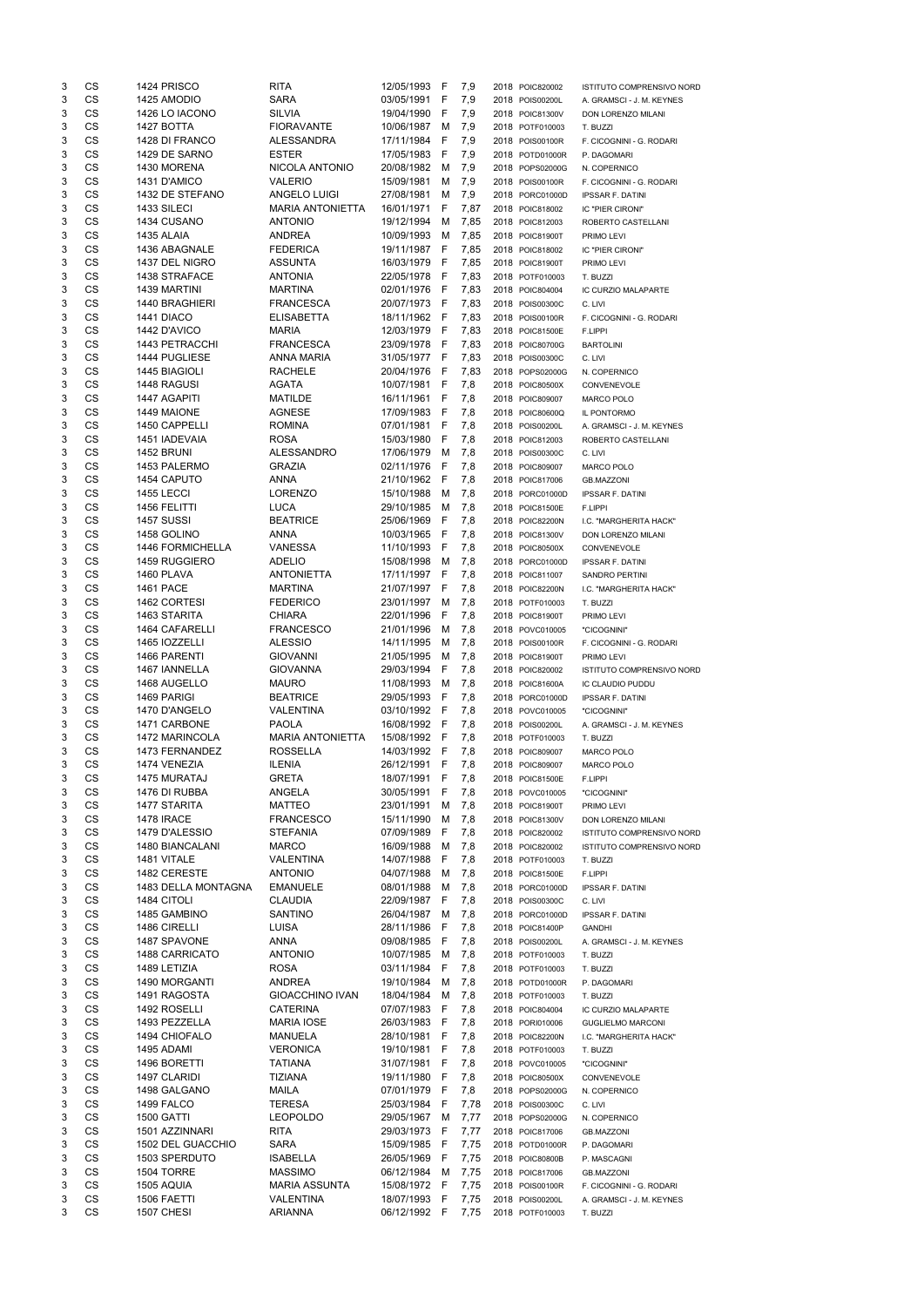| 3      | CS                     | 1508 BARTOLOZZI                           | <b>ELENA</b>                           | 16/07/1978                   | - F        | 7,75         | 2018 POIC81600A                    | IC CLAUDIO PUDDU                                |
|--------|------------------------|-------------------------------------------|----------------------------------------|------------------------------|------------|--------------|------------------------------------|-------------------------------------------------|
| 3      | CS                     | 1509 LO IACONO                            | <b>IRENE</b>                           | 08/11/1987 F                 |            | 7,73         | 2018 POIC81900T                    | PRIMO LEVI                                      |
| 3      | CS                     | <b>1510 DI MAIO</b>                       | <b>CARMINE</b>                         | 13/08/1973                   | м          | 7,72         | 2018 POIC81600A                    | IC CLAUDIO PUDDU                                |
| 3      | CS                     | 1511 GUARDUCCI                            | CRISTIANO ROBERTO 28/06/1968           |                              | M          | 7,72         | 2018 POIC81000B                    | "FILIPPO MAZZEI"                                |
| 3<br>3 | CS<br><b>CS</b>        | <b>1513 FRANGIAMORE</b><br>1514 GRASSO    | <b>ALESSIA</b><br><b>AURORA</b>        | 13/01/1988<br>30/05/1986     | - F        | 7,7          | 2018 POIC80600Q                    | IL PONTORMO<br>P. MASCAGNI                      |
| 3      | <b>CS</b>              | <b>1515 FERRETTI</b>                      | <b>SARA</b>                            | 17/08/1982                   | - F<br>- F | 7,7<br>7,7   | 2018 POIC80800B<br>2018 POIC80500X | CONVENEVOLE                                     |
| 3      | <b>CS</b>              | 1516 PESCARI                              | VALENTINA                              | 27/10/1993                   | - F        | 7,7          | 2018 POIC80700G                    | <b>BARTOLINI</b>                                |
| 3      | CS                     | 1517 DI MATTEO                            | <b>GIOVANNI</b>                        | 07/02/1984                   | M          | 7,7          | 2018 POVC010005                    | "CICOGNINI"                                     |
| 3      | CS                     | 1512 CARBONI                              | <b>SIMONA</b>                          | 24/11/1978                   | -F         | 7,7          | 2018 POVC010005                    | "CICOGNINI"                                     |
| 3      | CS                     | <b>1518 VIGLIETTO</b>                     | <b>LUIGI</b>                           | 15/11/1991                   | M          | 7,7          | 2018 POIS00300C                    | C. LIVI                                         |
| 3      | CS                     | 1519 TODARO                               | <b>GIOVANNA MARIA</b>                  | 19/12/1998                   | - F        | 7,7          | 2018 PORC01000D                    | <b>IPSSAR F. DATINI</b>                         |
| 3      | CS                     | 1520 LANEVE                               | <b>MARIA VITTORIA</b>                  | 21/07/1998                   | - F        | 7,7          | 2018 POIC820002                    | ISTITUTO COMPRENSIVO NORD                       |
| 3      | CS                     | 1521 D'ANNA                               | <b>SIMONA</b>                          | 15/06/1997                   | - F        | 7,7          | 2018 POPS02000G                    | N. COPERNICO                                    |
| 3      | CS                     | 1522 FORGIONE                             | <b>LUCA</b>                            | 11/01/1997                   | M          | 7,7          | 2018 POIS00100R                    | F. CICOGNINI - G. RODARI                        |
| 3      | CS<br>CS               | <b>1523 SCHETTINO</b><br><b>1524 LOIA</b> | ANGELO<br>DANIELE FRANCESCO 04/10/1996 | 09/12/1996                   | M<br>м     | 7,7          | 2018 POPS02000G                    | N. COPERNICO                                    |
| 3<br>3 | CS                     | <b>1525 FONTANELLA</b>                    | <b>NUNZIA</b>                          | 05/09/1996                   | -F         | 7,7<br>7,7   | 2018 POIC80700G<br>2018 POIC809007 | <b>BARTOLINI</b><br>MARCO POLO                  |
| 3      | CS                     | 1526 ZACCAGNINI                           | <b>PAOLO</b>                           | 21/06/1996                   | M          | 7,7          | 2018 POIC81400P                    | <b>GANDHI</b>                                   |
| 3      | CS                     | 1527 FRATINI                              | <b>MARIANNA</b>                        | 16/06/1996                   | -F         | 7,7          | 2018 POIS00200L                    | A. GRAMSCI - J. M. KEYNES                       |
| 3      | CS                     | 1528 ACANFORA                             | <b>MARIA LUISA</b>                     | 22/05/1996                   | -F         | 7,7          | 2018 POIC82200N                    | I.C. "MARGHERITA HACK"                          |
| 3      | <b>CS</b>              | 1529 D'ANGELO                             | <b>STEFANO</b>                         | 16/05/1996                   | M          | 7,7          | 2018 POIS00100R                    | F. CICOGNINI - G. RODARI                        |
| 3      | <b>CS</b>              | 1530 DI STEFANO                           | <b>SARA</b>                            | 09/11/1995                   | - F        | 7,7          | 2018 POIS00100R                    | F. CICOGNINI - G. RODARI                        |
| 3      | <b>CS</b>              | 1531 SAUTO                                | <b>GIUSEPPINA</b>                      | 01/10/1995                   | -F         | 7,7          | 2018 POIC81300V                    | DON LORENZO MILANI                              |
| 3      | CS                     | 1532 GENIALE                              | <b>LUANA</b>                           | 29/03/1995                   | -F         | 7,7          | 2018 POPS02000G                    | N. COPERNICO                                    |
| 3      | CS                     | 1533 ZITO                                 | <b>FRANCESCO</b>                       | 24/08/1994                   | M          | 7,7          | 2018 POIC80800B                    | P. MASCAGNI                                     |
| 3      | CS<br>CS               | 1534 SETTEMBRE                            | <b>MICHELA</b>                         | 06/11/1993                   | -F         | 7,7          | 2018 POTF010003                    | T. BUZZI                                        |
| 3<br>3 | CS                     | 1535 ABBATE<br><b>1536 BRUNI</b>          | <b>ELISABETH</b><br><b>GHERARDO</b>    | 18/06/1993<br>29/12/1991     | F<br>M     | 7,7<br>7,7   | 2018 POTF010003<br>2018 POIC80600Q | T. BUZZI                                        |
| 3      | CS                     | 1537 LOREFICE                             | <b>AGOSTINO</b>                        | 01/12/1991                   | M          | 7,7          | 2018 POIC80700G                    | IL PONTORMO<br><b>BARTOLINI</b>                 |
| 3      | CS                     | <b>1538 RIZZO</b>                         | <b>FILOMENA</b>                        | 14/06/1991                   | F          | 7,7          | 2018 PORC01000D                    | <b>IPSSAR F. DATINI</b>                         |
| 3      | CS                     | 1539 CECCHI                               | <b>SARA</b>                            | 04/02/1991                   | F          | 7,7          | 2018 POVC010005                    | "CICOGNINI"                                     |
| 3      | CS                     | 1540 ABBATEMARCO                          | <b>ANTONIO</b>                         | 30/12/1990                   | M          | 7,7          | 2018 POIC80800B                    | P. MASCAGNI                                     |
| 3      | CS                     | <b>1541 RUSSO</b>                         | <b>CHIARA</b>                          | 06/06/1990                   | F          | 7,7          | 2018 POTF010003                    | T. BUZZI                                        |
| 3      | CS                     | 1542 ROMANO                               | <b>DANIELE</b>                         | 10/04/1990                   | м          | 7,7          | 2018 POTF010003                    | T. BUZZI                                        |
| 3      | <b>CS</b>              | <b>1543 DE ROSA</b>                       | <b>RAFFAELE</b>                        | 03/11/1989                   | М          | 7,7          | 2018 POIC80500X                    | CONVENEVOLE                                     |
| 3      | CS                     | 1544 PASCARELLA DI CAPR MARIATERESA       |                                        | 18/03/1988                   | — H        | 7,7          | 2018 POTD01000R                    | P. DAGOMARI                                     |
| 3      | CS                     | <b>1545 SPECIALE</b>                      | <b>DALILA</b>                          | 21/11/1987                   | - F        | 7,7          | 2018 POIC80500X                    | CONVENEVOLE                                     |
| 3      | <b>CS</b>              | 1546 VALENTI                              | <b>SALVATORE</b>                       | 11/09/1987                   | M          | 7,7          | 2018 POIC812003                    | ROBERTO CASTELLANI                              |
| 3      | <b>CS</b><br><b>CS</b> | 1547 BAFFA<br>1548 DI NAPOLI              | <b>ROBERTO</b><br>VALERIO              | 16/01/1987<br>14/12/1985     | M          | 7,7          | 2018 PORC01000D                    | <b>IPSSAR F. DATINI</b>                         |
| 3<br>3 | <b>CS</b>              | 1549 DE ANGELIS                           | <b>VINCENZO</b>                        | 19/09/1985                   | м<br>- F   | 7,7<br>7,7   | 2018 POIC81900T<br>2018 POIC817006 | PRIMO LEVI<br><b>GB.MAZZONI</b>                 |
| 3      | <b>CS</b>              | 1550 DOLCE                                | <b>CLAUDIA</b>                         | 21/10/1984                   | -F         | 7,7          | 2018 POTF010003                    | T. BUZZI                                        |
| 3      | CS                     | <b>1551 CHITI</b>                         | <b>SABRINA</b>                         | 23/10/1982                   | - F        | 7,7          | 2018 POIC80700G                    | <b>BARTOLINI</b>                                |
| 3      | CS                     | 1552 RAVENDA                              | <b>DEBORA</b>                          | 25/07/1981                   | F          | 7,7          | 2018 POIC81000B                    | "FILIPPO MAZZEI"                                |
| 3      | CS                     | 1553 DEL GROSSO                           | <b>ROSARIO</b>                         | 15/12/1980                   | M          | 7,7          | 2018 POTD01000R                    | P. DAGOMARI                                     |
| 3      | <b>CS</b>              | 1554 PETRASSI                             | <b>MASSIMILIANO</b>                    | 23/04/1980                   | M          | 7,7          | 2018 POIS00300C                    | C. LIVI                                         |
| 3      | CS                     | 1555 FRISCIA                              | <b>GIUSEPPE</b>                        | 09/03/1980                   | M          | 7,7          | 2018 PORI010006                    | <b>GUGLIELMO MARCONI</b>                        |
| 3      | CS                     | 1556 MICCOLI                              | <b>SALVATORE</b>                       | 09/11/1975                   | м          | 7,7          | 2018 POTF010003                    | T. BUZZI                                        |
| 3      | CS                     | <b>1557 LASCIALFARI</b>                   | <b>GIANLUCA</b>                        | 15/04/1971                   | м          | 7,7          | 2018 POPS02000G                    | N. COPERNICO                                    |
| 3      | CS                     | 1558 ALIOTO                               | <b>ANDREA</b>                          | 09/12/1962                   | м          | 7,7          | 2018 POPS02000G                    | N. COPERNICO                                    |
| 3      | CS<br>CS               | 1559 RUBERTO                              | SALVATORE SILVIO                       | 26/04/1991                   | M          | 7,68         | 2018 POIC817006                    | <b>GB.MAZZONI</b>                               |
| 3<br>3 | CS                     | 1560 FERRACANE<br>1561 CAVALLARO          | <b>ANNA LUCIA</b><br><b>ANTONIETTA</b> | 11/04/1957 F<br>04/06/1977 F |            | 7,68<br>7,67 | 2018 POIC81400P<br>2018 POIC817006 | <b>GANDHI</b><br><b>GB.MAZZONI</b>              |
| 3      | <b>CS</b>              | <b>1562 LETI</b>                          | <b>LETIZIA</b>                         | 22/04/1969                   | -F         | 7,67         | 2018 POIS00200L                    | A. GRAMSCI - J. M. KEYNES                       |
| 3      | <b>CS</b>              | 1563 DE RISO                              | <b>CARMELA</b>                         | 30/07/1968                   | - F        | 7,67         | 2018 POIC80800B                    | P. MASCAGNI                                     |
| 3      | <b>CS</b>              | 1564 ALFIDI                               | <b>ANNA</b>                            | 25/09/1968                   | - F        | 7,67         | 2018 POIS00100R                    | F. CICOGNINI - G. RODARI                        |
| 3      | <b>CS</b>              | 1565 SPEDICATO                            | <b>TIZIANA</b>                         | 13/11/1974 F                 |            | 7,67         | 2018 POIC80500X                    | CONVENEVOLE                                     |
| 3      | <b>CS</b>              | 1566 CALDERONE                            | <b>SANDRIA</b>                         | 07/06/1974 F                 |            | 7,67         | 2018 POIC81600A                    | IC CLAUDIO PUDDU                                |
| 3      | <b>CS</b>              | 1567 TARALLO                              | <b>SAMANTHA</b>                        | 19/12/1971                   | - F        | 7,67         | 2018 POIC81500E                    | F.LIPPI                                         |
| 3      | <b>CS</b>              | 1568 BALDACCI                             | <b>MARIKA</b>                          | 16/02/1969                   | - F        | 7,67         | 2018 POIC818002                    | IC "PIER CIRONI"                                |
| 3      | CS                     | 1569 VIRGA                                | <b>MASSIMO</b>                         | 23/01/1979                   | M          | 7,67         | 2018 POIC80600Q                    | IL PONTORMO                                     |
| 3      | CS                     | 1570 PACINI                               | <b>ROBERTA</b>                         | 05/04/1972                   | - F        | 7,67         | 2018 POIC81600A                    | IC CLAUDIO PUDDU                                |
| 3      | <b>CS</b>              | 1571 ORSINI                               | <b>MONICA</b>                          | 27/11/1971                   | - F        | 7,67         | 2018 POIS00300C                    | C. LIVI                                         |
| 3<br>3 | <b>CS</b><br><b>CS</b> | 1572 ORECCHIO<br><b>1573 VERI</b>         | <b>ELISABETTA</b><br><b>SIMONA</b>     | 13/05/1971<br>05/09/1970     | - F<br>-F  | 7,67<br>7,67 | 2018 POIC80700G<br>2018 POIC82100T | <b>BARTOLINI</b>                                |
| 3      | CS                     | 1574 SPADONI                              | <b>ELISABETTA</b>                      | 11/08/1966                   | -F         | 7,67         | 2018 POIC80600Q                    | <b>IVA PACETTI</b><br>IL PONTORMO               |
| 3      | CS                     | 1575 PETRUGLI                             | <b>DANIELE</b>                         | 23/01/1979                   | M          | 7,67         | 2018 PORC01000D                    | <b>IPSSAR F. DATINI</b>                         |
| 3      | CS                     | 1576 GIULIANI                             | <b>GIUSTINA</b>                        | 21/04/1975                   | - F        | 7,67         | 2018 POVC010005                    | "CICOGNINI"                                     |
| 3      | CS                     | 1577 CORSI                                | <b>ANDREA</b>                          | 19/04/1975                   | M          | 7,67         | 2018 POIC81600A                    | IC CLAUDIO PUDDU                                |
| 3      | CS                     | <b>1578 INNOCENTI</b>                     | <b>FABIO</b>                           | 14/07/1973                   | M          | 7,67         | 2018 POIC80700G                    | <b>BARTOLINI</b>                                |
| 3      | <b>CS</b>              | <b>1579 PIRRO</b>                         | <b>VENERANDA</b>                       | 19/08/1970                   | - F        | 7,67         | 2018 POIC812003                    | ROBERTO CASTELLANI                              |
| 3      | <b>CS</b>              | 1580 RICCETTI                             | ROSA ANGELA                            | 07/06/1970 F 7,67            |            |              | 2018 POVC010005                    | "CICOGNINI"                                     |
| 3      | CS                     | 1581 BENELLI                              | <b>ELENA</b>                           | 17/12/1965 F                 |            | 7,67         | 2018 POIC818002                    | IC "PIER CIRONI"                                |
| 3      | CS                     | 1582 GIOMI                                | <b>ELISABETTA</b>                      | 06/11/1962                   | - F        | 7,67         | 2018 POIS00100R                    | F. CICOGNINI - G. RODARI                        |
| 3      | CS                     | 1583 BERTINO                              | SANTINA                                | 10/07/1977 F                 |            | 7,65         | 2018 POVC010005                    | "CICOGNINI"                                     |
| 3      | CS                     | 1584 AMORE                                | <b>MARIA</b>                           | 12/08/1963                   | - F        | 7,65         | 2018 POIC812003                    | ROBERTO CASTELLANI                              |
| 3<br>3 | CS<br>CS               | <b>1585 MANGIACOTTI</b><br>1586 LA FAUCI  | <b>MARIACRISTINA</b><br><b>DANIELA</b> | 20/02/1984<br>01/10/1981     | - F<br>F.  | 7,65<br>7,65 | 2018 POIC804004<br>2018 POIC82100T | IC CURZIO MALAPARTE                             |
| 3      | CS                     | 1587 FIENGO                               | <b>DOMENICO</b>                        | 08/04/1983                   | M          | 7,65         | 2018 POIS00200L                    | <b>IVA PACETTI</b><br>A. GRAMSCI - J. M. KEYNES |
| 3      | CS                     | 1588 CHIODI                               | <b>ROBERTO</b>                         | 11/09/1993                   | M          | 7,65         | 2018 POIS00200L                    | A. GRAMSCI - J. M. KEYNES                       |
| 3      | CS                     | 1589 MORETTI                              | DANIA                                  | 02/03/1976                   | -F         | 7,63         | 2018 POTF010003                    | T. BUZZI                                        |
| 3      | CS                     | 1590 RIGLIACO                             | <b>CATERINA</b>                        | 17/05/1976                   | - F        | 7,63         | 2018 POIS00100R                    | F. CICOGNINI - G. RODARI                        |
| 3      | CS                     | <b>1591 DONI</b>                          | <b>SIMONA</b>                          | 16/08/1972 F                 |            | 7,63         | 2018 POIC811007                    | SANDRO PERTINI                                  |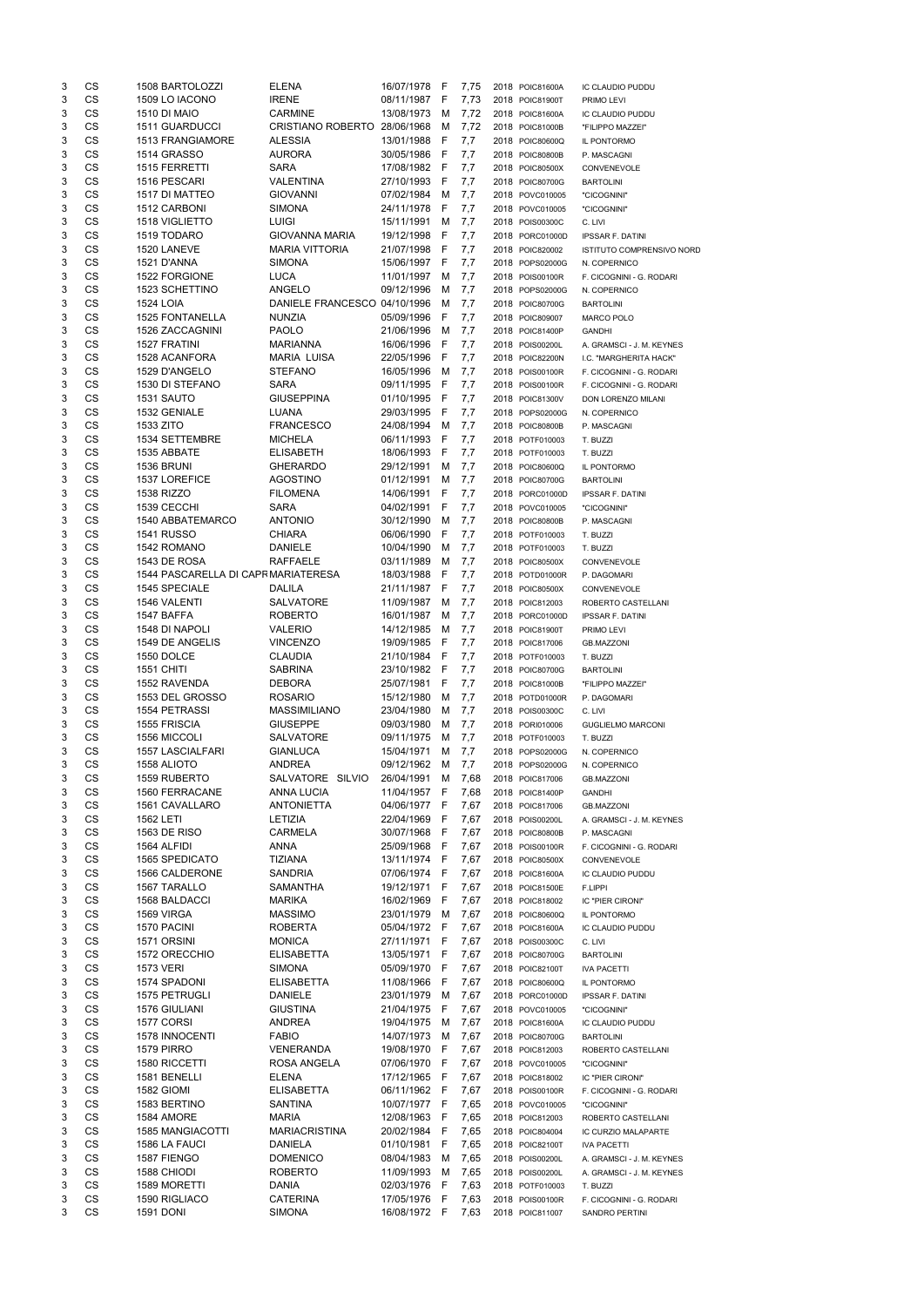| 3          | CS        | <b>1592 MIELE</b> | <b>ANTONIETTA</b>            | 30/04/1960 F |              | 7,63 | 2018 POIC81600A | IC CLAUDIO PUDDU          |
|------------|-----------|-------------------|------------------------------|--------------|--------------|------|-----------------|---------------------------|
| 3          | CS        | 1593 INGROSSO     | <b>GIULIANA</b>              | 01/09/1960   | -F           | 7,61 | 2018 POIC812003 | ROBERTO CASTELLANI        |
| 3          | CS        | 1595 ABRAMO       | <b>LUCA</b>                  | 09/02/1976   | M            | 7,6  | 2018 POTF010003 | T. BUZZI                  |
| 3          | CS        | 1596 LIGUORI      | <b>GIOVANNA</b>              | 03/02/1986   | -F           | 7,6  | 2018 POIC818002 | IC "PIER CIRONI"          |
| 3          | CS        | 1597 FULCO        | <b>MICHELE</b>               | 11/06/1985   | M            | 7,6  | 2018 POIC80600Q | IL PONTORMO               |
| 3          | <b>CS</b> | 1598 AMORICO      | <b>SABINA</b>                | 20/06/1982   | - F          | 7,6  | 2018 POIC811007 | <b>SANDRO PERTINI</b>     |
| 3          | CS        | 1599 PASTORE      | <b>ANNA</b>                  | 03/04/1981   | -F           | 7,6  | 2018 POIC809007 | <b>MARCO POLO</b>         |
| 3          | CS        | 1600 ROSATI       | <b>DAVINA</b>                | 14/02/1980   | F            | 7,6  | 2018 POIC81400P | <b>GANDHI</b>             |
| 3          | CS        | 1601 SENIA        | SEBASTIANO CARLO             | 14/11/1971   | M            | 7,6  | 2018 POIC82200N | I.C. "MARGHERITA HACK"    |
| 3          | <b>CS</b> | 1602 PASCUZZO     | <b>ALESSANDRO</b>            | 22/04/1964   | м            | 7,6  | 2018 POIS00200L | A. GRAMSCI - J. M. KEYNES |
| 3          | <b>CS</b> | 1603 PUGLIESE     | <b>SONIA</b>                 | 22/02/1986   | - F          | 7,6  | 2018 POIC81600A | IC CLAUDIO PUDDU          |
| 3          | CS        | 1604 COLUCCIA     | <b>SABRINA</b>               | 17/04/1985   | - F          | 7,6  | 2018 PORI010006 | <b>GUGLIELMO MARCONI</b>  |
| 3          | <b>CS</b> | <b>1605 FASKO</b> | <b>AURORA</b>                | 19/07/1980   | - F          | 7,6  | 2018 POIC80500X | CONVENEVOLE               |
| 3          | <b>CS</b> | 1606 BECHINI      | <b>LAURA</b>                 | 09/07/1972   | - F          | 7,6  | 2018 POIC81900T | PRIMO LEVI                |
| 3          | <b>CS</b> | 1607 BILOTTI      | <b>CRISTINA</b>              | 01/07/1968   | - F          | 7,6  | 2018 POIC81900T | PRIMO LEVI                |
| 3          | CS        | 1594 GENTILE      | <b>TOMMASO</b>               | 05/04/1998   | M            | 7,6  | 2018 POIC81900T | PRIMO LEVI                |
| 3          | CS        | 1608 CASCIO       | FRANCESCO EMANUEL 24/04/1977 |              | M            | 7,6  | 2018 POIC81600A | IC CLAUDIO PUDDU          |
| 3          | <b>CS</b> | 1609 GRUPPUSO     | <b>SAMUEL</b>                | 23/09/1998   |              |      |                 |                           |
|            | <b>CS</b> |                   |                              |              | M            | 7,6  | 2018 PORC01000D | <b>IPSSAR F. DATINI</b>   |
| 3          |           | 1610 BECACCI      | <b>FRANCESCA</b>             | 01/05/1998   | -F           | 7,6  | 2018 POIC80500X | CONVENEVOLE               |
| 3          | <b>CS</b> | 1611 CAVELLA      | <b>SAVERIO</b>               | 02/01/1998   | м            | 7,6  | 2018 POIC811007 | SANDRO PERTINI            |
| 3          | CS        | 1612 MADARENA     | <b>KEVIN</b>                 | 12/08/1997   | м            | 7,6  | 2018 POVC010005 | "CICOGNINI"               |
| 3          | CS        | 1613 MANCUSO      | <b>BORIS FRANCESCO</b>       | 20/07/1997   | M            | 7,6  | 2018 POIC80600Q | IL PONTORMO               |
| 3          | CS        | 1614 PETITO       | <b>GIUSEPPINA</b>            | 02/06/1997 F |              | 7,6  | 2018 POIC80500X | CONVENEVOLE               |
| 3          | CS        | 1615 GIRONI       | <b>VIRGINIA</b>              | 19/01/1997 F |              | 7,6  | 2018 POIC80800B | P. MASCAGNI               |
| 3          | <b>CS</b> | <b>1616 MILAN</b> | <b>FABIO</b>                 | 02/12/1996   | M            | 7,6  | 2018 POIC80800B | P. MASCAGNI               |
| 3          | <b>CS</b> | 1617 RUFFO        | ADELAIDE                     | 24/11/1996   | -F           | 7,6  | 2018 PORC01000D | <b>IPSSAR F. DATINI</b>   |
| 3          | <b>CS</b> | 1618 MARRAS       | <b>MATTIA</b>                | 27/11/1995   | M            | 7,6  | 2018 POIC82200N | I.C. "MARGHERITA HACK"    |
| 3          | <b>CS</b> | 1619 SPEZZANO     | <b>SIMONE</b>                | 25/01/1994   | м            | 7,6  | 2018 POIC82100T | <b>IVA PACETTI</b>        |
| 3          | <b>CS</b> | 1620 VITELLI      | <b>FRANCESCO GUIDO</b>       | 25/10/1993   | м            | 7,6  | 2018 POIC804004 | IC CURZIO MALAPARTE       |
| 3          | <b>CS</b> | 1621 CLEMENTE     | LUISA                        | 18/09/1993   | F            | 7,6  | 2018 PORC01000D | <b>IPSSAR F. DATINI</b>   |
| 3          | <b>CS</b> | 1622 DE STEFANO   | <b>ILARIA</b>                | 15/05/1993   | $\mathsf{F}$ | 7,6  | 2018 POIC80800B | P. MASCAGNI               |
| 3          | CS        | 1623 CALABRESE    | <b>LUCIA</b>                 | 11/05/1993   | - F          | 7,6  | 2018 PORC01000D | <b>IPSSAR F. DATINI</b>   |
| 3          | CS        | 1624 MACHEDA      | <b>SOFIA</b>                 | 23/04/1993   | -F           | 7,6  | 2018 POIC812003 | ROBERTO CASTELLANI        |
| 3          | CS        | 1625 GAROFALO     | <b>ROSALIA</b>               | 10/02/1992   | - F          | 7,6  | 2018 POVC010005 | "CICOGNINI"               |
| 3          | <b>CS</b> | 1626 VALENTE      | <b>CHIARA</b>                |              |              |      |                 |                           |
|            | <b>CS</b> |                   |                              | 18/12/1991 F |              | 7,6  | 2018 POIC81400P | <b>GANDHI</b>             |
| 3          |           | 1627 SANNA        | <b>DANIELA</b>               | 29/10/1991 F |              | 7,6  | 2018 POIC81000B | "FILIPPO MAZZEI"          |
| $\sqrt{3}$ | <b>CS</b> | 1628 GRANATA      | <b>DARIO</b>                 | 12/08/1991 F |              | 7,6  | 2018 POIC80600Q | IL PONTORMO               |
| 3          | CS        | 1629 PLUMARI      | <b>DANIA</b>                 | 17/07/1991   | F            | 7,6  | 2018 POIC81600A | IC CLAUDIO PUDDU          |
| 3          | CS        | 1630 VENTURELLI   | <b>ALESSIO</b>               | 30/05/1991   | м            | 7,6  | 2018 POIC80800B | P. MASCAGNI               |
| 3          | <b>CS</b> | 1631 ANATRINI     | <b>LEONARDO</b>              | 10/12/1990   | м            | 7,6  | 2018 POIS00100R | F. CICOGNINI - G. RODARI  |
| 3          | <b>CS</b> | 1632 MARTINO      | PASQUALINO                   | 06/12/1990   | м            | 7,6  | 2018 PORC01000D | <b>IPSSAR F. DATINI</b>   |
| 3          | <b>CS</b> | 1633 ACQUASANTA   | <b>GIULIANO</b>              | 13/01/1990   | м            | 7,6  | 2018 POTD01000R | P. DAGOMARI               |
| 3          | <b>CS</b> | 1634 ESPOSITO     | <b>MICHELA</b>               | 20/09/1988   | F            | 7,6  | 2018 POIC809007 | <b>MARCO POLO</b>         |
|            |           |                   |                              |              |              |      |                 |                           |
| 3          | <b>CS</b> | 1635 MEONI        | <b>EMANUELE</b>              | 08/01/1986   | M            | 7,6  | 2018 POVC010005 | "CICOGNINI"               |
| 3          | <b>CS</b> | 1636 CARLESI      | <b>MARIA ELISA</b>           | 20/05/1985   | F            | 7,6  | 2018 POIC820002 | ISTITUTO COMPRENSIVO NORD |
| 3          |           |                   |                              |              | -F           |      | 2018 POIS00200L | A. GRAMSCI - J. M. KEYNES |
|            | <b>CS</b> | 1637 MERCURO      | <b>ALESSANDRA</b>            | 21/03/1985   |              | 7,6  |                 |                           |
| 3          | <b>CS</b> | 1638 GRILLO       | <b>ANNALISA</b>              | 26/08/1983   | -F           | 7,6  | 2018 POIC81000B | "FILIPPO MAZZEI"          |
| 3          | <b>CS</b> | 1639 MODICA       | <b>MANUELA</b>               | 09/04/1982   | - F          | 7,6  | 2018 POIS00200L | A. GRAMSCI - J. M. KEYNES |
| 3          | CS        | <b>1640 MEONI</b> | <b>BARBARA</b>               | 10/04/1979   | -F           | 7,6  | 2018 POIC81500E | F.LIPPI                   |
| 3          | CS        | 1641 ORTOLANI     | <b>LORIANA</b>               | 24/04/1961   | F            | 7,6  | 2018 POIC817006 | <b>GB.MAZZONI</b>         |
| 3          | <b>CS</b> | 1642 TOGNOCCHI    | <b>MARIO</b>                 | 12/07/1959   | M            | 7,58 | 2018 POIS00200L | A. GRAMSCI - J. M. KEYNES |
| 3          | <b>CS</b> | 1643 GRAZIOSI     | <b>ORSOLA</b>                | 27/09/1974   | -F           | 7,58 | 2018 POIS00300C | C. LIVI                   |
| 3          | <b>CS</b> | 1644 BERARDI      | <b>DANIELE</b>               | 14/09/1980   | M            | 7,58 | 2018 POIC804004 | IC CURZIO MALAPARTE       |
| 3          | <b>CS</b> | 1645 TAFURO       | <b>GIUSEPPINA</b>            | 13/05/1976   | - F          | 7,58 | 2018 PORC01000D | <b>IPSSAR F. DATINI</b>   |
| 3          | <b>CS</b> | 1646 BRIENZA      | <b>MARIA ROSARIA</b>         | 28/05/1975   | - F          | 7,58 | 2018 POIS00200L | A. GRAMSCI - J. M. KEYNES |
| 3          | CS        | 1647 ESPOSITO     | <b>FRANCESCA</b>             | 27/02/1979   | - F          | 7,57 | 2018 POIC80800B | P. MASCAGNI               |
| 3          | CS        | 1648 PAOLI        | <b>BEATRICE</b>              | 21/12/1968   | -F           | 7,55 | 2018 POIC81500E | F.LIPPI                   |
| 3          | <b>CS</b> | 1649 SETOLA       | <b>SALVATORE</b>             | 04/04/1968   | M            | 7,55 | 2018 POIC812003 | ROBERTO CASTELLANI        |
| 3          | CS        | 1650 PELLEGRINO   | <b>GIUSEPPINA</b>            | 05/10/1964   | -F           | 7,55 | 2018 POIC81600A | IC CLAUDIO PUDDU          |
| 3          | <b>CS</b> | <b>1651 BARNI</b> | <b>DAMIANO</b>               | 17/09/1997   | M            | 7,55 | 2018 POIC82200N | I.C. "MARGHERITA HACK"    |
| 3          | <b>CS</b> | 1652 BALDI        | <b>ILARIA</b>                | 07/04/1993   | - F          | 7,55 | 2018 POVC010005 | "CICOGNINI"               |
| 3          | <b>CS</b> | 1653 VENUTA       | <b>GIUSEPPINA</b>            | 04/09/1992   | - F          | 7,55 | 2018 POIC80800B | P. MASCAGNI               |
| 3          | <b>CS</b> | 1654 MANZUOLI     | <b>SARAH</b>                 | 14/03/1991   | -F           | 7,55 | 2018 PORC01000D | <b>IPSSAR F. DATINI</b>   |
| 3          | <b>CS</b> | 1655 BARBERIO     | <b>SILVIA</b>                | 04/07/1986   | -F           | 7,55 | 2018 POVC010005 | "CICOGNINI"               |
| 3          | <b>CS</b> | 1656 DEL CAMPO    | PRIMIANO FAUSTO              | 04/02/1960   | M            | 7,55 | 2018 POPS02000G | N. COPERNICO              |
| 3          | <b>CS</b> | 1657 JASICKA      | AGNIESZKA EWA                | 25/02/1987   | - F          | 7,54 | 2018 PORC01000D | <b>IPSSAR F. DATINI</b>   |
|            |           | 1658 CESARINO     | <b>MARIA LUISA</b>           | 08/03/1970   | -F           |      |                 | F.LIPPI                   |
| 3          | CS        |                   |                              |              |              | 7,52 | 2018 POIC81500E |                           |
| 3          | <b>CS</b> | 1659 DEL SESTO    | <b>ERACLIO</b>               | 09/08/1972   | M            | 7,52 | 2018 POIC81300V | DON LORENZO MILANI        |
| 3          | <b>CS</b> | 1660 MAIONE       | <b>GIOVANNA</b>              | 06/03/1984   | - F          | 7,5  | 2018 POIC81500E | F.LIPPI                   |
| 3          | <b>CS</b> | 1661 SPENA        | <b>ANTONIETTA</b>            | 29/06/1983   | -F           | 7,5  | 2018 POIC804004 | IC CURZIO MALAPARTE       |
| 3          | <b>CS</b> | 1662 SESSA        | <b>EMILIA</b>                | 24/11/1979   | - F          | 7,5  | 2018 POIC81600A | IC CLAUDIO PUDDU          |
| 3          | <b>CS</b> | 1663 VENTURINI    | <b>MARIA FRANCESCA</b>       | 28/03/1978   | - F          | 7,5  | 2018 POIC81500E | F.LIPPI                   |
| 3          | <b>CS</b> | <b>1664 VITTI</b> | VALENTINA                    | 28/10/1977   | F            | 7,5  | 2018 POIC81000B | "FILIPPO MAZZEI"          |
| 3          | CS        | 1665 ZAFONTE      | <b>FRANCESCA</b>             | 16/12/1975 F |              | 7,5  | 2018 POIC804004 | IC CURZIO MALAPARTE       |
| 3          | CS        | 1666 DIOGUARDI    | ALESSANDRA                   | 16/08/1975   | - F          | 7,5  | 2018 POIC81000B | "FILIPPO MAZZEI"          |
| 3          | CS        | 1667 TACCONI      | LAURA                        | 29/01/1971   | F            | 7,5  | 2018 PORI010006 | <b>GUGLIELMO MARCONI</b>  |
| 3          | CS        | 1668 IOVINO       | <b>GIOACCHINO</b>            | 19/09/1969   | M            | 7,5  | 2018 POIS00200L | A. GRAMSCI - J. M. KEYNES |
| 3          | CS        | <b>1669 PIERI</b> | <b>NICOLETTA</b>             | 27/06/1967   | F            | 7,5  | 2018 POIC812003 | ROBERTO CASTELLANI        |
| 3          | CS        | 1670 MAGLIANO     | <b>DORIANA</b>               | 26/09/1964   | M            | 7,5  | 2018 POIC81500E | F.LIPPI                   |
| 3          | CS        | <b>1671 VECE</b>  | <b>ELVIRA</b>                | 21/09/1959   | -F           | 7,5  | 2018 POIC81300V | DON LORENZO MILANI        |
| 3          | CS        | 1672 GULLA'       | <b>MARILENA</b>              | 30/05/1989   | -F           | 7,5  | 2018 POIC80800B | P. MASCAGNI               |
| 3          | CS        | 1673 RUGGERI      | <b>MANUELA</b>               | 24/04/1987   | -F           | 7,5  | 2018 POIC804004 | IC CURZIO MALAPARTE       |
| 3          | CS<br>CS  | 1674 FEO          | <b>ANTONIO</b>               | 13/09/1985   | M            | 7,5  | 2018 POTF010003 | T. BUZZI                  |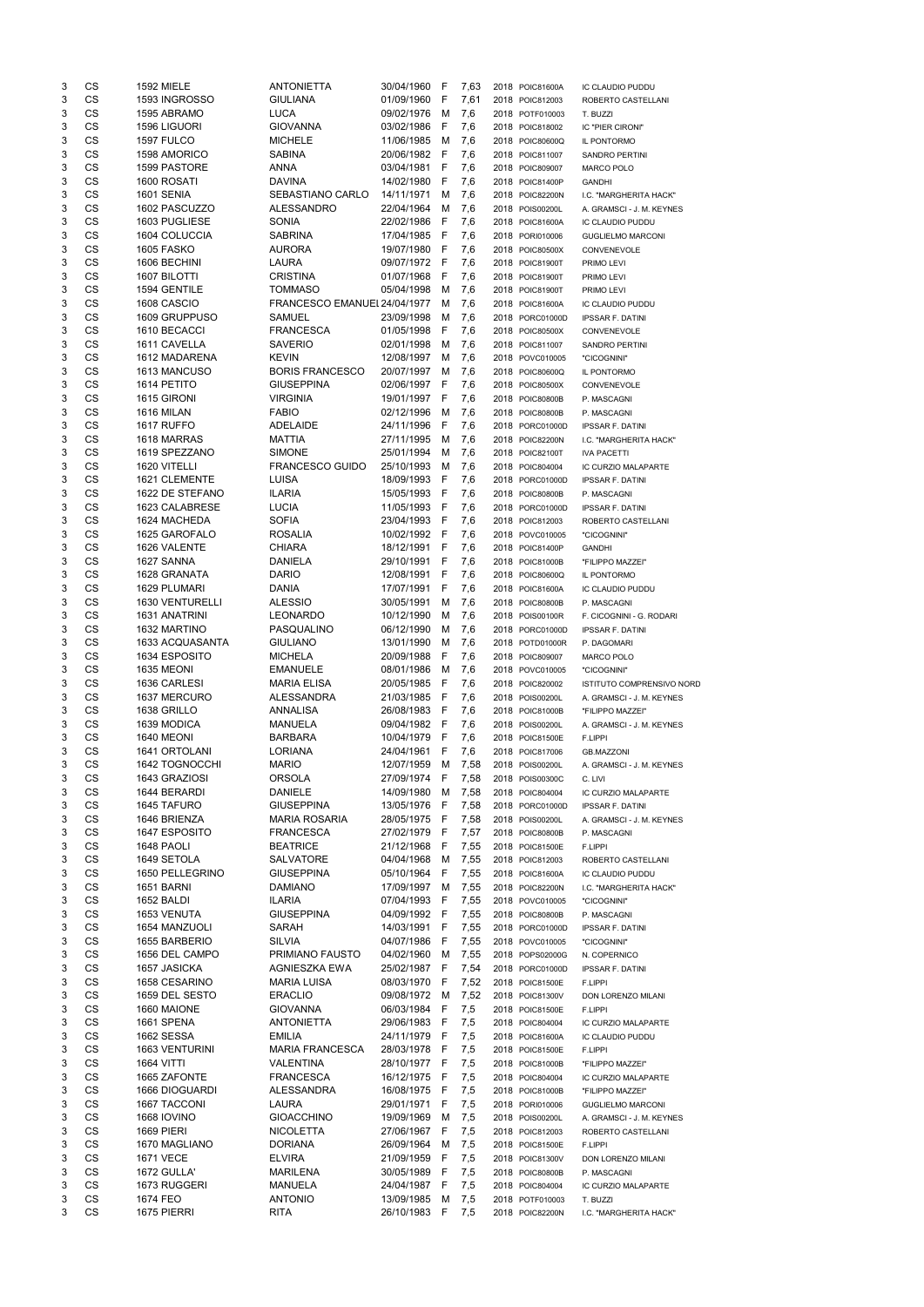| 3      | CS        | 1676 NAVIRAGNI      | <b>VIOLA</b>          | 24/12/1981                 | F    | 7,5        | 2018 POVC010005 | "CICOGNINI"                      |
|--------|-----------|---------------------|-----------------------|----------------------------|------|------------|-----------------|----------------------------------|
| 3      | <b>CS</b> | 1677 PARISE         | <b>ROSANNA</b>        | 06/08/1980                 | F    | 7,5        | 2018 POIC820002 | <b>ISTITUTO COMPRENSIVO NORD</b> |
| 3      | <b>CS</b> | 1678 MEOLA          | <b>VERONICA</b>       | 07/12/1979                 | F    | 7,5        | 2018 POTF010003 | T. BUZZI                         |
| 3      | <b>CS</b> | <b>1679 VERDE</b>   | <b>EMILIA</b>         | 17/09/1979                 | -F   | 7,5        | 2018 POIC817006 | <b>GB.MAZZONI</b>                |
| 3      | CS        | 1680 ALPI           | <b>FRANCESCA</b>      | 18/12/1978                 | -F   | 7,5        | 2018 POIC82200N | I.C. "MARGHERITA HACK"           |
| 3      | CS        | 1681 FINELLI        | <b>GIULIA</b>         | 24/02/1974                 | - F  | 7,5        | 2018 POIC81600A | IC CLAUDIO PUDDU                 |
| 3      | <b>CS</b> | 1682 TRIFONI        | <b>ELISA</b>          | 01/03/1973                 | -F   | 7,5        | 2018 POIC81500E | F.LIPPI                          |
| 3      | <b>CS</b> | 1683 D'AMICO        | <b>TIZIANA</b>        | 06/05/1970                 | -F   | 7,5        | 2018 POIC80500X | CONVENEVOLE                      |
| 3      | <b>CS</b> | 1684 ONOFRIO        | <b>ALBA</b>           | 15/05/1969                 | F    | 7,5        | 2018 POIS00200L | A. GRAMSCI - J. M. KEYNES        |
| 3      | <b>CS</b> | 1685 GESTRI         | <b>DANIELA</b>        | 05/05/1965                 | F    | 7,5        | 2018 POIC80800B | P. MASCAGNI                      |
| 3      | <b>CS</b> | 1686 CAVALLIERE     | <b>ANTONIO</b>        | 20/09/1983                 | M    | 7,5        | 2018 POIS00100R | F. CICOGNINI - G. RODARI         |
| 3      | <b>CS</b> | 1687 SCORDATO       | <b>SEBASTIANO</b>     | 11/06/1982                 | M    | 7,5        | 2018 POIC817006 | <b>GB.MAZZONI</b>                |
| 3      | <b>CS</b> | 1688 DIFIGOLA       | <b>GIULIANA</b>       | 29/08/1998                 | -F   | 7,5        | 2018 POIC82200N | I.C. "MARGHERITA HACK"           |
| 3      | CS        | 1689 SANTI          | <b>MARTINA</b>        | 23/06/1998                 | -F   | 7,5        | 2018 POIC81400P | <b>GANDHI</b>                    |
| 3      | <b>CS</b> | 1690 FLAGELLO       | <b>LUCIANO</b>        | 25/04/1998                 | -F   | 7,5        | 2018 POIC80600Q | IL PONTORMO                      |
| 3      | <b>CS</b> | 1691 PARIGI         | <b>VIRGINIA</b>       | 18/04/1998                 | -F   | 7,5        | 2018 PORC01000D | <b>IPSSAR F. DATINI</b>          |
| 3      | CS        | <b>1692 TOTTI</b>   | <b>CATERINA</b>       | 16/09/1997                 | -F   | 7,5        | 2018 POIC80800B | P. MASCAGNI                      |
| 3      | CS        | 1693 CIAPINI        | <b>CAMILLA</b>        | 19/12/1996                 | M    | 7,5        | 2018 POTD01000R | P. DAGOMARI                      |
| 3      | <b>CS</b> | 1694 MARCHESE       | <b>GIANMARCO</b>      | 03/07/1996                 | m    | 7,5        | 2018 POIS00200L | A. GRAMSCI - J. M. KEYNES        |
| 3      | <b>CS</b> | 1695 DEL SESTO      | <b>ANTONIO</b>        | 29/04/1996                 | м    | 7,5        | 2018 POIC81600A | <b>IC CLAUDIO PUDDU</b>          |
| 3      | CS        | 1696 PASSEGGIO      | <b>DAVIDE</b>         | 01/02/1996                 | M    | 7,5        | 2018 POPS02000G | N. COPERNICO                     |
| 3      | CS        | 1697 AMBROSIO       | <b>ANDREA</b>         | 12/12/1995                 | M    | 7,5        | 2018 POIC81000B | "FILIPPO MAZZEI"                 |
| 3      | <b>CS</b> | 1698 LAZZARA        | <b>FEDERICA</b>       | 10/10/1995                 | F    | 7,5        | 2018 POIS00200L | A. GRAMSCI - J. M. KEYNES        |
| 3      | <b>CS</b> | 1699 POSTIGLIONE    | <b>CRISTINA</b>       | 13/07/1995                 | F    | 7,5        | 2018 POIC804004 | IC CURZIO MALAPARTE              |
| 3      | <b>CS</b> | 1700 SQUITIERI      | <b>IVAN</b>           | 13/01/1995                 | M    | 7,5        | 2018 POIS00100R | F. CICOGNINI - G. RODARI         |
| 3      | <b>CS</b> | 1701 DI MARTINO     | <b>GIAMBATTISTA</b>   | 09/05/1994                 | M    | 7,5        | 2018 POIC82200N | I.C. "MARGHERITA HACK"           |
| 3      | <b>CS</b> | 1702 ANNUNZIATA     | <b>CHIARA</b>         | 18/04/1994                 | F    | 7,5        | 2018 POIC81500E | F.LIPPI                          |
| 3      | <b>CS</b> | 1703 FRANZESE       | <b>CRISTINA</b>       | 02/01/1994                 | F    | 7,5        | 2018 POIC809007 | <b>MARCO POLO</b>                |
| 3      | CS        | 1704 LA BARBERA     | <b>CLAUDIA</b>        | 26/11/1993                 | -F   | 7,5        | 2018 POIC809007 | <b>MARCO POLO</b>                |
| 3      | CS        | 1705 VINCIGUERRA    | <b>GIUSEPPINA</b>     | 08/09/1993                 | F    | 7,5        | 2018 POTF010003 | T. BUZZI                         |
| 3      | CS        | 1706 CIERVO         | ANNAGAIA              | 06/07/1993                 | F    | 7,5        | 2018 POIC809007 | <b>MARCO POLO</b>                |
| 3      | <b>CS</b> | 1707 IACOLARE       | <b>FELICE</b>         | 14/06/1993                 | M    | 7,5        | 2018 POIC804004 | IC CURZIO MALAPARTE              |
| 3      | <b>CS</b> | 1708 AMATO          | <b>CLAUDIA</b>        | 28/07/1992                 | F    | 7,5        | 2018 POIC804004 | <b>IC CURZIO MALAPARTE</b>       |
| 3      | CS        | 1709 BELLUCCI       | <b>DAMIANO</b>        | 22/07/1992                 | M    | 7,5        | 2018 POIC80800B | P. MASCAGNI                      |
| 3      | CS        | 1710 PALMISANO      | <b>GIUSI</b>          | 02/04/1992                 | F    | 7,5        | 2018 POIS00100R | F. CICOGNINI - G. RODARI         |
| 3      | <b>CS</b> | 1711 LATINO         | <b>LORENZO</b>        | 21/02/1992                 | м    | 7,5        | 2018 POIC81000B | "FILIPPO MAZZEI"                 |
| 3      | CS        | <b>1712 CERA</b>    | SERENA                | 29/12/1991                 | $-F$ | 7,5        | 2018 PORI010006 | <b>GUGLIELMO MARCONI</b>         |
| 3      | CS        | 1713 ABBATE         | <b>MARIAGIOVANNA</b>  | 06/11/1991                 | -F   | 7,5        | 2018 POIC81400P | <b>GANDHI</b>                    |
| 3      | CS        | 1714 CENTRELLA      | <b>VALENTINA</b>      | 25/09/1991                 | F    | 7,5        | 2018 POTD01000R | P. DAGOMARI                      |
| 3      | <b>CS</b> | 1715 BORRELLI       | <b>ANTONIO</b>        | 11/06/1991                 | м    | 7,5        | 2018 POIC820002 | <b>ISTITUTO COMPRENSIVO NORD</b> |
| 3      | <b>CS</b> | 1716 ROBERTI        | <b>MARTINA</b>        | 02/02/1991                 | F    | 7,5        | 2018 POPS02000G | N. COPERNICO                     |
| 3      | <b>CS</b> | <b>1717 RUSSO</b>   | <b>STEFANO</b>        | 04/12/1990                 | M    | 7,5        | 2018 POVC010005 | "CICOGNINI"                      |
| 3      | <b>CS</b> | 1718 ARTILLO        | <b>MARIA ROSARIA</b>  | 16/11/1990                 | F    | 7,5        | 2018 POIC81300V | DON LORENZO MILANI               |
| 3      | <b>CS</b> | 1719 PLAVA          | <b>ANNA</b>           | 03/01/1990                 | F    | 7,5        | 2018 POIC811007 | <b>SANDRO PERTINI</b>            |
| 3      | <b>CS</b> | 1720 SPIRITO        | <b>ELENA</b>          | 01/08/1989                 | -F   | 7,5        | 2018 POVC010005 | "CICOGNINI"                      |
| 3      | <b>CS</b> | <b>1721 PAPI</b>    | <b>ARIANNA</b>        | 13/07/1988                 | - F  | 7,5        | 2018 POIC81900T | PRIMO LEVI                       |
| 3      | <b>CS</b> | 1722 ASCOLESE       | <b>GIUSY</b>          | 13/10/1987                 | -F   | 7,5        | 2018 POTD01000R | P. DAGOMARI                      |
| 3      | <b>CS</b> | 1723 MUSCIO         | <b>VITTORIO</b>       | 20/06/1987                 | м    | 7,5        | 2018 POIC82200N | I.C. "MARGHERITA HACK"           |
| 3      | <b>CS</b> | 1724 LA MANTIA      | <b>ALEX</b>           | 23/05/1987                 | м    | 7,5        | 2018 POIC809007 | <b>MARCO POLO</b>                |
| 3      | <b>CS</b> | 1725 BUONAMANO      | <b>GIOVANNI</b>       | 21/03/1987                 | M    | 7,5        | 2018 POTF010003 | T. BUZZI                         |
| 3      | <b>CS</b> | <b>1726 DE VIVO</b> | <b>SIMONA</b>         | 09/03/1987                 | F    | 7,5        | 2018 POIS00200L | A. GRAMSCI - J. M. KEYNES        |
| 3      | <b>CS</b> | 1727 CAMBI          | <b>SERENA</b>         | 09/05/1986                 | F    | 7,5        | 2018 POIC81000B | "FILIPPO MAZZEI"                 |
| 3      | <b>CS</b> | 1728 LATINO         | <b>ALESSANDRO</b>     | 27/06/1985                 | M    | 7,5        | 2018 POIC81000B | "FILIPPO MAZZEI"                 |
| 3      | <b>CS</b> | 1729 TAZZANO        | ANNALISA              | 19/02/1985                 | -F   | 7,5        | 2018 POVC010005 | "CICOGNINI"                      |
| 3      | CS        | 1730 CLEMENTE       | <b>DORIANA</b>        | 05/04/1984                 | -F   | 7,5        | 2018 POIC81000B | "FILIPPO MAZZEI"                 |
| 3      | <b>CS</b> | 1731 NAPOLITANO     | <b>MARIA</b>          | 13/03/1984 F               |      | 7,5        | 2018 POIC81400P | <b>GANDHI</b>                    |
| 3      | CS        | 1732 LIOTTI         | <b>DANIELA</b>        | 10/12/1983                 | - F  | 7,5        | 2018 POTF010003 | T. BUZZI                         |
| 3      | <b>CS</b> | 1733 SBARAGLI       | <b>SABRINA</b>        | 24/09/1982                 | - F  | 7,5        | 2018 PORC01000D | <b>IPSSAR F. DATINI</b>          |
| 3      | <b>CS</b> | 1734 CAPUTO         | <b>FEDERICA</b>       | 25/09/1981                 | F    | 7,5        | 2018 POTF010003 | T. BUZZI                         |
| 3      | <b>CS</b> | 1735 D'ASSISI       | <b>FRANCESCO</b>      | 05/09/1981                 | м    | 7,5        | 2018 POIC809007 | <b>MARCO POLO</b>                |
| 3      | <b>CS</b> | 1736 MANCINI        | <b>SANDRA</b>         | 23/07/1980                 | F    | 7,5        | 2018 POIC820002 | ISTITUTO COMPRENSIVO NORD        |
| 3      | <b>CS</b> | 1737 CAPORASO       | <b>EMANUELA</b>       | 28/02/1980                 | - F  | 7,5        | 2018 POIC81400P | <b>GANDHI</b>                    |
| 3      | <b>CS</b> | 1738 TERRAFINO      | <b>MARCO</b>          | 16/01/1978                 | M    | 7,5        | 2018 POIS00200L | A. GRAMSCI - J. M. KEYNES        |
| 3      | <b>CS</b> | 1739 PISANA         | <b>MARIA</b>          | 06/09/1976                 | -F   | 7,5        | 2018 POTF010003 | T. BUZZI                         |
| 3      | <b>CS</b> | 1740 ZANNONI        | <b>CRISTINA</b>       | 27/03/1976                 | - F  | 7,5        | 2018 POIC81900T | PRIMO LEVI                       |
| 3      | <b>CS</b> | 1741 CHIORRA        | <b>FABRIZIO</b>       | 27/07/1975                 | M    | 7,5        | 2018 POIC817006 | <b>GB.MAZZONI</b>                |
| 3      | <b>CS</b> | 1742 MONTICELLI     | <b>CLAUDIA</b>        | 19/05/1975                 | -F   | 7,5        | 2018 POIC81400P | <b>GANDHI</b>                    |
| 3      | CS        | 1743 FARINA         | LUISA                 | 20/01/1972                 | - F  | 7,5        | 2018 POIC80500X | CONVENEVOLE                      |
| 3      | <b>CS</b> | 1744 ALLOGGIO       | <b>IDA</b>            | 23/02/1970                 | -F   |            |                 |                                  |
| 3      | <b>CS</b> | 1745 PONZECCHI      | <b>PAOLA</b>          | 05/11/1968                 | - F  | 7,5<br>7,5 | 2018 POVC010005 | "CICOGNINI"                      |
| 3      | CS        | 1746 AIELLO         | <b>LUISA</b>          | 29/09/1965                 |      |            | 2018 POIC820002 | ISTITUTO COMPRENSIVO NORD        |
|        | <b>CS</b> |                     |                       |                            | - F  | 7,5        | 2018 POIC81600A | IC CLAUDIO PUDDU                 |
| 3<br>3 | CS        | 1747 BERTOLA        | <b>MATILDE</b>        | 18/01/1965<br>03/01/1960 F | - F  | 7,5        | 2018 POTF010003 | T. BUZZI                         |
|        |           | 1748 SCOLARO        | <b>GRAZIA</b>         |                            |      | 7,5        | 2018 POIC811007 | SANDRO PERTINI                   |
| 3      | CS        | 1749 BONOMO         | <b>MARIA</b>          | 03/08/1958 F               |      | 7,5        | 2018 POIC80800B | P. MASCAGNI                      |
| 3      | CS        | 1750 FIENGO         | <b>NICOLA</b>         | 01/05/1957                 | M    | 7,48       | 2018 POIS00200L | A. GRAMSCI - J. M. KEYNES        |
| 3      | CS        | 1751 BIANCO         | <b>SARA</b>           | 23/06/1988                 | -F   | 7,48       | 2018 POTF010003 | T. BUZZI                         |
| 3      | CS        | 1752 MAZZA          | <b>MARIANTONIETTA</b> | 18/04/1966                 | - F  | 7,48       | 2018 POTD01000R | P. DAGOMARI                      |
| 3      | CS        | 1753 MASULLO        | SAVIA                 | 11/09/1973 F               |      | 7,47       | 2018 POIC817006 | <b>GB.MAZZONI</b>                |
| 3      | CS        | 1754 TARDUCCI       | <b>SIMONA</b>         | 27/08/1972 F               |      | 7,47       | 2018 POTF010003 | T. BUZZI                         |
| 3      | CS        | 1755 SANNA          | <b>ROBERTA</b>        | 14/05/1976                 | - F  | 7,47       | 2018 POIS00200L | A. GRAMSCI - J. M. KEYNES        |
| 3      | CS        | 1758 PIAZZESE       | VANESSA               | 29/05/1974 F               |      | 7,45       | 2018 POIC81900T | PRIMO LEVI                       |
| 3      | CS        | 1759 FIGNANI        | <b>RITA</b>           | 06/12/1966                 | - F  | 7,45       | 2018 POIC80700G | <b>BARTOLINI</b>                 |
| 3      | CS        | 1760 FUNARO         | <b>ANTONIA</b>        | 08/10/1973                 | - F  | 7,45       | 2018 POIC80600Q | IL PONTORMO                      |
| 3      | CS        | 1756 BORRELLI       | <b>GIOVANNA</b>       | 04/04/1992 F               |      | 7,45       | 2018 POIC82100T | <b>IVA PACETTI</b>               |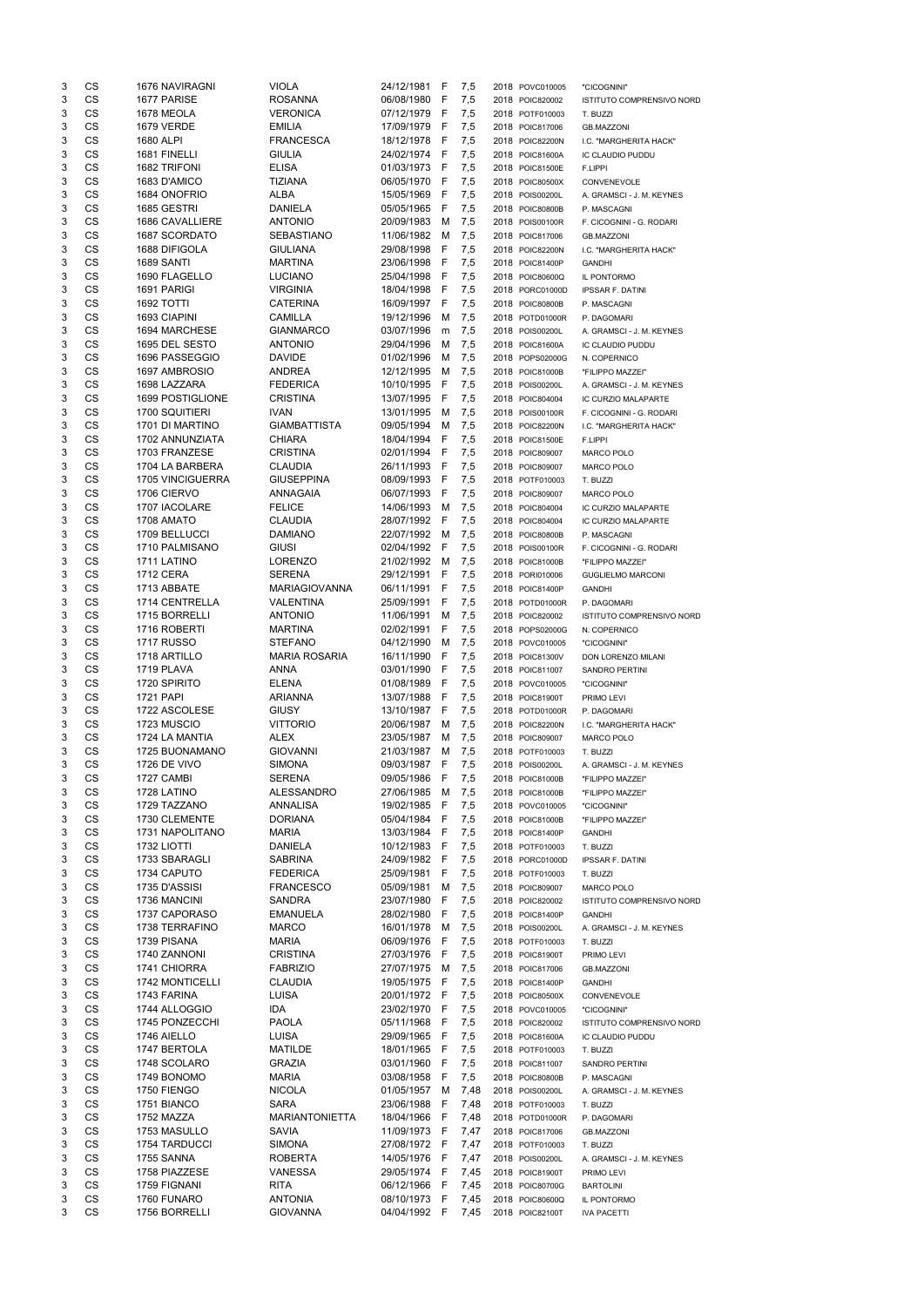| 3      | CS                     | 1757 CAROTENUTO                  | <b>RAFFAELE</b>                    | 24/04/1974               | м       | 7,45         | 2018 POIC809007                    | <b>MARCO POLO</b>                                |
|--------|------------------------|----------------------------------|------------------------------------|--------------------------|---------|--------------|------------------------------------|--------------------------------------------------|
| 3      | CS                     | 1761 CRINCOLI                    | PASQUALE                           | 15/03/1998               | м       | 7,45         | 2018 POIS00300C                    | C. LIVI                                          |
| 3      | CS                     | 1762 NICOIS                      | <b>IMMACOLATA</b>                  | 19/12/1993               | F       | 7,45         | 2018 POPS02000G                    | N. COPERNICO                                     |
| 3      | CS                     | 1763 PACIELLO                    | LUIGI                              | 09/09/1993               | м       | 7,45         | 2018 POTF010003                    | T. BUZZI                                         |
| 3      | CS                     | <b>1764 RUSSO</b>                | <b>ANNA MARIA</b>                  | 30/05/1991               | F       | 7,45         | 2018 POIC820002                    | ISTITUTO COMPRENSIVO NORD                        |
| 3      | CS                     | 1765 QUILICI                     | <b>ANNA</b>                        | 28/04/1990               | F       | 7,45         | 2018 PORC01000D                    | <b>IPSSAR F. DATINI</b>                          |
| 3      | <b>CS</b>              | <b>1766 MEIER</b>                | <b>THOMAS</b>                      | 01/12/1989               | M       | 7,45         | 2018 POIC81300V                    | DON LORENZO MILANI                               |
| 3<br>3 | CS<br>CS               | 1767 SGRILLI<br>1768 DI DOMENICO | <b>MARTINA</b><br>LIDIA            | 02/03/1989<br>21/04/1988 | F<br>F  | 7,45<br>7,45 | 2018 PORC01000D<br>2018 POIS00100R | <b>IPSSAR F. DATINI</b>                          |
| 3      | CS                     | 1769 MARINO                      | <b>ROSANGELA</b>                   | 31/12/1977               | F       | 7,45         | 2018 POTD01000R                    | F. CICOGNINI - G. RODARI<br>P. DAGOMARI          |
| 3      | CS                     | 1770 CASTRICATO                  | <b>VINCENZO</b>                    | 14/07/1977               | м       | 7,45         | 2018 POIC81900T                    | PRIMO LEVI                                       |
| 3      | CS                     | 1771 PEPE                        | <b>MARCELLO</b>                    | 09/03/1978               | M       | 7,42         | 2018 POIC80500X                    | CONVENEVOLE                                      |
| 3      | CS                     | <b>1772 LISI</b>                 | <b>MARIA</b>                       | 12/05/1969               | F       | 7,42         | 2018 POIC80800B                    | P. MASCAGNI                                      |
| 3      | CS                     | 1773 MORIELLO                    | <b>MICHELINA</b>                   | 17/03/1963               | F       | 7,42         | 2018 POIC817006                    | <b>GB.MAZZONI</b>                                |
| 3      | CS                     | 1774 MANCUSO                     | <b>ATTILIO</b>                     | 13/05/1976               | м       | 7,42         | 2018 POIC81000B                    | "FILIPPO MAZZEI"                                 |
| 3      | CS                     | 1776 TOSCANO                     | <b>CARLA</b>                       | 10/10/1982               | F       | 7,4          | 2018 POIC809007                    | <b>MARCO POLO</b>                                |
| 3      | CS                     | 1777 MALENA                      | <b>GIOVANNI</b>                    | 15/09/1975               | м       | 7,4          | 2018 POTD01000R                    | P. DAGOMARI                                      |
| 3      | CS                     | 1778 MONTORO                     | <b>SIMONA</b>                      | 13/04/1990               | F       | 7,4          | 2018 POIC81600A                    | IC CLAUDIO PUDDU                                 |
| 3      | CS                     | 1779 BARRA                       | <b>STELLA</b>                      | 31/01/1981               | F       | 7,4          | 2018 POIC81300V                    | <b>DON LORENZO MILANI</b>                        |
| 3      | CS                     | 1775 LANDI                       | <b>SARA</b>                        | 18/02/1988               | F       | 7,4          | 2018 POIC811007                    | SANDRO PERTINI                                   |
| 3      | CS                     | 1780 LAMONICA                    | <b>MARIANGELA</b>                  | 15/11/1989               | F       | 7,4          | 2018 POPS02000G                    | N. COPERNICO                                     |
| 3      | CS<br><b>CS</b>        | 1781 LAMANNA                     | <b>SALVATORE</b><br><b>SILVIA</b>  | 03/12/1998               | м       | 7,4          | 2018 POTD01000R                    | P. DAGOMARI                                      |
| 3<br>3 | CS                     | 1782 TRAVIA<br>1783 RIZZO        | <b>BRANDO MARIA</b>                | 30/06/1998<br>26/04/1996 | F<br>м  | 7,4<br>7,4   | 2018 POIS00200L<br>2018 POIS00300C | A. GRAMSCI - J. M. KEYNES                        |
| 3      | CS                     | 1784 GIURDANELLA                 | <b>MARTINA</b>                     | 18/08/1995               | F       | 7,4          | 2018 POIC804004                    | C. LIVI<br>IC CURZIO MALAPARTE                   |
| 3      | CS                     | 1785 CARLESI                     | <b>FRANCESCO</b>                   | 10/07/1995               | м       | 7,4          | 2018 POIS00200L                    | A. GRAMSCI - J. M. KEYNES                        |
| 3      | CS                     | 1786 SAVONA                      | <b>VALERIA</b>                     | 17/06/1995               | F       | 7,4          | 2018 POTD01000R                    | P. DAGOMARI                                      |
| 3      | CS                     | 1787 SORRI                       | VALENTINA                          | 10/04/1995               | F       | 7,4          | 2018 POIC81900T                    | PRIMO LEVI                                       |
| 3      | CS                     | 1788 GELLI                       | <b>MARIA CAMILLA</b>               | 01/02/1995               | F       | 7,4          | 2018 POIC80800B                    | P. MASCAGNI                                      |
| 3      | CS                     | 1789 COSCIONE                    | <b>ROSA</b>                        | 28/05/1994               | F       | 7,4          | 2018 POIC81600A                    | IC CLAUDIO PUDDU                                 |
| 3      | CS                     | 1790 PIPOLO                      | <b>MARIAFRANCESCA</b>              | 20/07/1993               | F       | 7,4          | 2018 POTF010003                    | T. BUZZI                                         |
| 3      | CS                     | 1791 GIAMBALVO                   | <b>GIULIA</b>                      | 17/03/1993               | F       | 7,4          | 2018 POIC82200N                    | I.C. "MARGHERITA HACK"                           |
| 3      | CS                     | 1792 MOLINARO                    | <b>VALERIA</b>                     | 03/09/1992               | F       | 7,4          | 2018 POIS00200L                    | A. GRAMSCI - J. M. KEYNES                        |
| 3      | CS                     | 1793 MANNA                       | <b>ROSSELLA</b>                    | 07/02/1992               | F       | 7,4          | 2018 PORC01000D                    | <b>IPSSAR F. DATINI</b>                          |
| 3      | CS                     | 1794 DEL PRINCIPE                | <b>MATTEO</b>                      | 25/08/1991               | м       | 7,4          | 2018 PORC01000D                    | <b>IPSSAR F. DATINI</b>                          |
| 3      | <b>CS</b>              | 1795 MORGANTI                    | <b>JACOPO</b>                      | 18/09/1990               | м       | 7,4          | 2018 POPS02000G                    | N. COPERNICO                                     |
| 3      | CS                     | 1796 MELE                        | GIULIA                             | 02/09/1989               | F,      | 7,4          | 2018 POIC81900T                    | PRIMO LEVI                                       |
| 3      | CS<br><b>CS</b>        | 1797 COPPOLELLA                  | <b>MONICA</b>                      | 21/11/1988               | F       | 7,4          | 2018 POTF010003                    | T. BUZZI                                         |
| 3<br>3 | <b>CS</b>              | 1798 BETTAZZI<br>1799 IACOPINI   | <b>MARTINA</b><br><b>GIULIA</b>    | 26/02/1988<br>01/10/1987 | F<br>F  | 7,4<br>7,4   | 2018 POVC010005<br>2018 POIC81000B | "CICOGNINI"<br>"FILIPPO MAZZEI"                  |
| 3      | <b>CS</b>              | <b>1800 LONGO</b>                | <b>DANIELE</b>                     | 23/02/1985               | м       | 7,4          | 2018 POIC80800B                    | P. MASCAGNI                                      |
| 3      | <b>CS</b>              | 1801 MAFFII                      | <b>CAMILLA</b>                     | 20/10/1984               | F       | 7,4          | 2018 POTF010003                    | T. BUZZI                                         |
| 3      | <b>CS</b>              | 1802 GIGLIO                      | <b>MARIA</b>                       | 17/08/1984               | F       | 7,4          | 2018 POTD01000R                    | P. DAGOMARI                                      |
| 3      | <b>CS</b>              | 1803 ARDITO                      | <b>GIANDOMENICO</b>                | 30/05/1984               | м       | 7,4          | 2018 POPS02000G                    | N. COPERNICO                                     |
| 3      | CS                     | 1804 MERAVIGLI                   | <b>MARICA</b>                      | 04/03/1977               | F       | 7,4          | 2018 PORC01000D                    | <b>IPSSAR F. DATINI</b>                          |
| 3      | CS                     | 1805 BARILE                      | <b>MARTINA</b>                     | 16/11/1992               | F       | 7,4          | 2018 POIC820002                    | <b>ISTITUTO COMPRENSIVO NORD</b>                 |
| 3      | <b>CS</b>              | <b>1806 MANCANTELLI</b>          | <b>ROSSELLA</b>                    | 17/07/1972               | F       | 7,38         | 2018 POTD01000R                    | P. DAGOMARI                                      |
| 3      | <b>CS</b>              | 1808 CORTESE                     | <b>VINCENZO</b>                    | 23/04/1985               | M       | 7,35         | 2018 POIS00100R                    | F. CICOGNINI - G. RODARI                         |
| 3      | CS                     | 1809 GRAZIANO                    | <b>COLOMBA DEBORA</b>              | 09/07/1983               | F       | 7,35         | 2018 POIC81900T                    | PRIMO LEVI                                       |
| 3      | CS                     | 1810 TOMBERLI                    | <b>DAVIDE</b>                      | 13/08/1975               | м       | 7,35         | 2018 POIS00100R                    | F. CICOGNINI - G. RODARI                         |
| 3      | <b>CS</b>              | 1811 BELLUCCI                    | <b>ANTONELLA</b>                   | 08/11/1960               | F       | 7,35         | 2018 POIS00100R                    | F. CICOGNINI - G. RODARI                         |
| 3      | <b>CS</b>              | 1807 CARDILLO                    | <b>GUIDO</b>                       | 24/04/1983               | M       | 7,35         | 2018 POVC010005                    | "CICOGNINI"                                      |
| 3      | <b>CS</b>              | 1812 FALCIANO                    | <b>SANTA</b>                       | 12/03/1996               | F       | 7,35         | 2018 POIC81300V                    | DON LORENZO MILANI                               |
| 3      | <b>CS</b><br><b>CS</b> | 1813 LOLLINI                     | <b>CLARISSA</b>                    | 03/07/1991               | F       | 7,35         | 2018 POIC804004                    | IC CURZIO MALAPARTE                              |
| 3<br>3 | <b>CS</b>              | 1814 LORETO<br>1815 SCAFFAI      | KATIA<br><b>CLAUDIA</b>            | 05/02/1987<br>13/10/1986 | -F<br>F | 7,35<br>7,35 | 2018 POIS00300C<br>2018 POIS00200L | C. LIVI                                          |
| 3      | <b>CS</b>              | 1816 BELLANDI                    | <b>DONATELLA</b>                   | 15/06/1964               | F       | 7,35         | 2018 POIC804004                    | A. GRAMSCI - J. M. KEYNES<br>IC CURZIO MALAPARTE |
| 3      | <b>CS</b>              | 1817 IPPOLITO                    | <b>MARIA GRAZIA</b>                | 11/04/1973               | F       | 7,33         | 2018 POIC82100T                    | <b>IVA PACETTI</b>                               |
| 3      | <b>CS</b>              | 1818 NARDI                       | <b>MICHELA</b>                     | 29/03/1972               | F       | 7,33         | 2018 POIC81600A                    | IC CLAUDIO PUDDU                                 |
| 3      | <b>CS</b>              | <b>1819 GETTI</b>                | <b>VANIA</b>                       | 10/03/1971               | F       | 7,33         | 2018 POIS00200L                    | A. GRAMSCI - J. M. KEYNES                        |
| 3      | <b>CS</b>              | 1820 BUCCINO                     | <b>FRANCESCO</b>                   | 30/04/1979               | м       | 7,33         | 2018 POIS00200L                    | A. GRAMSCI - J. M. KEYNES                        |
| 3      | <b>CS</b>              | 1821 ANNUNZIATA                  | <b>FABIANA</b>                     | 27/12/1978               | F       | 7,33         | 2018 POIC817006                    | <b>GB.MAZZONI</b>                                |
| 3      | <b>CS</b>              | 1822 SPADARO NORELLA             | LUCIANA                            | 04/02/1977               | F       | 7,33         | 2018 POIC820002                    | ISTITUTO COMPRENSIVO NORD                        |
| 3      | <b>CS</b>              | 1823 SANTINI                     | <b>STELLA</b>                      | 02/04/1976               | F       | 7,33         | 2018 POIC820002                    | ISTITUTO COMPRENSIVO NORD                        |
| 3      | <b>CS</b>              | <b>1824 DE FAZIO</b>             | <b>VIRGINIA</b>                    | 03/12/1975               | F       | 7,33         | 2018 PORC01000D                    | <b>IPSSAR F. DATINI</b>                          |
| 3      | CS                     | <b>1825 RUSSO</b>                | <b>CIRA</b>                        | 15/12/1974               | F       | 7,33         | 2018 POIS00200L                    | A. GRAMSCI - J. M. KEYNES                        |
| 3      |                        |                                  |                                    |                          |         |              |                                    |                                                  |
| 3      | CS                     | 1826 VERGARA                     | <b>MARGHERITA</b>                  | 28/09/1979               | F       | 7,33         | 2018 POIC80800B                    | P. MASCAGNI                                      |
| 3      | CS                     | 1827 D'ONOFRIO                   | <b>DOMENICA</b>                    | 30/12/1978               | F       | 7,33         | 2018 POIC82200N                    | I.C. "MARGHERITA HACK"                           |
| 3<br>3 | CS                     | 1828 PINTUS                      | <b>MONIQUE</b>                     | 05/09/1978               | F       | 7,33         | 2018 POIC81900T                    | PRIMO LEVI                                       |
|        | CS                     | 1829 CASTIELLO                   | ANGELA                             | 27/07/1978               | F       | 7,33         | 2018 PORI010006                    | <b>GUGLIELMO MARCONI</b>                         |
|        | CS                     | 1830 FIASCHI                     | VALENTINA                          | 15/07/1977 F             |         | 7,33         | 2018 POIC80600Q                    | IL PONTORMO                                      |
| 3      | CS                     | <b>1831 MARIOTTINI</b>           | <b>VERONICA</b>                    | 27/08/1975               | F       | 7,33         | 2018 POIC81000B                    | "FILIPPO MAZZEI"                                 |
| 3      | <b>CS</b>              | 1832 SAPORITA                    | <b>GIUSEPPA</b>                    | 29/10/1974 F             |         | 7,33         | 2018 POIS00300C                    | C. LIVI                                          |
| 3      | CS                     | 1833 RISALITI                    | LAURA                              | 26/09/1974 F             |         | 7,33         | 2018 POTD01000R                    | P. DAGOMARI                                      |
| 3      | CS                     | 1834 ORECCHIO<br>1835 TARANTINO  | <b>SABRINA</b><br><b>ANTONELLA</b> | 04/11/1973<br>15/04/1973 | F<br>F  | 7,33         | 2018 POIC80700G<br>2018 POIC81300V | <b>BARTOLINI</b>                                 |
| 3<br>3 | CS<br>CS               | 1836 CARDELLI                    | DANIELA                            | 31/07/1969               | F       | 7,33         | 2018 PORC01000D                    | DON LORENZO MILANI<br><b>IPSSAR F. DATINI</b>    |
| 3      | CS                     | 1837 INNOCENTI                   | <b>PATRIZIA</b>                    | 30/12/1965               | F       | 7,33<br>7,33 | 2018 POPS02000G                    | N. COPERNICO                                     |
| 3      | CS                     | 1838 TARGETTI                    | <b>SERGIO</b>                      | 01/11/1960               | M       | 7,33         | 2018 POTF010003                    | T. BUZZI                                         |
| 3      | CS                     | 1839 CASALE                      | ADELAIDE                           | 19/12/1977               | F       | 7,31         | 2018 POIC80500X                    | CONVENEVOLE                                      |
| 3      | CS                     | 1842 ARDITA                      | ALEXANDRALUIGIA                    | 10/03/1985               | M       | 7,3          | 2018 POIS00300C                    | C. LIVI                                          |
| 3      | CS                     | 1843 CARPINO                     | <b>ROSA</b>                        | 14/12/1971               | F       | 7,3          | 2018 POIC820002                    | ISTITUTO COMPRENSIVO NORD                        |
| 3      | CS<br>CS               | 1844 CRISPO                      | <b>ANTONIO</b>                     | 13/03/1960<br>26/08/1986 | M       | 7,3          | 2018 POPS02000G                    | N. COPERNICO                                     |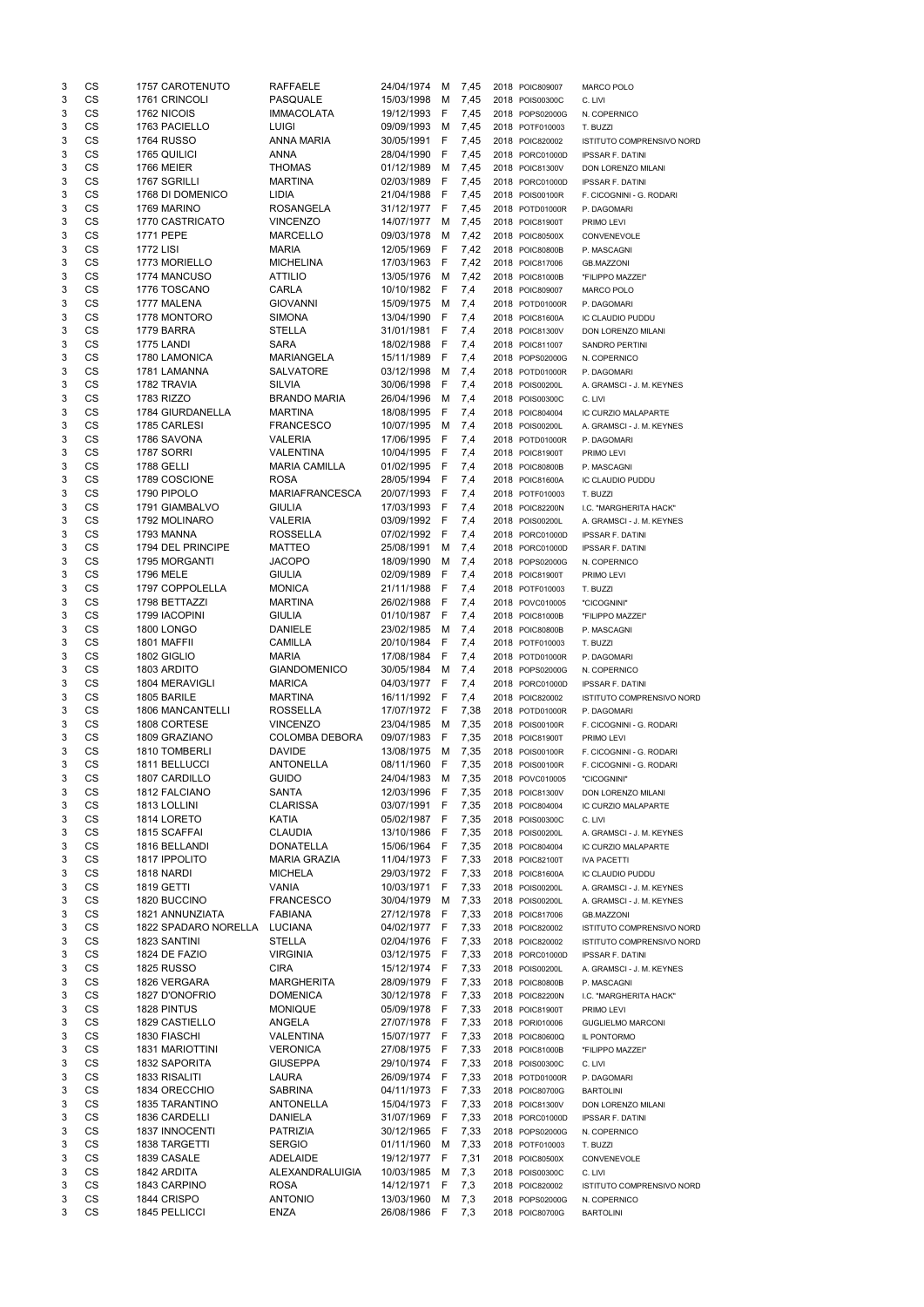| 3      | CS        | 1846 GENTILE                         | <b>CRISTIANA</b>                 | 22/09/1985               | - F      | 7,3        | 2018 POIC809007                    | <b>MARCO POLO</b>                    |
|--------|-----------|--------------------------------------|----------------------------------|--------------------------|----------|------------|------------------------------------|--------------------------------------|
| 3      | <b>CS</b> | 1847 AMORICO                         | <b>PATRIZIA</b>                  | 29/07/1975               | - F      | 7,3        | 2018 POIC811007                    | <b>SANDRO PERTINI</b>                |
| 3      | CS        | <b>1848 GROSSO</b>                   | <b>SABRINA</b>                   | 26/02/1966               | - F      | 7,3        | 2018 POIC81300V                    | DON LORENZO MILANI                   |
| 3      | CS        | 1840 GRALLO                          | <b>ELISA</b>                     | 25/07/1973               | - F      | 7,3        | 2018 POIS00300C                    | C. LIVI                              |
| 3      | CS        | 1841 PUCCI                           | <b>CINZIA</b>                    | 12/11/1965               | - F      | 7,3        | 2018 POIC80600Q                    | IL PONTORMO                          |
| 3      | CS        | <b>1849 PAPA</b>                     | <b>ARMANDO</b>                   | 24/04/1990               | M        | 7,3        | 2018 POVC010005                    | "CICOGNINI"                          |
| 3      | CS        | <b>1850 LECCE</b>                    | <b>LUISA</b>                     | 27/02/1990               | -F       | 7,3        | 2018 POVC010005                    | "CICOGNINI"                          |
| 3      | CS        | 1851 SIGNATI                         | <b>ANTONIA</b>                   | 13/01/1973               | F        | 7,3        | 2018 POIC812003                    | ROBERTO CASTELLANI                   |
| 3      | CS        | 1852 VIGNOZZI                        | <b>AURORA</b>                    | 09/02/1999               | F        | 7,3        | 2018 POIC812003                    | ROBERTO CASTELLANI                   |
| 3      | CS        | 1853 ZANCO                           | <b>MATTIA</b>                    | 07/11/1997               | M        | 7,3        | 2018 POIC81900T                    | PRIMO LEVI                           |
| 3      | CS        | 1854 CACCAMO                         | <b>GIORGIO</b>                   | 15/04/1997               | M        | 7,3        | 2018 PORC01000D                    | <b>IPSSAR F. DATINI</b>              |
| 3      | CS        | 1855 D'ANDREA                        | <b>MELANIA MARIA</b>             | 05/01/1997 F             |          | 7,3        | 2018 POIC80800B                    | P. MASCAGNI                          |
| 3      | CS        | 1856 NAVARRA                         | <b>RITA</b>                      | 12/08/1994               | F        | 7,3        | 2018 POVC010005                    | "CICOGNINI"                          |
| 3      | CS        | 1857 CONTINO                         | <b>FRANCESCO</b>                 | 12/08/1994               | M        | 7,3        | 2018 POPS02000G                    | N. COPERNICO                         |
| 3      | CS        | <b>1858 DONNARUMMA</b>               | <b>ALFONSO</b>                   | 05/08/1994               | M        | 7,3        | 2018 POVC010005                    | "CICOGNINI"                          |
| 3      | CS        | 1859 CIPOLLA                         | <b>STEFANIA</b>                  | 29/10/1993               | -F       | 7,3        | 2018 POIC820002                    | ISTITUTO COMPRENSIVO NORD            |
| 3      | CS        | 1860 PIAZZA                          | <b>GIOVANNI</b>                  | 18/09/1993               | M        | 7,3        | 2018 POIC804004                    | IC CURZIO MALAPARTE                  |
| 3      | CS        | 1861 SALIERNO                        | <b>ROSA</b>                      | 14/02/1993               | -F       | 7,3        | 2018 POIC80700G                    | <b>BARTOLINI</b>                     |
| 3      | CS        | 1862 CAIAZZO                         | <b>RAFFAELE</b>                  | 23/06/1992               | M        | 7,3        | 2018 POIC81600A                    | IC CLAUDIO PUDDU                     |
| 3      | CS        | <b>1863 ANILE</b>                    | <b>FEDERICA</b>                  | 25/12/1991               | F        | 7,3        | 2018 POIC811007                    | SANDRO PERTINI                       |
| 3      | CS        | 1864 MAGGI                           | <b>LEONARDO</b>                  | 01/12/1991               | М        | 7,3        | 2018 POIS00300C                    | C. LIVI                              |
| 3      | CS        | 1865 LIGRESTI                        | <b>ALESSANDRO</b>                | 16/05/1991               | M        | 7,3        | 2018 POTD01000R                    | P. DAGOMARI                          |
| 3      | <b>CS</b> | <b>1866 BIANCIARDI</b>               | <b>ALESSIO</b>                   | 07/05/1991               | M        | 7,3        | 2018 POIC81500E                    | F.LIPPI                              |
| 3      | <b>CS</b> | 1867 GULLINO                         | <b>MATTIA</b>                    | 28/09/1990               | M        | 7,3        | 2018 POTF010003                    | T. BUZZI                             |
| 3      | CS        | 1868 STORACI                         | <b>IVAN GIUSEPPE</b>             | 13/09/1990               | М        | 7,3        | 2018 POIS00200L                    | A. GRAMSCI - J. M. KEYNES            |
| 3      | CS        | 1869 RANIERI                         | <b>BRIGIDA</b>                   | 22/07/1990               | F        | 7,3        | 2018 POPS02000G                    | N. COPERNICO                         |
| 3      | CS        | 1870 MIDDIONE                        | <b>DENISE</b>                    | 02/04/1990               | F        | 7,3        | 2018 POIC82200N                    | I.C. "MARGHERITA HACK"               |
| 3      | CS        | 1871 CAPPELLACCIO                    | <b>MATTEO</b>                    | 09/01/1990               | M        | 7,3        | 2018 POIC80600Q                    | IL PONTORMO                          |
| 3      | CS        | 1872 BROCCOLO                        | LAURA                            | 05/06/1989               | F        | 7,3        | 2018 POVC010005                    |                                      |
| 3      | CS        | 1873 GUASTINI                        | <b>CARLOTTA</b>                  | 22/10/1987               | -F       | 7,3        | 2018 PORC01000D                    | "CICOGNINI"                          |
| 3      | CS        | 1874 STAVOLA                         | PASQUALE                         | 20/09/1986               | M        | 7,3        | 2018 POTF010003                    | <b>IPSSAR F. DATINI</b>              |
| 3      | CS        | 1875 PERINI                          | <b>ELISA</b>                     | 20/03/1984               | F        | 7,3        | 2018 POIC81000B                    | T. BUZZI                             |
| 3      | CS        | <b>1876 BRUNETTI</b>                 |                                  |                          | F        |            |                                    | "FILIPPO MAZZEI"                     |
|        | CS        | 1877 LETTIERI                        | <b>ROSARIA</b><br><b>CARMINE</b> | 31/10/1982<br>22/09/1982 | М        | 7,3        | 2018 POIC81000B                    | "FILIPPO MAZZEI"                     |
| 3      | CS        |                                      |                                  |                          |          | 7,3        | 2018 POTD01000R                    | P. DAGOMARI                          |
| 3<br>3 | CS        | 1878 PALUMBO                         | <b>EMANUELE</b>                  | 22/12/1981               | M        | 7,3        | 2018 POIS00300C                    | C. LIVI                              |
|        |           | 1879 IMPERATO                        | <b>FRANCESCO</b>                 | 20/02/1981               | M        | 7,3        | 2018 POTD01000R                    | P. DAGOMARI                          |
| 3      | CS        | 1880 DI BIASE                        | <b>FRANCESCA</b>                 | 14/12/1980               | <u>r</u> | 7,3        | 2018 POIC81000B                    | "FILIPPO MAZZEI"                     |
| 3      | CS        | 1881 PERULLO                         | <b>ANNARITA</b>                  | 10/10/1980               | -F       | 7,3        | 2018 POIC817006                    | <b>GB.MAZZONI</b>                    |
| 3      | <b>CS</b> | 1882 BARTOLETTI                      | <b>DANIELA</b>                   | 17/08/1980               | - F      | 7,3        | 2018 POIC81500E                    | F.LIPPI                              |
| 3      | <b>CS</b> | 1883 LUCARINI                        | <b>TATIANA</b>                   | 31/05/1973               | - F      | 7,3        | 2018 POIC81500E                    | F.LIPPI                              |
| 3      | <b>CS</b> | <b>1884 IUELE</b>                    | <b>GIANPAOLO</b>                 | 07/03/1973               | M        | 7,3        | 2018 POIC80800B                    | P. MASCAGNI                          |
| 3      | <b>CS</b> | 1885 MARRA                           | <b>MIRIAM</b>                    | 08/08/1983               | -F       | 7,3        | 2018 POIS00200L                    | A. GRAMSCI - J. M. KEYNES            |
| 3      | <b>CS</b> | 1886 CORRADO MANCINO                 | <b>FILOMENA</b>                  | 04/11/1956               | - F      | 7,29       | 2018 POIC812003                    | ROBERTO CASTELLANI                   |
| 3      | <b>CS</b> | <b>1887 LUPO</b>                     | <b>MARIA LORENA</b>              | 11/08/1972               | - F      | 7,28       | 2018 POIS00100R                    | F. CICOGNINI - G. RODARI             |
| 3      | CS        | 1888 AVVISATI                        | <b>GENNARO</b>                   | 15/07/1992               | M        | 7,28       | 2018 POPS02000G                    | N. COPERNICO                         |
| 3      | CS        | 1889 CAPOCEFALO                      | <b>SILVIO</b>                    | 22/08/1969               | M        | 7,27       | 2018 POIC81900T                    | PRIMO LEVI                           |
| 3      | <b>CS</b> | 1890 PROFETTO                        | <b>CARMELINA MARIA</b>           | 22/07/1972               | - F      | 7,27       | 2018 POIC820002                    | ISTITUTO COMPRENSIVO NORD            |
| 3      | CS        | <b>1891 FANCIULLACCI</b>             | <b>BEATRICE</b>                  | 02/03/1969               | -F       | 7,27       | 2018 POTD01000R                    | P. DAGOMARI                          |
| 3      | <b>CS</b> | 1893 OLIVIERI                        | <b>TERESA</b>                    | 29/01/1969               | -F       | 7,25       | 2018 POIC811007                    | <b>SANDRO PERTINI</b>                |
| 3      | CS        | <b>1894 IOVINO</b>                   | <b>MONICA</b>                    | 04/05/1973               | -F       | 7,25       | 2018 POIC809007                    | MARCO POLO                           |
| 3      | CS        | 1895 ALECCE                          | <b>ANTONIO</b>                   | 20/05/1972               | M        | 7,25       | 2018 POPS02000G                    | N. COPERNICO                         |
| 3      | CS        | 1896 TRUBIA                          | <b>ROBERTO</b>                   | 20/09/1984               | м        | 7,25       | 2018 POTF010003                    | T. BUZZI                             |
| 3      | CS        | <b>1897 VOCE</b>                     | <b>STEFANIA</b>                  | 17/04/1982               | - F      | 7,25       | 2018 POIC820002                    | ISTITUTO COMPRENSIVO NORD            |
| 3      | CS        | 1898 ERCOLE                          | <b>VALENTINA</b>                 | 30/04/1978               | - F      | 7,25       | 2018 POIS00200L                    | A. GRAMSCI - J. M. KEYNES            |
| 3      | CS        | 1892 PACINI                          | <b>ALESSIA</b>                   | 05/06/1990               | -F       | 7,25       | 2018 PORI010006                    | <b>GUGLIELMO MARCONI</b>             |
| 3      | CS        | 1899 CHIRIACO                        | <b>RAFFAELE</b>                  | 26/06/1984               | M        | 7,25       | 2018 PORC01000D                    | <b>IPSSAR F. DATINI</b>              |
| 3      | CS        | 1900 ILARDI                          | <b>JESSICA</b>                   | 03/10/1993               | F        | 7,25       | 2018 POIC820002                    | ISTITUTO COMPRENSIVO NORD            |
| 3      | CS        | 1901 CIFANI                          | PIERLUCA                         | 10/06/1992               | M        | 7,25       | 2018 POIS00200L                    | A. GRAMSCI - J. M. KEYNES            |
| 3      | CS        | 1902 BERTELLI                        | SONIA MARIANNA                   | 14/04/1989               | F        | 7,25       | 2018 POIC82200N                    | I.C. "MARGHERITA HACK"               |
| 3      | CS        | 1903 CANTIELLO                       | ANGELA                           |                          |          |            | 2018 POIC80600Q                    | IL PONTORMO                          |
| 3      |           |                                      |                                  | 24/12/1986               | - F      | 7,25       |                                    |                                      |
| 3      | CS        | <b>1904 TENDI</b>                    | <b>ALESSANDRO</b>                | 09/02/1982               | M        | 7,25       | 2018 POIC80700G                    | <b>BARTOLINI</b>                     |
| 3      | CS        | <b>1905 VENTIMIGLIA</b>              | <b>FLAVIO</b>                    | 03/02/1981               | M        | 7,25       | 2018 POIC81600A                    | IC CLAUDIO PUDDU                     |
| 3      | CS        | 1906 MAISTO                          | <b>ANNA</b>                      | 10/01/1972               | - F      | 7,25       | 2018 POIC80500X                    | CONVENEVOLE                          |
|        | CS        | 1907 SPINA                           | <b>MONICA</b>                    | 24/03/1968               | - F      | 7,25       | 2018 POIC80500X                    | CONVENEVOLE                          |
| 3      | CS        | 1908 D'AGATI                         | <b>MARIA GRAZIA ANTO</b>         | 11/06/1960               | - F      | 7,25       | 2018 POVC010005                    | "CICOGNINI"                          |
| 3      | CS        | 1909 SENATORE                        | <b>ANTONIETTA</b>                | 29/09/1973               | - F      | 7,23       | 2018 POIS00300C                    | C. LIVI                              |
| 3      | CS        | <b>1910 MATTEUCCI</b>                | <b>MANUELA</b>                   | 17/02/1976               | - F      | 7,23       | 2018 POIC81500E                    | F.LIPPI                              |
| 3      | CS        | 1911 MADEO                           | PASQUALE                         | 28/01/1975               | M        | 7,23       | 2018 POIC80600Q                    | IL PONTORMO                          |
| 3      | CS        | 1912 LENTINI                         | <b>SALVATORE</b>                 | 13/10/1979               | M        | 7,22       | 2018 POIC81400P                    | <b>GANDHI</b>                        |
| 3      | CS        | 1913 GUAZZINI                        | <b>EMANUELE</b>                  | 16/01/1974               | м        | 7,22       | 2018 POIC82200N                    | I.C. "MARGHERITA HACK"               |
| 3      | CS        | 1914 GRUNI                           | <b>MARZIO</b>                    | 18/04/1966               | M        | 7,22       | 2018 POIC80800B                    | P. MASCAGNI                          |
| 3      | CS        | 1915 SALVATORE                       | <b>LORENZO</b>                   | 21/05/1991               | М        | 7,22       | 2018 POIC81000B                    | "FILIPPO MAZZEI"                     |
| 3      | CS        | 1916 KARIMKHAN                       | KARIM                            | 15/01/1974               |          | M 7,22     | 2018 PORC01000D                    | <b>IPSSAR F. DATINI</b>              |
| 3      | CS        | 1917 BASILE                          | <b>ANTONELLO</b>                 | 13/04/1965               | M        | 7,21       | 2018 POIC81000B                    | "FILIPPO MAZZEI"                     |
| 3      | CS        | 1919 CRISTIANI                       | <b>FEDERICA</b>                  | 07/09/1981               | F        | 7,2        | 2018 POIC81400P                    | <b>GANDHI</b>                        |
| 3      | CS        | 1920 NOVIELLO                        | <b>NICOLA</b>                    | 24/06/1974               | M        | 7,2        | 2018 POIC820002                    | <b>ISTITUTO COMPRENSIVO NORD</b>     |
| 3      | CS        | 1921 BONECHI                         | <b>BARBARA</b>                   | 24/08/1984 F             |          | 7,2        | 2018 POIC80500X                    | CONVENEVOLE                          |
|        |           |                                      |                                  |                          |          |            |                                    |                                      |
| 3      | CS        | 1922 PAGANO                          | <b>TERESA</b>                    | 10/10/1981 F             |          | 7,2        | 2018 POIS00300C                    | C. LIVI                              |
| 3      | CS        | 1923 SIPALA                          | <b>MARIO SANTI</b>               | 01/11/1975               | M        | 7,2        | 2018 POIC81900T                    | PRIMO LEVI                           |
| 3      | CS        | 1924 ZANIERI                         | SUSI                             | 25/01/1971               | -F       | 7,2        | 2018 POIC81400P                    | <b>GANDHI</b>                        |
| 3      | CS        | <b>1925 CHITI</b>                    | <b>GIULIA</b>                    | 03/12/1990               | -F       | 7,2        | 2018 POIC811007                    | SANDRO PERTINI                       |
| 3<br>3 | CS<br>CS  | 1926 CRISCI<br><b>1927 BUONAIUTO</b> | <b>VINCENZO</b><br>ANGELO        | 20/10/1990<br>18/02/1986 | м<br>M   | 7,2<br>7,2 | 2018 PORI010006<br>2018 POTF010003 | <b>GUGLIELMO MARCONI</b><br>T. BUZZI |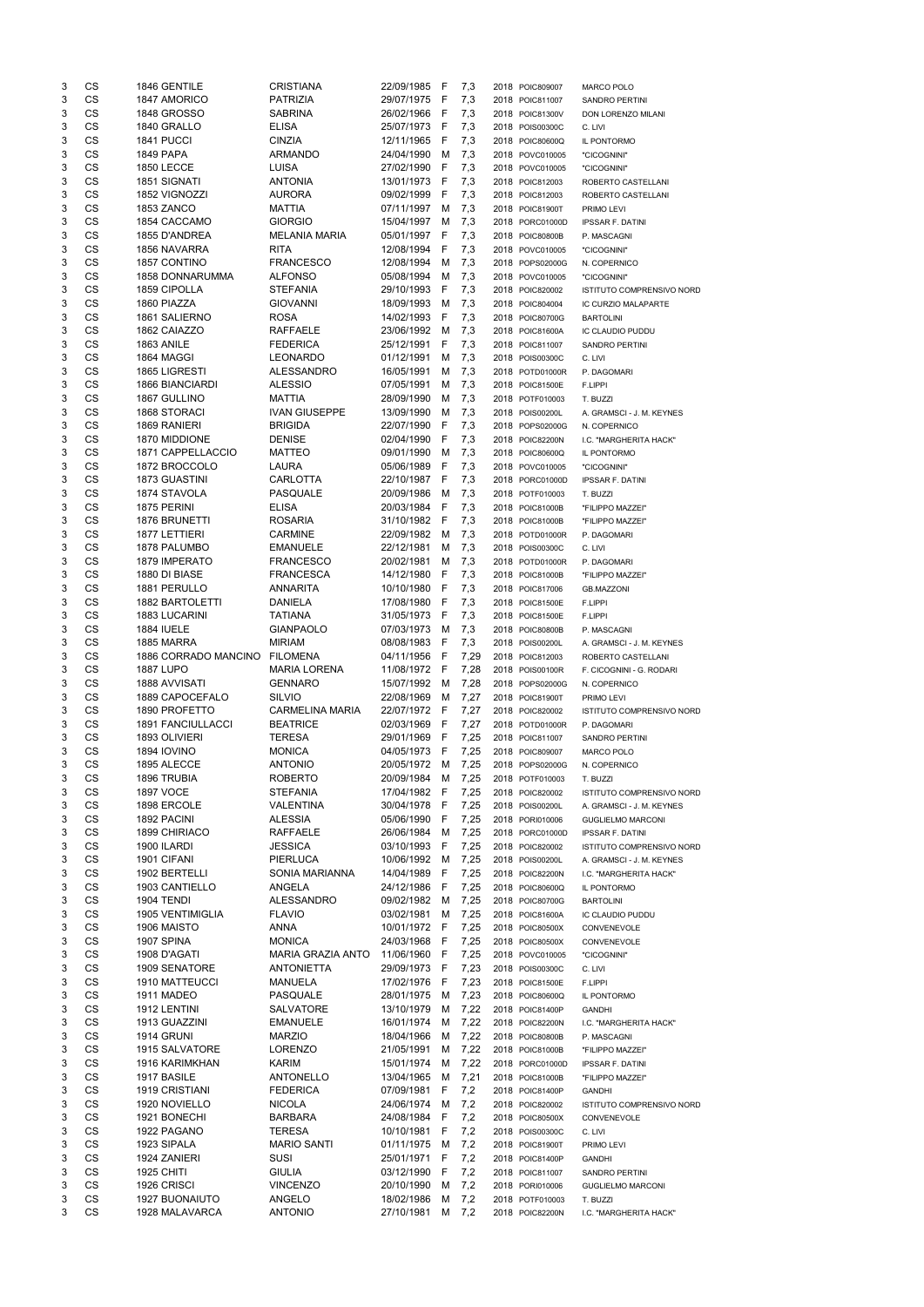| 3      | CS                     | <b>1929 BERNARDINI</b>                 | <b>SIMONETTA</b>                      | 05/04/1963               | F      | 7,2          | 2018 POIC804004                    | IC CURZIO MALAPARTE              |
|--------|------------------------|----------------------------------------|---------------------------------------|--------------------------|--------|--------------|------------------------------------|----------------------------------|
| 3      | CS                     | <b>1930 RUGI</b>                       | <b>GIULIANA</b>                       | 13/03/1961               | F      | 7,2          | 2018 POIC81000B                    | "FILIPPO MAZZEI"                 |
| 3      | CS                     | 1918 BASTA                             | <b>ANTONELLA</b>                      | 11/06/1996               | F      | 7,2          | 2018 POIC820002                    | ISTITUTO COMPRENSIVO NORD        |
| 3      | CS                     | 1931 GALUFFO                           | <b>SALVATORE</b>                      | 13/11/1991               | M      | 7,2          | 2018 POIS00200L                    | A. GRAMSCI - J. M. KEYNES        |
| 3      | CS                     | 1932 PICCIOLI                          | <b>MARZIA</b>                         | 04/06/1975               | F      | 7,2          | 2018 POIC820002                    | <b>ISTITUTO COMPRENSIVO NORD</b> |
| 3      | <b>CS</b>              | 1933 D'ANGELO                          | <b>VINCENZO</b>                       | 01/01/1988               | M      | 7,2          | 2018 POIC818002                    | IC "PIER CIRONI"                 |
| 3      | <b>CS</b>              | <b>1934 BATTILORO</b>                  | <b>CIRO</b>                           | 19/07/1999               | M      | 7,2          | 2018 POPS02000G                    | N. COPERNICO                     |
| 3<br>3 | CS<br>CS               | 1935 COZZOLINO<br><b>1936 FRATTINI</b> | <b>NOEMI</b><br><b>SIMONE</b>         | 19/04/1999<br>18/04/1998 | F      | 7,2          | 2018 POIC81400P                    | <b>GANDHI</b>                    |
| 3      | <b>CS</b>              | <b>1937 SCARAVILLI</b>                 | <b>ANDREA</b>                         | 04/04/1998               | M<br>M | 7,2<br>7,2   | 2018 POIC804004<br>2018 POTF010003 | IC CURZIO MALAPARTE<br>T. BUZZI  |
| 3      | <b>CS</b>              | 1938 PAGANO                            | <b>MARTINA</b>                        | 22/12/1995               | F      | 7,2          | 2018 POIC80500X                    | CONVENEVOLE                      |
| 3      | CS                     | <b>1939 PENTIMALLI</b>                 | <b>DARIO</b>                          | 19/06/1995               | M      | 7,2          | 2018 POIC80600Q                    | IL PONTORMO                      |
| 3      | CS                     | 1940 PALMESANO                         | <b>MIRIAM</b>                         | 02/11/1994               | F      | 7,2          | 2018 POIC809007                    | MARCO POLO                       |
| 3      | CS                     | 1941 CECCHI                            | <b>ELENA</b>                          | 23/08/1994               | F      | 7,2          | 2018 POVC010005                    | "CICOGNINI"                      |
| 3      | <b>CS</b>              | 1942 MACALUSO                          | <b>GIUDITTA</b>                       | 05/07/1994               | F      | 7,2          | 2018 POIC80800B                    | P. MASCAGNI                      |
| 3      | CS                     | 1943 TRONCI                            | <b>LUCIA</b>                          | 30/05/1994               | F      | 7,2          | 2018 POIS00100R                    | F. CICOGNINI - G. RODARI         |
| 3      | CS                     | 1944 MINGIONE                          | <b>FABIOLA</b>                        | 23/03/1994               | F      | 7,2          | 2018 POIC81300V                    | DON LORENZO MILANI               |
| 3      | CS                     | <b>1945 VERDE</b>                      | <b>ANTIMO</b>                         | 01/02/1994               | M      | 7,2          | 2018 POIC820002                    | ISTITUTO COMPRENSIVO NORD        |
| 3      | CS                     | 1946 FIGLIOLIA                         | <b>DORIANA</b>                        | 22/09/1993               | F      | 7,2          | 2018 POIC80800B                    | P. MASCAGNI                      |
| 3      | CS                     | 1947 GRASSI                            | <b>GIULIA</b>                         | 01/07/1993               | F      | 7,2          | 2018 POIC809007                    | MARCO POLO                       |
| 3      | CS                     | 1948 CARRICATO                         | <b>VALENTINO</b>                      | 20/04/1993               | M      | 7,2          | 2018 POTD01000R                    | P. DAGOMARI                      |
| 3      | CS                     | 1949 CORVINO                           | <b>SIMONA</b>                         | 15/03/1993               | F      | 7,2          | 2018 POIC81000B                    | "FILIPPO MAZZEI"                 |
| 3      | <b>CS</b>              | 1950 LAMBIASE                          | ALESSIA                               | 27/12/1992               | F      | 7,2          | 2018 POIC80600Q                    | IL PONTORMO                      |
| 3      | <b>CS</b>              | 1951 SIVIGLIA                          | <b>BERNADETTE</b>                     | 02/06/1992               | F      | 7,2          | 2018 POIC80600Q                    | IL PONTORMO                      |
| 3      | CS                     | 1952 AMELIA                            | <b>CHIARA</b>                         | 08/05/1992               | F      | 7,2          | 2018 POIC81400P                    | <b>GANDHI</b>                    |
| 3      | <b>CS</b>              | 1953 GIGANTE                           | <b>DANIELA</b>                        | 23/04/1992               | F      | 7,2          | 2018 POIC81400P                    | <b>GANDHI</b>                    |
| 3      | CS                     | <b>1954 CAROTENUTO</b>                 | <b>VALENTINA</b>                      | 13/12/1991               | М      | 7,2          | 2018 POIC80500X                    | CONVENEVOLE                      |
| 3      | CS                     | 1955 CIROTTO                           | <b>FRANCESCO</b>                      | 11/12/1991               | M      | 7,2          | 2018 POTD01000R                    | P. DAGOMARI                      |
| 3      | CS                     | 1956 COLICCHIO                         | <b>MARTINA</b>                        | 27/11/1991               | F      | 7,2          | 2018 POPS02000G                    | N. COPERNICO                     |
| 3      | CS                     | 1957 CENNAMO                           | <b>VITTORIA</b>                       | 25/11/1991               | F      | 7,2          | 2018 POTF010003                    | T. BUZZI                         |
| 3      | CS                     | 1958 LA PIANA                          | <b>ELISA</b>                          | 14/09/1991               | F      | 7,2          | 2018 POIC80600Q                    | IL PONTORMO                      |
| 3      | <b>CS</b>              | 1959 URGOLO                            | <b>ALESSANDRO</b>                     | 01/08/1991               | M      | 7,2          | 2018 POIC81500E                    | F.LIPPI                          |
| 3      | CS                     | 1960 LIQUIDO                           | <b>GIANMARCO</b>                      | 18/05/1991               | м      | 7,2          | 2018 POTF010003                    | T. BUZZI                         |
| 3      | CS                     | 1961 ANEDDA                            | <b>DAVIDE</b>                         | 22/01/1991               | м      | 7,2          | 2018 POIS00200L                    | A. GRAMSCI - J. M. KEYNES        |
| 3      | CS                     | <b>1962 BERNI</b>                      | <b>MATTEO</b>                         | 16/10/1990               | м      | 7,2          | 2018 POIC80800B                    | P. MASCAGNI                      |
| 3      | <b>CS</b>              | 1963 VASTOLA<br>1964 SINATRA           | <b>ALESSANDRO</b><br><b>ROSALINDA</b> | 08/10/1990               | M      | 7,2          | 2018 POIS00300C<br>2018 POIC812003 | C. LIVI                          |
| 3<br>3 | CS<br>CS               | 1965 MIGLIORE                          | <b>MARIAROSARIA</b>                   | 04/08/1990<br>08/05/1990 | F<br>F | 7,2<br>7,2   |                                    | ROBERTO CASTELLANI               |
| 3      | <b>CS</b>              | 1966 CACACE                            | <b>SERENA</b>                         | 14/03/1990               | F      | 7,2          | 2018 POPS02000G<br>2018 POPS02000G | N. COPERNICO<br>N. COPERNICO     |
| 3      | <b>CS</b>              | 1967 CAPPELLO                          | <b>EUGENIO</b>                        | 06/09/1989               | M      | 7,2          | 2018 POIC82100T                    | <b>IVA PACETTI</b>               |
| 3      | <b>CS</b>              | 1968 TARCHI                            | <b>EMANUELE</b>                       | 22/06/1989               | M      | 7,2          | 2018 POIC804004                    | IC CURZIO MALAPARTE              |
| 3      | <b>CS</b>              | <b>1969 CUOCO</b>                      | <b>LUCIA</b>                          | 25/05/1988               | F      | 7,2          | 2018 POTD01000R                    | P. DAGOMARI                      |
| 3      | <b>CS</b>              | 1970 PERRONE                           | <b>ANNA MARIA</b>                     | 21/11/1987               | F      | 7,2          | 2018 POIC82200N                    | I.C. "MARGHERITA HACK"           |
| 3      | <b>CS</b>              | 1971 DI BIASE                          | <b>FRANCESCO</b>                      | 08/12/1986               | М      | 7,2          | 2018 PORC01000D                    | <b>IPSSAR F. DATINI</b>          |
| 3      | <b>CS</b>              | <b>1972 BRINI</b>                      | <b>FABIANA</b>                        | 03/12/1984               | F      | 7,2          | 2018 POIS00200L                    | A. GRAMSCI - J. M. KEYNES        |
| 3      | <b>CS</b>              | 1973 CERRITO                           | <b>TANIA</b>                          | 28/02/1984               | F      | 7,2          | 2018 PORI010006                    | <b>GUGLIELMO MARCONI</b>         |
| 3      | <b>CS</b>              | <b>1974 BIANCHINI</b>                  | <b>SARA</b>                           | 15/02/1984               | F      | 7,2          | 2018 POIC812003                    | ROBERTO CASTELLANI               |
| 3      | <b>CS</b>              | 1975 GAMBINO                           | <b>MICHELE</b>                        | 31/10/1983               | M      | 7,2          | 2018 POIS00300C                    | C. LIVI                          |
| 3      | <b>CS</b>              | 1976 ORITI TITI'                       | ANTONINO ANGELO                       | 22/11/1981               | M      | 7,2          | 2018 POIC81300V                    | DON LORENZO MILANI               |
| 3      | <b>CS</b>              | 1977 PERRONE                           | <b>IRENE</b>                          | 25/09/1981               | F      | 7,2          | 2018 POIC80800B                    | P. MASCAGNI                      |
| 3      | <b>CS</b>              | 1978 CAPO                              | <b>GIANLUCA</b>                       | 04/09/1972               | M      | 7,2          | 2018 POTF010003                    | T. BUZZI                         |
| 3      | <b>CS</b>              | 1984 SORBELLO                          | <b>MARIA CARLA</b>                    | 22/09/1964               | F      | 7,17         | 2018 PORI010006                    | <b>GUGLIELMO MARCONI</b>         |
| 3      | <b>CS</b>              | 1979 BUNONE                            | <b>GIUSEPPE</b>                       | 10/01/1976               | M      | 7,17         | 2018 POIC817006                    | <b>GB.MAZZONI</b>                |
| 3      | <b>CS</b>              | 1980 CELENTANO                         | <b>SIMONA</b>                         | 29/10/1975               | F      | 7,17         | 2018 POIC80500X                    | CONVENEVOLE                      |
| 3      | <b>CS</b>              | 1981 ROSATI                            | <b>MICHELA</b>                        | 02/12/1972               | F      | 7,17         | 2018 POIC82100T                    | <b>IVA PACETTI</b>               |
| 3      | <b>CS</b>              | 1982 MADDALONI                         | <b>RENATA</b>                         | 23/11/1965               | F      | 7,17         | 2018 POIS00200L                    | A. GRAMSCI - J. M. KEYNES        |
| 3      | CS                     | <b>1983 FANTI</b>                      | <b>VANESSA</b>                        | 16/03/1971               | F      | 7,17         | 2018 POIC817006                    | <b>GB.MAZZONI</b>                |
| 3      | CS                     | 1985 DI SANDRO                         | <b>MARCO</b>                          | 07/05/1979               | M      | 7,17         | 2018 POIC818002                    | IC "PIER CIRONI"                 |
| 3      | <b>CS</b>              | <b>1986 ROSSI</b>                      | <b>VINCENZO</b>                       | 04/03/1979               | M      | 7,17         | 2018 POIC804004                    | IC CURZIO MALAPARTE              |
| 3<br>3 | <b>CS</b><br><b>CS</b> | <b>1987 SCAVO</b><br>1988 CASTELLANA   | <b>PAOLA</b><br><b>ANTONELLA</b>      | 06/10/1978<br>05/02/1977 | F<br>F | 7,17<br>7,17 | 2018 POTD01000R<br>2018 POPS02000G | P. DAGOMARI<br>N. COPERNICO      |
| 3      | <b>CS</b>              | 1989 CARMASSI                          | <b>CLAUDIA</b>                        | 05/04/1974               | F      | 7,17         | 2018 POIC81000B                    | "FILIPPO MAZZEI"                 |
| 3      | <b>CS</b>              | 1990 MUSSARI                           | <b>CRISTIAN</b>                       | 24/03/1978               | M      | 7,16         | 2018 POIC80800B                    | P. MASCAGNI                      |
| 3      | <b>CS</b>              | 1991 D'AVANZO                          | <b>CARMELA</b>                        | 13/10/1958               | F      | 7,15         | 2018 POIC804004                    | IC CURZIO MALAPARTE              |
| 3      | <b>CS</b>              | 1992 ALTOBELLI                         | <b>DOMENICO</b>                       | 08/03/1992               | M      | 7,15         | 2018 POIC80700G                    | <b>BARTOLINI</b>                 |
| 3      | <b>CS</b>              | 1993 TEDINO                            | <b>CARMEN</b>                         | 01/11/1990               | F      | 7,15         | 2018 POIC817006                    | <b>GB.MAZZONI</b>                |
| 3      | <b>CS</b>              | 1994 FRAGNITO                          | <b>DEBORA</b>                         | 28/10/1986               | F      | 7,15         | 2018 POIC80800B                    | P. MASCAGNI                      |
| 3      | <b>CS</b>              | 1995 COPPOLA                           | <b>ALESSANDRO</b>                     | 31/01/1982               | M      | 7,15         | 2018 POPS02000G                    | N. COPERNICO                     |
| 3      | <b>CS</b>              | <b>1996 RITONDALE</b>                  | <b>SABRINA</b>                        | 04/04/1964               | F      | 7,15         | 2018 POIC80800B                    | P. MASCAGNI                      |
| 3      | CS                     | 1998 TORTELLI                          | <b>FRANCESCA</b>                      | 22/05/1984               | F      | 7,1          | 2018 POVC010005                    | "CICOGNINI"                      |
| 3      | CS                     | 1999 AMELIA                            | <b>FERDINANDO</b>                     | 12/05/1979               | M      | 7,1          | 2018 POIS00200L                    | A. GRAMSCI - J. M. KEYNES        |
| 3      | <b>CS</b>              | 2000 STABILE                           | <b>GESSICA</b>                        | 04/09/1994               | F      | 7,1          | 2018 POIC81600A                    | IC CLAUDIO PUDDU                 |
| 3      | CS                     | 2001 AMMATURO                          | GIANGIACOMO                           | 14/08/1983               | M      | 7,1          | 2018 POIC81400P                    | GANDHI                           |
| 3      | CS                     | 2002 LO CASCIO                         | <b>MARIA FRANCESCA</b>                | 10/12/1981 F             |        | 7,1          | 2018 PORI010006                    | <b>GUGLIELMO MARCONI</b>         |
| 3      | CS                     | 2003 VITALE                            | <b>BERNADETTA</b>                     | 06/02/1981               | F      | 7,1          | 2018 POTF010003                    | T. BUZZI                         |
| 3      | CS                     | 2004 TIBERI                            | ALESSANDRO                            | 17/10/1980               | M      | 7,1          | 2018 POVC010005                    | "CICOGNINI"                      |
| 3      | CS                     | 2005 MATERASSI                         | <b>MONICA</b>                         | 16/06/1971               | F      | 7,1          | 2018 POIC80700G                    | <b>BARTOLINI</b>                 |
| 3      | CS                     | 1997 STUMPO                            | <b>FRANCESCA</b>                      | 11/04/1983               | F      | 7,1          | 2018 PORI010006                    | <b>GUGLIELMO MARCONI</b>         |
| 3      | CS                     | 2006 IOZIA                             | LETIZIA                               | 14/11/1998               | F      | 7,1          | 2018 POIS00100R                    | F. CICOGNINI - G. RODARI         |
| 3      | CS                     | 2007 ESPOSITO                          | <b>FEDERICA</b>                       | 07/07/1997               | F      | 7,1          | 2018 POIC81500E                    | F.LIPPI                          |
| 3      | CS                     | 2008 DELL'ATTI                         | <b>LORENZO</b>                        | 17/02/1995               | M      | 7,1          | 2018 POIS00200L                    | A. GRAMSCI - J. M. KEYNES        |
| 3      | CS                     | 2009 SCALA                             | <b>DANIELE</b>                        | 10/12/1994               | M      | 7,1          | 2018 POIC820002                    | ISTITUTO COMPRENSIVO NORD        |
| 3      | CS                     | 2010 RINALDI                           | <b>MARIANA</b>                        | 03/07/1994               | F      | 7,1          | 2018 POIC80700G                    | <b>BARTOLINI</b>                 |
| 3      | CS                     | 2011 CIOFFI                            | <b>MYRIAM</b>                         | 05/05/1994 F             |        | 7,1          | 2018 POIC809007                    | <b>MARCO POLO</b>                |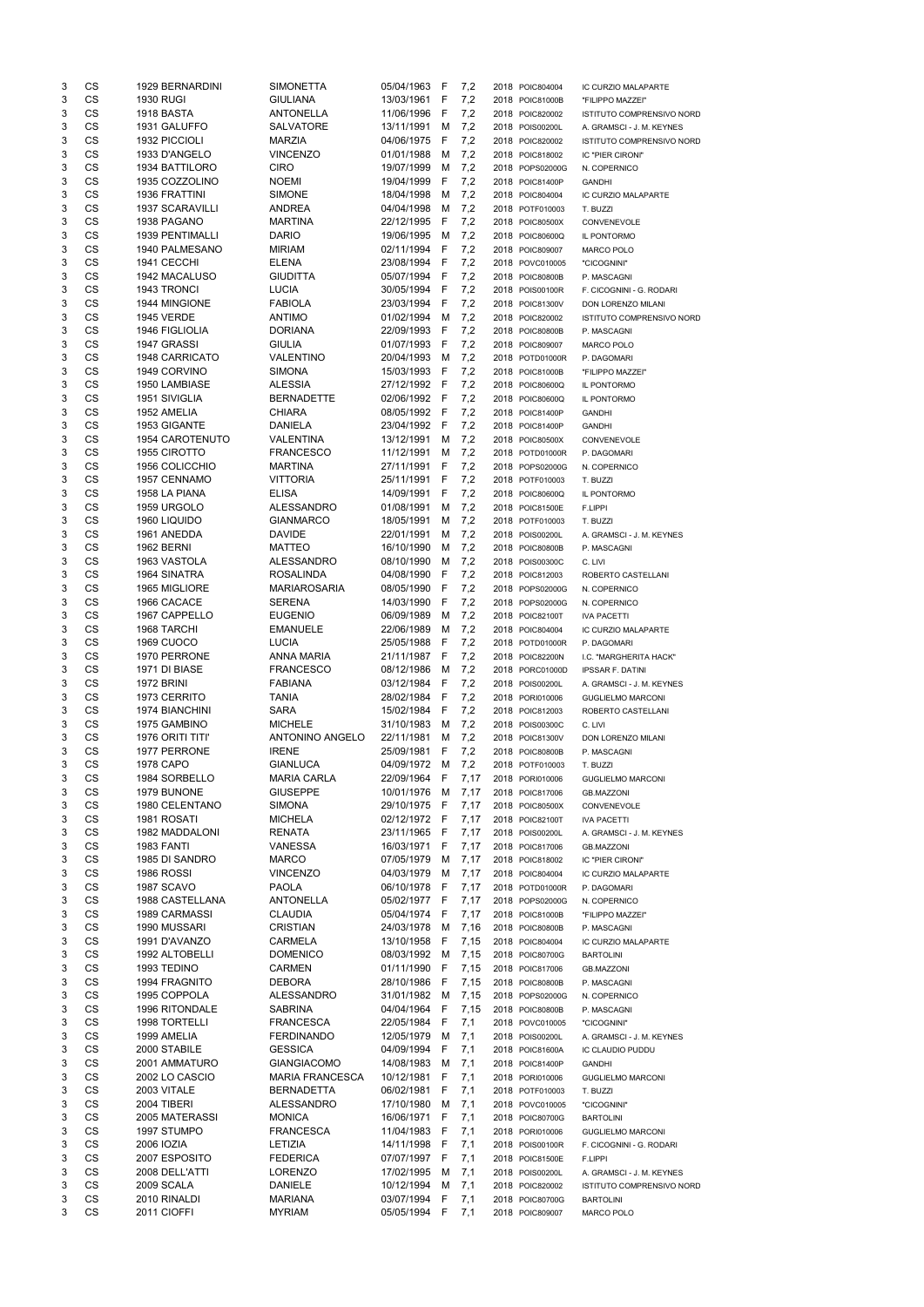| 3      | CS                     |                   | 2012 MONTEMARANO                  | <b>GIOVANNI</b>                      | 13/04/1994               | м           | 7,1                 | 2018 POTF010003                    | T. BUZZI                                   |
|--------|------------------------|-------------------|-----------------------------------|--------------------------------------|--------------------------|-------------|---------------------|------------------------------------|--------------------------------------------|
| 3      | <b>CS</b>              | 2013 PIZZO        |                                   | SALVATORE                            | 03/07/1993               | М           | 7,1                 | 2018 POPS02000G                    | N. COPERNICO                               |
| 3      | <b>CS</b>              |                   | 2014 BRACCIAVENTI                 | <b>GIULIA</b>                        | 29/08/1992               | E           | 7,1                 | 2018 POIC804004                    | IC CURZIO MALAPARTE                        |
| 3      | CS                     | 2016 APUZZO       | 2015 MARTORANA                    | <b>GIUSEPPE</b>                      | 01/04/1991<br>14/03/1991 | М           | 7,1                 | 2018 POIS00300C                    | C. LIVI                                    |
| 3<br>3 | <b>CS</b><br><b>CS</b> |                   | 2017 LA GRECA                     | <b>PIETRO</b><br><b>BARBARA</b>      | 12/02/1991               | м<br>F      | 7,1<br>7,1          | 2018 POIC809007<br>2018 POVC010005 | <b>MARCO POLO</b><br>"CICOGNINI"           |
| 3      | CS                     |                   | 2018 MARCONE                      | <b>CLAUDIO</b>                       | 09/03/1990               | M           | 7,1                 | 2018 POIC812003                    | ROBERTO CASTELLANI                         |
| 3      | <b>CS</b>              |                   | 2019 COLARUSSO                    | <b>LORENZO</b>                       | 09/12/1989               | М           | 7,1                 | 2018 POVC010005                    | "CICOGNINI"                                |
| 3      | <b>CS</b>              |                   | 2020 MALASOMMA                    | <b>MARTINA</b>                       | 29/11/1989               | F           | 7,1                 | 2018 POIC81600A                    | IC CLAUDIO PUDDU                           |
| 3      | <b>CS</b>              |                   | 2021 TERRONE                      | <b>GIUSEPPE</b>                      | 21/11/1987               | М           | 7,1                 | 2018 POIS00100R                    | F. CICOGNINI - G. RODARI                   |
| 3      | <b>CS</b>              | <b>2022 CRETI</b> |                                   | <b>CLAUDIA</b>                       | 26/08/1986               | -F          | 7,1                 | 2018 POIS00300C                    | C. LIVI                                    |
| 3      | <b>CS</b>              | 2023 BORIOSI      |                                   | <b>ALICE</b>                         | 21/02/1986 F             |             | 7,1                 | 2018 POTF010003                    | T. BUZZI                                   |
| 3      | <b>CS</b>              |                   | 2024 VIGLIETTO                    | <b>SARA</b>                          | 30/07/1985 F             |             | 7,1                 | 2018 POIS00300C                    | C. LIVI                                    |
| 3      | <b>CS</b>              |                   | 2025 PISCOSQUITO                  | <b>MASSIMO</b>                       | 28/05/1984               | M           | 7,1                 | 2018 POIC812003                    | ROBERTO CASTELLANI                         |
| 3      | <b>CS</b>              |                   | 2026 LA FEMINA                    | <b>SIMONA</b>                        | 20/01/1983               | - F         | 7,1                 | 2018 POIC809007                    | MARCO POLO                                 |
| 3      | CS                     |                   | 2027 DI MARINO                    | <b>ROSANGELA</b>                     | 13/01/1983               | - F         | 7,1                 | 2018 PORI010006                    | <b>GUGLIELMO MARCONI</b>                   |
| 3      | CS                     |                   | 2028 VACCARO                      | <b>FRANCESCA</b>                     | 18/06/1981               | - F         | 7,1                 | 2018 POTF010003                    | T. BUZZI                                   |
| 3      | CS                     |                   | 2029 PECCHIOLI                    | <b>ANTONELLA</b>                     | 19/08/1978               | - F         | 7,1                 | 2018 POIC81600A                    | IC CLAUDIO PUDDU                           |
| 3      | <b>CS</b><br>CS        | 2030 ARCOLIA      |                                   | <b>MARIA</b>                         | 21/04/1972<br>25/04/1963 | - F         | 7,1                 | 2018 POIC80800B                    | P. MASCAGNI                                |
| 3<br>3 | <b>CS</b>              | 2031 DAIDONE      | 2032 PECORARO                     | <b>MARIO MARCO</b><br>LOREDANA       | 08/09/1961               | м<br>F      | 7,1<br>7,1          | 2018 POIC82100T<br>2018 POTF010003 | <b>IVA PACETTI</b><br>T. BUZZI             |
| 3      | <b>CS</b>              | 2033 BOCCIA       |                                   | <b>EGIDIO STEFANO</b>                | 27/12/1979               | м           | 7,08                | 2018 POVC010005                    | "CICOGNINI"                                |
| 3      | <b>CS</b>              | <b>2034 FALCO</b> |                                   | <b>MICHELE</b>                       | 07/02/1977               | м           | 7,08                | 2018 POVC010005                    | "CICOGNINI"                                |
| 3      | <b>CS</b>              | <b>2035 ROMEI</b> |                                   | <b>MARCO</b>                         | 22/01/1963               | м           | 7,08                | 2018 PORI010006                    | <b>GUGLIELMO MARCONI</b>                   |
| 3      | <b>CS</b>              | 2036 CIOFI        |                                   | <b>CLAUDIA</b>                       | 14/07/1974               | $\mathsf F$ | 7,07                | 2018 POIC81300V                    | DON LORENZO MILANI                         |
| 3      | <b>CS</b>              | <b>2037 RUSSO</b> |                                   | <b>GENNARO</b>                       | 03/03/1983               | M           | 7,05                | 2018 POTF010003                    | T. BUZZI                                   |
| 3      | <b>CS</b>              | 2038 SARNO        |                                   | <b>GIUSEPPE</b>                      | 18/01/1999               | M           | 7,05                | 2018 POIC809007                    | <b>MARCO POLO</b>                          |
| 3      | <b>CS</b>              |                   | 2039 MONTALTO                     | <b>LUCANTONIO</b>                    | 19/02/1993               | M           | 7,05                | 2018 POPS02000G                    | N. COPERNICO                               |
| 3      | <b>CS</b>              |                   | 2040 APRIGLIANO                   | <b>MAICOL</b>                        | 17/02/1993               | М           | 7,05                | 2018 POIC811007                    | SANDRO PERTINI                             |
| 3      | <b>CS</b>              |                   | 2041 BARBERIO                     | <b>STEFANO</b>                       | 10/03/1991               | М           | 7,05                | 2018 POVC010005                    | "CICOGNINI"                                |
| 3      | <b>CS</b>              |                   | 2042 TURTURIELLO                  | <b>ANTONIA</b>                       | 19/06/1984               | - F         | 7,05                | 2018 PORI010006                    | <b>GUGLIELMO MARCONI</b>                   |
| 3      | <b>CS</b>              | 2043 DUGINI       |                                   | <b>DANIELA</b>                       | 06/07/1966               | - F         | 7,02                | 2018 POIC817006                    | <b>GB.MAZZONI</b>                          |
| 3      | CS                     | 2045 NICOSIA      |                                   | <b>GRAZIELLA ANNA</b>                | 01/01/1977               | F           | $\overline{7}$      | 2018 POIC82200N                    | I.C. "MARGHERITA HACK"                     |
| 3      | CS                     |                   | 2046 BONSIGNORE                   | <b>RICCARDO</b>                      | 10/10/1983               | M<br>F      | $\overline{7}$      | 2018 POIC809007                    | <b>MARCO POLO</b>                          |
| 3<br>3 | CS<br><b>CS</b>        | 2048 RANIERI      | 2047 LOMBARDI                     | <b>ANGELA</b><br><b>SILVIA</b>       | 01/04/1974<br>15/08/1983 | $-F$        | 7<br>7              | 2018 POIC81500E<br>2018 POIC80700G | F.LIPPI<br><b>BARTOLINI</b>                |
| 3      | СS                     | <b>2049 ARACO</b> |                                   | DONATELLA                            | 22/11/1982 F             |             | 7                   | 2018 POIC80600Q                    | IL PONTORMO                                |
| 3      | CS                     | 2050 TAZZANO      |                                   | <b>ROSITA</b>                        | 13/01/1981               | -F          | 7                   | 2018 POVC010005                    | "CICOGNINI"                                |
| 3      | <b>CS</b>              |                   | 2051 MAGURNO                      | <b>DANIELE</b>                       | 22/10/1980               | M           | 7                   | 2018 POTF010003                    | T. BUZZI                                   |
| 3      | <b>CS</b>              | 2052 URBANI       |                                   | VALENTINA MIRANDA                    | 12/06/1980               | -F          | 7                   | 2018 POIC81400P                    | <b>GANDHI</b>                              |
| 3      | <b>CS</b>              |                   | 2053 BELLOCCO                     | <b>ALESSIA</b>                       | 08/06/1979               | -F          | 7                   | 2018 POIC82200N                    | I.C. "MARGHERITA HACK"                     |
| 3      | <b>CS</b>              | 2054 BIAGI        |                                   | <b>CHIARA</b>                        | 23/05/1978               | F           | 7                   | 2018 POIC820002                    | ISTITUTO COMPRENSIVO NORD                  |
| 3      | <b>CS</b>              | <b>2055 BRUNO</b> |                                   | <b>DOMENICO</b>                      | 07/09/1977               | М           | 7                   | 2018 POIC820002                    | ISTITUTO COMPRENSIVO NORD                  |
| 3      | <b>CS</b>              |                   | 2056 RAMUNNO                      | <b>RAFFAELA</b>                      | 29/06/1977               | F           | 7                   | 2018 POTF010003                    | T. BUZZI                                   |
| 3      | <b>CS</b>              | <b>2057 MELA</b>  |                                   | <b>MARIA RITA</b>                    | 11/12/1975               | - F         | $\overline{7}$      | 2018 POIC81500E                    | F.LIPPI                                    |
| 3      | <b>CS</b>              |                   | 2058 VESPASIANO                   | <b>ILENIA</b>                        | 09/12/1974               | -F          | $\overline{7}$      | 2018 PORC01000D                    | <b>IPSSAR F. DATINI</b>                    |
| 3      | <b>CS</b>              |                   | 2059 GUIDOTTI                     | <b>MAURIZIO</b>                      | 09/10/1973               | M           | 7                   | 2018 POIC81900T                    | PRIMO LEVI                                 |
| 3      | <b>CS</b>              |                   | 2060 COMINETTI                    | <b>FEDERICA</b>                      | 26/04/1973               | -F          | 7                   | 2018 POIC80600Q                    | IL PONTORMO                                |
| 3      | CS                     | 2061 LEPERA       |                                   | <b>MARIA</b>                         | 06/04/1973               | -F          | 7                   | 2018 POTF010003                    | T. BUZZI                                   |
| 3      | CS<br><b>CS</b>        |                   | 2062 AUGUSTO                      | <b>SABRINA</b>                       | 15/12/1972               | -F<br>- F   | 7                   | 2018 POIC817006                    | <b>GB.MAZZONI</b>                          |
| 3<br>3 | CS                     | <b>2064 FIORE</b> | 2063 BOLDRINI                     | <b>SANDRA</b><br><b>ELVIRA</b>       | 24/05/1972<br>14/05/1972 | - F         | 7<br>7              | 2018 POIC80800B<br>2018 POIC80500X | P. MASCAGNI                                |
| 3      | <b>CS</b>              | 2065 VELOTTI      |                                   | TIZIANA                              | 06/02/1972 F             |             | 7                   | 2018 POIC809007                    | CONVENEVOLE<br><b>MARCO POLO</b>           |
| 3      | <b>CS</b>              |                   | 2066 ELEFANTE                     | <b>GIUSEPPINA</b>                    | 01/01/1972 F             |             | 7                   | 2018 POIC817006                    | <b>GB.MAZZONI</b>                          |
| 3      | <b>CS</b>              |                   | 2067 MARRAPESE                    | <b>GIUSEPPINA</b>                    | 07/11/1970               | -F          | $\overline{7}$      | 2018 PORC01000D                    | <b>IPSSAR F. DATINI</b>                    |
| 3      | <b>CS</b>              | <b>2068 FALLI</b> |                                   | <b>SABINA</b>                        | 26/09/1969               | F           | 7                   | 2018 POIC81000B                    | "FILIPPO MAZZEI"                           |
| 3      | <b>CS</b>              | 2069 DE RASIS     |                                   | <b>ANTONIETTA</b>                    | 02/08/1969               | F           | 7                   | 2018 POIC80800B                    | P. MASCAGNI                                |
| 3      | <b>CS</b>              |                   | 2070 BARATTO                      | <b>GENNARO</b>                       | 07/01/1967               | м           | 7                   | 2018 POIC804004                    | IC CURZIO MALAPARTE                        |
| 3      | <b>CS</b>              |                   | 2071 TRAVERSARI                   | <b>GIANNI</b>                        | 19/05/1966               | м           | 7                   | 2018 POPS02000G                    | N. COPERNICO                               |
| 3      | <b>CS</b>              |                   | 2072 LEOGRANDE                    | <b>MARIA CATERINA</b>                | 18/05/1963               | F           | 7                   | 2018 POIC804004                    | IC CURZIO MALAPARTE                        |
| 3      | <b>CS</b>              |                   | 2073 PALERMO ESPOSITO MARIA       |                                      | 03/11/1982               | - F         | 7                   | 2018 POVC010005                    | "CICOGNINI"                                |
| 3      | <b>CS</b>              |                   | 2074 CANTILLO TORRES              | <b>ADISBCL MAIDELYS</b>              | 12/12/1993 F             |             | 7                   | 2018 POIC809007                    | <b>MARCO POLO</b>                          |
| 3      | <b>CS</b>              | <b>2075 CIPRO</b> |                                   | <b>GIULIA</b>                        | 04/10/1986               | - F         | 7                   | 2018 POVC010005                    | "CICOGNINI"                                |
| 3      | <b>CS</b>              | <b>2076 ROLLO</b> |                                   | <b>DEBORA</b>                        | 19/10/1984               | - F         | 7                   | 2018 POIC81600A                    | IC CLAUDIO PUDDU                           |
| 3      | <b>CS</b>              | 2077 CIAPETTI     |                                   | LETIZIA                              | 20/08/1981               | E           | 7                   | 2018 POVC010005                    | "CICOGNINI"                                |
| 3      | CS                     | <b>2078 FANI</b>  |                                   | VALENTINA                            | 18/08/1980               | -F          | 7                   | 2018 POIC82200N                    | I.C. "MARGHERITA HACK"                     |
| 3<br>3 | CS<br><b>CS</b>        |                   | 2079 COGLITORE<br>2080 BROGIONI   | <b>ANNAMARIA</b><br><b>ANNAMARIA</b> | 22/03/1978<br>14/11/1975 | -F<br>- F   | 7<br>7              | 2018 POIC81500E<br>2018 POIC81900T | F.LIPPI                                    |
| 3      | CS                     | 2081 SENESI       |                                   | <b>SABRINA</b>                       | 29/08/1974               | E           | 7                   | 2018 POIS00100R                    | PRIMO LEVI<br>F. CICOGNINI - G. RODARI     |
| 3      | CS                     | 2082 BALDINI      |                                   | <b>IACOPO</b>                        | 22/05/1974               | М           | 7                   | 2018 POIC820002                    | ISTITUTO COMPRENSIVO NORD                  |
| 3      | CS                     | 2083 ORLANDI      |                                   | <b>CRISTINA</b>                      | 11/11/1973               | -F          | 7                   | 2018 POIC81000B                    | "FILIPPO MAZZEI"                           |
| 3      | <b>CS</b>              | <b>2084 PACI</b>  |                                   | <b>PAOLA</b>                         | 05/12/1970 F             |             | $\overline{7}$      | 2018 POTF010003                    | T. BUZZI                                   |
| 3      | CS                     |                   | 2085 SCARPELLI                    | <b>SIMONA</b>                        | 17/09/1970 F 7           |             |                     | 2018 POIC81400P                    | <b>GANDHI</b>                              |
| 3      | CS                     |                   | 2086 BIRLEANU                     | <b>DANIELA</b>                       | 09/09/1970 F             |             | 7                   | 2018 POIC820002                    | ISTITUTO COMPRENSIVO NORD                  |
| 3      | CS                     | 2087 PICCOLO      |                                   | DANIELA                              | 08/08/1970               | F           | 7                   | 2018 POIC81500E                    | F.LIPPI                                    |
| 3      | CS                     | 2088 NESI         |                                   | <b>FABRIZIO</b>                      | 22/06/1968               | м           | 7                   | 2018 POIS00200L                    | A. GRAMSCI - J. M. KEYNES                  |
| 3      | CS                     | 2089 PAPI         |                                   | <b>GIOVANNI</b>                      | 23/09/1965               | M           | 7                   | 2018 POIC80700G                    | <b>BARTOLINI</b>                           |
| 3      | CS                     | 2090 MILLINI      |                                   | <b>MONICA</b>                        | 29/06/1965               | E           | 7                   | 2018 POIC811007                    | <b>SANDRO PERTINI</b>                      |
| 3      | CS                     |                   | 2091 SOCCAVO                      | <b>ANTONIETTA</b>                    | 05/12/1961               | -F          | 7                   | 2018 POPS02000G                    | N. COPERNICO                               |
| 3      | CS                     |                   | 2044 DELLE CAVE                   | <b>GIUSEPPE</b>                      | 29/11/1977               | M           | 7                   | 2018 POVC010005                    | "CICOGNINI"                                |
| 3      | CS                     | <b>2092 CILLO</b> |                                   | <b>ELENA</b>                         | 25/06/1980               | F.          | 7                   | 2018 POIC81000B                    | "FILIPPO MAZZEI"                           |
| 3      | CS                     | 2093 NEVOLA       |                                   | <b>FRANCESCO</b>                     | 21/05/1972               | М           | 7                   | 2018 POIC817006                    | <b>GB.MAZZONI</b>                          |
| 3<br>3 | CS<br>CS               |                   | 2094 FRANCESCHINI<br>2095 BONANNO | <b>MARCO</b><br>SALVATORE            | 17/04/1964<br>16/08/1999 | м<br>M      | 7<br>$\overline{7}$ | 2018 POIC811007                    | SANDRO PERTINI<br><b>GUGLIELMO MARCONI</b> |
|        |                        |                   |                                   |                                      |                          |             |                     | 2018 PORI010006                    |                                            |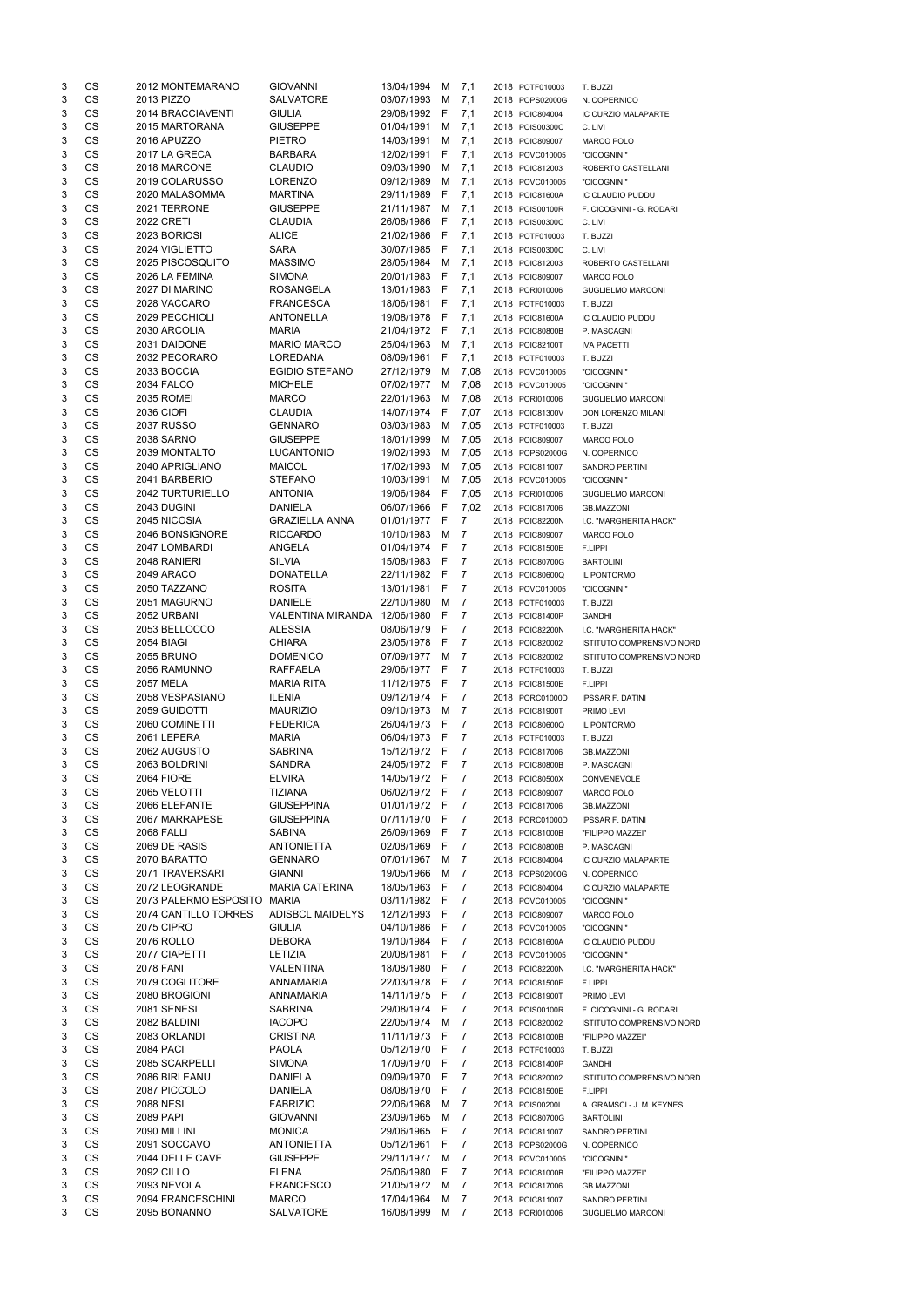| 3      | CS                     | 2096 CASTALDO                       | <b>TOMMASO</b>                             | 05/12/1998               | M      | 7                   | 2018 POIC817006                    | <b>GB.MAZZONI</b>                            |
|--------|------------------------|-------------------------------------|--------------------------------------------|--------------------------|--------|---------------------|------------------------------------|----------------------------------------------|
| 3      | CS                     | 2097 ABAZIA                         | <b>LEONARDO</b>                            | 27/08/1998               | М      | 7                   | 2018 POTD01000R                    | P. DAGOMARI                                  |
| 3      | CS                     | 2098 SCARCELLI                      | <b>MARIATERESA</b>                         | 22/08/1998               | F      | 7                   | 2018 POIC81500E                    | F.LIPPI                                      |
| 3      | CS                     | 2099 GENCA                          | <b>LUIGI</b>                               | 01/08/1998               | М      | 7                   | 2018 POIC80800B                    | P. MASCAGNI                                  |
| 3      | <b>CS</b><br><b>CS</b> | 2100 LUCARELLI                      | <b>MATILDE</b><br><b>PAOLO</b>             | 09/06/1998               | F      | 7                   | 2018 POIC80500X                    | CONVENEVOLE                                  |
| 3<br>3 | <b>CS</b>              | 2101 MECCARIELLO<br>2102 SATRIANO   | <b>GIANLUCA</b>                            | 11/10/1997<br>15/09/1997 | M<br>M | 7<br>7              | 2018 POIC81000B<br>2018 PORI010006 | "FILIPPO MAZZEI"<br><b>GUGLIELMO MARCONI</b> |
| 3      | CS                     | 2103 MIHALI                         | <b>VALENTINA</b>                           | 08/08/1997               | F      | 7                   | 2018 POVC010005                    | "CICOGNINI"                                  |
| 3      | <b>CS</b>              | 2104 DE SIMONE                      | <b>CONSIGLIA</b>                           | 12/07/1997               | F      | 7                   | 2018 POPS02000G                    | N. COPERNICO                                 |
| 3      | <b>CS</b>              | <b>2105 FERRO</b>                   | <b>LEONARDO</b>                            | 14/06/1997               | M      | 7                   | 2018 POIS00300C                    | C. LIVI                                      |
| 3      | CS                     | 2106 CAPONE                         | <b>RENATO</b>                              | 05/06/1997               | M      | $\overline{7}$      | 2018 POIC812003                    | ROBERTO CASTELLANI                           |
| 3      | CS                     | 2107 ARCORIO                        | <b>MARIATERESA</b>                         | 25/11/1995               | F      | 7                   | 2018 POIC81000B                    | "FILIPPO MAZZEI"                             |
| 3      | <b>CS</b>              | 2108 APREA                          | <b>DAVIDE</b>                              | 11/11/1995               | M      | 7                   | 2018 POIC81500E                    | F.LIPPI                                      |
| 3      | <b>CS</b>              | 2109 STARACE                        | <b>ALESSIA</b>                             | 09/11/1995               | -F     | 7                   | 2018 POIC80600Q                    | IL PONTORMO                                  |
| 3      | CS                     | 2110 MONTEMARANO                    | <b>DONATELLA</b>                           | 22/07/1995               | F      | 7                   | 2018 POTF010003                    | T. BUZZI                                     |
| 3      | CS                     | 2111 PEZZICA                        | <b>CHIARA</b>                              | 19/03/1995               | F      | 7                   | 2018 POIC817006                    | <b>GB.MAZZONI</b>                            |
| 3      | CS                     | 2112 MURGIA                         | <b>SALVATORE</b>                           | 11/02/1995               | М      | 7                   | 2018 POVC010005                    | "CICOGNINI"                                  |
| 3      | CS                     | 2113 MASSERIA                       | <b>SERENA</b>                              | 09/06/1994               | F      | 7                   | 2018 POIS00100R                    | F. CICOGNINI - G. RODARI                     |
| 3      | CS                     | 2114 QUERCIOLI                      | <b>MARGHERITA</b>                          | 01/04/1994               | F      | 7                   | 2018 POTF010003                    | T. BUZZI                                     |
| 3<br>3 | CS<br><b>CS</b>        | 2115 PAGLIUCA<br>2116 CIASULLO      | <b>GIOVANNI</b><br><b>DANIELA</b>          | 31/01/1994<br>23/06/1993 | M<br>F | 7<br>7              | 2018 POIC80800B<br>2018 POIC81400P | P. MASCAGNI<br><b>GANDHI</b>                 |
| 3      | <b>CS</b>              | 2117 ALLOCCA                        | <b>SARA</b>                                | 15/05/1993               | F      | 7                   | 2018 POTF010003                    | T. BUZZI                                     |
| 3      | <b>CS</b>              | 2118 COLUCCI                        | <b>EMANUELA</b>                            | 31/03/1993               | F      | 7                   | 2018 POIC80800B                    | P. MASCAGNI                                  |
| 3      | CS                     | 2119 BAIO                           | <b>MARIACHIARA</b>                         | 17/03/1993               | F      | 7                   | 2018 POIC817006                    | <b>GB.MAZZONI</b>                            |
| 3      | <b>CS</b>              | 2120 MEUCCI                         | <b>MELANIA</b>                             | 27/01/1993               | F      | 7                   | 2018 POTF010003                    | T. BUZZI                                     |
| 3      | <b>CS</b>              | 2121 ROSI                           | COSTANTINO                                 | 15/09/1991               | М      | $\overline{7}$      | 2018 POIC80800B                    | P. MASCAGNI                                  |
| 3      | CS                     | 2122 FLORIS                         | <b>LAURA</b>                               | 27/06/1991               | F      | 7                   | 2018 POIC812003                    | ROBERTO CASTELLANI                           |
| 3      | CS                     | 2123 MONTUORI                       | <b>LUIGI</b>                               | 16/03/1991               | M      | $\overline{7}$      | 2018 POIS00200L                    | A. GRAMSCI - J. M. KEYNES                    |
| 3      | <b>CS</b>              | 2124 FALCONI                        | <b>MARCO</b>                               | 26/10/1990               | F      | 7                   | 2018 POIC80500X                    | CONVENEVOLE                                  |
| 3      | <b>CS</b>              | 2125 CIROTTO                        | <b>ROSA</b>                                | 08/06/1990               | F      | $\overline{7}$      | 2018 POTD01000R                    | P. DAGOMARI                                  |
| 3      | <b>CS</b>              | 2126 IANNIELLO                      | AGOSTINO                                   | 31/05/1990               | M      | 7                   | 2018 POIS00100R                    | F. CICOGNINI - G. RODARI                     |
| 3      | CS                     | 2127 GENTILE                        | VALENTINA                                  | 24/04/1990               | F      | 7                   | 2018 POVC010005                    | "CICOGNINI"                                  |
| 3      | CS                     | 2128 DE LEO                         | <b>NICOLETTA</b>                           | 02/04/1990               | F      | 7                   | 2018 POVC010005                    | "CICOGNINI"                                  |
| 3      | CS                     | 2129 MEI                            | <b>GIANMARCO</b>                           | 18/03/1990               | М      | 7                   | 2018 POIS00100R                    | F. CICOGNINI - G. RODARI                     |
| 3<br>3 | CS<br><b>CS</b>        | 2130 SAMMARTINO<br>2131 PASSALACQUA | <b>PRISCILLA</b><br><b>FABRIZIO</b>        | 11/03/1990<br>28/11/1989 | F<br>M | 7<br>$\overline{7}$ | 2018 POVC010005<br>2018 POPS02000G | "CICOGNINI"                                  |
| 3      | CS                     | 2132 CIAVATTONE                     | <b>GIUSEPPINA</b>                          | 30/08/1989               | F      | 7                   | 2018 POIC80600Q                    | N. COPERNICO<br>IL PONTORMO                  |
| 3      | <b>CS</b>              | 2133 ZANCHELLI                      | <b>PIETRO</b>                              | 27/06/1989               | M      | 7                   | 2018 POTF010003                    | T. BUZZI                                     |
| 3      | <b>CS</b>              | 2134 SENESE                         | <b>CARMEN</b>                              | 02/02/1989               | F      | 7                   | 2018 POIC81300V                    | DON LORENZO MILANI                           |
| 3      | <b>CS</b>              | 2135 PULITI                         | <b>CLAUDIA</b>                             | 03/04/1988               | F      | 7                   | 2018 POIC80800B                    | P. MASCAGNI                                  |
| 3      | <b>CS</b>              | 2136 ARCHINUCCI                     | <b>ALESSIA</b>                             | 20/02/1988               | F      | 7                   | 2018 POIC80800B                    | P. MASCAGNI                                  |
| 3      | <b>CS</b>              | 2137 MACCHIAVELLI                   | <b>SILVIA</b>                              | 20/12/1987               | F      | 7                   | 2018 POTD01000R                    | P. DAGOMARI                                  |
| 3      | <b>CS</b>              | 2138 STANZIANO                      | <b>PASQUALE</b>                            | 30/11/1987               | М      | 7                   | 2018 POIS00100R                    | F. CICOGNINI - G. RODARI                     |
| 3      | CS                     | 2139 BAGNO                          | <b>ANNAMARIA</b>                           | 10/10/1987               | -F     | 7                   | 2018 POTF010003                    | T. BUZZI                                     |
| 3      | CS                     | 2140 SARNATARO                      | <b>LUCIANA</b>                             | 25/08/1987               | -F     | 7                   | 2018 POIC809007                    | MARCO POLO                                   |
| 3      | <b>CS</b>              | 2141 TRIVIGNO                       | <b>CARMEN</b>                              | 30/04/1987               | - F    | 7                   | 2018 POIC82200N                    | I.C. "MARGHERITA HACK"                       |
| 3      | <b>CS</b>              | 2142 PIETRONIGRO                    | <b>MICHELA</b>                             | 24/01/1987               | - F    | 7                   | 2018 POIC81900T                    | PRIMO LEVI                                   |
| 3      | <b>CS</b>              | 2143 BRANDI                         | <b>SILVIA</b>                              | 22/01/1987               | F      | 7                   | 2018 POIC80800B                    | P. MASCAGNI                                  |
| 3      | <b>CS</b>              | <b>2144 NERI</b>                    | <b>NOEMI</b>                               | 07/08/1986               | F      | 7                   | 2018 POTD01000R                    | P. DAGOMARI                                  |
| 3      | <b>CS</b><br><b>CS</b> | 2145 CARBONE                        | <b>MARTINA</b>                             | 27/11/1985               | F      | 7<br>$\overline{7}$ | 2018 POVC010005                    | "CICOGNINI"                                  |
| 3<br>3 | CS                     | 2146 PEDUTO<br>2147 TURCHI          | <b>GIOVANNI</b><br>LAURA                   | 02/11/1984<br>05/05/1984 | M<br>F | 7                   | 2018 POTF010003<br>2018 POIC80800B | T. BUZZI                                     |
| 3      | CS                     | 2148 LA RUSSA                       | <b>ANTONELLA</b>                           | 03/02/1983               | F      | 7                   | 2018 POIC81000B                    | P. MASCAGNI<br>"FILIPPO MAZZEI"              |
| 3      | <b>CS</b>              | 2149 PALETTA                        | <b>STEFANIA</b>                            | 04/06/1982               | F      | 7                   | 2018 POTD01000R                    | P. DAGOMARI                                  |
| 3      | <b>CS</b>              | 2150 MARRA                          | <b>GIANFRANCO</b>                          | 28/04/1982               | M      | 7                   | 2018 POIS00100R                    | F. CICOGNINI - G. RODARI                     |
| 3      | <b>CS</b>              | 2151 BALDINO                        | <b>GIUSEPPE</b>                            | 23/02/1982               | м      | 7                   | 2018 POIS00100R                    | F. CICOGNINI - G. RODARI                     |
| 3      | <b>CS</b>              | 2152 GRECO                          | <b>ORESTE</b>                              | 14/09/1981               | М      | 7                   | 2018 POIC804004                    | IC CURZIO MALAPARTE                          |
| 3      | <b>CS</b>              | 2153 NUTINI                         | <b>ILARIA</b>                              | 12/08/1981               | F      | 7                   | 2018 POIC809007                    | MARCO POLO                                   |
| 3      | <b>CS</b>              | 2154 TEPEDINO                       | <b>MARIA</b>                               | 31/10/1980               | F      | 7                   | 2018 POIC80800B                    | P. MASCAGNI                                  |
| 3      | <b>CS</b>              | 2155 BONACCHI                       | <b>ROMEO</b>                               | 20/07/1979               | M      | 7                   | 2018 POIC81900T                    | PRIMO LEVI                                   |
| 3      | <b>CS</b>              | 2156 SCIALO                         | <b>ANTONIETTA</b>                          | 07/07/1979               | F      | 7                   | 2018 POVC010005                    | "CICOGNINI"                                  |
| 3      | CS                     | 2157 FITTANTE                       | <b>NICOLA</b>                              | 28/06/1979               | M      | 7                   | 2018 POTD01000R                    | P. DAGOMARI                                  |
| 3      | <b>CS</b>              | 2158 FULLI                          | <b>GIADA</b>                               | 25/06/1979               | F      | 7                   | 2018 POIC81500E                    | F.LIPPI                                      |
| 3      | <b>CS</b>              | 2159 CUDIA                          | <b>ALESSANDRO</b>                          | 06/02/1979               | M      | 7                   | 2018 POIC82100T                    | <b>IVA PACETTI</b>                           |
| 3<br>3 | <b>CS</b><br>CS        | 2160 TULIPANO<br>2161 PAPPALARDO    | <b>RAFFAELLA</b><br><b>CATERINA VALENT</b> | 14/11/1978               | F<br>F | 7<br>7              | 2018 POIC820002<br>2018 POIC804004 | ISTITUTO COMPRENSIVO NORD                    |
| 3      | <b>CS</b>              | 2162 CIERVO                         | <b>VINCENZO</b>                            | 02/10/1978<br>15/01/1978 | М      | 7                   | 2018 POIC804004                    | IC CURZIO MALAPARTE<br>IC CURZIO MALAPARTE   |
| 3      | <b>CS</b>              | 2163 ARCULIA                        | <b>GESSICA</b>                             | 24/10/1977               | - F    | 7                   | 2018 POTF010003                    | T. BUZZI                                     |
| 3      | CS                     | 2164 PAPI                           | <b>SILVIA</b>                              | 22/05/1977               | -F     | 7                   | 2018 POTF010003                    | T. BUZZI                                     |
| 3      | CS                     | 2165 BABBARO                        | <b>CARMINE</b>                             | 04/06/1976               | М      | 7                   | 2018 POIC82200N                    | I.C. "MARGHERITA HACK"                       |
| 3      | <b>CS</b>              | 2166 GANGALE                        | <b>FORTUNATA</b>                           | 24/04/1975               | F      | 7                   | 2018 POIC804004                    | IC CURZIO MALAPARTE                          |
| 3      | <b>CS</b>              | 2167 ALCAMO                         | <b>RITA</b>                                | 22/12/1974 F             |        | 7                   | 2018 POIC820002                    | ISTITUTO COMPRENSIVO NORD                    |
| 3      | CS                     | 2168 NAZARO                         | <b>CINZIA</b>                              | 22/10/1973 F             |        | $\overline{7}$      | 2018 POIC80700G                    | BARTOLINI                                    |
| 3      | CS                     | 2169 MENDICINO                      | <b>ELEONORA</b>                            | 12/09/1973               | F      | 7                   | 2018 POIC804004                    | IC CURZIO MALAPARTE                          |
| 3      | CS                     | 2170 MAGLIO                         | <b>MARCO</b>                               | 25/01/1973               | M      | 7                   | 2018 PORC01000D                    | <b>IPSSAR F. DATINI</b>                      |
| 3      | CS                     | 2171 LAVORO                         | <b>GIUSEPPINA</b>                          | 10/07/1972               | E      | 7                   | 2018 POIC82100T                    | <b>IVA PACETTI</b>                           |
| 3      | CS                     | 2172 MARTIN                         | <b>GIAMPAOLO</b>                           | 02/03/1969               | M      | 7                   | 2018 PORC01000D                    | <b>IPSSAR F. DATINI</b>                      |
| 3      | CS                     | 2173 VIOLA                          | <b>VALERIA</b>                             | 25/01/1969               | E      | 7                   | 2018 POIC82200N                    | I.C. "MARGHERITA HACK"                       |
| 3      | CS                     | 2174 LUCHERINI                      | <b>LORIANA</b>                             | 18/04/1966               | E      | 7                   | 2018 POTF010003                    | T. BUZZI                                     |
| 3      | CS                     | <b>2175 BERTI</b>                   | LAURA                                      | 31/08/1964               | -F     | 7                   | 2018 POIC817006                    | <b>GB.MAZZONI</b>                            |
| 3      | CS                     | 2176 ROSANO                         | <b>GAETANA</b>                             | 03/11/1961               | F      | 7                   | 2018 POIC81300V                    | DON LORENZO MILANI                           |
| 3      | CS                     | 2177 SANTI                          | <b>MARCO</b>                               | 19/03/1959               | M      | 7                   | 2018 POPS02000G                    | N. COPERNICO                                 |
| 3      | CS                     | 2178 DE PASCALE                     | ANGELA                                     | 01/02/1959               | -F     | 7                   | 2018 POIC804004                    | IC CURZIO MALAPARTE                          |
| 3      | CS                     | 2179 SAULINO                        | <b>ANNAMARIA</b>                           | 16/07/1957 F             |        | $\overline{7}$      | 2018 POIC809007                    | MARCO POLO                                   |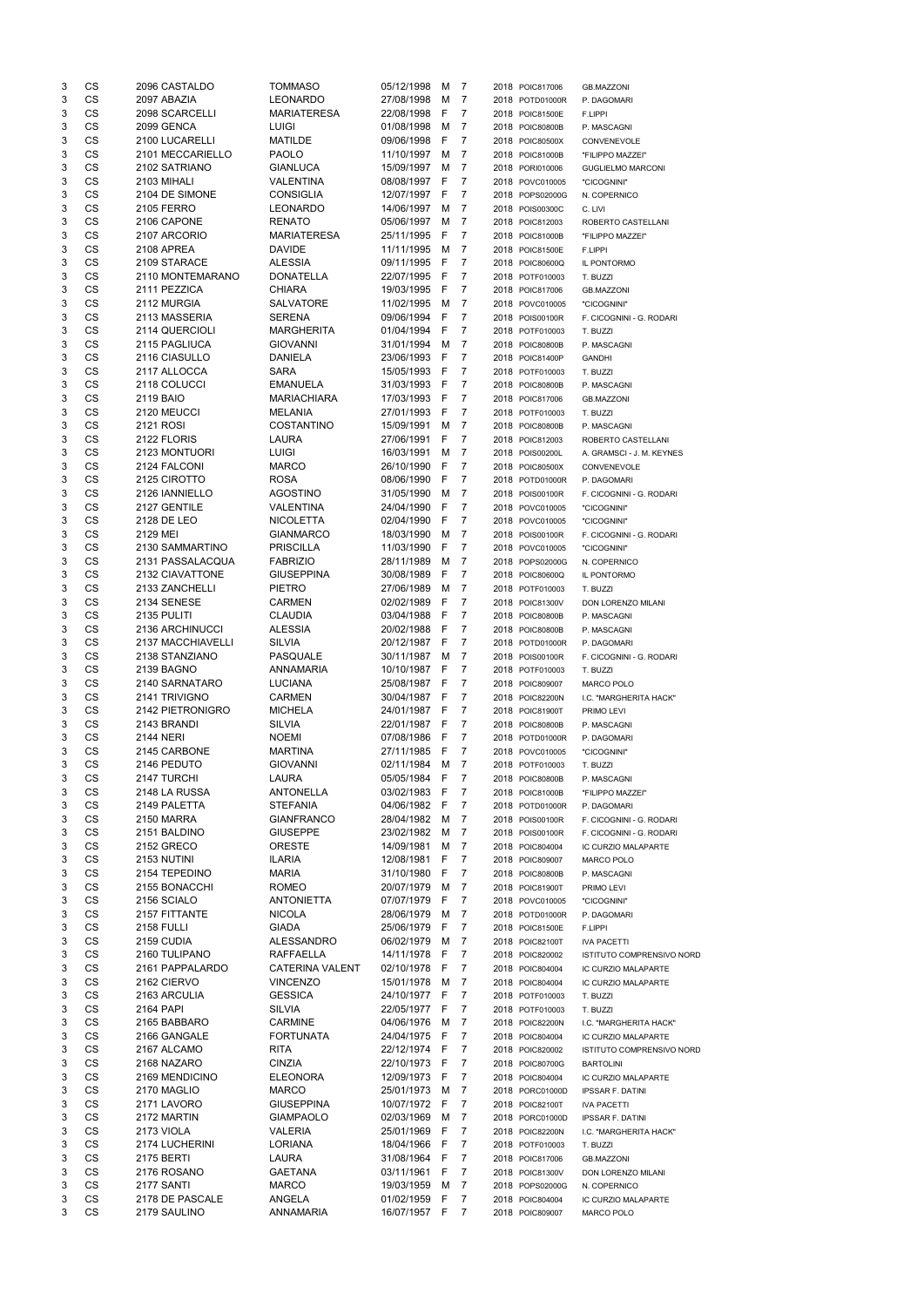| 3 | CS        | 2180 CORSALINI               | <b>NICOLINA</b>               | 09/06/1957   | F   | 7    | 2018 POIC82200N | I.C. "MARGHERITA HACK"           |
|---|-----------|------------------------------|-------------------------------|--------------|-----|------|-----------------|----------------------------------|
| 3 | CS        | 2181 SCALISE                 | <b>DOMENICO</b>               | 28/01/1956   | М   | 7    | 2018 POVC010005 | "CICOGNINI"                      |
| 3 | <b>CS</b> | 2182 MUCERINO                | <b>EMANUELE DANIELE</b>       | 01/07/1983   | м   | 6,98 | 2018 POIC81300V | DON LORENZO MILANI               |
| 3 | <b>CS</b> | 2183 GERACITANO              | <b>ANTONIO</b>                | 29/08/1979   | М   | 6,97 | 2018 POIC817006 | <b>GB.MAZZONI</b>                |
| 3 | <b>CS</b> | 2184 BERNACCHIONI            | <b>TIZIANA</b>                | 26/10/1972   | F   | 6,97 | 2018 POVC010005 | "CICOGNINI"                      |
| 3 | CS        | 2185 SCOGNAMIGLIO            | <b>CIRO</b>                   | 18/03/1979   | M   | 6,97 | 2018 POTD01000R | P. DAGOMARI                      |
| 3 | CS        | 2186 GUAZZINI                | <b>GIADA</b>                  | 21/09/1977   | - F | 6,97 | 2018 POIC812003 | ROBERTO CASTELLANI               |
| 3 | <b>CS</b> | 2187 GALARDI                 | <b>MARIA CRISTINA</b>         | 15/08/1974   | - F | 6,97 | 2018 POIC820002 | ISTITUTO COMPRENSIVO NORD        |
| 3 | <b>CS</b> | 2188 MATERASSI               | MILA                          | 15/09/1962   | - F | 6,95 | 2018 POIC80700G | <b>BARTOLINI</b>                 |
| 3 | <b>CS</b> | 2189 SODANO                  | ANNA                          | 14/11/1994   | -F  | 6,95 | 2018 POIC81900T | PRIMO LEVI                       |
| 3 | CS        | 2190 ROMANO                  | <b>VERONICA</b>               | 12/02/1991   | F   | 6,95 | 2018 POIC820002 | <b>ISTITUTO COMPRENSIVO NORD</b> |
| 3 | <b>CS</b> | 2191 COSENZA                 | <b>GIUSEPPE</b>               | 12/06/1985   | M   | 6,95 | 2018 POIS00100R | F. CICOGNINI - G. RODARI         |
| 3 | CS        | 2192 PELUSO                  | <b>DANIELE</b>                | 27/04/1984   | м   |      |                 |                                  |
|   |           |                              |                               |              |     | 6,95 | 2018 POIC809007 | <b>MARCO POLO</b>                |
| 3 | CS        | 2193 AGOSTINO GASPARO FRANCO |                               | 23/06/1982   | M   | 6,95 | 2018 POIC80500X | CONVENEVOLE                      |
| 3 | CS        | 2194 TALLARICO               | <b>DOMENICO</b>               | 23/06/1975   | М   | 6,93 | 2018 POIC80800B | P. MASCAGNI                      |
| 3 | <b>CS</b> | 2195 PIO                     | <b>FABRIZIO</b>               | 25/12/1972   | M   | 6,93 | 2018 PORI010006 | <b>GUGLIELMO MARCONI</b>         |
| 3 | <b>CS</b> | 2196 MINARDI                 | <b>ORAZIO</b>                 | 04/06/1975   | M   | 6,92 | 2018 POIS00200L | A. GRAMSCI - J. M. KEYNES        |
| 3 | CS        | 2197 HARET                   | <b>HORIA MIHAIL</b>           | 20/07/1971   | M   | 6,91 | 2018 POVC010005 | "CICOGNINI"                      |
| 3 | CS        | 2198 BOTTONE                 | <b>ALDO</b>                   | 14/03/1973   | М   | 6,9  | 2018 POIC818002 | IC "PIER CIRONI"                 |
| 3 | CS        | 2199 D'ANZI                  | <b>GIULIA</b>                 | 04/09/1984   | F   | 6,9  | 2018 POIC80700G | <b>BARTOLINI</b>                 |
| 3 | CS        | 2200 DOLCE                   | <b>CRISTINA</b>               | 16/06/1991   | F   | 6,9  | 2018 POTF010003 | T. BUZZI                         |
| 3 | CS        | 2201 SALVINI                 | <b>CLAUDIA</b>                | 07/11/1982   | -F  | 6,9  | 2018 POPS02000G | N. COPERNICO                     |
| 3 | CS        | 2202 FIENGO                  | <b>DAVIDE</b>                 | 07/07/1988   | M   | 6,9  | 2018 POIS00200L | A. GRAMSCI - J. M. KEYNES        |
| 3 | <b>CS</b> | 2203 CARFORA                 | <b>ANTONIO</b>                | 03/09/1997   | м   | 6,9  | 2018 POIC81000B | "FILIPPO MAZZEI"                 |
| 3 | <b>CS</b> | 2204 TOCCAFONDI              | <b>EDOARDO</b>                | 18/02/1996   | M   | 6,9  | 2018 POPS02000G | N. COPERNICO                     |
| 3 | CS        | <b>2205 NAPPI</b>            | <b>ROSITA</b>                 | 02/08/1994   | F   | 6,9  | 2018 POIC820002 | ISTITUTO COMPRENSIVO NORD        |
| 3 | <b>CS</b> | 2206 D'AMBROSIO              | <b>ANTONIO</b>                | 01/06/1993   | M   | 6,9  | 2018 POIC804004 | IC CURZIO MALAPARTE              |
| 3 | <b>CS</b> | 2207 IWUANYANWU              | <b>CHIZOBA</b>                | 30/05/1993   | F   | 6,9  | 2018 POIC811007 | <b>SANDRO PERTINI</b>            |
| 3 | <b>CS</b> | <b>2208 TURCO</b>            | <b>FELICE</b>                 | 26/07/1992   | м   | 6,9  | 2018 POIS00200L | A. GRAMSCI - J. M. KEYNES        |
| 3 | CS        | 2209 GELLI                   | <b>JACOPO</b>                 | 13/10/1991   | м   | 6,9  |                 |                                  |
|   | CS        |                              |                               |              |     |      | 2018 POIC80800B | P. MASCAGNI                      |
| 3 |           | 2210 ALFANO                  | <b>ALFONSO</b>                | 10/11/1990   | M   | 6,9  | 2018 POVC010005 | "CICOGNINI"                      |
| 3 | CS        | 2211 LEUCI                   | <b>GIANCARLO</b>              | 21/10/1990   | M   | 6,9  | 2018 POTF010003 | T. BUZZI                         |
| 3 | <b>CS</b> | <b>2212 LELLI</b>            | <b>ALESSIO</b>                | 07/10/1990   | м   | 6,9  | 2018 PORI010006 | <b>GUGLIELMO MARCONI</b>         |
| 3 | <b>CS</b> | <b>2213 FANTI</b>            | <b>MONICA</b>                 | 03/06/1988   | F   | 6,9  | 2018 POPS02000G | N. COPERNICO                     |
| 3 | CS        | 2214 BECCHI                  | <b>MARTINA</b>                | 22/11/1987   | F   | 6,9  | 2018 POIS00100R | F. CICOGNINI - G. RODARI         |
| 3 | <b>CS</b> | 2215 VILLARDITA              | GLORIA MARIATERESA 12/02/1986 |              | F   | 6,9  | 2018 POIS00200L | A. GRAMSCI - J. M. KEYNES        |
| 3 | CS        | 2216 SCIORIO                 | <b>ANTONIO</b>                | 02/06/1984   | M   | 6,9  | 2018 POTF010003 | T. BUZZI                         |
| 3 | CS        | 2217 ZAMBARDINO              | <b>MARIO</b>                  | 03/12/1983   | M   | 6,9  | 2018 POIC81000B | "FILIPPO MAZZEI"                 |
| 3 | CS        | 2218 DEL MORAL DIEZ          | <b>FERNANDO</b>               | 16/01/1982   | M   | 6,9  | 2018 POIS00300C | C. LIVI                          |
| 3 | CS        | 2219 PEREZ RUIZ              | <b>CARLOTA VIRGINIA</b>       | 18/07/1980   | -F  | 6,9  | 2018 POIS00200L | A. GRAMSCI - J. M. KEYNES        |
| 3 | <b>CS</b> | 2220 DE CICCO                | <b>CANDIDA</b>                | 28/05/1962   | -F  | 6,9  | 2018 POIC82200N | I.C. "MARGHERITA HACK"           |
| 3 | <b>CS</b> | <b>2221 VANNI</b>            | <b>PAOLA</b>                  | 28/01/1962   | - F | 6,9  | 2018 POIS00300C | C. LIVI                          |
| 3 | <b>CS</b> | 2222 PELELLA                 | <b>CHIARA</b>                 | 13/07/1988   | F   | 6,9  | 2018 POIS00200L | A. GRAMSCI - J. M. KEYNES        |
| 3 | <b>CS</b> | 2223 CASSARA'                | <b>MASSIMILIANO</b>           | 27/02/1978   | M   | 6,87 | 2018 POVC010005 | "CICOGNINI"                      |
| 3 | <b>CS</b> | 2225 ALIPERTI                | <b>FELICIA</b>                | 31/01/1981   | F   | 6,85 | 2018 PORC01000D | <b>IPSSAR F. DATINI</b>          |
| 3 | <b>CS</b> | 2224 D'ALESSANDRO            | <b>SILVANA</b>                | 24/04/1955   | F   | 6,85 | 2018 POIC817006 | <b>GB.MAZZONI</b>                |
| 3 | CS        | 2226 COLUCCIO                | <b>MARIA</b>                  | 03/05/1989   | -F  | 6,85 | 2018 POVC010005 | "CICOGNINI"                      |
| 3 | CS        | 2227 DEL SESTO               | <b>FEDERICA</b>               | 02/10/1986   | -F  | 6,85 | 2018 POIC81900T | PRIMO LEVI                       |
| 3 | <b>CS</b> | 2228 AMORICO                 | <b>DAVIDE</b>                 | 19/05/1979   | M   | 6,85 | 2018 POIC811007 |                                  |
|   | <b>CS</b> |                              |                               |              |     |      |                 | <b>SANDRO PERTINI</b>            |
| 3 |           | <b>2229 ARENA</b>            | <b>SONIA</b>                  | 23/09/1978   | -F  | 6,85 | 2018 POIC82200N | I.C. "MARGHERITA HACK"           |
| 3 | CS        | 2230 CAVALCA                 | <b>ILARIA</b>                 | 05/01/1978   | F   | 6,83 | 2018 POIC81300V | DON LORENZO MILANI               |
| 3 | CS        | 2231 DIFIGOLA                | <b>ANTONIETTA</b>             | 21/07/1971   | F   | 6,83 | 2018 POIC82200N | I.C. "MARGHERITA HACK"           |
| 3 | CS        | 2232 ANGRISANI               | CARLO                         | 19/11/1967   | M   | 6,83 | 2018 POIS00300C | C. LIVI                          |
| 3 | <b>CS</b> | 2233 MATELICI                | ANNA                          | 19/06/1974   | E   | 6,83 | 2018 POIS00200L | A. GRAMSCI - J. M. KEYNES        |
| 3 | CS        | 2234 GRZYWACZ                | KATARZYNA ANNA                | 17/09/1969   | -F  | 6,83 | 2018 POIC81600A | <b>IC CLAUDIO PUDDU</b>          |
| 3 | CS        | 2235 PAESANO                 | <b>PAOLA</b>                  | 15/05/1977 F |     | 6,83 | 2018 POPS02000G | N. COPERNICO                     |
| 3 | <b>CS</b> | 2236 TUCCI                   | <b>MAURIZIO</b>               | 28/02/1976   | M   | 6,83 | 2018 POIC80600Q | IL PONTORMO                      |
| 3 | <b>CS</b> | 2237 TORNESE                 | CARLO                         | 04/05/1970   | M   | 6,83 | 2018 POTD01000R | P. DAGOMARI                      |
| 3 | <b>CS</b> | 2238 SCIOLA                  | <b>GILORMELLA</b>             | 13/01/1964   | - F | 6,83 | 2018 POIC81900T | PRIMO LEVI                       |
| 3 | <b>CS</b> | 2239 MORELLI                 | <b>MARIA PINA</b>             | 13/07/1973   | F   | 6,82 | 2018 POIC80600Q | IL PONTORMO                      |
| 3 | <b>CS</b> | 2240 BIANCHINI               | <b>VALTER</b>                 | 24/10/1965   | M   | 6,82 | 2018 POIC818002 | IC "PIER CIRONI"                 |
| 3 | <b>CS</b> | 2241 TORTELLI                | <b>LORENZO</b>                | 02/08/1981   | м   | 6,81 | 2018 POVC010005 | "CICOGNINI"                      |
| 3 | <b>CS</b> | 2244 CECERE                  | <b>ERMINIA</b>                | 26/02/1970   | F   | 6,8  | 2018 POIC80600Q | IL PONTORMO                      |
| 3 | CS        | 2245 IZZO                    | ANNA                          | 26/07/1966   | -F  | 6,8  | 2018 POIC81400P | <b>GANDHI</b>                    |
| 3 | CS        | 2246 ANZILLOTTI              | <b>ROCCO</b>                  | 31/05/1979   | M   | 6,8  | 2018 POIC81900T | PRIMO LEVI                       |
| 3 | <b>CS</b> | 2247 RAZZANO                 | <b>CINZIA</b>                 | 27/08/1969   | F   | 6,8  | 2018 POIC804004 | IC CURZIO MALAPARTE              |
| 3 | <b>CS</b> | 2248 MELLONE                 | <b>CARMEN</b>                 | 23/11/1989   | F   | 6,8  | 2018 POIC80500X | CONVENEVOLE                      |
| 3 | CS        | 2249 SCALISE                 | <b>CARMELA</b>                | 16/12/1987   | F   | 6,8  | 2018 POIC81400P | <b>GANDHI</b>                    |
| 3 | CS        | 2250 ZANINI                  | <b>CHIARA</b>                 | 28/07/1986   | F   | 6,8  | 2018 POTF010003 | T. BUZZI                         |
|   |           | 2251 MAURIZI                 | <b>SILVIA</b>                 |              |     |      |                 |                                  |
| 3 | CS        |                              |                               | 22/04/1982   | -F  | 6,8  | 2018 POIC81600A | IC CLAUDIO PUDDU                 |
| 3 | <b>CS</b> | 2252 PANZA                   | <b>VALENTINA</b>              | 15/02/1982   | - F | 6,8  | 2018 POIC804004 | IC CURZIO MALAPARTE              |
| 3 | CS        | 2253 PAGLIARULO              | <b>ROBERTO</b>                | 18/02/1981   | M   | 6,8  | 2018 POPS02000G | N. COPERNICO                     |
| 3 | <b>CS</b> | 2242 GALARDO                 | <b>ALESSIA</b>                | 09/04/1991   | F   | 6,8  | 2018 POIS00200L | A. GRAMSCI - J. M. KEYNES        |
| 3 | CS        | 2243 QUERZOLO                | <b>VERONICA</b>               | 16/02/1984   | -F  | 6,8  | 2018 POIC81900T | PRIMO LEVI                       |
| 3 | CS        | 2254 BELLANCA                | <b>FRANCESCA</b>              | 14/08/1986   | F   | 6,8  | 2018 PORC01000D | <b>IPSSAR F. DATINI</b>          |
| 3 | CS        | 2255 SANTANIELLO             | <b>FRANCESCO</b>              | 29/03/1983   | M   | 6,8  | 2018 POIC80500X | CONVENEVOLE                      |
| 3 | CS        | 2256 DOMINA                  | <b>MARCO</b>                  | 09/01/1999   | М   | 6,8  | 2018 POTF010003 | T. BUZZI                         |
| 3 | CS        | 2257 COLELLA                 | ANGELO                        | 29/07/1998   | M   | 6,8  | 2018 POPS02000G | N. COPERNICO                     |
| 3 | CS        | 2258 PARISI                  | <b>PIETRO</b>                 | 14/04/1998   | M   | 6,8  | 2018 POIC81600A | IC CLAUDIO PUDDU                 |
| 3 | CS        | 2259 PICCHI                  | <b>DILETTA</b>                | 22/03/1998   | F   | 6,8  | 2018 POVC010005 | "CICOGNINI"                      |
| 3 | CS        | 2260 APREA                   | <b>MARY LISA</b>              | 20/02/1998   | F   | 6,8  | 2018 POIC81500E | F.LIPPI                          |
| 3 | CS        | <b>2261 SINO</b>             | <b>SELMA</b>                  | 07/06/1997   | F   | 6,8  | 2018 POIS00300C | C. LIVI                          |
| 3 | CS        | 2262 MAZZONE                 | <b>FABRIZIO</b>               | 02/08/1996   | M   | 6,8  | 2018 POIS00100R | F. CICOGNINI - G. RODARI         |
| 3 | CS        | 2263 ROTONDO                 | <b>GIULIA</b>                 | 15/06/1996   | F.  | 6,8  | 2018 POIC80600Q | IL PONTORMO                      |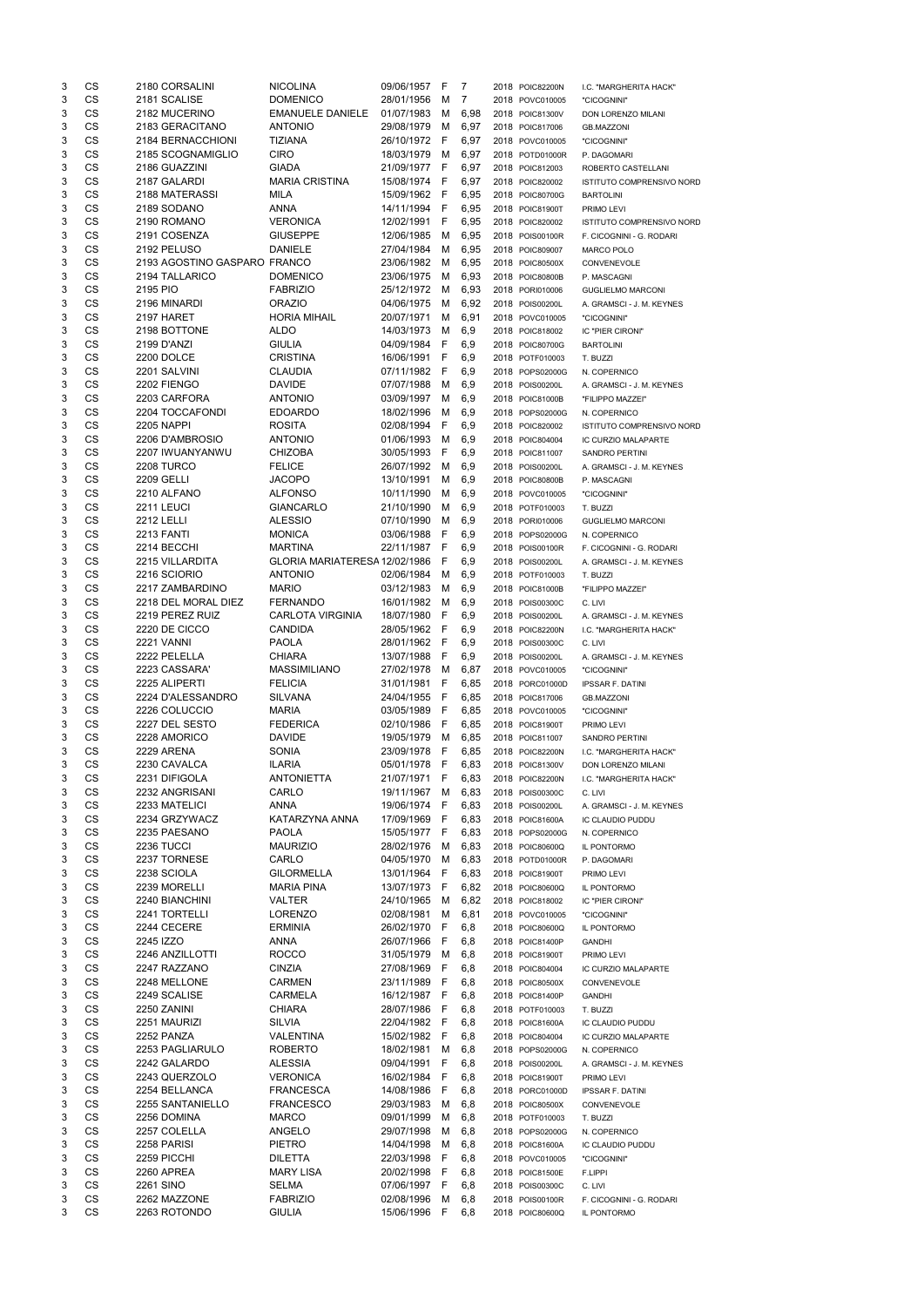| 3      | CS                     | 2264 MANDURINO               | <b>GIOVANNI</b>                   | 14/06/1996               | M      | 6,8          | 2018 PORC01000D                    | <b>IPSSAR F. DATINI</b>          |
|--------|------------------------|------------------------------|-----------------------------------|--------------------------|--------|--------------|------------------------------------|----------------------------------|
| 3      | <b>CS</b>              | 2265 DELLA PUCA              | <b>ROSA</b>                       | 02/01/1996               | F      | 6,8          | 2018 POPS02000G                    | N. COPERNICO                     |
| 3      | CS                     | 2266 BELLINI                 | <b>BEATRICE</b>                   | 08/11/1995               | F      | 6,8          | 2018 POIC81900T                    | PRIMO LEVI                       |
| 3      | CS                     | 2267 PARRINELLO              | <b>VALERIA</b>                    | 01/10/1995               | F      | 6,8          | 2018 POIC809007                    | <b>MARCO POLO</b>                |
| 3      | CS                     | 2268 PINO                    | <b>FEDERICA</b>                   | 14/08/1995               | F      | 6,8          | 2018 POIC80500X                    | CONVENEVOLE                      |
| 3      | <b>CS</b>              | 2269 MARTINO                 | <b>VINCENZO</b>                   | 29/07/1995               | м      | 6,8          | 2018 POIC82100T                    | <b>IVA PACETTI</b>               |
| 3      | <b>CS</b>              | 2270 SCARPATI                | <b>MAURIZIO</b>                   | 12/02/1995               | м      | 6,8          | 2018 POPS02000G                    | N. COPERNICO                     |
| 3      | CS                     | 2271 IELPO                   | <b>MARIAN</b>                     | 03/02/1995               | м      | 6,8          | 2018 POIC804004                    | IC CURZIO MALAPARTE              |
| 3      | <b>CS</b>              | 2272 NORMANDO                | <b>GIUSEPPE</b>                   | 20/11/1994               | M      | 6,8          | 2018 POIC811007                    | <b>SANDRO PERTINI</b>            |
| 3      | <b>CS</b>              | 2273 MARTINO                 | <b>CARMINE</b>                    | 07/11/1994               | М      | 6,8          | 2018 POVC010005                    | "CICOGNINI"                      |
| 3      | <b>CS</b>              | 2274 DI MATTEO               | <b>ROSARIA</b>                    | 09/10/1994               | F      | 6,8          | 2018 POIC82200N                    | I.C. "MARGHERITA HACK"           |
| 3      | <b>CS</b>              | 2275 DI FEO                  | <b>CATERINA</b>                   | 17/03/1994               | F      | 6,8          | 2018 POIC82100T                    | <b>IVA PACETTI</b>               |
| 3      | CS                     | 2276 FERRAIUOLO              | LUIGI                             | 13/12/1993               | M      | 6,8          | 2018 POIC809007                    | MARCO POLO                       |
| 3      | <b>CS</b>              | 2277 BALLETTA                | <b>NICOLA</b>                     | 22/11/1993               | M      | 6,8          | 2018 POIC820002                    | <b>ISTITUTO COMPRENSIVO NORD</b> |
| 3      | <b>CS</b>              | 2278 INNOCENTI BARDAZZI SARA |                                   | 02/11/1993               | F      | 6,8          | 2018 POIC82200N                    | I.C. "MARGHERITA HACK"           |
| 3      | CS                     | 2279 CARBONE                 | <b>ROBERTO</b>                    | 17/10/1993               | м      | 6,8          | 2018 POVC010005                    | "CICOGNINI"                      |
| 3      | CS                     | 2280 COPPOLA                 | <b>GIOVANNI</b>                   | 07/10/1993               | M      | 6,8          | 2018 POPS02000G                    | N. COPERNICO                     |
| 3      | CS                     | 2281 GULLA'                  | FRANCESCO GAETANC 20/09/1993      |                          | M      | 6,8          | 2018 POIC80800B                    | P. MASCAGNI                      |
| 3      | CS                     | 2282 GERACI                  | <b>MATTEO</b>                     | 09/02/1992               | м      | 6,8          | 2018 POIC82200N                    | I.C. "MARGHERITA HACK"           |
| 3      | CS                     | 2283 SAVINO                  | <b>FILOMENA MONICA</b>            | 27/08/1991               | F      | 6,8          | 2018 POIC809007                    | MARCO POLO                       |
| 3      | CS                     | 2284 CICCARELLI              | <b>ARMANDO</b>                    | 19/06/1991               | м      | 6,8          | 2018 POVC010005                    | "CICOGNINI"                      |
| 3      | <b>CS</b>              | 2285 RIZZO                   | <b>FABIO</b>                      | 07/06/1991               | м      | 6,8          | 2018 POIC80800B                    | P. MASCAGNI                      |
| 3      | <b>CS</b>              | 2286 MARCELLO                | <b>MAURIZIO</b>                   | 19/02/1991               | м      | 6,8          | 2018 POIC81900T                    | PRIMO LEVI                       |
| 3      | <b>CS</b>              | 2287 MASI                    | <b>PAMELA</b>                     | 21/10/1990               | F      | 6,8          | 2018 POIC820002                    | <b>ISTITUTO COMPRENSIVO NORD</b> |
| 3      | CS                     | 2288 PICCOLO                 | TANIA                             | 07/09/1990               | F      | 6,8          | 2018 POIS00200L                    | A. GRAMSCI - J. M. KEYNES        |
| 3      | <b>CS</b>              | <b>2289 LONGO</b>            | <b>FRANCESCA</b>                  | 10/06/1990               | F      | 6,8          | 2018 POIS00200L                    | A. GRAMSCI - J. M. KEYNES        |
| 3      | <b>CS</b>              | <b>2290 CICE</b>             | <b>LUIGI</b>                      | 29/05/1990               | м      | 6,8          | 2018 POVC010005                    | "CICOGNINI"                      |
| 3      | <b>CS</b>              | 2291 NICOIS                  | <b>GIUSEPPE EDOARDO</b>           | 21/05/1990               | м      | 6,8          | 2018 POPS02000G                    | N. COPERNICO                     |
| 3      | CS                     | 2292 BALIVO                  | <b>RAFFAELE</b>                   | 19/03/1990               | м      | 6,8          | 2018 POIC80800B                    | P. MASCAGNI                      |
| 3      | <b>CS</b>              | 2293 COMENTALE               | <b>MARIAPINA</b>                  | 11/01/1990               | F      | 6,8          | 2018 POVC010005                    | "CICOGNINI"                      |
| 3      | <b>CS</b>              | 2294 GAROFALO                | <b>FABIO</b>                      | 10/01/1990               | м      | 6,8          | 2018 POVC010005                    | "CICOGNINI"                      |
| 3      | <b>CS</b>              | 2295 TRIESTE                 | <b>GIADA</b>                      | 09/12/1989               | F      | 6,8          | 2018 POIC80700G                    | <b>BARTOLINI</b>                 |
| 3      | CS                     | 2296 CIACCIO                 | <b>MICHELE</b>                    | 14/09/1989               | м      | 6,8          | 2018 POIS00300C                    | C. LIVI                          |
| 3      | CS                     | 2297 MONCELLI                | JENNY                             | 09/03/1989               | F      | 6,8          | 2018 POIC80600Q                    | IL PONTORMO                      |
| 3      | CS                     | 2298 ALMA                    | LAURA                             | 06/07/1988               | F      | 6,8          | 2018 POIC82200N                    | I.C. "MARGHERITA HACK"           |
| 3      | <b>CS</b>              | 2299 LA COLA                 | <b>AZZURRA</b>                    | 10/06/1988               | F      | 6,8          | 2018 POTD01000R                    | P. DAGOMARI                      |
| 3      | CS                     | 2300 MASCOLINO               | <b>FRANCESCO</b>                  | 05/06/1988               | M      | 6,8          | 2018 POIC820002                    | ISTITUTO COMPRENSIVO NORD        |
| 3      | CS                     | <b>2301 MACII</b>            | <b>VALENTINA</b>                  | 08/01/1986               | F      | 6,8          | 2018 POIC81500E                    | F.LIPPI                          |
| 3      | <b>CS</b>              | 2302 LUCARELLI               | <b>GIOVANNA</b>                   | 18/07/1985               | F      | 6,8          | 2018 POIC82200N                    | I.C. "MARGHERITA HACK"           |
| 3      | <b>CS</b>              | 2303 DANZINELLI              | <b>DANIELE</b>                    | 29/01/1984               | M      | 6,8          | 2018 PORI010006                    | <b>GUGLIELMO MARCONI</b>         |
| 3      | <b>CS</b>              | 2304 DESIDERI                | <b>MASSIMO</b>                    | 31/12/1982               | M      | 6,8          | 2018 POTF010003                    | T. BUZZI                         |
| 3      | <b>CS</b>              | 2305 BENELLI                 | <b>CRISTINA</b>                   | 30/10/1980               | F      | 6,8          | 2018 POIC81400P                    | <b>GANDHI</b>                    |
| 3      | <b>CS</b>              | 2306 TUMBARELLO              | <b>GASPARE</b>                    | 05/05/1980               | м      | 6,8          | 2018 POTF010003                    | T. BUZZI                         |
| 3      | <b>CS</b>              | <b>2307 ZURLO</b>            | <b>FRANCESCO</b>                  | 15/05/1977               | м      | 6,8          | 2018 POPS02000G                    | N. COPERNICO                     |
| 3      | <b>CS</b>              | 2308 BATTAGLINI              | <b>FABIO</b>                      | 06/01/1971               | м      | 6,8          | 2018 POIC80600Q                    | IL PONTORMO                      |
| 3      | <b>CS</b>              | 2309 COLANGELO               | <b>MARGHERITA</b>                 | 17/07/1965               | F      | 6,8          | 2018 POIC80800B                    | P. MASCAGNI                      |
| 3      | <b>CS</b><br><b>CS</b> | 2310 FOCONI                  | <b>MARIELLA</b>                   | 27/09/1961               | F      | 6,8          | 2018 POIC804004                    | IC CURZIO MALAPARTE              |
| 3      | <b>CS</b>              | 2311 RIEFOLI                 | <b>ANGELO</b>                     | 04/05/1975               | M      | 6,77         | 2018 POIC804004                    | IC CURZIO MALAPARTE              |
| 3      | <b>CS</b>              | 2312 RIEFOLI                 | <b>ALDO</b>                       | 26/01/1973               | м      | 6,77         | 2018 POIC804004                    | IC CURZIO MALAPARTE              |
| 3<br>3 | <b>CS</b>              | 2313 VIGILANTE<br>2314 BOZZA | <b>MICHELE</b><br><b>GIOVANNI</b> | 29/06/1970<br>16/12/1960 | M<br>M | 6,77         | 2018 POIC81400P                    | <b>GANDHI</b>                    |
| 3      | <b>CS</b>              | 2315 NANNICINI               | <b>MARCO</b>                      | 25/05/1964               | M      | 6,77<br>6,77 | 2018 POIC804004<br>2018 POIC80700G | IC CURZIO MALAPARTE              |
| 3      | <b>CS</b>              | 2316 DE ANGELIS              | <b>SETTIMIO</b>                   | 27/01/1973               | м      | 6,77         | 2018 POIC817006                    | <b>BARTOLINI</b>                 |
| 3      | CS                     | <b>2317 LOCCI</b>            | <b>ALESSANDRA</b>                 | 12/11/1974               | F      | 6,77         | 2018 POIC81900T                    | <b>GB.MAZZONI</b><br>PRIMO LEVI  |
| 3      | <b>CS</b>              | 2318 CAMILLERI               | <b>SALVATORE</b>                  | 26/12/1978               | м      | 6,75         | 2018 POIC82200N                    | I.C. "MARGHERITA HACK"           |
| 3      | <b>CS</b>              | 2319 COLZI                   | <b>ELISABETTA</b>                 | 22/12/1990               | F      | 6,75         | 2018 POPS02000G                    | N. COPERNICO                     |
| 3      | CS                     | 2320 CIFARELLI               | <b>GIUSEPPE</b>                   | 01/03/1981               | м      | 6,75         | 2018 POIC817006                    |                                  |
| 3      | CS                     | 2321 LEO                     | FRANCESCA                         | 05/09/1991               | F      | 6,75         | 2018 POIC80800B                    | <b>GB.MAZZONI</b><br>P. MASCAGNI |
| 3      | CS                     | 2322 PARISE                  | <b>CARMEN</b>                     | 15/07/1989               | F      | 6,75         | 2018 POIC818002                    | IC "PIER CIRONI"                 |
| 3      | <b>CS</b>              | 2323 DEFAZIO                 | <b>BIANCA</b>                     | 10/11/1988               | F      | 6,75         | 2018 POIC80700G                    | <b>BARTOLINI</b>                 |
| 3      | <b>CS</b>              | 2324 DI DONATO               | <b>RAFFAELE</b>                   | 17/12/1985               | м      | 6,75         | 2018 POIC812003                    | ROBERTO CASTELLANI               |
| 3      | CS                     | 2325 GIACHETTI               | <b>FABIO</b>                      | 02/09/1985               | м      | 6,75         | 2018 POTF010003                    | T. BUZZI                         |
| 3      | CS                     | 2326 SPENNATO                | <b>LUCIA</b>                      | 17/02/1979               | F      | 6,75         | 2018 POIS00300C                    | C. LIVI                          |
| 3      | <b>CS</b>              | 2327 PIZZITOLA               | <b>SALVATORE</b>                  | 31/08/1965               | M      | 6,75         | 2018 POIS00100R                    | F. CICOGNINI - G. RODARI         |
| 3      | <b>CS</b>              | 2328 BROCCHI                 | <b>MARZIA</b>                     | 17/08/1964               | F      | 6,73         | 2018 POIC82200N                    | I.C. "MARGHERITA HACK"           |
| 3      | <b>CS</b>              | <b>2329 NUZZI</b>            | <b>RICCARDO</b>                   | 01/10/1957               | м      | 6,72         | 2018 POTF010003                    | T. BUZZI                         |
| 3      | CS                     | 2330 VASSALLO                | <b>ROSA</b>                       | 25/11/1979               | F      | 6,7          | 2018 POIC82200N                    | I.C. "MARGHERITA HACK"           |
| 3      | CS                     | 2331 PETRACHE                | <b>VIORICA</b>                    | 03/08/1979               | F      | 6,7          | 2018 POIC817006                    | <b>GB.MAZZONI</b>                |
| 3      | CS                     | 2332 IAFRATE                 | <b>MONICA</b>                     | 12/01/1976               | F      | 6,7          | 2018 POIC80500X                    | CONVENEVOLE                      |
| 3      | CS                     | 2333 BORRIELLO               | <b>FRANCESCO</b>                  | 21/02/1975               | м      | 6,7          | 2018 POIC80600Q                    | IL PONTORMO                      |
| 3      | CS                     | 2334 VALENTI                 | <b>ANTONINA</b>                   | 31/07/1990               | -F     | 6,7          | 2018 POIC812003                    | ROBERTO CASTELLANI               |
| 3      | <b>CS</b>              | 2335 CACIOLLI                | <b>DEBORA</b>                     | 20/07/1985               | -F     | 6,7          | 2018 POTF010003                    | T. BUZZI                         |
| 3      | CS                     | 2336 CIULLI                  | <b>SABRINA</b>                    | 06/08/1982 F             |        | 6,7          | 2018 POIC811007                    | SANDRO PERTINI                   |
| 3      | CS                     | 2337 CORDOVANA               | <b>MICHELA</b>                    | 04/10/1980               | -F     | 6,7          | 2018 POIC82200N                    | I.C. "MARGHERITA HACK"           |
| 3      | CS                     | 2338 DI FRAIA                | <b>GERMANO</b>                    | 15/07/1982               | M      | 6,7          | 2018 POIC81500E                    | F.LIPPI                          |
| 3      | CS                     | 2339 VALENTE                 | <b>GIULIA</b>                     | 26/08/1998               | F      | 6,7          | 2018 POIC820002                    | ISTITUTO COMPRENSIVO NORD        |
| 3      | CS                     | 2340 FASCIGLIONE             | <b>FRANCESCO</b>                  | 12/12/1997               | M      | 6,7          | 2018 POIC81400P                    | <b>GANDHI</b>                    |
| 3      | CS                     | <b>2341 MEIER</b>            | <b>FILIPPO</b>                    | 24/08/1995               | M      | 6,7          | 2018 POIC81300V                    | DON LORENZO MILANI               |
| 3      | CS                     | 2342 VIGNOZZI                | <b>BIANCA</b>                     | 22/04/1995               | F      | 6,7          | 2018 POIC812003                    | ROBERTO CASTELLANI               |
| 3      | CS                     | 2343 BISCEGLIA               | VALERIA                           | 16/02/1995               | F      | 6,7          | 2018 PORC01000D                    | <b>IPSSAR F. DATINI</b>          |
| 3      | CS                     | 2344 CIOFFI                  | VALENTINA                         | 16/12/1994               | F      | 6,7          | 2018 POIC80800B                    | P. MASCAGNI                      |
| 3      | CS                     | 2345 AIELLO                  | <b>ETTORE</b>                     | 08/09/1994               | м      | 6,7          | 2018 POIC81300V                    | DON LORENZO MILANI               |
| 3      | CS                     | 2346 PUCCINI                 | <b>GIADA</b>                      | 13/06/1994               | F      | 6,7          | 2018 POIC804004                    | IC CURZIO MALAPARTE              |
| 3      | CS                     | 2347 BRUNO                   | <b>CHRISTIAN</b>                  | 06/04/1994               | M      | 6,7          | 2018 POIC80500X                    | CONVENEVOLE                      |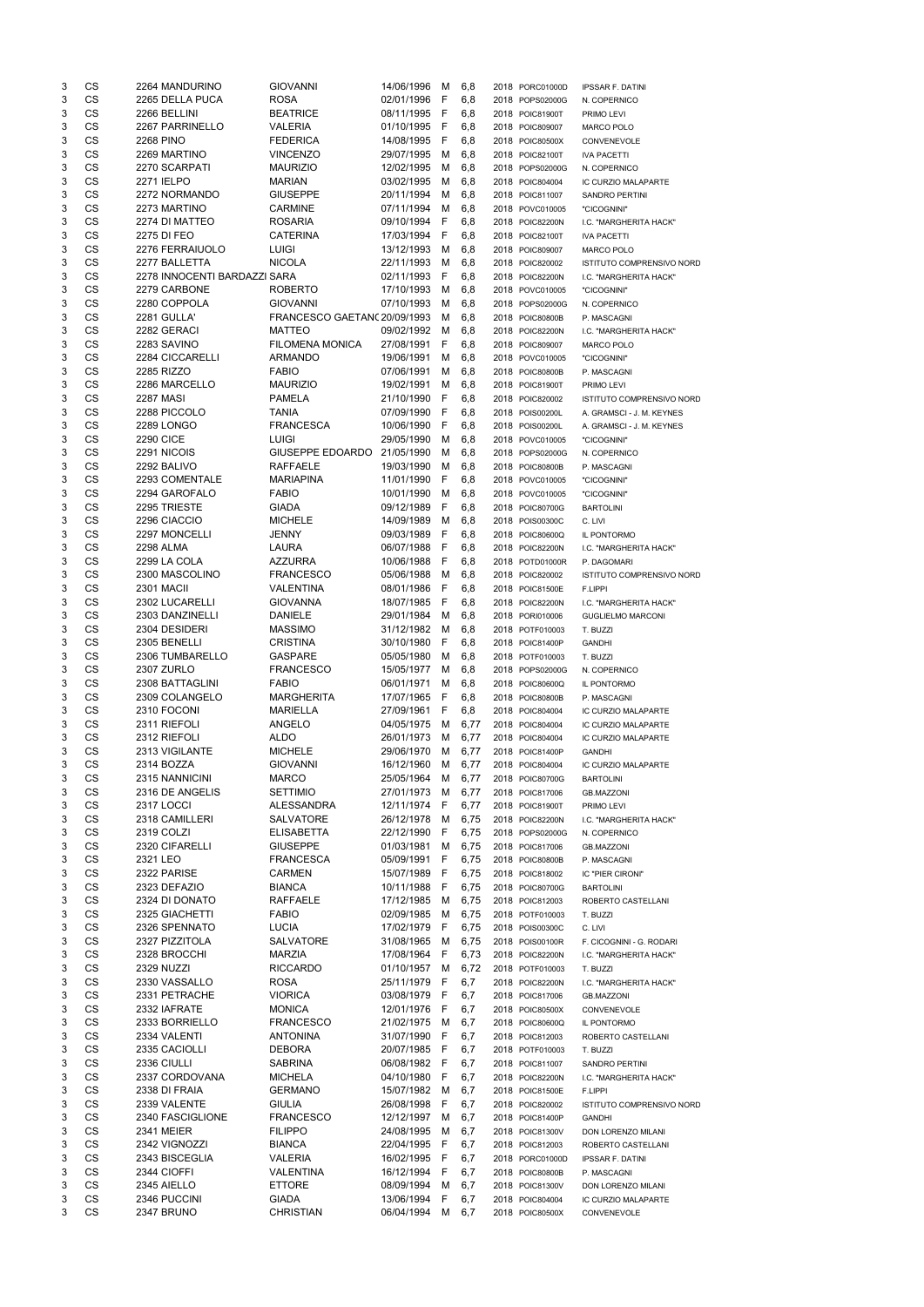| 3 | CS        | <b>2348 RUSSO</b>  | <b>ANTONIO</b>          | 26/10/1993   | м            | 6,7  | 2018 POTF010003 | T. BUZZI                         |
|---|-----------|--------------------|-------------------------|--------------|--------------|------|-----------------|----------------------------------|
| 3 | CS        | 2349 DRAGO         | <b>DARIO</b>            | 22/08/1993   | м            | 6,7  | 2018 POIC80600Q | IL PONTORMO                      |
| 3 | CS        | 2350 ALOIA         | <b>LUCA</b>             | 15/01/1993   | M            | 6,7  | 2018 PORI010006 | <b>GUGLIELMO MARCONI</b>         |
| 3 | CS        | 2351 RISALITI      | VALENTINA               | 05/04/1992   | F            | 6,7  | 2018 POPS02000G | N. COPERNICO                     |
| 3 | <b>CS</b> | 2352 DE FLORA      | ANNALISA                | 29/07/1990   | F            | 6,7  | 2018 POIC81400P | <b>GANDHI</b>                    |
| 3 | CS        | 2353 QUATTROPANI   | ARIANNA                 | 22/03/1990   | F            |      |                 |                                  |
|   |           |                    |                         |              |              | 6,7  | 2018 POTF010003 | T. BUZZI                         |
| 3 | CS        | 2354 MUSARRA       | <b>KETTY</b>            | 28/10/1989   | F            | 6,7  | 2018 POIC81500E | F.LIPPI                          |
| 3 | CS        | 2355 MARINO        | <b>CARLOTTA</b>         | 07/02/1989   | F            | 6,7  | 2018 POIC804004 | IC CURZIO MALAPARTE              |
| 3 | <b>CS</b> | 2356 TURINO        | ALESSANDRO MARIO        | 12/05/1988   | м            | 6,7  | 2018 POVC010005 | "CICOGNINI"                      |
| 3 | <b>CS</b> | 2357 NAPOLI        | <b>ELENA</b>            | 18/03/1988   | F            | 6,7  | 2018 POIC81500E | F.LIPPI                          |
| 3 | CS        | 2358 BINI          | <b>FRANCESCO</b>        | 01/08/1987   | м            | 6,7  | 2018 POIC817006 | <b>GB.MAZZONI</b>                |
| 3 | CS        | 2359 TITONE        | VALENTINA               | 16/04/1987   | F            | 6,7  | 2018 POIC820002 | <b>ISTITUTO COMPRENSIVO NORD</b> |
| 3 | <b>CS</b> | <b>2360 VITA</b>   | <b>CHIARA</b>           | 14/08/1986   | F            | 6,7  | 2018 POVC010005 | "CICOGNINI"                      |
| 3 | <b>CS</b> | 2361 BARBANI       | <b>ALESSANDRO</b>       | 25/07/1986   | м            | 6,7  | 2018 POIC82200N | I.C. "MARGHERITA HACK"           |
|   | CS        |                    |                         |              |              |      |                 |                                  |
| 3 |           | 2362 TRICHINI      | <b>ROCCO</b>            | 19/06/1986   | м            | 6,7  | 2018 POIC82200N | I.C. "MARGHERITA HACK"           |
| 3 | CS        | 2363 FRANZESE      | <b>VINCENZO</b>         | 22/11/1985   | M            | 6,7  | 2018 POIC82200N | I.C. "MARGHERITA HACK"           |
| 3 | <b>CS</b> | 2364 CUSANO        | <b>CRISTINA</b>         | 13/09/1985   | F            | 6,7  | 2018 POIC820002 | ISTITUTO COMPRENSIVO NORD        |
| 3 | <b>CS</b> | <b>2365 RUSSO</b>  | <b>FRANCESCA MIRIAM</b> | 06/07/1985   | F            | 6,7  | 2018 POTF010003 | T. BUZZI                         |
| 3 | CS        | <b>2366 CRETI</b>  | <b>CRISTINA</b>         | 29/05/1985   | F            | 6,7  | 2018 POIS00300C | C. LIVI                          |
| 3 | CS        | 2367 PUGLIA        | <b>ANTONELLA</b>        | 11/09/1984   | F            | 6,7  | 2018 PORI010006 | <b>GUGLIELMO MARCONI</b>         |
| 3 | <b>CS</b> | 2368 SALAMONE      | <b>CRISTINA</b>         | 01/06/1983   | F            | 6,7  | 2018 POTD01000R | P. DAGOMARI                      |
| 3 | <b>CS</b> | 2369 GARERI        | <b>PAOLA</b>            | 21/02/1982   | F            | 6,7  | 2018 POPS02000G | N. COPERNICO                     |
| 3 | CS        | 2370 FRASCOLLA     | <b>IGOR</b>             | 19/06/1981   | м            | 6,7  | 2018 POTF010003 | T. BUZZI                         |
| 3 | CS        | 2371 AMODIO        | <b>VERONICA</b>         | 12/06/1981   | F            |      |                 |                                  |
|   |           |                    |                         |              |              | 6,7  | 2018 PORC01000D | <b>IPSSAR F. DATINI</b>          |
| 3 | <b>CS</b> | 2372 CAMPAGNA      | <b>SARA</b>             | 10/10/1980   | F            | 6,7  | 2018 POIC80800B | P. MASCAGNI                      |
| 3 | <b>CS</b> | 2373 COLAMARINO    | <b>STEFANIA</b>         | 13/10/1966   | F            | 6,67 | 2018 POTF010003 | T. BUZZI                         |
| 3 | CS        | 2374 PERUZZI       | <b>DEBORAH</b>          | 16/03/1978   | F            | 6,67 | 2018 POIC812003 | ROBERTO CASTELLANI               |
| 3 | CS        | 2375 COPPOLA       | <b>VALENTINO</b>        | 11/02/1978   | м            | 6,67 | 2018 POIC81600A | IC CLAUDIO PUDDU                 |
| 3 | <b>CS</b> | 2376 GIURGOLA      | <b>LINA</b>             | 06/08/1977   | F            | 6,67 | 2018 POIC80500X | CONVENEVOLE                      |
| 3 | <b>CS</b> | 2377 BOCCHINO      | <b>CARMEN</b>           | 25/04/1977   | $\mathsf{F}$ | 6,67 | 2018 POIC81300V | DON LORENZO MILANI               |
| 3 | <b>CS</b> | <b>2378 BRUNI</b>  | <b>SERENA</b>           | 03/07/1976   | F            | 6,67 | 2018 POIC811007 | <b>SANDRO PERTINI</b>            |
| 3 | CS        | <b>2379 CINO</b>   | <b>CALOGERA</b>         | 21/09/1973   | F            | 6,67 | 2018 POIC809007 | <b>MARCO POLO</b>                |
|   |           |                    |                         |              |              |      |                 |                                  |
| 3 | CS        | 2380 MANGINI       | <b>PAOLA</b>            | 10/02/1973   | F            | 6,67 | 2018 POIC80700G | <b>BARTOLINI</b>                 |
| 3 | <b>CS</b> | 2381 AURIEMMA      | <b>TERESA</b>           | 05/05/1972   | -F           | 6,67 | 2018 POIC81400P | <b>GANDHI</b>                    |
| 3 | CS        | 2382 APICELLA      | <b>STEFANIA</b>         | 28/08/1967   | -F           | 6,67 | 2018 POIC809007 | MARCO POLO                       |
| 3 | CS        | 2383 VANNUCCHI     | <b>SIMONA</b>           | 31/10/1977 F |              | 6,67 | 2018 POIC81400P | <b>GANDHI</b>                    |
| 3 | CS        | 2384 PALMARIELLO   | <b>REMO</b>             | 12/01/1974 M |              | 6,67 | 2018 POIS00200L | A. GRAMSCI - J. M. KEYNES        |
| 3 | CS        | 2385 GUARDA        | <b>JURI</b>             | 28/06/1972   | м            | 6,67 | 2018 POTD01000R | P. DAGOMARI                      |
| 3 | CS        | 2386 SORRI         | <b>SANDRO</b>           | 04/11/1965   | M            | 6,67 | 2018 POIC81900T | PRIMO LEVI                       |
| 3 | CS        | 2387 LASCIALFARI   | <b>FABIO</b>            | 27/04/1962   | м            | 6,67 | 2018 POTF010003 | T. BUZZI                         |
| 3 | CS        | 2388 CALIGIURI     | <b>GRAZIA</b>           | 24/03/1979   | F            | 6,67 | 2018 POIC80600Q | IL PONTORMO                      |
|   | <b>CS</b> |                    |                         |              |              |      |                 |                                  |
| 3 |           | <b>2389 PIERI</b>  | <b>DILETTA</b>          | 02/02/1979   | F            | 6,67 | 2018 POIC812003 | ROBERTO CASTELLANI               |
| 3 | <b>CS</b> | 2390 D'AMICO       | <b>ADRIANA</b>          | 27/11/1977   | -F           | 6,67 | 2018 POIC81000B | "FILIPPO MAZZEI"                 |
| 3 | CS        | 2391 GAUDIELLO     | <b>GIANNI</b>           | 27/06/1977   | м            | 6,67 | 2018 POIS00100R | F. CICOGNINI - G. RODARI         |
| 3 | CS        | 2392 FOIS          | <b>MILENA</b>           | 03/12/1973   | F            | 6,67 | 2018 POIC80600Q | IL PONTORMO                      |
| 3 | <b>CS</b> | 2393 QUARANTA      | <b>GIULIANA</b>         | 05/07/1973   | F            | 6,67 | 2018 POIC80800B | P. MASCAGNI                      |
| 3 | <b>CS</b> | 2394 SIMEOLI       | <b>GAIA</b>             | 11/06/1973   | F            | 6,67 | 2018 PORI010006 | <b>GUGLIELMO MARCONI</b>         |
| 3 | CS        | 2395 CASSINI       | <b>FULVIO</b>           | 19/05/1972   | M            | 6,67 | 2018 POIC80500X | CONVENEVOLE                      |
| 3 | CS        | 2396 SURACE        | <b>VINCENZO</b>         | 14/03/1972   | M            | 6,67 | 2018 POTF010003 | T. BUZZI                         |
| 3 | <b>CS</b> | 2397 SAQUELLA      | <b>FILOMENA</b>         | 09/03/1972   | -F           | 6,67 | 2018 POIC812003 | ROBERTO CASTELLANI               |
|   |           |                    |                         |              |              |      |                 |                                  |
| 3 | <b>CS</b> | 2398 AQUILANO      | <b>FRANCESCA</b>        | 09/04/1971   | F            | 6,67 | 2018 POIC811007 | <b>SANDRO PERTINI</b>            |
| 3 | CS        | 2399 DIONISALVI    | <b>PIERLUIGI</b>        | 02/01/1970   | M            | 6,67 | 2018 POIC818002 | IC "PIER CIRONI"                 |
| 3 | CS        | 2400 PISTILLI      | <b>SONIA</b>            | 25/01/1966   | F            | 6,67 | 2018 POIC81600A | IC CLAUDIO PUDDU                 |
| 3 | <b>CS</b> | 2401 CARLESI       | <b>ANTONELLA</b>        | 13/02/1960   | F            | 6,67 | 2018 POIC80700G | <b>BARTOLINI</b>                 |
| 3 | CS        | 2402 POSSENTI      | CARLO                   | 24/01/1959   | M            | 6,66 | 2018 POIC820002 | ISTITUTO COMPRENSIVO NORD        |
| 3 | CS        | 2403 ROCCATAGLIATA | ANTONIO                 | 13/01/1982   | м            | 6,65 | 2018 PORC01000D | <b>IPSSAR F. DATINI</b>          |
| 3 | CS        | 2404 DI CASTRI     | ANGELO DAVIDE           | 23/10/1968   | м            | 6,65 | 2018 POIC80600Q | IL PONTORMO                      |
| 3 | CS        | <b>2405 GALLO</b>  | <b>PAOLA</b>            | 29/04/1991   | F            | 6,65 | 2018 PORI010006 | <b>GUGLIELMO MARCONI</b>         |
| 3 | <b>CS</b> | 2406 MARSICO       | <b>RINALDO</b>          | 08/12/1985   | м            | 6,65 | 2018 POTD01000R | P. DAGOMARI                      |
| 3 | <b>CS</b> | 2407 ALIA          | <b>ALESSANDRO</b>       | 23/01/1983   | м            | 6,65 | 2018 POPS02000G | N. COPERNICO                     |
|   |           |                    |                         |              |              |      |                 |                                  |
| 3 | CS        | <b>2408 IULA</b>   | <b>MICHELE</b>          | 01/09/1961   | м            | 6,63 | 2018 POPS02000G | N. COPERNICO                     |
| 3 | <b>CS</b> | 2409 DI MICCO      | <b>MAURO</b>            | 15/02/1973   | м            | 6,63 | 2018 POIC811007 | <b>SANDRO PERTINI</b>            |
| 3 | <b>CS</b> | 2410 SACCOMANNO    | <b>SANDRO</b>           | 24/10/1972   | M            | 6,61 | 2018 POIC81600A | IC CLAUDIO PUDDU                 |
| 3 | <b>CS</b> | 2411 GRANVILLANO   | SALVATORE               | 14/03/1977   | м            | 6,6  | 2018 POIC80500X | CONVENEVOLE                      |
| 3 | CS        | 2413 CIURLO        | <b>VINCENZO</b>         | 14/09/1968   | м            | 6,6  | 2018 POTF010003 | T. BUZZI                         |
| 3 | CS        | 2414 MAZZEI        | <b>GIOVANNI</b>         | 18/08/1971   | м            | 6,6  | 2018 POPS02000G | N. COPERNICO                     |
| 3 | <b>CS</b> | 2415 RUGGIERO      | <b>ANTONIO</b>          | 23/12/1970   | M            | 6,6  | 2018 POIC812003 | ROBERTO CASTELLANI               |
| 3 | <b>CS</b> | 2416 LOMBARDI      | <b>MARIA</b>            | 09/08/1984   | F            | 6,6  | 2018 POPS02000G | N. COPERNICO                     |
|   |           |                    |                         |              |              |      |                 |                                  |
| 3 | CS        | 2417 PATANE'       | <b>ETTORE</b>           | 11/10/1975   | м            | 6,6  | 2018 POTD01000R | P. DAGOMARI                      |
| 3 | CS        | 2418 PECCHIOLI     | <b>RICCARDO</b>         | 26/04/1963   | м            | 6,6  | 2018 POIC81500E | F.LIPPI                          |
| 3 | CS        | 2419 RIVELLI       | <b>SILVANA</b>          | 06/01/1966   | F            | 6,6  | 2018 POIC809007 | MARCO POLO                       |
| 3 | <b>CS</b> | <b>2420 TOTTI</b>  | <b>GIANMARCO</b>        | 30/09/1992   | м            | 6,6  | 2018 POIC80800B | P. MASCAGNI                      |
| 3 | CS        | 2421 SANTOPIETRO   | <b>EMANUELA</b>         | 22/12/1989   | F            | 6,6  | 2018 POIC80500X | CONVENEVOLE                      |
| 3 | CS        | 2422 SANTORO       | <b>ASSUNTA</b>          | 10/06/1979 F |              | 6,6  | 2018 POIC80600Q | IL PONTORMO                      |
| 3 | CS        | 2423 PASCARELLA    | <b>GIUSEPPINA</b>       | 22/12/1976   | F            | 6,6  | 2018 POIC804004 | IC CURZIO MALAPARTE              |
| 3 | CS        | <b>2424 GRASSO</b> | <b>ANDREA</b>           | 14/01/1975   | M            | 6,6  | 2018 POIC81900T | PRIMO LEVI                       |
| 3 | CS        | 2425 BINDI         | <b>MARCELLO</b>         | 31/07/1963   | м            | 6,6  |                 |                                  |
|   |           |                    |                         |              |              |      | 2018 POPS02000G | N. COPERNICO                     |
| 3 | CS        | 2426 PUNTRELLO     | <b>ANTONIO GIOVANNI</b> | 04/02/1961   | M            | 6,6  | 2018 POIC809007 | MARCO POLO                       |
| 3 | CS        | 2412 DE FEO        | <b>SIMONE</b>           | 25/10/1997   | м            | 6,6  | 2018 PORI010006 | <b>GUGLIELMO MARCONI</b>         |
| 3 | CS        | 2427 ZACCARDO      | <b>FRANCESCO</b>        | 02/11/1979   | M            | 6,6  | 2018 POIC80800B | P. MASCAGNI                      |
| 3 | CS        | 2428 CRESTA        | <b>EMILIA</b>           | 16/06/1964   | F            | 6,6  | 2018 POVC010005 | "CICOGNINI"                      |
| 3 | CS        | 2429 CANESTRI      | <b>GIANLUCA</b>         | 04/05/1978   | M            | 6,6  | 2018 POIC80700G | <b>BARTOLINI</b>                 |
| 3 | CS        | 2430 RUGGIERO      | <b>LUIGI</b>            | 21/08/1997   | M            | 6,6  | 2018 POIC804004 | IC CURZIO MALAPARTE              |
| 3 | CS        | 2431 BIANCIARDI    | <b>SIMONE</b>           | 05/06/1997   | M            | 6,6  | 2018 POIC81500E | F.LIPPI                          |
|   |           |                    |                         |              |              |      |                 |                                  |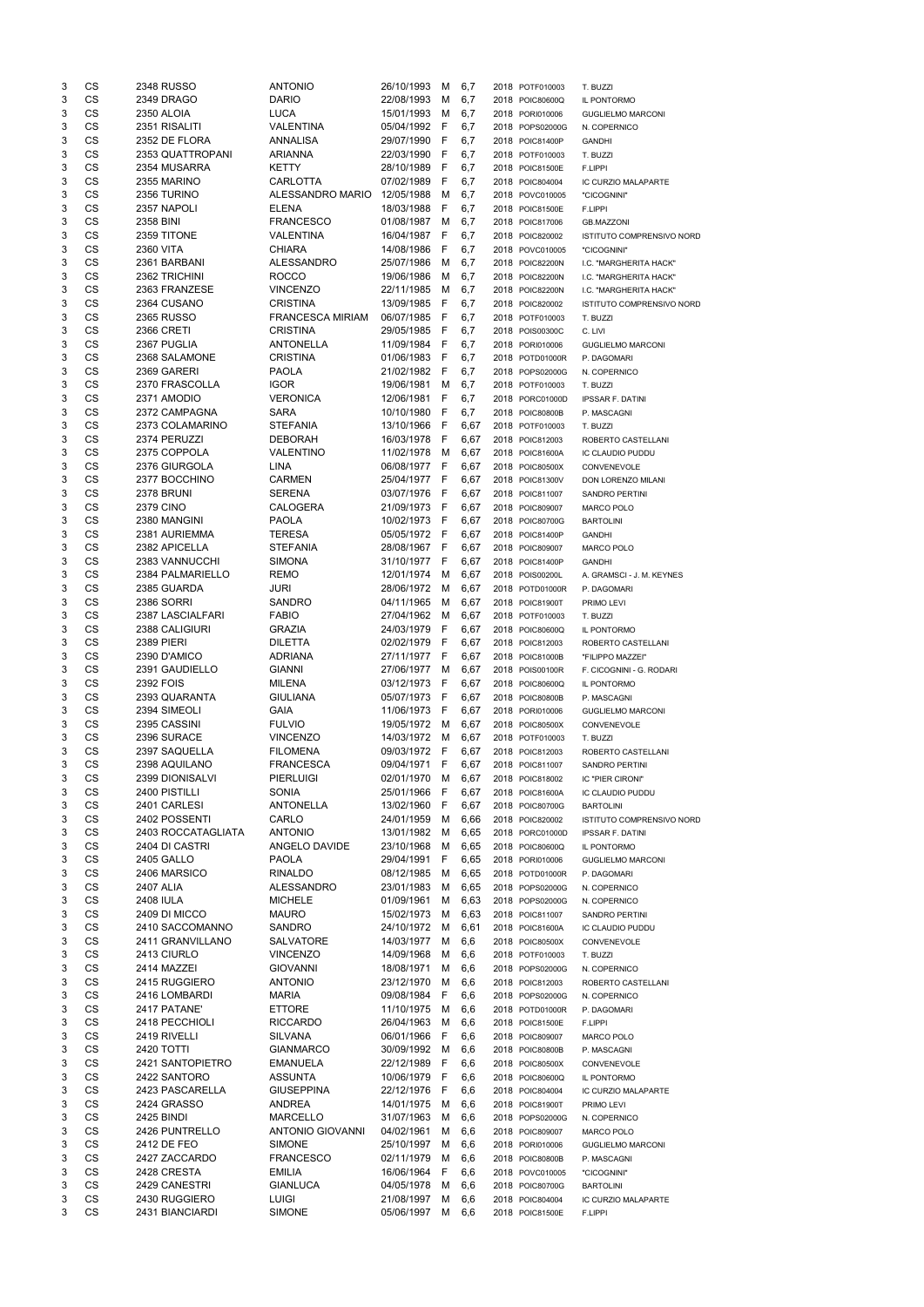| 3      | CS        | 2432 ALDERIGHI                | <b>ALESSIO</b>                  | 02/12/1996                 | M            | 6,6        | 2018 POIS00300C                    | C. LIVI                                |
|--------|-----------|-------------------------------|---------------------------------|----------------------------|--------------|------------|------------------------------------|----------------------------------------|
| 3      | <b>CS</b> | 2433 PERUZZI                  | <b>LEONARDO</b>                 | 28/02/1996                 | м            | 6,6        | 2018 POIC812003                    | ROBERTO CASTELLANI                     |
| 3      | <b>CS</b> | 2434 ZACCONE                  | <b>MIRIANA</b>                  | 22/02/1996                 | F            | 6,6        | 2018 POIC809007                    | <b>MARCO POLO</b>                      |
| 3      | <b>CS</b> | 2435 BALLETTA                 | <b>PIERLUIGI</b>                | 10/04/1995                 | M            | 6,6        | 2018 POIC820002                    | ISTITUTO COMPRENSIVO NORD              |
| 3      | <b>CS</b> | 2436 LAVINO                   | PASQUALE IVAN                   | 03/12/1994                 | м            | 6,6        | 2018 POTF010003                    | T. BUZZI                               |
| 3      | <b>CS</b> | 2437 GRECHI                   | <b>FRANCESCA PIA</b>            | 23/02/1994                 | F            |            |                                    |                                        |
|        |           |                               |                                 |                            |              | 6,6        | 2018 POIS00100R                    | F. CICOGNINI - G. RODARI               |
| 3      | CS        | 2438 DEGLI ESPOSTI            | <b>MARTINA</b>                  | 17/06/1993                 | F            | 6,6        | 2018 POIC81500E                    | F.LIPPI                                |
| 3      | <b>CS</b> | 2439 MERCURO                  | <b>BIAGIO</b>                   | 28/05/1993                 | M            | 6,6        | 2018 POIS00200L                    | A. GRAMSCI - J. M. KEYNES              |
| 3      | <b>CS</b> | <b>2440 GALLO</b>             | <b>ANTONELLA</b>                | 15/03/1993                 | F            | 6,6        | 2018 POIS00100R                    | F. CICOGNINI - G. RODARI               |
| 3      | <b>CS</b> | 2441 BINI                     | <b>CHIARA</b>                   | 12/09/1992 F               |              | 6,6        | 2018 POPS02000G                    | N. COPERNICO                           |
| 3      | CS        | <b>2442 MACI</b>              | <b>DANIELE</b>                  | 08/09/1992 M               |              | 6,6        | 2018 POIS00200L                    | A. GRAMSCI - J. M. KEYNES              |
| 3      | <b>CS</b> | 2443 RIZZO                    | <b>ROBERTO</b>                  | 14/05/1992                 | М            | 6,6        | 2018 POIC804004                    | IC CURZIO MALAPARTE                    |
| 3      | <b>CS</b> | 2444 CRISCI                   | <b>VINCENZA</b>                 | 27/02/1992                 | $\mathsf{F}$ | 6,6        | 2018 PORC01000D                    | <b>IPSSAR F. DATINI</b>                |
| 3      | <b>CS</b> | 2445 MANNOLO                  | <b>GIUSEPPE</b>                 | 07/02/1992                 | M            | 6,6        | 2018 POIS00300C                    | C. LIVI                                |
| 3      | CS        | <b>2446 VIOLA</b>             | <b>DANIELE</b>                  | 05/12/1991                 |              |            |                                    |                                        |
|        |           |                               |                                 |                            | м            | 6,6        | 2018 POIC82200N                    | I.C. "MARGHERITA HACK"                 |
| 3      | CS        | 2447 RAMETTA                  | <b>ANTONIO</b>                  | 21/06/1991                 | M            | 6,6        | 2018 POIC80800B                    | P. MASCAGNI                            |
| 3      | <b>CS</b> | 2448 SPADARO                  | <b>LUIGI</b>                    | 17/05/1991                 | M            | 6,6        | 2018 POTF010003                    | T. BUZZI                               |
| 3      | <b>CS</b> | <b>2449 GIOIA</b>             | <b>MATTEO</b>                   | 09/02/1991                 | M            | 6,6        | 2018 PORC01000D                    | <b>IPSSAR F. DATINI</b>                |
| 3      | CS        | 2450 COLUCCI                  | <b>SILVIA</b>                   | 11/05/1990                 | F            | 6,6        | 2018 POIC80800B                    | P. MASCAGNI                            |
| 3      | <b>CS</b> | <b>2451 RENNA</b>             | <b>IRENE</b>                    | 25/11/1989                 | F            | 6,6        | 2018 POIC820002                    | <b>ISTITUTO COMPRENSIVO NORD</b>       |
| 3      | <b>CS</b> | 2452 RUBINIA                  | <b>MARIA MICHELA</b>            | 24/08/1988                 | F            | 6,6        | 2018 POIC81500E                    | F.LIPPI                                |
| 3      | <b>CS</b> | 2453 BASSANI                  | <b>ALESSIA</b>                  | 03/03/1988                 | F            | 6,6        | 2018 POTF010003                    | T. BUZZI                               |
| 3      | CS        | 2454 SENESI                   | <b>ELEONORA</b>                 | 09/02/1988                 | F            | 6,6        | 2018 POVC010005                    | "CICOGNINI"                            |
| 3      | <b>CS</b> | 2455 POLIZIO                  | <b>ERNESTO</b>                  | 06/12/1987                 | м            | 6,6        | 2018 POIC818002                    | IC "PIER CIRONI"                       |
| 3      | <b>CS</b> | 2456 DI STASI                 | <b>SALVATORE LUIGI</b>          | 15/10/1987                 |              |            |                                    |                                        |
|        |           |                               |                                 |                            | м            | 6,6        | 2018 PORI010006                    | <b>GUGLIELMO MARCONI</b>               |
| 3      | <b>CS</b> | <b>2457 BILLI</b>             | <b>MASSIMO</b>                  | 22/05/1987                 | м            | 6,6        | 2018 PORI010006                    | <b>GUGLIELMO MARCONI</b>               |
| 3      | <b>CS</b> | 2458 LORUSSO                  | <b>FEDERICO</b>                 | 28/04/1987                 | м            | 6,6        | 2018 POTF010003                    | T. BUZZI                               |
| 3      | <b>CS</b> | 2459 ACCONCIA                 | ANGELA                          | 25/04/1986                 | F            | 6,6        | 2018 POVC010005                    | "CICOGNINI"                            |
| 3      | <b>CS</b> | 2460 D'ALESSIO                | ALESSANDRO                      | 18/11/1985                 | м            | 6,6        | 2018 POIC820002                    | ISTITUTO COMPRENSIVO NORD              |
| 3      | <b>CS</b> | 2461 IPPOLITO                 | <b>LUCIA</b>                    | 20/05/1985                 | F            | 6,6        | 2018 POVC010005                    | "CICOGNINI"                            |
| 3      | <b>CS</b> | 2462 ZITO                     | SALVATORE                       | 26/05/1983                 | M            | 6,6        | 2018 POIS00200L                    | A. GRAMSCI - J. M. KEYNES              |
| 3      | CS        | 2463 STERMIERI                | <b>ARIANNA</b>                  | 24/12/1982 F               |              | 6,6        | 2018 POPS02000G                    | N. COPERNICO                           |
| 3      | CS        | 2464 CECCOMORO                | <b>PAMELA</b>                   | 05/05/1981                 | - F          | 6,6        | 2018 POIC80800B                    | P. MASCAGNI                            |
| 3      | <b>CS</b> | 2465 LAMBARDI                 | <b>ANDREA</b>                   | 28/01/1975                 | M            |            |                                    |                                        |
|        |           |                               |                                 |                            |              | 6,6        | 2018 POTD01000R                    | P. DAGOMARI                            |
| 3      | CS        | 2466 PINNICCHIA               | NICOLA ALMERINDO                | 05/05/1973                 | M            | 6,6        | 2018 POIC818002                    | IC "PIER CIRONI"                       |
| 3      | CS        | 2467 LARUSSA                  | <b>IVAN SANDRO</b>              | 03/12/1972 M               |              | 6,6        | 2018 POIS00200L                    | A. GRAMSCI - J. M. KEYNES              |
| 3      | CS        | 2468 TESI                     | <b>STEFANO</b>                  | 29/11/1964 M 6,6           |              |            | 2018 POIC809007                    | MARCO POLO                             |
| 3      | <b>CS</b> | 2469 CONCIARELLI              | <b>SILVANO</b>                  | 20/08/1961                 | м            | 6,6        | 2018 POIC80800B                    | P. MASCAGNI                            |
| 3      | <b>CS</b> | 2470 LATTANTE                 | <b>SANTO</b>                    | 24/03/1979                 | м            | 6,58       | 2018 POIC80800B                    | P. MASCAGNI                            |
| 3      | CS        | 2471 BALLETTA                 | <b>CLAUDIO</b>                  | 01/08/1971                 | M            | 6,58       | 2018 POIC82100T                    | <b>IVA PACETTI</b>                     |
| 3      | CS        | <b>2472 BRUNI</b>             | <b>MARCO</b>                    | 08/07/1984                 | м            | 6,58       | 2018 POIC81600A                    | IC CLAUDIO PUDDU                       |
| 3      | <b>CS</b> | 2473 GULLOTTI                 | <b>IRENE</b>                    | 03/06/1983                 | -F           | 6,58       | 2018 POTF010003                    | T. BUZZI                               |
| 3      | <b>CS</b> | 2474 BENCIVENGA               | <b>CHIARA</b>                   | 27/02/1988 F               |              | 6,55       | 2018 POVC010005                    | "CICOGNINI"                            |
| 3      | <b>CS</b> | 2475 CARTERI                  | <b>GIUSEPPINA</b>               | 26/02/1982 F               |              | 6,55       | 2018 POVC010005                    |                                        |
|        |           |                               |                                 |                            |              |            |                                    | "CICOGNINI"                            |
| 3      | <b>CS</b> | 2476 MAGURNO                  | <b>PIETRO</b>                   | 21/01/1982                 | M            | 6,55       | 2018 POTF010003                    | T. BUZZI                               |
| 3      | <b>CS</b> | 2478 PIGLIA                   | PASQUALE                        | 22/11/1974                 | м            | 6,5        | 2018 POTF010003                    | T. BUZZI                               |
| 3      | <b>CS</b> | 2479 CACCIATO                 | <b>MARTINA</b>                  | 24/08/1989                 | - F          | 6,5        | 2018 POTF010003                    | T. BUZZI                               |
| 3      | CS        | 2480 MAIONE                   | <b>VALENTINA</b>                | 21/10/1987 F               |              | 6,5        | 2018 POIC80600Q                    | IL PONTORMO                            |
| 3      | CS        | 2481 TASSARO                  | <b>DANIELA</b>                  | 12/12/1974                 | - F          | 6,5        | 2018 POIC812003                    | ROBERTO CASTELLANI                     |
| 3      | <b>CS</b> | 2482 ABAGNALE                 | ANGELA                          | 24/06/1965                 | - F          | 6,5        | 2018 POIS00100R                    | F. CICOGNINI - G. RODARI               |
| 3      | <b>CS</b> | 2483 SICILIANO                | <b>GIANLUCA</b>                 | 23/04/1985                 | M            | 6,5        | 2018 POPS02000G                    | N. COPERNICO                           |
| 3      | <b>CS</b> | 2484 BERTINO                  | <b>GIUSEPPE</b>                 | 01/03/1995                 | M            | 6,5        | 2018 POIC817006                    | <b>GB.MAZZONI</b>                      |
| 3      | <b>CS</b> | 2485 BARGIACCHI               | <b>GIULIA</b>                   | 18/11/1990                 |              |            |                                    |                                        |
|        |           | <b>2486 RENDE</b>             |                                 |                            |              |            |                                    |                                        |
| 3      | <b>CS</b> |                               |                                 |                            | E            | 6,5        | 2018 POIC80800B                    | P. MASCAGNI                            |
| 3      | <b>CS</b> |                               | <b>GIULIA</b>                   | 23/10/1989                 | F            | 6,5        | 2018 POIC820002                    | ISTITUTO COMPRENSIVO NORD              |
| 3      |           | 2487 MARINO                   | <b>LUIGI</b>                    | 30/06/1986                 | M            | 6,5        | 2018 POTF010003                    | T. BUZZI                               |
| 3      | CS        | 2488 CALVIELLO                | <b>NADIA</b>                    | 11/04/1986                 | F            | 6,5        | 2018 POTF010003                    | T. BUZZI                               |
| 3      | <b>CS</b> | 2489 CALCARA                  | <b>VIVIANA</b>                  | 21/09/1984 F               |              | 6,5        | 2018 POIC81900T                    | PRIMO LEVI                             |
|        | CS        | 2490 GRECO                    | <b>DANIELA</b>                  | 07/04/1984                 | - F          | 6,5        | 2018 PORC01000D                    | <b>IPSSAR F. DATINI</b>                |
| 3      | <b>CS</b> | 2491 CASSANDRA                | ANGELA CONCETTA                 | 18/02/1983                 | -F           | 6,5        | 2018 POIC81900T                    | PRIMO LEVI                             |
| 3      | CS        | 2492 CALAGNA                  | <b>ROBERTO</b>                  | 23/11/1979                 | M            | 6,5        | 2018 POIC82100T                    | <b>IVA PACETTI</b>                     |
|        |           |                               |                                 |                            |              |            |                                    |                                        |
| 3      | CS        | 2493 CAMBI                    | <b>GIULIA</b>                   | 04/10/1979                 | F            | 6,5        | 2018 POIC812003                    | ROBERTO CASTELLANI                     |
| 3      | <b>CS</b> | 2494 LEPORE                   | <b>MARIA STELLA</b>             | 17/06/1979                 | F            | 6,5        | 2018 POIC820002                    | ISTITUTO COMPRENSIVO NORD              |
| 3      | <b>CS</b> | 2495 PELAGALLI                | <b>ERIK</b>                     | 23/05/1975                 | M            | 6,5        | 2018 POIC80800B                    | P. MASCAGNI                            |
| 3      | <b>CS</b> | 2496 GUERRUCCI                | <b>MARZIA</b>                   | 03/01/1975                 | -F           | 6,5        | 2018 POIC80700G                    | <b>BARTOLINI</b>                       |
| 3      | CS        | <b>2477 RUSSO</b>             | <b>GIUSEPPE</b>                 | 26/02/1992                 | M            | 6,5        | 2018 POIC80800B                    | P. MASCAGNI                            |
| 3      | CS        | <b>2497 FORCINITI</b>         | <b>DOMENICO</b>                 | 27/03/1994                 | M            | 6,5        | 2018 POTD01000R                    | P. DAGOMARI                            |
| 3      | <b>CS</b> | 2498 AMENDOLA                 | <b>FRANCESCO</b>                | 12/06/1992                 | м            | 6,5        | 2018 PORC01000D                    | <b>IPSSAR F. DATINI</b>                |
| 3      | <b>CS</b> | 2499 ACANFORA                 | <b>ILARIA</b>                   | 21/01/1988                 | -F           | 6,5        | 2018 POTD01000R                    | P. DAGOMARI                            |
| 3      | CS        | <b>2500 FUSCO</b>             | <b>FRANCESCO</b>                | 23/06/1983                 | м            | 6,5        | 2018 POIC809007                    | <b>MARCO POLO</b>                      |
|        |           |                               |                                 |                            | м            |            |                                    | C. LIVI                                |
| 3      | CS        | 2501 NORELLI                  | <b>CLEMENTE</b>                 | 30/09/1998                 |              | 6,5        | 2018 POIS00300C                    |                                        |
| 3      | <b>CS</b> | <b>2502 FREDA</b>             | <b>STEFANO</b>                  | 14/12/1997                 | M            | 6,5        | 2018 POIC804004                    | IC CURZIO MALAPARTE                    |
| 3      | <b>CS</b> | 2503 ADDEZIO                  | <b>FRANCESCO</b>                | 06/05/1997                 | м            | 6,5        | 2018 POTF010003                    | T. BUZZI                               |
| 3      | CS        | 2504 GIACHIN                  | <b>RICCARDO</b>                 | 23/10/1996                 | M            | 6,5        | 2018 POIS00300C                    | C. LIVI                                |
| 3      | CS        | 2505 DRAMMIS                  | <b>GIOVANNI</b>                 | 15/04/1996                 | M            | 6,5        | 2018 PORI010006                    | <b>GUGLIELMO MARCONI</b>               |
| 3      | CS        | <b>2506 RIZZO</b>             | <b>GESSICA FILOMEN</b>          | 22/02/1996                 | E            | 6,5        | 2018 POIC80800B                    | P. MASCAGNI                            |
| 3      | CS        | 2507 EMMOLO                   | ROBERTO ANTONIO                 | 24/12/1995                 | M            | 6,5        | 2018 POIC809007                    | <b>MARCO POLO</b>                      |
| 3      | CS        | 2508 ANGRISANI                | <b>SILVIO</b>                   | 31/07/1995                 | м            | 6,5        | 2018 POIC82200N                    | I.C. "MARGHERITA HACK"                 |
| 3      | CS        | 2509 GIAMBALVO                | <b>FRANCESCO</b>                | 14/02/1995                 | м            | 6,5        | 2018 POIC82200N                    | I.C. "MARGHERITA HACK"                 |
|        |           |                               |                                 |                            |              |            |                                    |                                        |
| 3      | CS        | 2510 RANDAZZO                 | <b>STEPHANYE</b>                | 29/11/1994                 | -F           | 6,5        | 2018 POIC809007                    | MARCO POLO                             |
| 3      | CS        | 2511 LUPO                     | VANESSA                         | 27/06/1994                 | - F          | 6,5        | 2018 POIC81400P                    | <b>GANDHI</b>                          |
| 3      | CS        | 2512 AMERINI                  | SILVIA                          | 22/05/1994                 | -F           | 6,5        | 2018 POIC81400P                    | <b>GANDHI</b>                          |
| 3      | CS        | 2513 MARTINO                  | <b>MIRAN</b>                    | 19/04/1994                 | M            | 6,5        | 2018 PORC01000D                    | <b>IPSSAR F. DATINI</b>                |
| 3<br>3 | CS<br>CS  | 2514 TURRISI<br>2515 DE SALVO | <b>DANIEL</b><br><b>ALESSIA</b> | 09/12/1993<br>04/05/1993 F | M            | 6,5<br>6,5 | 2018 PORC01000D<br>2018 POVC010005 | <b>IPSSAR F. DATINI</b><br>"CICOGNINI" |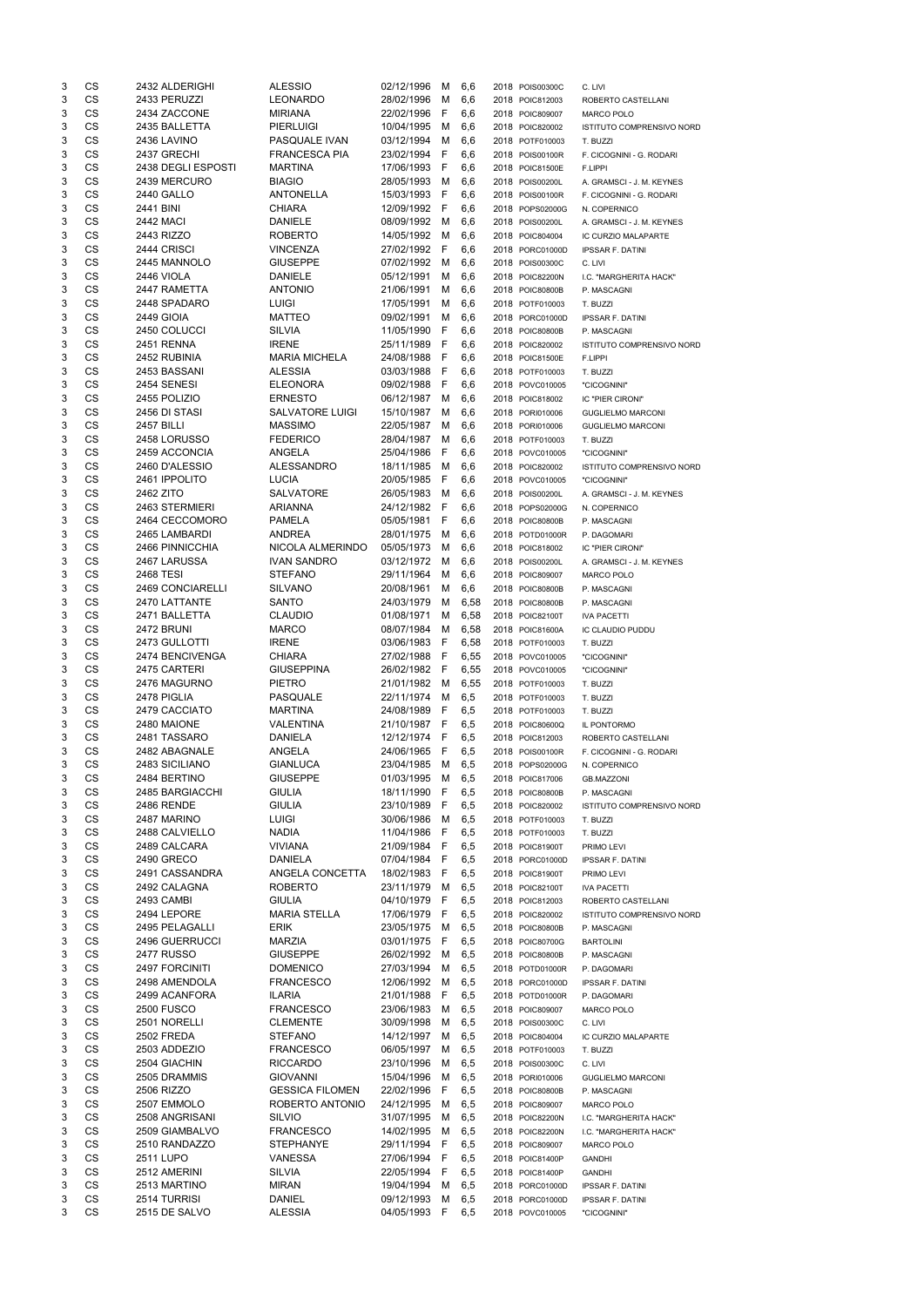| 3 | CS              | <b>2516 MIRRA</b>                                     | <b>GIANLUCA</b>        | 28/04/1993               | M            | 6,5  | 2018 POIC809007 | MARCO POLO                 |
|---|-----------------|-------------------------------------------------------|------------------------|--------------------------|--------------|------|-----------------|----------------------------|
| 3 | CS              | 2517 CALVINO                                          | <b>EDOARDO</b>         | 26/01/1993               | М            | 6,5  | 2018 POIC80800B | P. MASCAGNI                |
| 3 | <b>CS</b>       | 2518 RAMETTA                                          | <b>GIORGIO</b>         | 11/01/1993               | м            | 6,5  | 2018 POIC80800B | P. MASCAGNI                |
| 3 | <b>CS</b>       | <b>2519 BICU</b>                                      | LOREDANA CRISTI        | 06/11/1992 F             |              | 6,5  | 2018 POTF010003 | T. BUZZI                   |
| 3 | <b>CS</b>       | 2520 FERRANTE                                         | <b>ILARIA</b>          | 15/10/1992 F             |              | 6,5  | 2018 POIS00200L | A. GRAMSCI - J. M. KEYNES  |
| 3 | CS              | 2521 PALMERI                                          | <b>LORENZO</b>         | 07/01/1991               | м            | 6,5  | 2018 POTD01000R | P. DAGOMARI                |
| 3 | CS              | 2522 PELLINO                                          | <b>BRUNO</b>           | 07/10/1990               | м            | 6,5  | 2018 POIC82200N | I.C. "MARGHERITA HACK"     |
| 3 | <b>CS</b>       | 2523 MAZZONI                                          | <b>FEDERICO</b>        | 16/08/1990               | м            | 6,5  | 2018 POIC81500E | F.LIPPI                    |
| 3 | <b>CS</b>       | 2524 FITTIPALDI                                       | <b>GIUSEPPINA</b>      | 26/06/1990               | -F           | 6,5  | 2018 POIC80800B | P. MASCAGNI                |
| 3 | CS              | 2525 DELLA VOLPE                                      | <b>CRISTINA</b>        | 29/11/1989               | - F          | 6,5  | 2018 POIC81900T | PRIMO LEVI                 |
| 3 | CS              | <b>2526 CUOCO</b>                                     | <b>ROSARIA</b>         | 14/10/1989               | F            | 6,5  | 2018 PORC01000D | <b>IPSSAR F. DATINI</b>    |
| 3 | CS              | 2527 MAGLIANO                                         | <b>ANTONELLO</b>       | 17/07/1989               | M            | 6,5  | 2018 POIC81300V | DON LORENZO MILANI         |
| 3 | CS              | 2528 MANZONI                                          | <b>SARO</b>            | 12/06/1989               | м            | 6,5  | 2018 POIC820002 | ISTITUTO COMPRENSIVO NORD  |
| 3 | CS              | 2529 PRATESI                                          | <b>DELIA</b>           | 26/11/1988               | -F           | 6,5  | 2018 POIC80600Q |                            |
|   | CS              |                                                       | <b>SARA</b>            |                          | $\mathsf{F}$ |      |                 | IL PONTORMO                |
| 3 |                 | 2530 CIRENGA                                          |                        | 02/07/1988               |              | 6,5  | 2018 POIC80600Q | IL PONTORMO                |
| 3 | CS              | 2531 MOSCARDI                                         | <b>DILETTA</b>         | 03/03/1988               | -F           | 6,5  | 2018 POIC81000B | "FILIPPO MAZZEI"           |
| 3 | CS              | 2532 CAIANIELLO                                       | <b>GIUSY</b>           | 13/02/1988               | - F          | 6,5  | 2018 POPS02000G | N. COPERNICO               |
| 3 | CS              | 2533 PAGANO                                           | <b>ANTONIO</b>         | 04/07/1987               | M            | 6,5  | 2018 POVC010005 | "CICOGNINI"                |
| 3 | CS              | 2534 CASATI                                           | <b>ERIKA</b>           | 12/06/1987               | F            | 6,5  | 2018 POIS00200L | A. GRAMSCI - J. M. KEYNES  |
| 3 | <b>CS</b>       | 2535 MARTONE                                          | <b>MARIO</b>           | 05/05/1987               | M            | 6,5  | 2018 POIC81400P | <b>GANDHI</b>              |
| 3 | <b>CS</b>       | <b>2536 AIUTI</b>                                     | <b>IRENE</b>           | 10/07/1986               | -F           | 6,5  | 2018 POPS02000G | N. COPERNICO               |
| 3 | CS              | 2537 PARENTI                                          | <b>MATTEO</b>          | 11/03/1985               | M            | 6,5  | 2018 POIC81000B | "FILIPPO MAZZEI"           |
| 3 | CS              | 2538 ARCHINUCCI                                       | YURI                   | 05/01/1985               | M            | 6,5  | 2018 POIC80800B | P. MASCAGNI                |
| 3 | <b>CS</b>       | 2539 BRUNO                                            | <b>DONATELLA</b>       | 25/05/1983               | F            | 6,5  | 2018 POIC81000B | "FILIPPO MAZZEI"           |
| 3 | <b>CS</b>       | 2540 DELTON                                           | <b>MARCELLA</b>        | 31/01/1983               | - F          | 6,5  | 2018 POVC010005 | "CICOGNINI"                |
| 3 | CS              | 2541 CACCAVO                                          | <b>FRANCESCO</b>       | 30/01/1982               | M            | 6,5  | 2018 POIC80600Q | IL PONTORMO                |
| 3 | CS              | 2542 LANZILLO                                         | <b>LAURA</b>           | 19/01/1982               | - F          | 6,5  | 2018 POTF010003 | T. BUZZI                   |
| 3 | <b>CS</b>       | 2543 PECORARO                                         | ANGELA                 | 24/08/1981               | -F           | 6,5  | 2018 POPS02000G | N. COPERNICO               |
| 3 | <b>CS</b>       | 2544 CAPPIELLO                                        | <b>ROSARIA</b>         | 02/07/1979               | -F           | 6,5  | 2018 POIC80800B | P. MASCAGNI                |
| 3 | CS              | 2545 SCERRA                                           | <b>MERI</b>            | 01/07/1978               | -F           | 6,5  | 2018 POIC80800B | P. MASCAGNI                |
| 3 | CS              | 2546 RAFANELLI                                        | <b>GIACOMO</b>         | 04/08/1977               | M            | 6,5  | 2018 POIC82200N | I.C. "MARGHERITA HACK"     |
| 3 | CS              | <b>2547 NESI</b>                                      | <b>CHIARA</b>          | 01/03/1977               | F            | 6,5  | 2018 POIS00200L | A. GRAMSCI - J. M. KEYNES  |
| 3 | CS              | 2548 CIRANNI                                          | <b>MASSIMILIANO</b>    | 01/12/1976               | м            | 6,5  | 2018 POIC804004 | <b>IC CURZIO MALAPARTE</b> |
| 3 | CS              | 2549 LOMBARDI                                         | <b>ANDREA</b>          | 29/03/1976               | M            |      |                 |                            |
|   |                 |                                                       |                        |                          |              | 6,5  | 2018 POPS02000G | N. COPERNICO               |
| 3 | CS              | 2550 MACCA                                            | <b>DANIELA</b>         | 07/05/1974               | F            | 6,5  | 2018 POIC80800B | P. MASCAGNI                |
| 3 | <b>CS</b>       | 2551 BOSCO                                            | <b>PAOLA</b>           | 28/04/1973               | - F          | 6,5  | 2018 POPS02000G | N. COPERNICO               |
| 3 | CS              | 2552 FERRANTE                                         | <b>FIORELLA</b>        | 30/12/1972 F             |              | 6,5  | 2018 POIC82200N | I.C. "MARGHERITA HACK"     |
| 3 | <b>CS</b>       | 2553 PERROTTA                                         | <b>DOROTEA</b>         | 25/06/1971 F             |              | 6,5  | 2018 PORC01000D | <b>IPSSAR F. DATINI</b>    |
| 3 | <b>CS</b>       | 2554 ARGENZIANO                                       | <b>MARIA GABRIELLA</b> | 19/05/1971               | F            | 6,5  | 2018 POMM039004 | CPIA 1 PRATO               |
| 3 | <b>CS</b>       | <b>2555 FIORE</b>                                     | <b>ANTONINO</b>        | 23/11/1969               | M            | 6,5  | 2018 POIS00300C | C. LIVI                    |
| 3 | <b>CS</b>       | 2556 RAVEL                                            | <b>ALESSIA</b>         | 21/10/1969               | -F           | 6,5  | 2018 POTF010003 | T. BUZZI                   |
| 3 | <b>CS</b>       | 2557 COTUMACCIO                                       | <b>CARMELA</b>         | 03/05/1967 F             |              | 6,5  | 2018 POIC817006 | <b>GB.MAZZONI</b>          |
| 3 | CS              | 2558 OLIVA                                            | <b>GIUSEPPE</b>        | 02/05/1965               | M            | 6,5  | 2018 POIC81400P | <b>GANDHI</b>              |
| 3 | CS              | 2559 MAIORANO                                         | <b>SILVANO</b>         | 11/08/1960               | M            | 6,5  | 2018 POPS02000G | N. COPERNICO               |
| 3 | <b>CS</b>       | 2560 DEL GROSSO                                       | <b>MONICA</b>          | 01/02/1981               | - F          | 6,48 | 2018 POIC81600A | IC CLAUDIO PUDDU           |
| 3 | <b>CS</b>       | 2561 AJELLO                                           | <b>MIMMA</b>           | 13/02/1961               | – F          | 6,48 | 2018 POIC82100T | <b>IVA PACETTI</b>         |
| 3 | <b>CS</b>       | 2562 PETROCCA                                         | <b>CLAUDIA</b>         | 25/03/1981               | - F          | 6,45 | 2018 POIC80700G | <b>BARTOLINI</b>           |
| 3 | CS              | 2563 BOSCO                                            | LAURA                  | 18/07/1977 F             |              | 6,45 | 2018 POIC81900T | PRIMO LEVI                 |
| 3 | <b>CS</b>       | 2564 PRESUTTI GALLINELL UMBERTO PASQUALE / 07/02/1989 |                        |                          | M            | 6,45 | 2018 POIC809007 | MARCO POLO                 |
| 3 | <b>CS</b>       | 2565 DE LUCA                                          | <b>GIANLUCA</b>        | 21/11/1988               | M            | 6,45 | 2018 POTF010003 | T. BUZZI                   |
| 3 | <b>CS</b>       | <b>2566 LO DICO</b>                                   | <b>GIULIA</b>          | 27/11/1984 F             |              | 6,45 | 2018 POIC80600Q | IL PONTORMO                |
| 3 | CS              | 2567 FANOTTI                                          | <b>GABRIELLA</b>       | 13/11/1967 F             |              | 6,43 | 2018 POIC81600A | IC CLAUDIO PUDDU           |
| 3 | <b>CS</b>       | 2568 VANNUCCHI                                        | <b>CRISTINA</b>        | 15/01/1969 F             |              | 6,42 | 2018 POIC81500E |                            |
|   | <b>CS</b>       |                                                       |                        |                          |              |      |                 | F.LIPPI                    |
| 3 |                 | 2569 TALONE                                           | <b>AMERICO</b>         | 06/12/1978               | M            | 6,42 | 2018 POIC818002 | IC "PIER CIRONI"           |
| 3 | CS              | 2570 VANNINI                                          | <b>SABRINA</b>         | 02/05/1970               | - F          | 6,4  | 2018 POIC80800B | P. MASCAGNI                |
| 3 | <b>CS</b>       | 2571 CICCIU                                           | <b>VALENTINA</b>       | 14/01/1988               | - F          | 6,4  | 2018 POIS00200L | A. GRAMSCI - J. M. KEYNES  |
| 3 | <b>CS</b>       | 2572 VIGGIANO                                         | <b>CLARA</b>           | 22/11/1983               | - F          | 6,4  | 2018 POIS00200L | A. GRAMSCI - J. M. KEYNES  |
| 3 | <b>CS</b>       | 2573 TERRINONI                                        | PASQUALE               | 03/12/1975               | M            | 6,4  | 2018 POIC80800B | P. MASCAGNI                |
| 3 | <b>CS</b>       | 2574 MAZZINI                                          | <b>MANUEL</b>          | 10/01/1994               | M            | 6,4  | 2018 POIC817006 | <b>GB.MAZZONI</b>          |
| 3 | CS              | 2575 RIZZUTO                                          | <b>ANTONINO</b>        | 16/10/1997               | M            | 6,4  | 2018 POIS00200L | A. GRAMSCI - J. M. KEYNES  |
| 3 | CS              | <b>2576 MINI</b>                                      | VALENTINA              | 27/03/1997               | - F          | 6,4  | 2018 POPS02000G | N. COPERNICO               |
| 3 | <b>CS</b>       | 2577 MASSERIA                                         | <b>FABIANA</b>         | 25/11/1996               | - F          | 6,4  | 2018 POIS00100R | F. CICOGNINI - G. RODARI   |
| 3 | <b>CS</b>       | 2578 PILLITTERI                                       | <b>GIUSEPPE</b>        | 12/05/1996               | M            | 6,4  | 2018 POVC010005 | "CICOGNINI"                |
| 3 | <b>CS</b>       | 2579 LAPIETRA                                         | <b>FRANCESCO</b>       | 25/09/1995               | M            | 6,4  | 2018 POIC81000B | "FILIPPO MAZZEI"           |
| 3 | <b>CS</b>       | 2580 DI SIMONE                                        | <b>EMANUELE</b>        | 06/01/1995               | м            | 6,4  | 2018 PORI010006 | <b>GUGLIELMO MARCONI</b>   |
| 3 | <b>CS</b>       | 2581 FERRARO                                          | <b>GAIA</b>            | 03/06/1994               | -F           | 6,4  | 2018 POIC809007 | MARCO POLO                 |
| 3 | <b>CS</b>       | 2582 SANIELLO                                         | <b>FRANCESCA</b>       | 13/02/1994               | - F          | 6,4  | 2018 POTD01000R | P. DAGOMARI                |
| 3 | <b>CS</b>       | 2583 LAPIETRA                                         | <b>FRANCESCA</b>       | 04/12/1993               | - F          | 6,4  | 2018 POIC81000B | "FILIPPO MAZZEI"           |
| 3 | CS              | 2584 VITALE                                           | <b>MARIA GIOVANNA</b>  | 09/09/1993               | - F          | 6,4  | 2018 PORC01000D | <b>IPSSAR F. DATINI</b>    |
| 3 | <b>CS</b>       | 2585 BALDI                                            | <b>DESIRE'</b>         | 19/07/1993 F             |              | 6,4  | 2018 POIC80600Q | IL PONTORMO                |
| 3 | CS              | 2586 CASIERI                                          | <b>DAVIDE</b>          | 05/07/1992               | M            | 6,4  | 2018 POVC010005 | "CICOGNINI"                |
| 3 | CS              | 2587 NEGRINI                                          | <b>AMBRA</b>           | 06/01/1992 F             |              | 6,4  | 2018 PORI010006 | <b>GUGLIELMO MARCONI</b>   |
| 3 | <b>CS</b>       | 2588 MAGNI                                            | <b>ALESSIO</b>         | 26/03/1991 M             |              | 6,4  | 2018 POTF010003 | T. BUZZI                   |
| 3 | CS              | 2589 SCILLETTA                                        | VINCENZO ADRIANO       | 09/10/1990               | M            |      |                 |                            |
|   |                 |                                                       |                        |                          |              | 6,4  | 2018 POIS00100R | F. CICOGNINI - G. RODARI   |
| 3 | CS              | 2590 VANNUCCHI                                        | <b>ROBERTO</b>         | 26/03/1990               | M            | 6,4  | 2018 POIC817006 | <b>GB.MAZZONI</b>          |
| 3 | CS              | 2591 D'ORO                                            | ELDA                   | 28/09/1989               | - F          | 6,4  | 2018 POTF010003 | T. BUZZI                   |
| 3 | CS              | 2592 MINI                                             | ALESSANDRO             | 03/06/1987               | M            | 6,4  | 2018 POPS02000G | N. COPERNICO               |
| 3 | CS              | 2593 ARTIANO                                          | <b>EMANUELA</b>        | 01/12/1985               | - F          | 6,4  | 2018 POPS02000G | N. COPERNICO               |
| 3 | CS              | 2594 MUSETTI                                          | OLGA                   | 11/08/1983 F             |              | 6,4  | 2018 POIC82100T | <b>IVA PACETTI</b>         |
| 3 | CS              | 2595 ESPOSITO                                         | <b>LUIGIA</b>          | 12/07/1981 F             |              | 6,4  | 2018 POIC82200N | I.C. "MARGHERITA HACK"     |
| 3 | CS              | 2596 GALARDO                                          | <b>SERENA</b>          | 08/03/1996               | - F          | 6,4  | 2018 POIS00200L | A. GRAMSCI - J. M. KEYNES  |
| 3 | CS              | 2597 SOTIRO                                           | ANNA                   | 05/02/1971 F             |              | 6,35 | 2018 POIC81300V | DON LORENZO MILANI         |
|   |                 |                                                       |                        |                          |              |      |                 |                            |
| 3 | CS<br><b>CS</b> | 2598 DOLCE<br><b>2599 IARIA</b>                       | <b>ALDO</b>            | 07/12/1987<br>18/11/1986 | M            | 6,35 | 2018 POVC010005 | "CICOGNINI"                |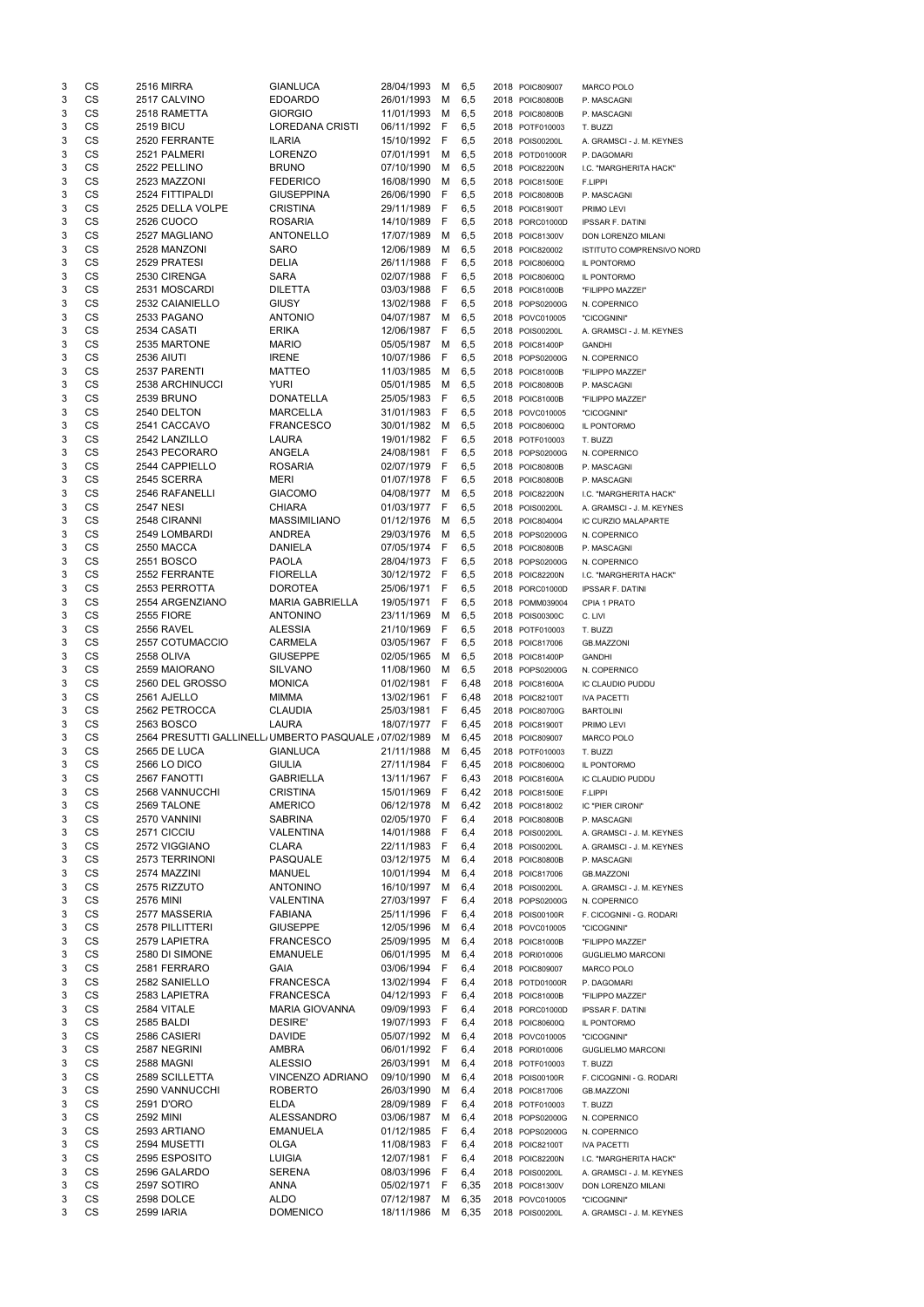| 3      | CS        | 2602 BELMATTINO            | <b>ANNA</b>                  | 05/09/1976               | -F           | 6,33       | 2018 POTF010003                    | T. BUZZI                                        |
|--------|-----------|----------------------------|------------------------------|--------------------------|--------------|------------|------------------------------------|-------------------------------------------------|
| 3      | CS        | 2603 MARTINO               | <b>BERNARDO</b>              | 12/01/1978               | M            | 6,33       | 2018 POIC81400P                    | <b>GANDHI</b>                                   |
| 3      | <b>CS</b> | 2604 COGNATO               | <b>DANIELA</b>               | 08/01/1977               | F            | 6,33       | 2018 POIC81000B                    | "FILIPPO MAZZEI"                                |
| 3      | <b>CS</b> | 2605 SAMMARCO              | <b>KATIUSCIA</b>             | 18/09/1974               | F            | 6,33       | 2018 POIC804004                    | IC CURZIO MALAPARTE                             |
| 3      | <b>CS</b> | 2606 ZARBO                 | <b>GIUSEPPE</b>              | 17/08/1974               | м            | 6,33       | 2018 POIC80500X                    | CONVENEVOLE                                     |
| 3      | CS        | 2607 VESPASIANO            | <b>ISABELLA</b>              | 02/06/1972               | F            | 6,33       | 2018 POIC81900T                    | PRIMO LEVI                                      |
| 3      | CS        | 2608 PANARISI              | <b>SALVATORE</b>             | 31/12/1971               | м            | 6,33       | 2018 POIC81300V                    | DON LORENZO MILANI                              |
| 3      | <b>CS</b> | 2609 FERRILLO              | ANGELO                       | 08/10/1970               | м            | 6,33       | 2018 POIC820002                    | ISTITUTO COMPRENSIVO NORD                       |
| 3      | <b>CS</b> | 2610 FAVATA'               | <b>MARIA CRISTINA</b>        | 05/03/1969               | F            | 6,33       | 2018 POVC010005                    | "CICOGNINI"                                     |
| 3      | CS        | <b>2611 PIERI</b>          | <b>CHIARA</b>                | 30/10/1968               | - F          | 6,33       | 2018 POTF010003                    | T. BUZZI                                        |
| 3      | CS        | 2612 ARCELLA               | <b>ELENA</b>                 | 04/04/1967               | - F          | 6,33       | 2018 POIC81500E                    | F.LIPPI                                         |
| 3      | <b>CS</b> | 2613 CARFORA               | <b>DIODATO</b>               | 16/12/1964               | M            | 6,33       | 2018 POIC81600A                    | IC CLAUDIO PUDDU                                |
| 3      | <b>CS</b> | 2614 SALVADORI             | <b>CONSUELO</b>              | 15/11/1978               | - F          | 6,33       | 2018 POIC81900T                    | PRIMO LEVI                                      |
| 3      | CS        | 2615 NOFERINI              | <b>LUCIANO</b>               | 13/05/1975               | M            | 6,33       | 2018 POTF010003                    | T. BUZZI                                        |
| 3      | CS        | 2616 SPERANZA              | <b>MICHELA</b>               | 14/07/1973               | - F          | 6,33       | 2018 PORC01000D                    | <b>IPSSAR F. DATINI</b>                         |
| 3      | <b>CS</b> | 2617 NARDI                 | LAURA                        | 12/12/1971               | - F          | 6,33       | 2018 POPS02000G                    | N. COPERNICO                                    |
| 3      | <b>CS</b> | 2618 COLOSIMO              | <b>PAOLA</b>                 | 30/08/1969               | - F          | 6,33       | 2018 POVC010005                    | "CICOGNINI"                                     |
| 3      | CS        | 2619 DI MOLFETTA           | <b>MARIA CRISTINA</b>        | 08/06/1967               | -F           | 6,33       | 2018 POIC80800B                    | P. MASCAGNI                                     |
| 3      | CS        | 2620 SODANO                | <b>MARIA DOMENICA</b>        | 18/07/1964               | F            | 6,33       | 2018 POIS00300C                    | C. LIVI                                         |
| 3      | CS        | 2600 DELLE CAVE            | <b>AMELIA</b>                | 15/11/1976               | F            | 6,33       | 2018 POVC010005                    | "CICOGNINI"                                     |
| 3      | CS        | 2601 VIGNOLA               | <b>GIUSEPPE</b>              | 10/04/1965               | M            | 6,33       | 2018 POIC809007                    | <b>MARCO POLO</b>                               |
| 3      | CS        | 2621 GUERRIERO             | <b>DIEGO</b>                 | 09/07/1975               | M            | 6,33       | 2018 POIC80800B                    | P. MASCAGNI                                     |
| 3      | CS        | 2622 DI FRANCESCO          | <b>RICCARDO</b>              | 19/04/1970               | M            | 6,33       | 2018 POIC811007                    | <b>SANDRO PERTINI</b>                           |
| 3      | <b>CS</b> | 2623 SCAPECCHI             | <b>STEFANO</b>               | 22/10/1976               | M            | 6,33       | 2018 POTF010003                    | T. BUZZI                                        |
| 3      | <b>CS</b> | 2624 TIXON                 | <b>DANIELA</b>               | 27/08/1976               | -F           | 6,33       | 2018 POIC81900T                    | PRIMO LEVI                                      |
| 3      | CS        | 2625 RISI                  | GIUSI                        | 18/02/1976               | - F          | 6,33       | 2018 POIC820002                    | ISTITUTO COMPRENSIVO NORD                       |
| 3      | CS        | 2626 GIAMMARCO             | <b>ANTONIETTA</b>            | 07/09/1974               | -F           | 6,33       | 2018 POIC82100T                    |                                                 |
|        | <b>CS</b> |                            |                              |                          |              |            |                                    | <b>IVA PACETTI</b>                              |
| 3      |           | 2627 GIOMMARELLI           | <b>STEFANO</b>               | 05/05/1974               | м            | 6,33       | 2018 PORC01000D                    | <b>IPSSAR F. DATINI</b>                         |
| 3      | <b>CS</b> | 2628 SANGERMANO            | <b>ANTONIO</b>               | 09/06/1971               | м            | 6,33       | 2018 POIS00200L                    | A. GRAMSCI - J. M. KEYNES                       |
| 3      | CS        | 2629 SELLITTO              | ANTONIETTA FRANCA 03/10/1966 |                          | F            | 6,33       | 2018 POVC010005                    | "CICOGNINI"                                     |
| 3      | CS        | 2630 RUGGINI               | <b>LUCA</b>                  | 25/07/1962               | М            | 6,33       | 2018 POTF010003                    | T. BUZZI                                        |
| 3      | CS        | 2631 SCERRA                | <b>SALVATORE</b>             | 24/06/1968               | M            | 6,32       | 2018 POTD01000R                    | P. DAGOMARI                                     |
| 3      | <b>CS</b> | 2632 VALLONE               | PASQUALE                     | 08/12/1960               | M            | 6,3        | 2018 POIC811007                    | <b>SANDRO PERTINI</b>                           |
| 3      | <b>CS</b> | 2633 PEZZELLA              | <b>GILDA</b>                 | 14/02/1988               | -F           | 6,3        | 2018 PORI010006                    | <b>GUGLIELMO MARCONI</b>                        |
| 3      | <b>CS</b> | 2634 CALVIELLO             | <b>SARA</b>                  | 13/07/1984               | - F          | 6,3        | 2018 POTF010003                    | T. BUZZI                                        |
| 3      | <b>CS</b> | 2635 VITALE                | <b>MARIA RACHELE</b>         | 11/07/1976 F             |              | 6,3        | 2018 POTF010003                    | T. BUZZI                                        |
| 3      | CS        | 2636 ROTONDO               | <b>MONICA</b>                | 31/01/1975               | $\mathsf{F}$ | 6,3        | 2018 POTF010003                    | T. BUZZI                                        |
| 3      | <b>CS</b> | 2637 PELELLA               | <b>GIUSEPPE</b>              | 17/07/1964               | м            | 6,3        | 2018 POIC804004                    | IC CURZIO MALAPARTE                             |
| 3      | CS        | 2638 ROCCIA                | <b>UGO</b>                   | 03/11/1965               | м            | 6,3        | 2018 PORI010006                    | <b>GUGLIELMO MARCONI</b>                        |
| 3      | CS        | 2639 CATALANO              | <b>SILVIA GIOVANNA</b>       | 06/11/1990               | F            | 6,3        | 2018 POIC80800B                    | P. MASCAGNI                                     |
| 3      | <b>CS</b> | 2640 CARLESI               | <b>MARTINA</b>               | 19/03/1985               | -F           | 6,3        | 2018 PORC01000D                    | <b>IPSSAR F. DATINI</b>                         |
| 3      | <b>CS</b> | 2641 MULASSO               | <b>MARIA</b>                 | 12/01/1984               | - F          | 6,3        | 2018 POIC82200N                    | I.C. "MARGHERITA HACK"                          |
| 3      | <b>CS</b> | 2642 CAPUTO                | <b>ALESSANDRA</b>            | 06/11/1982               | - F          | 6,3        | 2018 POIC811007                    | <b>SANDRO PERTINI</b>                           |
| 3      | <b>CS</b> | 2643 CANNAVO'              | <b>LEONARDO</b>              | 03/05/1981               | м            | 6,3        | 2018 POIC81300V                    | DON LORENZO MILANI                              |
| 3      | <b>CS</b> | 2644 TRANI                 | <b>VINCENZO</b>              | 25/01/1972               | M            | 6,3        | 2018 POIS00200L                    | A. GRAMSCI - J. M. KEYNES                       |
| 3      | <b>CS</b> | 2645 FORTUNATO             | <b>EMANUELA</b>              | 25/05/1971               | F            | 6,3        | 2018 POTF010003                    | T. BUZZI                                        |
| 3      | CS        | 2646 CIERVO                | <b>ANNA MARIA</b>            | 17/07/1963               | - F          | 6,3        | 2018 POIC80500X                    | CONVENEVOLE                                     |
| 3      | CS        | 2647 PERFETTI              | <b>MARIA</b>                 | 29/05/1962               | - F          | 6,3        | 2018 POIC820002                    | ISTITUTO COMPRENSIVO NORD                       |
| 3      | <b>CS</b> | 2648 FIGURA                | <b>CONCETTA</b>              | 19/05/1994               | F            | 6,3        | 2018 POTD01000R                    | P. DAGOMARI                                     |
| 3      | <b>CS</b> | 2649 ALOIA                 | <b>GIUSEPPE</b>              | 23/01/1994               | М            | 6,3        | 2018 POTF010003                    | T. BUZZI                                        |
| 3      | <b>CS</b> | 2650 MALPAGANTI            | <b>SIMONE</b>                | 06/02/1974               | м            | 6,3        | 2018 POIC820002                    | <b>ISTITUTO COMPRENSIVO NORD</b>                |
| 3      | <b>CS</b> | 2651 MONTORO               | <b>FEDERICA</b>              | 17/02/1997               | F            | 6,3        | 2018 POIC81600A                    | IC CLAUDIO PUDDU                                |
| 3      | <b>CS</b> | 2652 DE RISO               | <b>FLAVIA</b>                | 30/09/1996               | F            | 6,3        | 2018 POIC809007                    | <b>MARCO POLO</b>                               |
| 3      | <b>CS</b> | 2653 ATTARDO               | <b>GIUSEPPINA</b>            | 01/03/1996               | F            | 6,3        |                                    |                                                 |
| 3      | CS        | 2654 PENNACCHIO            | PASQUALE                     | 22/11/1994               | м            |            | 2018 POIC82200N                    | I.C. "MARGHERITA HACK"                          |
|        |           |                            |                              |                          |              | 6,3        | 2018 POIC80600Q                    | IL PONTORMO                                     |
| 3      | CS        | 2655 BLOTTA                | <b>GABRIELE</b>              | 15/09/1994               | м            | 6,3        | 2018 PORC01000D                    | <b>IPSSAR F. DATINI</b>                         |
| 3      | <b>CS</b> | 2656 MONTAGNANI            | <b>LEONARDO</b>              | 25/08/1994               | м            | 6,3        | 2018 POIC80800B                    | P. MASCAGNI                                     |
| 3      | <b>CS</b> | 2657 MAIORANA              | <b>EMMANUEL</b>              | 01/08/1994               | м            | 6,3        | 2018 POPS02000G                    | N. COPERNICO                                    |
| 3      | CS        | 2658 CURCIO                | <b>GIADA</b>                 | 31/05/1994               | F            | 6,3        | 2018 POIC818002                    | IC "PIER CIRONI"                                |
| 3      | CS        | 2659 LATINO                | <b>GIULIO</b>                | 24/03/1994               | м            | 6,3        | 2018 POIC81000B                    | "FILIPPO MAZZEI"                                |
| 3      | <b>CS</b> | 2660 ACQUASANTA            | <b>WALTER</b>                | 30/05/1993               | м            | 6,3        | 2018 POTD01000R                    | P. DAGOMARI                                     |
| 3      | <b>CS</b> | 2661 STABILE               | <b>NATASCIA</b>              | 06/04/1993               | F            | 6,3        | 2018 POIC81600A                    | IC CLAUDIO PUDDU                                |
| 3      | <b>CS</b> | 2662 DI DONATO             | ANNA MARIA                   | 06/02/1993               | -F           | 6,3        | 2018 POIC81400P                    | <b>GANDHI</b>                                   |
| 3      | CS        | 2663 FERRARA               | <b>NICOLA</b>                | 04/02/1993               | M            | 6,3        | 2018 POIC81300V                    | DON LORENZO MILANI                              |
| 3      | CS        | 2664 CANESCHI              | <b>CHRISTIAN</b>             | 26/06/1992               | M            | 6,3        | 2018 POIC82200N                    | I.C. "MARGHERITA HACK"                          |
| 3      | <b>CS</b> | 2665 SIMONETTI             | <b>ARIANNA</b>               | 28/04/1992               | -F           | 6,3        | 2018 POIC81600A                    | IC CLAUDIO PUDDU                                |
| 3      | <b>CS</b> | 2666 BIANCO                | <b>GIANLUCA</b>              | 18/04/1992               | М            | 6,3        | 2018 PORC01000D                    | <b>IPSSAR F. DATINI</b>                         |
| 3      | CS        | 2667 MARRAFINO             | <b>SALVATORE ENRICO</b>      | 24/03/1991               | M            | 6,3        | 2018 POTF010003                    | T. BUZZI                                        |
| 3      | CS        | 2668 BURGIO                | <b>ALESSANDRO</b>            | 17/03/1991               | м            | 6,3        | 2018 POTD01000R                    | P. DAGOMARI                                     |
| 3      | CS        | 2669 DI MARI               | <b>VALERIA</b>               | 19/01/1991               | F            | 6,3        | 2018 POIC81500E                    | F.LIPPI                                         |
| 3      | <b>CS</b> | 2670 VENTURIELLO           | <b>LUCA</b>                  | 26/05/1990               | M            | 6,3        | 2018 POPS02000G                    | N. COPERNICO                                    |
| 3      | <b>CS</b> | 2671 PASQUARELLI           | <b>MARTINA</b>               | 29/09/1989               | F            | 6,3        | 2018 POIC804004                    | IC CURZIO MALAPARTE                             |
| 3      | <b>CS</b> | 2672 CERASALE              | <b>LIBERATO</b>              | 15/09/1989 M             |              | 6,3        | 2018 POIC809007                    | <b>MARCO POLO</b>                               |
| 3      | CS        | 2673 AGOSTINELLI           | <b>DAVIDE</b>                | 22/06/1989               | M            | 6,3        | 2018 POIC82200N                    | I.C. "MARGHERITA HACK"                          |
| 3      | CS        | 2674 SINDONI               | <b>DOMENICO</b>              | 23/04/1989               | м            | 6,3        | 2018 POIC809007                    | MARCO POLO                                      |
| 3      | CS        | 2675 VISCOVO               | <b>MARIKA</b>                | 03/11/1988               | F            | 6,3        | 2018 POIC80800B                    | P. MASCAGNI                                     |
| 3      | CS        | 2676 LA PORTA              | <b>ANNAROSA</b>              | 04/07/1988               | F            | 6,3        | 2018 POPS02000G                    | N. COPERNICO                                    |
| 3      | CS        | <b>2677 NOCI</b>           | LAURA                        | 18/03/1988               | F            | 6,3        | 2018 POIC80800B                    | P. MASCAGNI                                     |
| 3      | CS        | 2678 RUGGIERO              | <b>CARMINE</b>               | 12/05/1987               | м            | 6,3        | 2018 POIC809007                    | MARCO POLO                                      |
| 3      | CS        | 2679 TAMMARO               | ANGELO                       | 15/08/1986               | м            | 6,3        | 2018 POIC81500E                    | F.LIPPI                                         |
| 3      | CS        | 2680 NOCERA                | <b>IVAN</b>                  | 09/07/1986               | M            | 6,3        | 2018 POIC80700G                    | <b>BARTOLINI</b>                                |
| 3      | CS        | 2681 EUFEMIA               | <b>VERONICA</b>              | 29/09/1984               | -F           |            |                                    |                                                 |
|        | CS        |                            |                              |                          |              | 6,3        | 2018 POIS00300C                    | C. LIVI                                         |
| 3<br>3 | CS        | 2682 PARISI<br>2683 D'ELIA | <b>DARIO</b><br><b>CIRO</b>  | 28/01/1984<br>19/07/1982 | M<br>M       | 6,3<br>6,3 | 2018 POIC820002<br>2018 POIC82100T | ISTITUTO COMPRENSIVO NORD<br><b>IVA PACETTI</b> |
|        |           |                            |                              |                          |              |            |                                    |                                                 |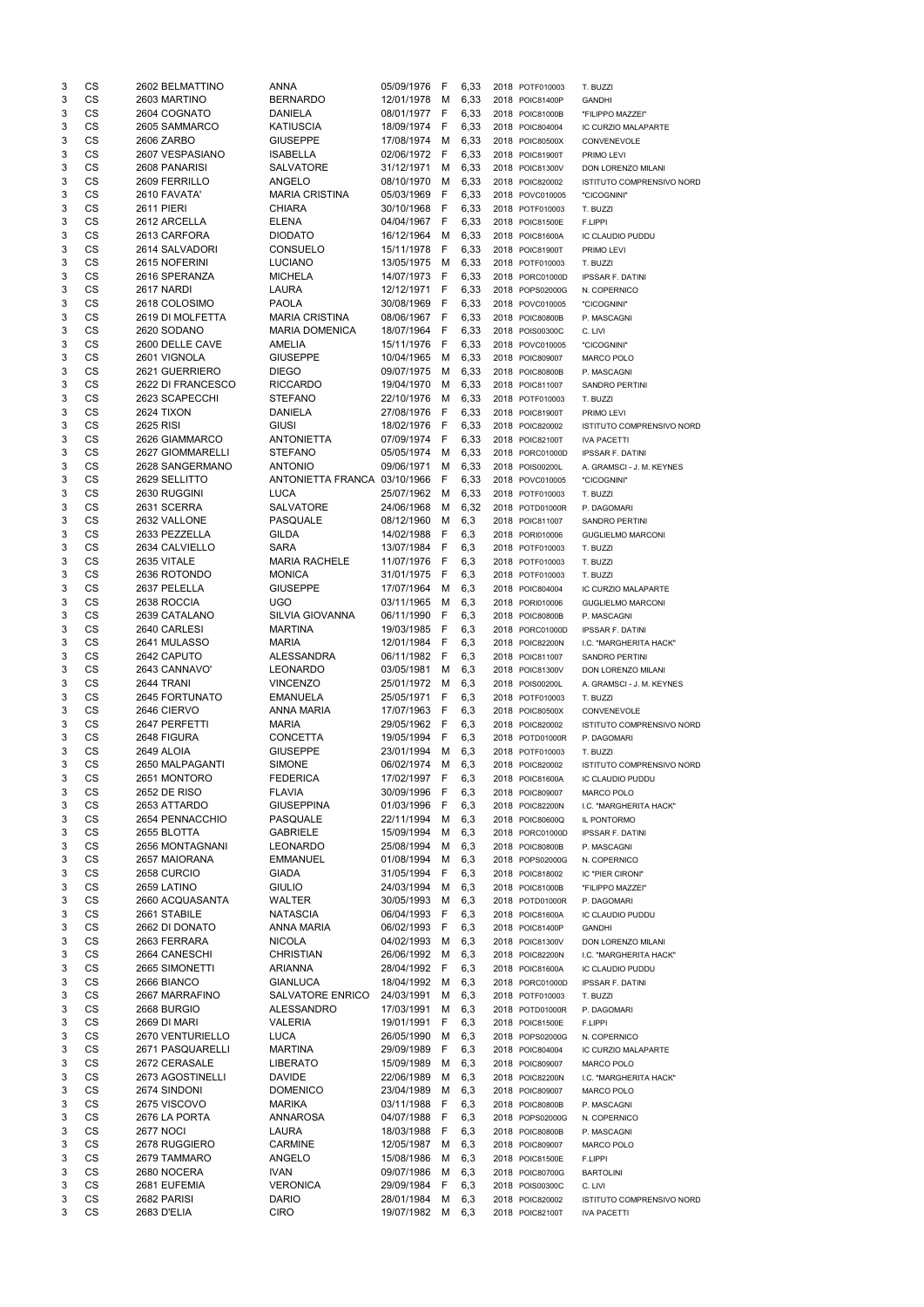| 3      | CS        | 2684 VORIA          | <b>ANNA</b>            | 01/02/1982 | F   | 6,3  | 2018 POIC82200N | I.C. "MARGHERITA HACK"                  |
|--------|-----------|---------------------|------------------------|------------|-----|------|-----------------|-----------------------------------------|
| 3      | <b>CS</b> | 2685 DIONISIO       | <b>MARILENA</b>        | 18/07/1980 | F   | 6,3  | 2018 POIC804004 | IC CURZIO MALAPARTE                     |
| 3      | CS        | 2686 DINOTO         | SAMANTHA               | 17/05/1980 | F   | 6,3  | 2018 POIS00300C | C. LIVI                                 |
| 3      | CS        | 2687 CAPO           | <b>MARCO</b>           | 06/04/1978 | M   | 6,3  | 2018 PORC01000D | <b>IPSSAR F. DATINI</b>                 |
| 3      | CS        | 2688 ALIOTTA        | <b>VINCENZA</b>        | 10/07/1977 | F   | 6,3  | 2018 POIC804004 | IC CURZIO MALAPARTE                     |
| 3      | <b>CS</b> | 2689 FUCCIO         | <b>EZIO JHONNY</b>     | 11/06/1977 | м   | 6,3  | 2018 POIC80600Q | IL PONTORMO                             |
| 3      | <b>CS</b> | 2690 GIULIANA       | LUANA FLAVIA ELISA     | 15/05/1976 | F   | 6,3  | 2018 POVC010005 | "CICOGNINI"                             |
| 3      | CS        | 2691 DE PREZZO      | <b>IRENE</b>           | 07/01/1974 | F   | 6,3  | 2018 POTF010003 | T. BUZZI                                |
| 3      | <b>CS</b> | 2692 SILVESTRI      | <b>LUCIA</b>           | 27/02/1970 | F   | 6,3  | 2018 POIC804004 | IC CURZIO MALAPARTE                     |
| 3      | <b>CS</b> | 2693 LO IACONO      | <b>ROSALIA</b>         | 24/07/1965 | F   | 6,3  | 2018 POTF010003 | T. BUZZI                                |
| 3      | <b>CS</b> | 2694 DE LUCA        | <b>CELESTE</b>         | 03/06/1986 | F   | 6,28 | 2018 POTD01000R | P. DAGOMARI                             |
| 3      | CS        | 2695 ZAMPELLA       | <b>ERSILIA</b>         | 31/03/1967 | F   | 6,25 | 2018 POIC82200N | I.C. "MARGHERITA HACK"                  |
| 3      | CS        | 2696 CIPRIANI       | <b>SABRINA</b>         | 02/10/1967 | F   | 6,25 | 2018 POTF010003 | T. BUZZI                                |
| 3      | CS        | 2697 MANOLIO        | <b>MARCO</b>           | 19/10/1995 | M   | 6,25 | 2018 POIS00300C | C. LIVI                                 |
| 3      | CS        | 2698 PICCIRILLO     | <b>CAROLINA</b>        | 13/09/1964 | F   | 6,25 | 2018 POIC81300V | DON LORENZO MILANI                      |
| 3      | CS        | 2699 FERRARA        | <b>ANTONIO</b>         | 02/02/1993 | M   | 6,25 | 2018 POIC81500E | F.LIPPI                                 |
| 3      | CS        | 2700 GIAMBALVO      | <b>GIOVANBATTISTA</b>  | 04/04/1989 | M   | 6,25 | 2018 POIC82200N | I.C. "MARGHERITA HACK"                  |
| 3      | <b>CS</b> | 2701 MESSINA        | <b>AURORA</b>          | 22/11/1988 | F   | 6,25 | 2018 POIC80700G | <b>BARTOLINI</b>                        |
| 3      | <b>CS</b> | 2702 VALOROSO       | <b>SALVATORE</b>       | 07/06/1987 | M   | 6,25 | 2018 POIS00300C | C. LIVI                                 |
| 3      | CS        | 2703 TUCCI          | <b>SALVATORE</b>       | 19/05/1986 | м   | 6,25 | 2018 POTF010003 | T. BUZZI                                |
| 3      | CS        | 2704 LETIZIA        | <b>ANNA</b>            | 14/03/1982 | F   | 6,25 | 2018 POTF010003 | T. BUZZI                                |
| 3      | <b>CS</b> | 2705 CAROTENUTO     | <b>GIUSEPPINA</b>      | 29/04/1978 | F   | 6,25 | 2018 PORC01000D | <b>IPSSAR F. DATINI</b>                 |
| 3      | <b>CS</b> | 2706 PANTO'         | <b>DANIEL MARIO</b>    | 05/02/1968 | M   | 6,25 | 2018 POVC010005 | "CICOGNINI"                             |
| 3      | CS        | 2707 CALVIELLO      | <b>MARIA</b>           | 22/10/1979 | F   | 6,2  | 2018 PORI010006 | <b>GUGLIELMO MARCONI</b>                |
| 3      | CS        | 2708 CAPARELLI      | <b>DAVID</b>           | 26/04/1975 | M   | 6,2  | 2018 POTD01000R | P. DAGOMARI                             |
| 3      | <b>CS</b> | 2709 IRACI FUINTINO | <b>MARIA GRAZIA</b>    | 22/08/1966 | F   | 6,2  | 2018 POIC82200N | I.C. "MARGHERITA HACK"                  |
| 3      | <b>CS</b> | 2710 CAPORASO       | <b>ROSSANA</b>         | 13/05/1984 | F   | 6,2  | 2018 POTF010003 | T. BUZZI                                |
| 3      | CS        | <b>2711 VESPI</b>   | <b>SONIA</b>           | 08/05/1981 | F   | 6,2  | 2018 POTD01000R | P. DAGOMARI                             |
| 3      | CS        | 2712 LA GRECA       | <b>DOMENICA</b>        | 08/01/1980 | F   | 6,2  | 2018 POIC809007 | <b>MARCO POLO</b>                       |
| 3      | <b>CS</b> | 2713 PIGNATELLI     | <b>GIOVANNA</b>        | 07/10/1976 | F   | 6,2  | 2018 POIC812003 |                                         |
| 3      | <b>CS</b> | 2714 LIPARDI        | <b>MARIA GRAZIA</b>    | 02/11/1965 | F   | 6,2  | 2018 POIC817006 | ROBERTO CASTELLANI<br><b>GB.MAZZONI</b> |
| 3      | CS        | 2715 D'ONOFRIO      | <b>SABRINA</b>         | 16/06/1987 | F   | 6,2  | 2018 POIC820002 |                                         |
|        | CS        | 2716 MAGELLANO      | <b>ANTONIO NICOLAS</b> | 29/09/1998 |     |      |                 | ISTITUTO COMPRENSIVO NORD               |
| 3      | CS        | 2717 MACCHIAVELLI   |                        |            | м   | 6,2  | 2018 POPS02000G | N. COPERNICO                            |
| 3      | CS        |                     | <b>MARCO</b>           | 15/11/1997 | м   | 6,2  | 2018 POTD01000R | P. DAGOMARI                             |
| 3<br>3 | CS        | 2718 DEL SESTO      | <b>DOMENICO</b>        | 21/10/1997 | M   | 6,2  | 2018 POIC81600A | IC CLAUDIO PUDDU                        |
|        |           | 2719 PISTONE        | <b>DANIELE</b>         | 03/06/1997 | М   | 6,2  | 2018 POIC820002 | ISTITUTO COMPRENSIVO NORD               |
| 3      | CS        | 2720 FITTANTE       | <b>MATTIA</b>          | 15/01/1997 | м   | 6,2  | 2018 POIS00300C | C. LIVI                                 |
| 3      | CS        | 2721 BUFFOLINO      | <b>VINCENZO</b>        | 20/11/1996 | м   | 6,2  | 2018 POIC809007 | <b>MARCO POLO</b>                       |
| 3      | <b>CS</b> | 2722 ACAMPORA       | <b>GIORGIA</b>         | 17/09/1996 | F   | 6,2  | 2018 POPS02000G | N. COPERNICO                            |
| 3      | <b>CS</b> | 2723 MAGLIO         | COSIMINA               | 22/07/1996 | f   | 6,2  | 2018 POIC82200N | I.C. "MARGHERITA HACK"                  |
| 3      | <b>CS</b> | 2724 PRUITI         | <b>PIETRO</b>          | 11/07/1996 | м   | 6,2  | 2018 POTF010003 | T. BUZZI                                |
| 3      | <b>CS</b> | 2725 DI NARDO       | <b>STEFANO</b>         | 23/04/1996 | м   | 6,2  | 2018 POIC80800B | P. MASCAGNI                             |
| 3      | <b>CS</b> | 2726 RUBINO         | <b>ELEONORA</b>        | 21/03/1996 | F   | 6,2  | 2018 POIS00300C | C. LIVI                                 |
| 3      | <b>CS</b> | 2727 SPADARO        | <b>IVAN</b>            | 30/01/1996 | м   | 6,2  | 2018 POTF010003 | T. BUZZI                                |
| 3      | CS        | <b>2728 FAVI</b>    | <b>FRANCESCO</b>       | 08/09/1995 | м   | 6,2  | 2018 PORC01000D | <b>IPSSAR F. DATINI</b>                 |
| 3      | CS        | 2729 SIENA          | <b>JESSICA</b>         | 10/12/1994 | F   | 6,2  | 2018 POIC81400P | <b>GANDHI</b>                           |
| 3      | <b>CS</b> | 2730 PICCOLO        | <b>MARIANNA</b>        | 24/11/1994 | F   | 6,2  | 2018 POIS00200L | A. GRAMSCI - J. M. KEYNES               |
| 3      | <b>CS</b> | 2731 DE BIASIO      | ANGELO                 | 25/08/1994 | м   | 6,2  | 2018 POIC81500E | F.LIPPI                                 |
| 3      | <b>CS</b> | 2732 SALVATORE      | <b>ILARIA</b>          | 25/02/1994 | F   | 6,2  | 2018 POIC81000B | "FILIPPO MAZZEI"                        |
| 3      | CS        | 2733 GRECO          | <b>SERENA</b>          | 09/09/1993 | F   | 6,2  | 2018 POIC80500X | CONVENEVOLE                             |
| 3      | CS        | 2734 GIORDANO       | <b>LEONARDO</b>        | 07/06/1993 | M   | 6,2  | 2018 POIC809007 | <b>MARCO POLO</b>                       |
| 3      | <b>CS</b> | 2735 FEDERICO       | <b>GIADA</b>           | 28/02/1993 | F   | 6,2  | 2018 POVC010005 | "CICOGNINI"                             |
| 3      | CS        | 2736 SCICHILONE     | <b>PIETRO</b>          | 20/11/1992 | м   | 6,2  | 2018 POIC818002 | IC "PIER CIRONI"                        |
| 3      | <b>CS</b> | 2737 PENTIMALLI     | <b>CESARE</b>          | 13/11/1991 | м   | 6,2  | 2018 POIC80600Q | IL PONTORMO                             |
| 3      | <b>CS</b> | 2738 LUPICA CRISTO  | <b>EMANUELE</b>        | 20/09/1991 | м   | 6,2  | 2018 POIS00300C | C. LIVI                                 |
| 3      | <b>CS</b> | 2739 RAINONE        | <b>GIUSEPPE</b>        | 31/08/1991 | M   | 6,2  | 2018 POIC81300V | DON LORENZO MILANI                      |
| 3      | CS        | 2740 GULLONE        | <b>MARIAROSARIA</b>    | 16/04/1991 | F   | 6,2  | 2018 PORI010006 | <b>GUGLIELMO MARCONI</b>                |
| 3      | CS        | <b>2741 BRUNI</b>   | <b>RACHELE</b>         | 04/11/1990 | F   | 6,2  | 2018 POIC80600Q | IL PONTORMO                             |
| 3      | CS        | 2742 RICCA          | <b>NICOLA</b>          | 01/10/1990 | м   | 6,2  | 2018 POIC81500E | F.LIPPI                                 |
| 3      | <b>CS</b> | 2743 LABARDI        | <b>ELENA</b>           | 21/07/1990 | F   | 6,2  | 2018 POTF010003 | T. BUZZI                                |
| 3      | <b>CS</b> | 2744 CAMBINI        | <b>MIRKO</b>           | 08/03/1990 | м   | 6,2  | 2018 POIC820002 | ISTITUTO COMPRENSIVO NORD               |
| 3      | CS        | 2745 D AVANZO       | <b>SEBASTIANO</b>      | 31/10/1989 | M   | 6,2  | 2018 POIC809007 | <b>MARCO POLO</b>                       |
| 3      | CS        | 2746 PICCOLO        | <b>GIUSEPPE</b>        | 24/04/1989 | м   | 6,2  | 2018 POIC80800B | P. MASCAGNI                             |
| 3      | <b>CS</b> | 2747 ARONICA        | <b>YLENIA</b>          | 04/01/1989 | F   | 6,2  | 2018 POTF010003 | T. BUZZI                                |
| 3      | <b>CS</b> | 2748 BASSO          | VELIA                  | 12/10/1988 | F   | 6,2  | 2018 POIC80700G | <b>BARTOLINI</b>                        |
| 3      | <b>CS</b> | 2749 SARNATARO      | <b>ISABEL</b>          | 11/09/1988 | F   | 6,2  | 2018 POIC809007 | <b>MARCO POLO</b>                       |
| 3      | CS        | 2750 FEVOLA         | ROSSANO PIO            | 01/09/1988 | M   | 6,2  | 2018 POIC81500E | F.LIPPI                                 |
| 3      | <b>CS</b> | 2751 CARAMELLI      | <b>MARCO</b>           | 25/09/1987 | м   | 6,2  | 2018 POIC81500E | F.LIPPI                                 |
| 3      | <b>CS</b> | 2752 COLARUSSO      | <b>CONSIGLIA</b>       | 03/04/1987 | F   | 6,2  | 2018 POIS00300C | C. LIVI                                 |
| 3      | CS        | 2753 TRANFAGLIA     | <b>ANTONIO</b>         | 27/02/1987 | м   | 6,2  | 2018 POIC82200N | I.C. "MARGHERITA HACK"                  |
| 3      | CS        | 2754 D'ISANTO       | <b>MARCO</b>           | 30/12/1985 | м   | 6,2  | 2018 POIC817006 | <b>GB.MAZZONI</b>                       |
| 3      | CS        | 2755 ARCHITRAVO     | <b>LUIGI</b>           | 28/11/1985 | м   | 6,2  | 2018 POIC817006 | <b>GB.MAZZONI</b>                       |
| 3      | СS        | 2756 D'ALESSIO      | <b>MARGHERITA</b>      | 01/01/1985 | F   | 6,2  | 2018 POTD01000R | P. DAGOMARI                             |
| 3      | CS        | 2757 GIUNTA         | <b>TIZIANA</b>         | 27/07/1984 | -F  | 6,2  | 2018 POIC80500X | CONVENEVOLE                             |
| 3      | CS        | 2758 UNGARO         | <b>ILARIA</b>          | 17/07/1984 | F   | 6,2  | 2018 POIC81300V | DON LORENZO MILANI                      |
| 3      | CS        | 2759 GRASSI         | ELENA                  | 06/02/1984 | F   | 6,2  | 2018 POIC80700G | <b>BARTOLINI</b>                        |
| 3      | CS        | 2760 CINIERI        | CARLO                  | 26/01/1984 | М   | 6,2  | 2018 POIC80800B | P. MASCAGNI                             |
| 3      | CS        | 2761 ARDITA         | <b>VENERE NATASCIA</b> | 05/07/1983 | F   | 6,2  | 2018 POIS00300C | C. LIVI                                 |
| 3      | CS        | 2762 STAGLIANO      | <b>FERDINANDO</b>      | 23/02/1982 | M   | 6,2  | 2018 POIC818002 | IC "PIER CIRONI"                        |
| 3      | CS        | 2763 IRENEI         | <b>SARA</b>            | 26/06/1981 | F   | 6,2  | 2018 POTF010003 | T. BUZZI                                |
| 3      | CS        | 2764 ROSSI          | MARIANEVE              | 17/04/1981 | F   | 6,2  | 2018 POIC804004 | IC CURZIO MALAPARTE                     |
| 3      | CS        | 2765 ZAMPINO        | LUCIO ALESSANDRO       | 10/10/1979 | M   | 6,2  | 2018 POIC81500E | F.LIPPI                                 |
| 3      | CS        | 2766 FERRARO        | MARCELLO               | 05/10/1979 | м   | 6,2  | 2018 POIC80700G | <b>BARTOLINI</b>                        |
| 3      | CS        | 2767 CAVALSANI      | <b>MICHELA</b>         | 12/07/1974 | -F. | 6,2  | 2018 POIC820002 | ISTITUTO COMPRENSIVO NORD               |
|        |           |                     |                        |            |     |      |                 |                                         |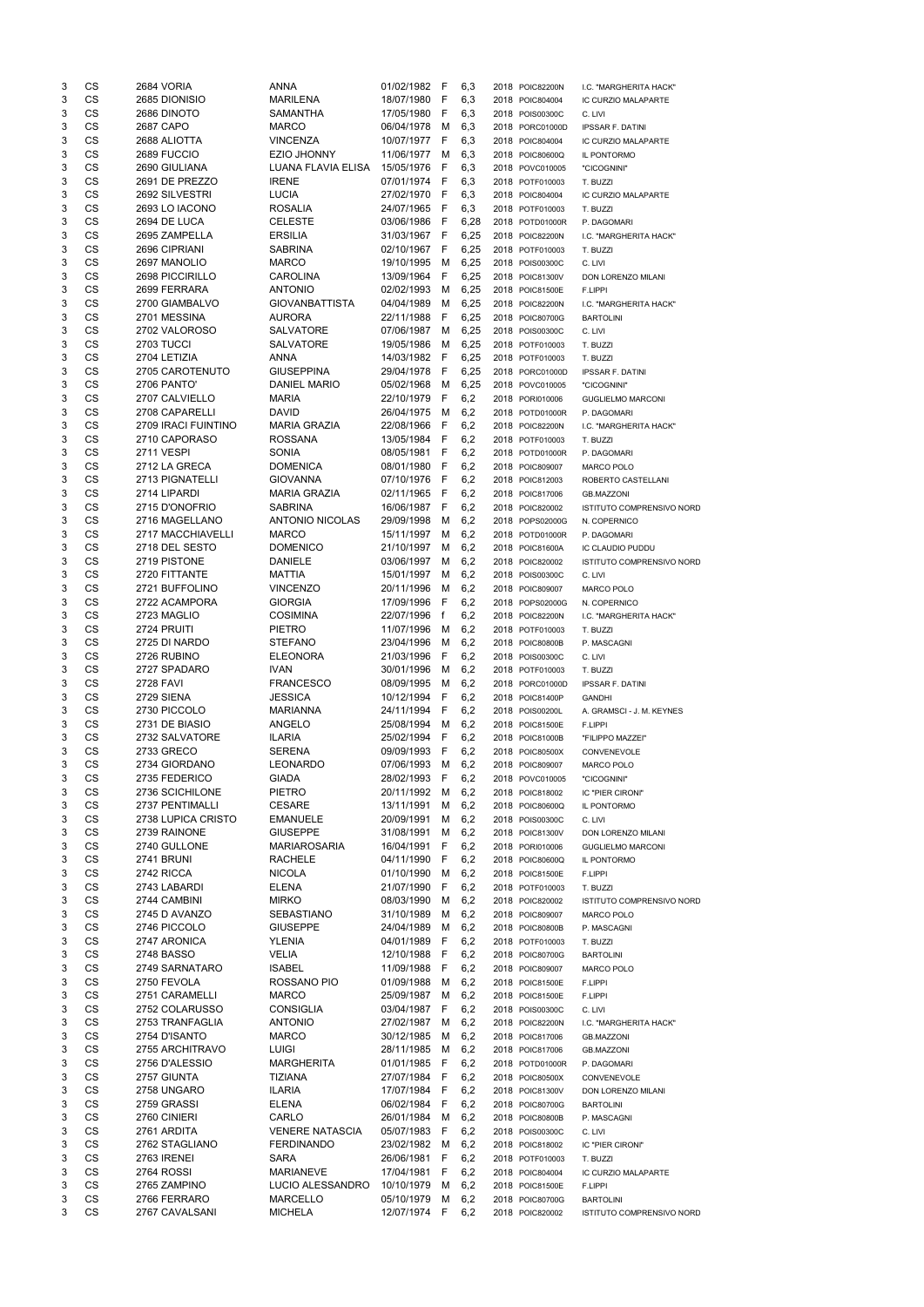| 3 | CS        | 2768 LO BIANCO              | <b>DOMENICA</b>   | 17/12/1969 | -F           | 6,2   | 2018 POIS00300C | C. LIVI                   |
|---|-----------|-----------------------------|-------------------|------------|--------------|-------|-----------------|---------------------------|
| 3 | CS        | 2769 VERNIANI               | <b>SCILLA</b>     | 12/07/1968 | F            | 6,2   | 2018 POTF010003 | T. BUZZI                  |
| 3 | CS        | 2770 VANNINI                | <b>MONICA</b>     | 07/02/1969 | F            | 6,18  | 2018 POIC80800B | P. MASCAGNI               |
| 3 | CS        | 2771 MOCCIA                 | <b>MARIA</b>      | 23/06/1966 | F            | 6,17  | 2018 POIC82100T | <b>IVA PACETTI</b>        |
| 3 | CS        | 2772 PRUSCINI               | <b>DEBORA</b>     | 15/11/1977 | -F           | 6,17  | 2018 PORC01000D | <b>IPSSAR F. DATINI</b>   |
| 3 | CS        | 2773 PIGNATELLI             | <b>CATERINA</b>   | 04/05/1973 | F            | 6,17  | 2018 POIC812003 | ROBERTO CASTELLANI        |
| 3 | CS        | 2774 GALEOTTI               | <b>ILARIA</b>     | 04/06/1968 | F            | 6,17  | 2018 POIC82200N | I.C. "MARGHERITA HACK"    |
| 3 | <b>CS</b> | 2775 CARUSO                 | <b>MARIA</b>      | 22/06/1964 | F            | 6,17  | 2018 POIC804004 | IC CURZIO MALAPARTE       |
| 3 | CS        | <b>2776 IURA</b>            | <b>LUCA</b>       | 03/06/1976 | M            | 6,17  | 2018 POIC81000B | "FILIPPO MAZZEI"          |
| 3 | <b>CS</b> | 2777 TERZANI                | <b>ROBERTA</b>    | 21/08/1975 | F            | 6,17  | 2018 POIC81900T | PRIMO LEVI                |
| 3 | <b>CS</b> | 2778 VILLANO                | <b>CAMILLA</b>    | 06/11/1970 | -F           | 6,17  | 2018 PORC01000D | <b>IPSSAR F. DATINI</b>   |
| 3 | <b>CS</b> | 2779 COLAMARINO             | <b>ROSANNA</b>    | 07/08/1963 | F            | 6,17  | 2018 POTF010003 | T. BUZZI                  |
| 3 | <b>CS</b> | 2780 GRISOLIA               | <b>MARIANNINA</b> | 04/08/1980 | $\mathsf{F}$ | 6,17  | 2018 POIC80800B | P. MASCAGNI               |
| 3 | CS        | 2781 PIROLO                 | <b>ISABELLA</b>   | 26/11/1978 | -F           | 6,17  | 2018 POIC81500E | F.LIPPI                   |
| 3 | CS        | 2782 CRISCI                 | <b>ASSUNTA</b>    | 11/02/1978 | F            | 6,17  | 2018 POIC82200N | I.C. "MARGHERITA HACK"    |
| 3 | CS        | 2783 MARATEA                | <b>GIANLUCA</b>   | 28/09/1975 | M            | 6,17  | 2018 POIC81500E | F.LIPPI                   |
| 3 | CS        | 2784 BIAGIOTTI              | <b>LEONARDO</b>   | 22/07/1975 | M            | 6,17  | 2018 POPS02000G | N. COPERNICO              |
| 3 | CS        | 2785 BRACHI                 | <b>DANIELA</b>    | 07/12/1974 | F            | 6,17  | 2018 POIC81500E |                           |
| 3 | CS        | 2786 FABBRI                 | <b>KETTY</b>      | 26/03/1973 | F            | 6,17  | 2018 POIC81400P | F.LIPPI                   |
| 3 | CS        | 2787 AUCIELLO               | <b>MARIA</b>      | 09/08/1971 | F            |       |                 | <b>GANDHI</b>             |
|   | CS        | 2788 GUADAGNI               |                   |            |              | 6,17  | 2018 POIC80800B | P. MASCAGNI               |
| 3 |           | 2789 LA PORTA               | <b>MARCO</b>      | 15/01/1970 | M            | 6,17  | 2018 POIC80700G | <b>BARTOLINI</b>          |
| 3 | CS        |                             | <b>GERARDO</b>    | 31/10/1966 | M            | 6,17  | 2018 POIC809007 | <b>MARCO POLO</b>         |
| 3 | CS        | 2790 OLMI                   | <b>SILVIA</b>     | 08/01/1975 | F            | 6,16  | 2018 POIC81400P | <b>GANDHI</b>             |
| 3 | CS        | 2791 DE LUCIA               | <b>FILOMENA</b>   | 13/01/1970 | -F           | 6,15  | 2018 POIC818002 | IC "PIER CIRONI"          |
| 3 | CS        | 2792 BISIGNANO              | <b>SILVIA</b>     | 17/09/1962 | - F          | 6, 15 | 2018 POIC80600Q | IL PONTORMO               |
| 3 | CS        | 2793 IACONO                 | <b>PAMELA</b>     | 22/09/1982 | f            | 6,1   | 2018 POIC812003 | ROBERTO CASTELLANI        |
| 3 | CS        | 2794 PALMERI                | <b>ILENIA</b>     | 19/11/1988 | - F          | 6,1   | 2018 POTD01000R | P. DAGOMARI               |
| 3 | CS        | 2795 DIANA                  | <b>FRANCESCO</b>  | 21/05/1981 | м            | 6,1   | 2018 POIC81600A | IC CLAUDIO PUDDU          |
| 3 | CS        | 2796 VANNUCCHI              | <b>DEBORAH</b>    | 07/09/1978 | F            | 6,1   | 2018 POIC817006 | <b>GB.MAZZONI</b>         |
| 3 | CS        | 2797 SCANDIUZZI             | <b>FRANCESCA</b>  | 04/06/1973 | F            | 6,1   | 2018 POIC81400P | <b>GANDHI</b>             |
| 3 | CS        | 2798 LUPO                   | <b>SAMANTA</b>    | 30/09/1985 | F            | 6,1   | 2018 POIS00200L | A. GRAMSCI - J. M. KEYNES |
| 3 | CS        | 2799 CAPUANO                | <b>GIADA</b>      | 04/05/1998 | F            | 6,1   | 2018 POIS00200L | A. GRAMSCI - J. M. KEYNES |
| 3 | <b>CS</b> | 2800 PALMIERI               | <b>ANTONIO</b>    | 16/06/1997 | M            | 6,1   | 2018 POIS00200L | A. GRAMSCI - J. M. KEYNES |
| 3 | CS        | 2801 CEMBALO                | <b>CHIARA</b>     | 21/04/1997 | F            | 6,1   | 2018 POIC80800B | P. MASCAGNI               |
| 3 | CS        | 2802 MAURIELLO              | <b>FRANCESCA</b>  | 04/01/1996 | F            | 6,1   | 2018 POIC81900T | PRIMO LEVI                |
| 3 | CS        | 2803 BANDINELLI             | <b>ILARIA</b>     | 26/08/1995 | - F          | 6,1   | 2018 POIC80800B | P. MASCAGNI               |
| 3 | CS        | 2804 LAORENZA               | <b>FRANCESCO</b>  | 22/05/1995 | M            | 6,1   | 2018 POIC80500X | CONVENEVOLE               |
| 3 | <b>CS</b> | <b>2805 SANZA'</b>          | <b>NUNZIO</b>     | 29/11/1994 | м            | 6,1   | 2018 PORC01000D | <b>IPSSAR F. DATINI</b>   |
| 3 | CS        | 2806 CAPODANNO              | <b>ANTONIO</b>    | 28/01/1994 | м            | 6,1   | 2018 POIC81500E | F.LIPPI                   |
| 3 | CS        | 2807 TRANFAGLIA             | <b>MATTIA</b>     | 09/11/1992 | м            | 6,1   | 2018 POIC82200N | I.C. "MARGHERITA HACK"    |
| 3 | CS        | 2808 PATRIARCHI             | <b>LORENZO</b>    | 28/12/1991 | М            | 6,1   | 2018 POIC80700G | <b>BARTOLINI</b>          |
| 3 | <b>CS</b> | 2809 FLAGIELLO              | <b>RAFFAELE</b>   | 21/08/1991 | м            | 6,1   | 2018 POVC010005 | "CICOGNINI"               |
| 3 | <b>CS</b> | 2810 ESPOSITO               | <b>RAFFAELE</b>   | 04/07/1988 | М            | 6,1   | 2018 POIS00200L | A. GRAMSCI - J. M. KEYNES |
| 3 | CS        | 2811 BURGIO                 | <b>VINCENZO</b>   | 17/04/1988 | М            | 6,1   | 2018 POTD01000R | P. DAGOMARI               |
| 3 | <b>CS</b> | 2812 RIGGI                  | <b>DEBORA</b>     | 31/07/1987 | F            | 6,1   | 2018 POIC82100T | <b>IVA PACETTI</b>        |
| 3 | <b>CS</b> | 2813 GRONCHI                | <b>FRANCESCA</b>  | 24/02/1987 | $\mathsf{F}$ | 6,1   | 2018 POIC80800B | P. MASCAGNI               |
| 3 | CS        | 2814 IANNECE                | <b>GIANLUCA</b>   | 08/10/1984 | M            | 6,1   | 2018 POTF010003 | T. BUZZI                  |
| 3 | CS        | 2815 GARDANI                | <b>MANUELA</b>    | 20/09/1984 | F            | 6,1   | 2018 POIC80800B | P. MASCAGNI               |
| 3 | CS        | 2816 NARDELLA               | <b>NATASCIA</b>   | 02/05/1982 | -F           | 6,1   | 2018 POVC010005 | "CICOGNINI"               |
| 3 | <b>CS</b> | 2817 FERRARI                | <b>MARIA ROSA</b> | 05/11/1977 | -F           | 6,1   | 2018 POIC812003 | ROBERTO CASTELLANI        |
| 3 | CS        | 2818 GUAZZINI               | <b>MANUELA</b>    | 26/05/1976 | F            | 6,1   | 2018 POIC81000B | "FILIPPO MAZZEI"          |
| 3 | CS        | 2819 LASCIALFARI            | <b>SANDRA</b>     | 05/11/1973 | F            | 6,1   | 2018 POTF010003 | T. BUZZI                  |
| 3 | CS        | <b>2820 TUCCI</b>           | <b>STEFANIA</b>   | 27/05/1968 | F            | 6,1   | 2018 POIC81900T | PRIMO LEVI                |
| 3 | CS        | 2821 DI LAUDO               | <b>ROSANNA</b>    | 11/09/1962 | $\mathsf{F}$ | 6,1   | 2018 POIC82100T | <b>IVA PACETTI</b>        |
| 3 | CS        | 2822 COMMUNARA              | <b>GIOVANNA</b>   | 22/04/1958 | F            | 6,08  | 2018 POPS02000G | N. COPERNICO              |
| 3 | <b>CS</b> | 2823 BIANCO                 | <b>VINCENZO</b>   | 05/01/1996 | M            | 6,08  | 2018 POTF010003 | T. BUZZI                  |
| 3 | <b>CS</b> | 2824 COLZI                  | <b>ALESSANDRA</b> | 06/08/1972 | $\mathsf{F}$ | 6,05  | 2018 POIC80600Q | IL PONTORMO               |
| 3 | <b>CS</b> | 2825 STEFANACCI             | <b>CINZIA</b>     | 09/10/1964 | F            | 6,05  | 2018 POIS00200L | A. GRAMSCI - J. M. KEYNES |
| 3 | <b>CS</b> | 2827 GRILLO                 | <b>CIRO</b>       | 24/08/1976 | M            | 6     | 2018 POTF010003 | T. BUZZI                  |
| 3 | <b>CS</b> | <b>2828 PIRO</b>            | <b>MARIANNA</b>   | 08/07/1978 | F            | 6     | 2018 POIC812003 | ROBERTO CASTELLANI        |
| 3 | <b>CS</b> | 2829 VALLONE                | <b>LUCIANO</b>    | 17/04/1978 | м            | 6     | 2018 POIS00300C | C. LIVI                   |
| 3 | <b>CS</b> | <b>2830 AIUTO</b>           | <b>GIUSEPPE</b>   | 12/07/1977 | M            | 6     | 2018 POIC81000B | "FILIPPO MAZZEI"          |
| 3 | <b>CS</b> | 2831 GIALLINI               | <b>MARCO</b>      | 22/10/1980 | м            | 6     | 2018 POIC80600Q | IL PONTORMO               |
| 3 | CS        | 2832 PASQUETTI              | <b>DALIA</b>      | 17/01/1974 | F            | 6     | 2018 POIC82200N | I.C. "MARGHERITA HACK"    |
| 3 | CS        | 2833 RULLO PARRINELLO       | <b>PAOLA</b>      | 11/02/1973 | F            | 6     | 2018 POIC804004 | IC CURZIO MALAPARTE       |
| 3 | <b>CS</b> | 2834 PAPPALETTERA           | <b>COSTANTINA</b> | 21/07/1987 | F            | 6     | 2018 POTD01000R | P. DAGOMARI               |
| 3 | <b>CS</b> | 2835 SERAFINI               | <b>FRANCESCO</b>  | 21/10/1983 | M            | 6     | 2018 POPS02000G | N. COPERNICO              |
| 3 | CS        | 2836 BENCHEKROUN DARIFAHLAM |                   | 02/01/1983 | F            | 6     | 2018 POTF010003 | T. BUZZI                  |
| 3 | CS        | 2837 BAGALA'                | <b>CINZIA</b>     | 23/01/1981 | F            | 6     | 2018 POIC812003 | ROBERTO CASTELLANI        |
| 3 | CS        | 2838 PLUMARI                | <b>MAIRA</b>      | 18/12/1980 | F            | 6     | 2018 POIC81600A | IC CLAUDIO PUDDU          |
| 3 | CS        | <b>2839 RICCI</b>           | <b>GIUSEPPE</b>   | 15/09/1980 | м            | 6     | 2018 POIC80800B | P. MASCAGNI               |
| 3 | CS        | 2840 VERARDO                | <b>ROSA MARIA</b> | 19/02/1980 | F            | 6     | 2018 POTF010003 | T. BUZZI                  |
| 3 | CS        | 2841 SANESI                 | <b>ILARIA</b>     | 21/04/1979 | F            | 6     | 2018 POIC81300V | DON LORENZO MILANI        |
| 3 | CS        | 2842 LOVITO                 | <b>ADRIANO</b>    | 07/12/1978 | M            | 6     | 2018 POIC80800B | P. MASCAGNI               |
| 3 | CS        | 2843 BOZZO                  | <b>TIZIANA</b>    | 23/05/1978 | F            | 6     | 2018 POIC81600A | IC CLAUDIO PUDDU          |
| 3 | CS        | 2844 CUOMO                  | <b>DIANA</b>      | 20/12/1976 | F            | 6     | 2018 POIC818002 | IC "PIER CIRONI"          |
| 3 | CS        | <b>2845 VELNI</b>           | <b>ROSA</b>       | 30/09/1976 | -F           | 6     | 2018 POIC81600A | <b>IC CLAUDIO PUDDU</b>   |
| 3 | CS        | 2846 CECCHI                 | <b>DARIA</b>      | 28/01/1976 | F            | 6     | 2018 POIC81000B | "FILIPPO MAZZEI"          |
| 3 | CS        | 2847 CALVIELLO              | <b>MARIA</b>      | 26/06/1975 | -F           | 6     | 2018 POIS00100R | F. CICOGNINI - G. RODARI  |
| 3 | CS        | 2848 NAPOLITANO             | <b>STEFANIA</b>   | 03/03/1975 | F            | 6     | 2018 POIS00300C | C. LIVI                   |
| 3 | CS        | 2849 SACCO                  | <b>ENZA</b>       | 09/02/1975 | F            | 6     | 2018 POIC804004 | IC CURZIO MALAPARTE       |
| 3 | CS        | 2850 RAGGIANTE              | <b>ROMINA</b>     | 16/09/1973 | F            | 6     | 2018 POIC81600A | IC CLAUDIO PUDDU          |
| 3 | CS        | 2851 BARDELLUCCI            | <b>BARBARA</b>    | 02/11/1972 | - F          | 6     | 2018 POIC82100T | <b>IVA PACETTI</b>        |
| 3 | CS        | 2852 MARINO                 | ALESSANDRO        | 05/08/1972 | M            | 6     | 2018 POIC82200N | I.C. "MARGHERITA HACK"    |
|   |           |                             |                   |            |              |       |                 |                           |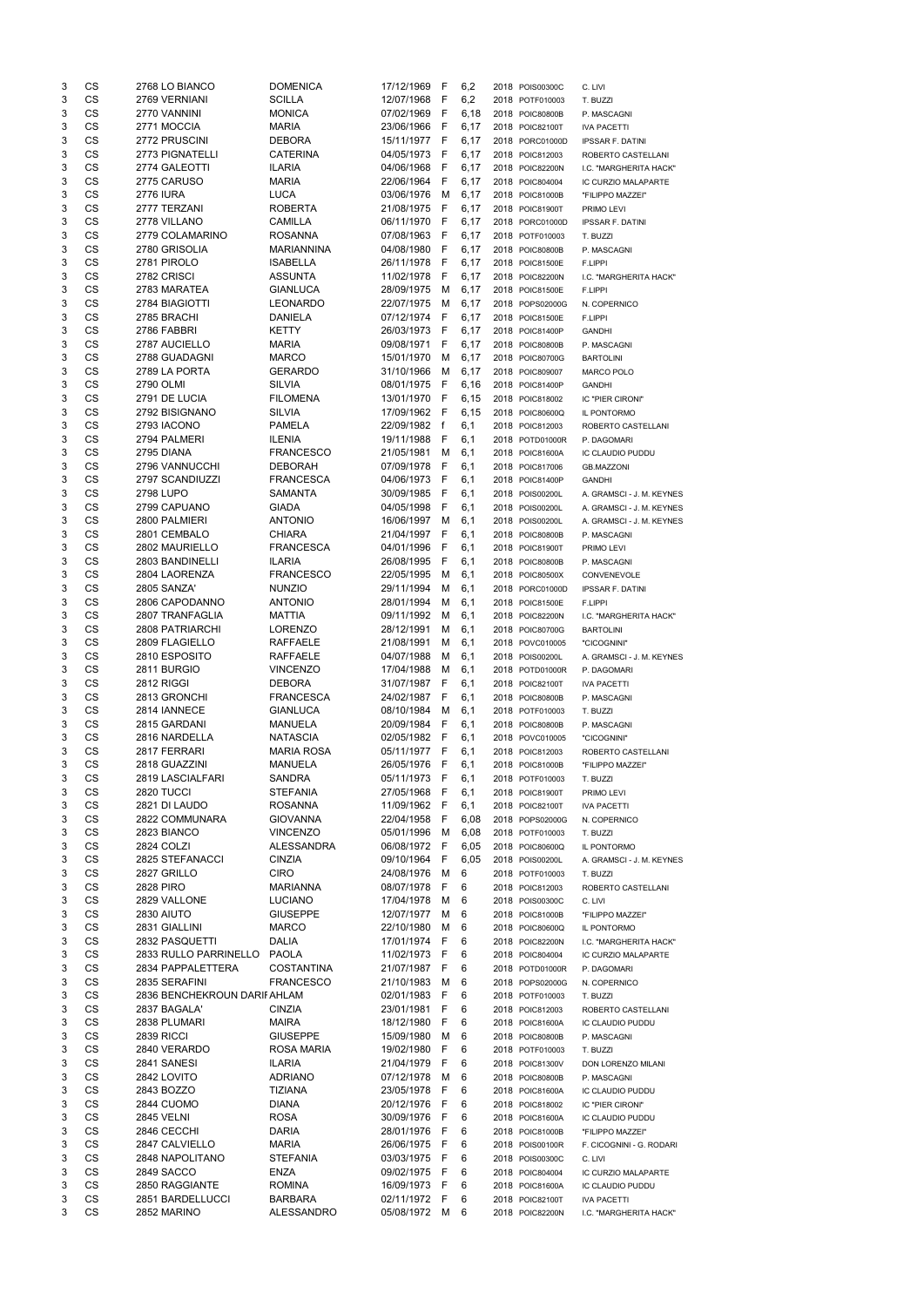| 3 | CS        |    | 2853 PISCOPO           | <b>GIUSEPPINA</b>             | 25/07/1972 F   |     | 6  | 2018 POIC80800B | P. MASCAGNI               |
|---|-----------|----|------------------------|-------------------------------|----------------|-----|----|-----------------|---------------------------|
| 3 | <b>CS</b> |    | 2854 CIRULLI           | <b>CATIA</b>                  | 25/09/1971     | F   | 6  | 2018 POIC80600Q | IL PONTORMO               |
| 3 | <b>CS</b> |    | 2855 LA ROCCA          | <b>PLACIDO</b>                | 21/03/1971     | м   | 6  | 2018 POIC809007 | <b>MARCO POLO</b>         |
| 3 | <b>CS</b> |    | 2856 DALLAI            | <b>SABRINA</b>                | 14/10/1970     | F   | 6  | 2018 POIC812003 | ROBERTO CASTELLANI        |
| 3 | CS        |    | 2857 COCCIARDI         | <b>SILVIA</b>                 | 08/06/1970     | - F | 6  | 2018 POIC81400P | <b>GANDHI</b>             |
| 3 | CS        |    | 2858 MAIORINO          | AMALIA                        | 16/12/1969     | - F | 6  | 2018 POIS00100R | F. CICOGNINI - G. RODARI  |
| 3 | <b>CS</b> |    | 2859 RISI              | <b>ROSITA</b>                 | 15/05/1969     | - F | 6  | 2018 POIC820002 | ISTITUTO COMPRENSIVO NORD |
| 3 | <b>CS</b> |    | 2860 LOFFREDO          | ANNALISA                      | 03/02/1969     | - F | 6  | 2018 POIC809007 | <b>MARCO POLO</b>         |
| 3 | <b>CS</b> |    | 2861 MANNARINO         | <b>ANTONIO</b>                | 12/03/1968     | M   | 6  | 2018 POIC81500E | F.LIPPI                   |
| 3 | <b>CS</b> |    | 2862 COGLITORE         | <b>ANTONINA</b>               | 21/02/1968     | -F  | 6  | 2018 POIC81300V | DON LORENZO MILANI        |
| 3 | CS        | X. | 2863 MASTRILLO         | <b>GIANNINA</b>               | 14/11/1967     | - F | 6  | 2018 POIC80800B | P. MASCAGNI               |
| 3 | <b>CS</b> |    | <b>2864 DE VIVO</b>    | <b>MARIA ROTONDA</b>          | 01/08/1966     | - F | 6  | 2018 POIC81300V | DON LORENZO MILANI        |
| 3 | CS        |    | 2865 D'AMODIO          | <b>AMODIO</b>                 | 01/07/1964     | M   | 6  | 2018 POIC81000B | "FILIPPO MAZZEI"          |
| 3 | CS        |    | 2866 BELSITO           | <b>ANTONIETTA</b>             | 31/03/1960     | -F  | 6  | 2018 POIC804004 | IC CURZIO MALAPARTE       |
| 3 | CS        |    | 2867 LIGUORI           | <b>RAFFAELE</b>               | 16/05/1984     | M   | 6  | 2018 POVC010005 | "CICOGNINI"               |
| 3 | <b>CS</b> |    | 2868 DI GREGORIO       | <b>COSTABILE</b>              | 10/01/1977     | M   | 6  | 2018 POIC809007 | <b>MARCO POLO</b>         |
| 3 | CS        |    | 2869 BRUNETTI          | <b>CATERINA</b>               | 14/01/1990     | -F  | 6  | 2018 POIC82200N | I.C. "MARGHERITA HACK"    |
| 3 | CS        |    | 2870 PIACENTE          | <b>PAOLO</b>                  | 05/05/1987     | M   | 6  | 2018 POIC804004 | IC CURZIO MALAPARTE       |
| 3 | <b>CS</b> |    | 2871 POLVERINO         | <b>ALESSANDRA</b>             | 17/11/1986     | -F  | 6  | 2018 POIC80500X | CONVENEVOLE               |
| 3 | <b>CS</b> |    | 2872 LIMONGI           | <b>FRANCESCA</b>              | 20/09/1985     | -F  | 6  | 2018 PORI010006 | <b>GUGLIELMO MARCONI</b>  |
| 3 | CS        | X. | 2873 BACIU             | <b>MIHAELA</b>                | 17/09/1984     | -F  | 6  | 2018 POIC812003 |                           |
|   | CS        |    |                        |                               |                |     |    |                 | ROBERTO CASTELLANI        |
| 3 |           |    | 2874 BALDI             | <b>EMANUELA</b>               | 21/03/1984     | -F  | 6  | 2018 POIC804004 | IC CURZIO MALAPARTE       |
| 3 | <b>CS</b> |    | <b>2875 BRUNO</b>      | <b>IMMACOLATA</b>             | 18/09/1982     | - F | 6  | 2018 POIC809007 | <b>MARCO POLO</b>         |
| 3 | <b>CS</b> |    | 2876 VIGGIANO          | <b>GERARDO</b>                | 26/04/1982     | M   | 6  | 2018 POIS00200L | A. GRAMSCI - J. M. KEYNES |
| 3 | <b>CS</b> |    | 2877 MARINACCIO        | <b>LORENZA</b>                | 13/04/1981     | -F  | 6  | 2018 POIC80800B | P. MASCAGNI               |
| 3 | CS        |    | 2878 MAGNOLFI          | <b>ELISA</b>                  | 09/04/1981     | F   | 6  | 2018 POIC81000B | "FILIPPO MAZZEI"          |
| 3 | <b>CS</b> |    | <b>2879 MENCATTINI</b> | LAURA                         | 24/02/1981     | F   | 6  | 2018 POIC82100T | <b>IVA PACETTI</b>        |
| 3 | <b>CS</b> |    | 2880 PIOVESAN          | <b>ILENIA</b>                 | 28/03/1980     | -F  | 6  | 2018 POIC817006 | <b>GB.MAZZONI</b>         |
| 3 | CS        |    | 2881 GOMIERO           | <b>MARTINA MANUELA</b>        | 16/05/1979     | -F  | 6  | 2018 POIC81000B | "FILIPPO MAZZEI"          |
| 3 | CS        |    | 2882 TUNDIS            | BENEDETTO FRANCES 21/03/1978  |                | M   | 6  | 2018 POIC818002 | IC "PIER CIRONI"          |
| 3 | CS        |    | 2883 PELLEGRINO        | <b>IRENE</b>                  | 31/10/1977     | F   | 6  | 2018 POTD01000R | P. DAGOMARI               |
| 3 | <b>CS</b> |    | 2884 COPPOLA           | <b>MARIANTONIA</b>            | 12/09/1977     | -F  | 6  | 2018 POIC817006 | <b>GB.MAZZONI</b>         |
| 3 | <b>CS</b> |    | 2885 MASCIA            | <b>SABRINA</b>                | 22/12/1975     | -F  | 6  | 2018 POIC81500E | F.LIPPI                   |
| 3 | CS        |    | 2886 DE SPIRITO        | <b>ADELE</b>                  | 15/10/1974     | -F  | 6  | 2018 POIC81500E | F.LIPPI                   |
| 3 | CS        |    | <b>2887 PIERI</b>      | <b>RAFFAELE</b>               | 27/07/1973     | M   | 6  | 2018 POIC817006 | <b>GB.MAZZONI</b>         |
| 3 | <b>CS</b> |    | <b>2888 NUTI</b>       | <b>DANIELA</b>                | 10/01/1973     | - F | 6  | 2018 POIC82100T | <b>IVA PACETTI</b>        |
| 3 | CS        |    | 2889 MIRCI             | <b>LORENZA</b>                | 15/11/1972 F   |     | 6  | 2018 POIC81500E | F.LIPPI                   |
| 3 | CS        |    | 2890 GRISAFFI          | <b>MONICA</b>                 | 21/09/1972     | - F | 6  | 2018 POVC010005 | "CICOGNINI"               |
| 3 | CS        |    | 2891 DI GIACOMO        | <b>LUCIANA</b>                | 09/08/1971     | - F | 6  | 2018 POIC80600Q | IL PONTORMO               |
| 3 | <b>CS</b> |    | 2892 PELAGATTI         | <b>ELISA</b>                  | 21/03/1971     | -F  | 6  | 2018 POPS02000G | N. COPERNICO              |
| 3 | <b>CS</b> |    | 2893 PAGLIARULO        | <b>MARIO</b>                  | 19/01/1971     |     | 6  |                 | N. COPERNICO              |
|   | <b>CS</b> |    |                        | <b>GIUSEPPINA</b>             |                | m   |    | 2018 POPS02000G |                           |
| 3 |           |    | 2894 BRANGI            |                               | 19/07/1970     | -F  | 6  | 2018 POIC80800B | P. MASCAGNI               |
| 3 | <b>CS</b> |    | 2895 LEPORE            | <b>MARIA PIA</b>              | 25/02/1968     | -F  | 6  | 2018 POIC817006 | <b>GB.MAZZONI</b>         |
| 3 | <b>CS</b> |    | 2896 PONZALLI          | <b>ROBERTA</b>                | 10/07/1966     | -F  | 6  | 2018 POIC81900T | PRIMO LEVI                |
| 3 | <b>CS</b> |    | 2897 LANDRISCINA       | GIACINTO BENEDETTO 18/07/1965 |                | M   | 6  | 2018 POIC80600Q | <b>IL PONTORMO</b>        |
| 3 | CS        |    | 2898 SCALISE           | <b>GIUSEPPINA</b>             | 25/12/1963     | -F  | 6  | 2018 POIC80700G | <b>BARTOLINI</b>          |
| 3 | CS        |    | <b>2899 CINI</b>       | <b>LORIS</b>                  | 03/12/1960     | M   | 6  | 2018 POIC82200N | I.C. "MARGHERITA HACK"    |
| 3 | <b>CS</b> |    | 2900 MAZZEO            | <b>FRANCESCA</b>              | 15/11/1958     | F   | 6  | 2018 POIC81000B | "FILIPPO MAZZEI"          |
| 3 | <b>CS</b> |    | <b>2826 RUSSO</b>      | <b>MARIACHIARA</b>            | 05/11/1993     | E   | 6  | 2018 POIC80800B | P. MASCAGNI               |
| 3 | <b>CS</b> |    | <b>2901 VERDE</b>      | <b>ALBERTO</b>                | 01/03/1999     | M   | 6  | 2018 POIS00200L | A. GRAMSCI - J. M. KEYNES |
| 3 | <b>CS</b> |    | 2902 IOVINE            | <b>GIUSEPPE</b>               | 03/09/1984     | M   | 6  | 2018 POIS00300C | C. LIVI                   |
| 3 | <b>CS</b> |    | 2903 DELLO RUSSO       | <b>ELISEO</b>                 | 27/08/1980     | M   | 6  | 2018 POIC804004 | IC CURZIO MALAPARTE       |
| 3 | <b>CS</b> |    | 2904 DI PRIMA          | <b>GIACOMO PINO</b>           | 30/01/1976     | M   | 6  | 2018 PORI010006 | <b>GUGLIELMO MARCONI</b>  |
| 3 | <b>CS</b> |    | 2905 MAGURNO           | <b>ANDREA</b>                 | 10/05/1974     | M   | 6  | 2018 POTF010003 | T. BUZZI                  |
| 3 | <b>CS</b> |    | 2906 LODOVICI          | <b>MASSIMILIANO</b>           | 13/05/1971     | M   | 6  | 2018 POIC817006 | <b>GB.MAZZONI</b>         |
| 3 | <b>CS</b> |    | 2907 CALDARARO         | <b>MARIA</b>                  | 25/12/1962     | - F | 6  | 2018 POPS02000G | N. COPERNICO              |
| 3 | <b>CS</b> | X. | 2908 BONECHI           | <b>FABRIZIO</b>               | 31/07/1960     | M   | 6  | 2018 POIC81300V | DON LORENZO MILANI        |
| 3 | <b>CS</b> |    | 2909 BARRALE           | <b>SALVATORE</b>              | 22/02/1999     | M   | 6  | 2018 PORC01000D | <b>IPSSAR F. DATINI</b>   |
| 3 | <b>CS</b> |    | 2910 RIZZI             | <b>MAURIZIO</b>               | 14/11/1998     | M   | 6  | 2018 POIS00300C | C. LIVI                   |
| 3 | <b>CS</b> |    | 2911 SALVATORE         | <b>CHIARA</b>                 | 04/11/1998     | -F  | 6  | 2018 POPS02000G | N. COPERNICO              |
| 3 | <b>CS</b> |    | 2912 BERACCI           | <b>ANTONIO</b>                | 24/09/1998     | M   | 6  | 2018 POPS02000G | N. COPERNICO              |
| 3 | <b>CS</b> |    | 2913 RAGUSA            | <b>MARIA RAFFAELLA</b>        | 30/03/1998     | F   | 6  | 2018 POIC82200N | I.C. "MARGHERITA HACK"    |
| 3 | <b>CS</b> |    | 2914 CUCCURULLO        | <b>ESTIBEL</b>                | 18/01/1998     | M   | 6  | 2018 POTF010003 | T. BUZZI                  |
|   | CS        |    | 2915 ALFARANO          | <b>VINCENZO</b>               | 15/09/1997     | M   | 6  |                 |                           |
| 3 | <b>CS</b> |    |                        | ANGELICA                      |                | - F |    | 2018 POTF010003 | T. BUZZI                  |
| 3 |           |    | 2916 TORRUSIO          |                               | 04/07/1997     |     | 6  | 2018 POIC82200N | I.C. "MARGHERITA HACK"    |
| 3 | <b>CS</b> |    | 2917 CORRADINO         | <b>ALESSIO</b>                | 21/06/1997     | M   | 6  | 2018 POPS02000G | N. COPERNICO              |
| 3 | <b>CS</b> |    | 2918 MAIAMONE          | <b>MADDALENA</b>              | 25/04/1997     | -F  | 6  | 2018 POIC80700G | <b>BARTOLINI</b>          |
| 3 | <b>CS</b> |    | 2919 PATRIARCHI        | <b>FRANCESCO</b>              | 24/02/1997     | M   | 6  | 2018 POIC80700G | <b>BARTOLINI</b>          |
| 3 | <b>CS</b> |    | 2920 SOTTILE           | <b>GIAMPIERO</b>              | 30/06/1996     | M   | 6  | 2018 POIS00300C | C. LIVI                   |
| 3 | <b>CS</b> |    | 2921 SPECIALE          | <b>MARTINA</b>                | 28/06/1996     | F   | 6  | 2018 POIC817006 | <b>GB.MAZZONI</b>         |
| 3 | CS        |    | 2922 SCANAVINI         | <b>ALESSIO</b>                | 25/10/1995     | m   | 6  | 2018 POIC81000B | "FILIPPO MAZZEI"          |
| 3 | <b>CS</b> |    | 2923 CIERVO            | <b>PASQUALE</b>               | 10/10/1995     | M   | 6  | 2018 POIC809007 | <b>MARCO POLO</b>         |
| 3 | CS        |    | 2924 NUZZO             | <b>FRANCESCO</b>              | 20/09/1995 M   |     | 6  | 2018 POIC82200N | I.C. "MARGHERITA HACK"    |
| 3 | CS        |    | 2925 MAIORANO          | <b>VINCENZO</b>               | 30/07/1995 M 6 |     |    | 2018 POIC82200N | I.C. "MARGHERITA HACK"    |
| 3 | CS        |    | 2926 DIPALO            | ARCANGELA                     | 11/03/1995     | -F  | 6  | 2018 POIS00200L | A. GRAMSCI - J. M. KEYNES |
| 3 | CS        |    | 2927 ROSSI             | MATILDE                       | 03/03/1995     | - F | 6  | 2018 POIC817006 | <b>GB.MAZZONI</b>         |
| 3 | CS        |    | 2928 DI CATALDO        | <b>GIANNI</b>                 | 28/02/1995     | M   | 6  | 2018 POIS00300C | C. LIVI                   |
| 3 | CS        |    | 2929 MELE              | <b>MARIA SERENA</b>           | 19/02/1995     | F   | 6  | 2018 POVC010005 | "CICOGNINI"               |
| 3 | CS        |    | 2930 CIPRIANO          | <b>FRANCESCO</b>              | 18/02/1995     | M   | -6 | 2018 POIC80800B | P. MASCAGNI               |
| 3 | CS        |    | 2931 PLAVA             | <b>FRANCESCO</b>              | 06/12/1994     | M   | -6 | 2018 POIC811007 | <b>SANDRO PERTINI</b>     |
| 3 | CS        |    | 2932 GULLA'            | <b>MARIO</b>                  | 30/10/1994     | M   | 6  | 2018 POIC80800B | P. MASCAGNI               |
| 3 | CS        |    | 2933 PUCCIO            | CARMELO                       | 18/10/1994     | M   | 6  | 2018 POIC820002 | ISTITUTO COMPRENSIVO NORD |
| 3 | CS        |    | 2934 DE FLORA          | <b>SALVATORE</b>              | 20/09/1994     | M   | 6  | 2018 POIC81400P | <b>GANDHI</b>             |
| 3 | CS        |    | 2935 AGATI             | LIA                           | 30/03/1994 F   |     | 6  | 2018 POIC81300V | DON LORENZO MILANI        |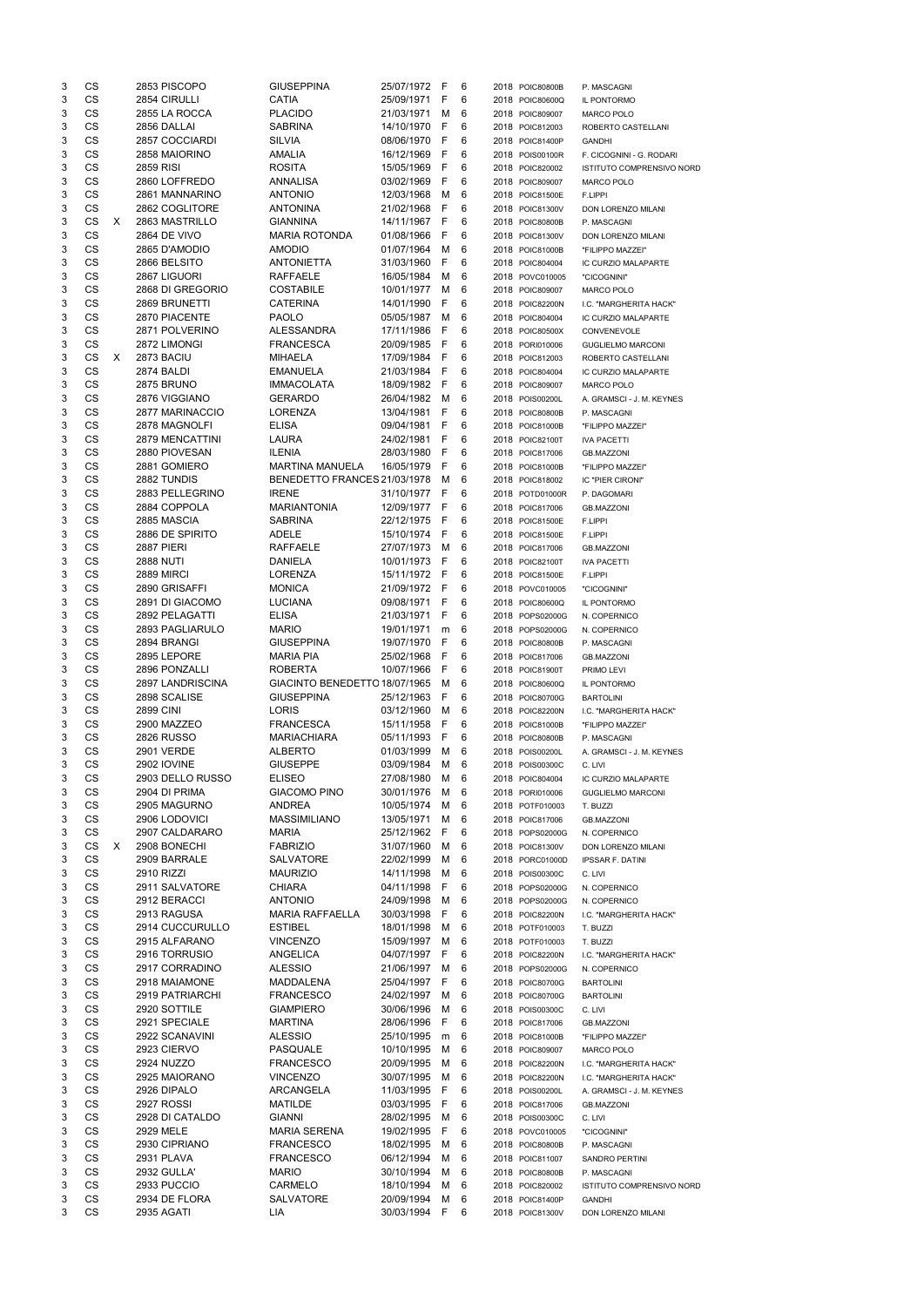| 3      | CS        | 2936 ALFIERI                 | <b>MARIA LUCIA</b>                | 04/02/1994 F             |        | 6      | 2018 POVC010005                    | "CICOGNINI"                      |
|--------|-----------|------------------------------|-----------------------------------|--------------------------|--------|--------|------------------------------------|----------------------------------|
| 3      | <b>CS</b> | 2937 RESCAZZI                | <b>JACOPO</b>                     | 02/08/1993               | M      | 6      | 2018 POTF010003                    | T. BUZZI                         |
| 3      | <b>CS</b> | 2938 GIORGETTI               | <b>ELEONORA</b>                   | 07/07/1993               | F      | 6      | 2018 POPS02000G                    | N. COPERNICO                     |
| 3      | <b>CS</b> | 2939 DIPALO                  | <b>MICHELE</b>                    | 18/05/1993               | м      | 6      | 2018 POIS00200L                    | A. GRAMSCI - J. M. KEYNES        |
| 3      | <b>CS</b> | 2940 MELE                    | ANASTASIA                         | 03/05/1993               | F      | 6      | 2018 POIC80800B                    | P. MASCAGNI                      |
| 3      | <b>CS</b> | 2941 MURGIA                  | TEODORA                           | 30/04/1993               | F      | 6      |                                    |                                  |
|        |           |                              |                                   |                          |        |        | 2018 POVC010005                    | "CICOGNINI"                      |
| 3      | CS        | 2942 CHIAVAZZO               | <b>GIOVANNIMARIA</b>              | 29/04/1993               | M      | 6      | 2018 POIC818002                    | IC "PIER CIRONI"                 |
| 3      | CS        | 2943 ITALIANO                | <b>GIULIA</b>                     | 25/03/1993               | F      | 6      | 2018 POIC82200N                    | I.C. "MARGHERITA HACK"           |
| 3      | <b>CS</b> | 2944 CINCINI                 | <b>ANDREA</b>                     | 26/02/1993               | M      | 6      | 2018 POPS02000G                    | N. COPERNICO                     |
| 3      | <b>CS</b> | 2945 CURCIO                  | <b>MANUEL</b>                     | 05/02/1993               | м      | 6      | 2018 POIC818002                    | IC "PIER CIRONI"                 |
| 3      | CS        | 2946 BELLANCA                | <b>MICHELE</b>                    | 11/11/1992               | м      | 6      | 2018 PORC01000D                    | <b>IPSSAR F. DATINI</b>          |
| 3      | <b>CS</b> | 2947 LEONARDI                | <b>ATTILIO FILIPPO</b>            | 16/09/1992               | М      | 6      | 2018 POIC81300V                    | DON LORENZO MILANI               |
|        | <b>CS</b> |                              |                                   |                          |        |        |                                    |                                  |
| 3      |           | 2948 D'AMBROSIO              | <b>PASQUALE</b>                   | 18/03/1992               | М      | 6      | 2018 POPS02000G                    | N. COPERNICO                     |
| 3      | <b>CS</b> | 2949 BLASOTTA                | <b>FABIO</b>                      | 12/03/1992               | М      | 6      | 2018 POIC809007                    | <b>MARCO POLO</b>                |
| 3      | CS        | 2950 LA PORTA                | <b>GIANLUCA</b>                   | 16/12/1991               | M      | 6      | 2018 POPS02000G                    | N. COPERNICO                     |
| 3      | <b>CS</b> | 2951 CAPONIGRO               | <b>ANTONINO</b>                   | 05/08/1991               | М      | 6      | 2018 POIC809007                    | MARCO POLO                       |
| 3      | <b>CS</b> | <b>2952 CIOCIO</b>           | ANASTASIA                         | 11/07/1991               | - F    | 6      | 2018 POIC817006                    | <b>GB.MAZZONI</b>                |
| 3      | <b>CS</b> | 2953 FINELLI                 | <b>LUISA</b>                      | 01/07/1991               | - F    | 6      | 2018 POIC809007                    | MARCO POLO                       |
|        |           |                              |                                   |                          |        |        |                                    |                                  |
| 3      | CS        | 2954 DEPETRO                 | <b>LUISA</b>                      | 26/05/1991               | F      | 6      | 2018 POIC804004                    | IC CURZIO MALAPARTE              |
| 3      | CS        | <b>2955 ROSSI</b>            | <b>RAYA</b>                       | 24/04/1991               | F      | 6      | 2018 POPS02000G                    | N. COPERNICO                     |
| 3      | <b>CS</b> | 2956 FAVINO                  | <b>EMIDIO</b>                     | 12/01/1991               | М      | 6      | 2018 POIC82200N                    | I.C. "MARGHERITA HACK"           |
| 3      | <b>CS</b> | 2957 LUGLIO                  | <b>DANIELE</b>                    | 22/11/1990               | М      | 6      | 2018 POIS00200L                    | A. GRAMSCI - J. M. KEYNES        |
| 3      | CS        | 2958 CIABATTI                | <b>ILARIA</b>                     | 10/11/1990               | F      | 6      | 2018 POIC820002                    | <b>ISTITUTO COMPRENSIVO NORD</b> |
| 3      | <b>CS</b> | 2959 ESPOSITO                | <b>PASQUALE</b>                   | 12/03/1990               | М      | 6      | 2018 POIC809007                    | <b>MARCO POLO</b>                |
| 3      | <b>CS</b> | 2960 PIAZZA                  | <b>IOLANDA TANIA</b>              | 27/02/1990               |        | 6      |                                    |                                  |
|        |           |                              |                                   |                          | F      |        | 2018 PORI010006                    | <b>GUGLIELMO MARCONI</b>         |
| 3      | <b>CS</b> | 2961 GENCA                   | <b>MARIANNA</b>                   | 02/12/1989               | F      | 6      | 2018 POIC80800B                    | P. MASCAGNI                      |
| 3      | CS        | 2962 CIRCONDATO              | <b>GIUSEPPE</b>                   | 18/07/1989               | M      | 6      | 2018 POIC81300V                    | DON LORENZO MILANI               |
| 3      | <b>CS</b> | 2963 LISA                    | <b>ROSA</b>                       | 22/06/1989               | F      | 6      | 2018 POIC809007                    | <b>MARCO POLO</b>                |
| 3      | <b>CS</b> | 2964 CALABRESE               | <b>LORENZO</b>                    | 29/03/1989               | М      | 6      | 2018 PORC01000D                    | <b>IPSSAR F. DATINI</b>          |
| 3      | <b>CS</b> | 2965 DE FALCO                | <b>VINCENZO</b>                   | 27/01/1989               | М      | 6      |                                    |                                  |
|        |           |                              |                                   |                          |        |        | 2018 POIC81900T                    | PRIMO LEVI                       |
| 3      | <b>CS</b> | 2966 CALAMERA                | <b>MICHELE</b>                    | 12/01/1989               | М      | 6      | 2018 POVC010005                    | "CICOGNINI"                      |
| 3      | CS        | 2967 MATARISE                | <b>ANTONIO</b>                    | 11/01/1989               | М      | 6      | 2018 POIC812003                    | ROBERTO CASTELLANI               |
| 3      | CS        | 2968 FIESOLI                 | <b>CHIARA</b>                     | 23/12/1988               | F      | 6      | 2018 POIC80700G                    | <b>BARTOLINI</b>                 |
| 3      | <b>CS</b> | 2969 MONACO                  | <b>MARTINA</b>                    | 14/09/1988               | -F     | 6      | 2018 POTF010003                    | T. BUZZI                         |
| 3      | CS        | 2970 AQUILANO                | <b>ANDREA</b>                     | 20/08/1988               | M      | 6      | 2018 POPS02000G                    | N. COPERNICO                     |
|        |           |                              |                                   |                          |        |        |                                    |                                  |
| 3      | CS        | 2971 FREGNAN                 | <b>FEDERICA</b>                   | 17/04/1988               | - F    | 6      | 2018 POIC80800B                    | P. MASCAGNI                      |
| 3      | CS        | 2972 PAGANO                  | SAMUELE                           | 05/03/1988 M 6           |        |        | 2018 POIC817006                    | <b>GB.MAZZONI</b>                |
| 3      | CS        | 2973 BALDINI                 | <b>GIACOMO</b>                    | 29/10/1987               | М      | 6      | 2018 POPS02000G                    | N. COPERNICO                     |
| 3      | <b>CS</b> | <b>2974 SELMI</b>            | <b>SIMONE</b>                     | 25/10/1987               | М      | 6      | 2018 POIC818002                    | IC "PIER CIRONI"                 |
| 3      | CS        | 2975 FANTI                   | <b>FRANCESCA</b>                  | 07/10/1987               | -F     | 6      | 2018 POPS02000G                    | N. COPERNICO                     |
| 3      | CS        | 2976 SACCO                   | <b>ANTHONY</b>                    | 04/07/1987               | M      | 6      | 2018 POVC010005                    | "CICOGNINI"                      |
|        |           |                              |                                   |                          |        |        |                                    |                                  |
| 3      | <b>CS</b> | 2977 OMAGGIO                 | <b>ANTIMO LUCA</b>                | 29/12/1986               | М      | 6      | 2018 POIC80800B                    | P. MASCAGNI                      |
| 3      | <b>CS</b> | 2978 AMATO                   | <b>ALESSANDRO</b>                 | 12/12/1986               | М      | 6      | 2018 POIC804004                    | <b>IC CURZIO MALAPARTE</b>       |
| 3      | <b>CS</b> | 2979 IPPOLITO                | <b>ALFREDO</b>                    | 08/11/1986               | М      | 6      | 2018 POVC010005                    | "CICOGNINI"                      |
| 3      | <b>CS</b> | 2980 ALMA                    | <b>ALESSANDRO</b>                 | 01/08/1986               | М      | 6      | 2018 POIC82200N                    | I.C. "MARGHERITA HACK"           |
| 3      | <b>CS</b> | 2981 BELLI                   | <b>VIOLA</b>                      | 24/07/1986               | F      | 6      | 2018 POIC81000B                    | "FILIPPO MAZZEI"                 |
| 3      | <b>CS</b> | 2982 DAMIANO                 | ANGELA                            | 21/06/1986               | F      | 6      | 2018 PORC01000D                    |                                  |
|        |           |                              |                                   |                          |        |        |                                    | <b>IPSSAR F. DATINI</b>          |
| 3      | CS        | 2983 MICELI                  | <b>CARMINE</b>                    | 21/04/1986               | M      | 6      | 2018 POIC81600A                    | IC CLAUDIO PUDDU                 |
| 3      | CS        |                              |                                   | 10/03/1986               | М      | 6      | 2018 POIC820002                    | <b>ISTITUTO COMPRENSIVO NORD</b> |
|        |           | 2984 OTTATI                  | <b>GIACOMO</b>                    |                          |        |        |                                    |                                  |
| 3      | <b>CS</b> | 2985 IANNAZZO                | <b>PAOLO</b>                      | 30/01/1986               | м      | 6      | 2018 POPS02000G                    | N. COPERNICO                     |
|        |           |                              |                                   |                          | F      | 6      |                                    |                                  |
| 3      | <b>CS</b> | 2986 DEL VICARIO             | <b>CHIARA</b>                     | 20/01/1986               |        |        | 2018 POIC812003                    | ROBERTO CASTELLANI               |
| 3      | CS        | 2987 BACCIANTI               | <b>SARA</b>                       | 09/01/1986               | F      | 6      | 2018 POIC80800B                    | P. MASCAGNI                      |
| 3      | CS        | <b>2988 LOGLI</b>            | <b>ALESSANDRO</b>                 | 22/12/1985               | M      | 6      | 2018 POIC81600A                    | IC CLAUDIO PUDDU                 |
| 3      | <b>CS</b> | 2989 LORIA                   | <b>SARA</b>                       | 24/10/1985               | F      | 6      | 2018 POIC80500X                    | CONVENEVOLE                      |
| 3      | <b>CS</b> | 2990 ASCIERTO                | <b>FRANCESCA</b>                  | 12/07/1985               | F      | 6      | 2018 POVC010005                    | "CICOGNINI"                      |
| 3      | CS        | 2991 GUERRISI                | CARMELO                           | 11/04/1985               | м      | 6      | 2018 POTF010003                    | T. BUZZI                         |
| 3      |           |                              | <b>MATTEO</b>                     |                          | м      | 6      | 2018 POIS00200L                    | A. GRAMSCI - J. M. KEYNES        |
|        | <b>CS</b> | 2992 BARTOLETTI              |                                   | 07/12/1984               |        | 6      |                                    |                                  |
| 3      | <b>CS</b> | 2993 DILIGENZA               | <b>GELSOMINA</b>                  | 09/10/1984               | F      |        | 2018 POIC82200N                    | I.C. "MARGHERITA HACK"           |
| 3      | <b>CS</b> | 2994 ATZENI                  | <b>PIERANGELO</b>                 | 30/08/1984               | М      | 6      | 2018 POIC804004                    | IC CURZIO MALAPARTE              |
| 3      | <b>CS</b> | 2995 PANDOLFI                | ANDREA                            | 22/09/1983               | м      | 6      | 2018 POTF010003                    | T. BUZZI                         |
| 3      | CS        | 2996 ALAIA                   | PASQUALE                          | 08/08/1983               | м      | 6      | 2018 POIC81300V                    | DON LORENZO MILANI               |
| 3      | <b>CS</b> | 2997 PELLECCHIA              | <b>STEFANO</b>                    | 09/07/1983               | М      | 6      | 2018 POIC80800B                    | P. MASCAGNI                      |
| 3      | <b>CS</b> | 2998 CIRILLO                 | <b>FRANCESCO</b>                  | 18/02/1983               | М      | 6      | 2018 POIC81600A                    | IC CLAUDIO PUDDU                 |
|        |           |                              |                                   |                          |        |        |                                    |                                  |
| 3      | <b>CS</b> | 2999 CIRILLO                 | <b>LUCA</b>                       | 18/02/1983               | М      | 6      | 2018 POIC81600A                    | IC CLAUDIO PUDDU                 |
| 3      | CS        | 3000 BORETTI                 | <b>MARCO</b>                      | 14/01/1983               | М      | 6      | 2018 POVC010005                    | "CICOGNINI"                      |
| 3      | <b>CS</b> | 3001 CARBONE                 | <b>MICHELA</b>                    | 18/12/1982               | - F    | 6      | 2018 POIC82200N                    | I.C. "MARGHERITA HACK"           |
| 3      | <b>CS</b> | 3002 FALCONE                 | <b>PASQUALE</b>                   | 19/03/1982               | M      | 6      | 2018 POIC81300V                    | <b>DON LORENZO MILANI</b>        |
| 3      | <b>CS</b> | <b>3003 TURRI</b>            | <b>CHIARA</b>                     | 13/02/1982               | -F     | 6      | 2018 POIS00200L                    | A. GRAMSCI - J. M. KEYNES        |
| 3      | CS        | 3004 PANICO                  | <b>DAMIANO</b>                    | 27/09/1981               | М      | 6      | 2018 POIC81300V                    | DON LORENZO MILANI               |
| 3      | CS        | 3005 ROSATO                  | <b>DAVIDE</b>                     | 25/09/1981               | М      | 6      |                                    | "CICOGNINI"                      |
|        |           |                              |                                   |                          |        |        | 2018 POVC010005                    |                                  |
| 3      | <b>CS</b> | 3006 LIQUORI                 | <b>SALVATORE</b>                  | 06/06/1981               | М      | 6      | 2018 POPS02000G                    | N. COPERNICO                     |
| 3      | <b>CS</b> | 3007 COZZOLINO               | MADDALENA                         | 17/02/1981               | F      | 6      | 2018 POPS02000G                    | N. COPERNICO                     |
| 3      | CS        | 3008 CAMMILLI                | <b>SERENA</b>                     | 20/12/1980               | F      | 6      | 2018 POIS00200L                    | A. GRAMSCI - J. M. KEYNES        |
| 3      | CS        | 3009 CASTIGLIA               | <b>MARIA</b>                      | 01/11/1980               | F      | 6      | 2018 POIC80800B                    | P. MASCAGNI                      |
| 3      | CS        | 3010 VISCARDI                | <b>ALFONSO</b>                    | 19/08/1980               | M      | 6      | 2018 POIC81500E                    | F.LIPPI                          |
| 3      |           |                              |                                   |                          | М      | 6      |                                    | "FILIPPO MAZZEI"                 |
|        | CS        | 3011 GUAZZINI                | <b>DAMIANO</b>                    | 31/07/1980               |        |        | 2018 POIC81000B                    |                                  |
| 3      | CS        | 3012 DARDANO                 | <b>ANTONIO</b>                    | 06/07/1980               | M      | 6      | 2018 POVC010005                    | "CICOGNINI"                      |
| 3      | CS        | 3013 ATRIA                   | <b>VALERIO</b>                    | 19/03/1980               | M      | 6      | 2018 POIC80500X                    | CONVENEVOLE                      |
| 3      | CS        | 3014 LEPERA                  | <b>GERARDINA</b>                  | 20/01/1980               | F.     | 6      | 2018 POIC81900T                    | PRIMO LEVI                       |
| 3      | CS        | 3015 MILO                    | <b>ANDREA</b>                     | 05/11/1977               | M      | 6      | 2018 PORC01000D                    | <b>IPSSAR F. DATINI</b>          |
| 3      | CS        | 3016 PAGNINI                 | <b>MARZIA</b>                     | 17/09/1977               | F      | 6      | 2018 POIS00200L                    | A. GRAMSCI - J. M. KEYNES        |
|        |           |                              |                                   |                          |        |        |                                    |                                  |
| 3      | CS        | 3017 MAROTTA                 | <b>ROSARIA</b>                    | 07/07/1977               | -F     | 6      | 2018 POIC81600A                    | IC CLAUDIO PUDDU                 |
| 3<br>3 | CS<br>CS  | 3018 SEVERINO<br>3019 ROCCIA | <b>MICHELE</b><br><b>GIOVANNA</b> | 08/03/1977<br>18/06/1976 | M<br>F | 6<br>6 | 2018 POTF010003<br>2018 POIC80800B | T. BUZZI<br>P. MASCAGNI          |